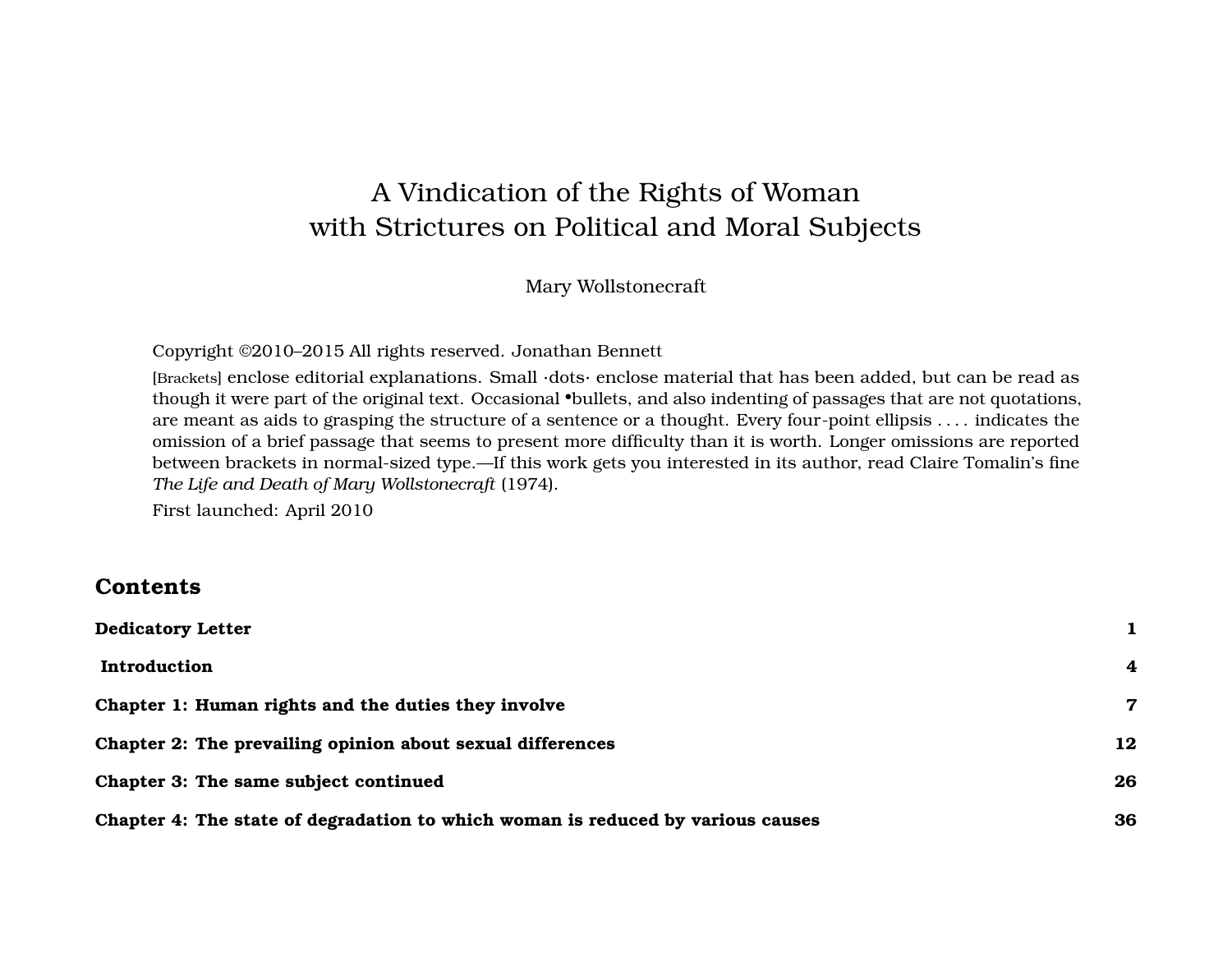| Chapter 5: Writers who have rendered women objects of pity, bordering on contempt       | 53<br>53<br>62<br>65<br>66 |
|-----------------------------------------------------------------------------------------|----------------------------|
| Chapter 6: The effect that an early association of ideas has on the character           | 71                         |
| Chapter 7: Modesty comprehensively considered and not as a sexual virtue                | 75                         |
| Chapter 8: Morality undermined by sexual notions of the importance of a good reputation | 80                         |
| Chapter 9: The pernicious effects of the unnatural distinctions established in society  | 85                         |
| <b>Chapter 10: Parental Affection</b>                                                   | 89                         |
| <b>Chapter 11: Duty to Parents</b>                                                      | 91                         |
| Chapter 12: National education                                                          | 93                         |
| Chapter 13: Examples of the harm done by women's ignorance                              | 99<br>- 99                 |
|                                                                                         |                            |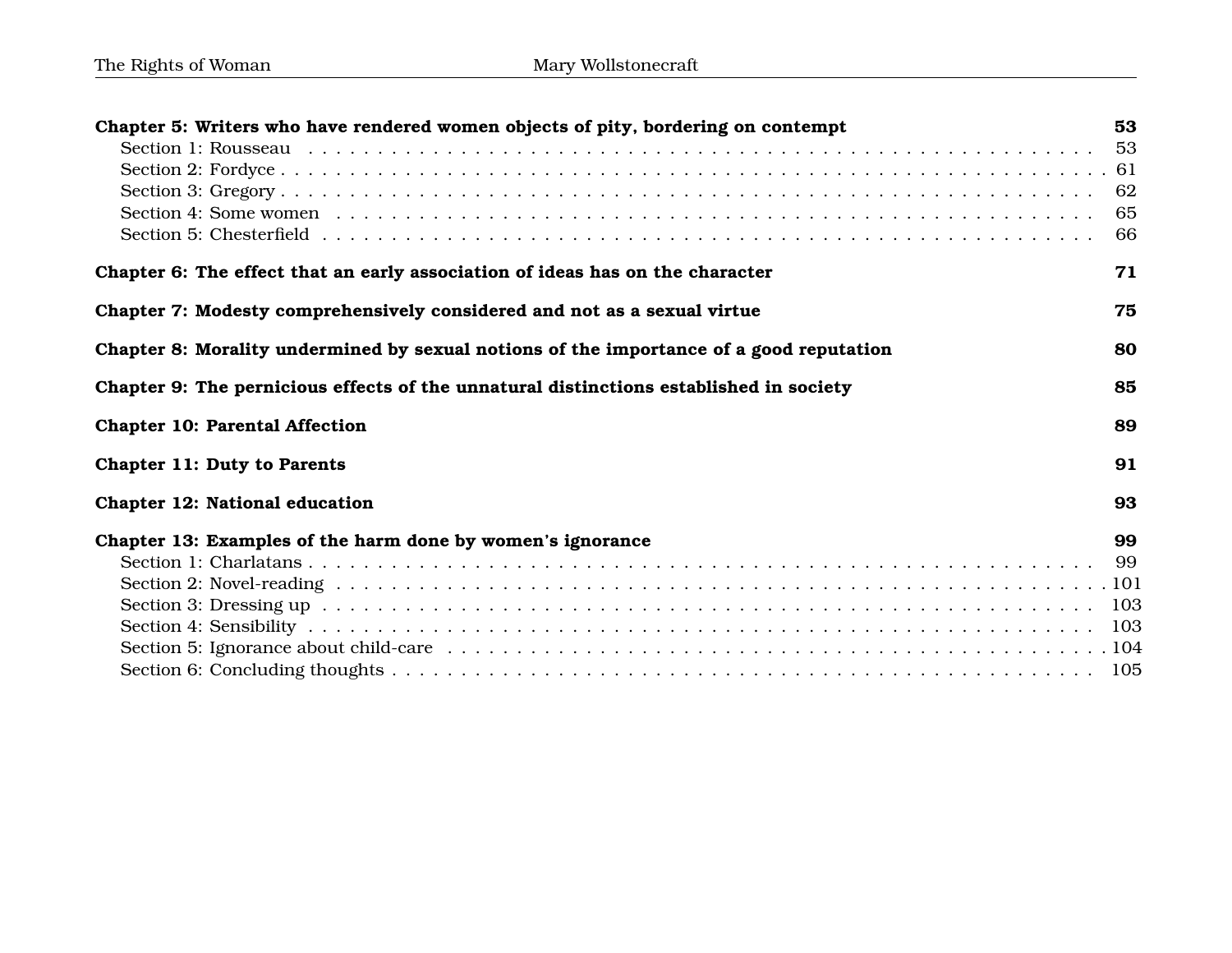### **Glossary**

**accomplishment:** That is a kind of sneer-word when MW uses it writing about the 'accomplishments' that women are trained to have. To 'accomplish' something can be to complete or finish it; a few decades ago some young women were sent to a 'finishing school' before being launched into society.

**address:** skill, elegance, dexterity; usually thought of (by MW at least) as something learned, practised, contrived—not natural. See page [58.](#page-56-1)

**amuse:** In MW's time 'amuse' had a central meaning which it now has only at the margins: to 'amuse oneself by. . . ' was to pass the time by. . . . A child who is 'amusing herself' by dressing her doll (page [29\)](#page-29-0) needn't be taking much pleasure in this.

**animal spirits:** These figured in a theory, popularised by Descartes: they were supposed to be an extremely fine-divided liquid or gas—much less lumpy than water or air—that could move with great speed and get in anywhere; among their roles was to transmit causal influences from the sense-organs to the brain, almost instantaneously.

**brute, brutal:** A brute is a lower or non-human animal. A brutal or brutish way of behaving is one that falls below a minimum standard for being human—e.g. the 'brutal' behaviour of a mother [on page [89](#page-92-0)] who indulges her child without thinking about the effects of her conduct on the child's later development or on •other people.

**docile**: Strictly and originally this meant 'able to learn' and/or 'willing to learn'. In MW's usage, as in ours today, a 'docile' person is one who is easy to manage, persuade, manipulate, etc. One who is biddable.

**education:** In MW's time this word had a wider meaning than it tends to have today. It wouldn't be far wrong to replace most occurrences of it by 'upbringing'. See MW's discussion of 'education' starting on page [14.](#page-15-0)

**genius:** In the present work this means something like 'extremely high-level intellect'; similar to the word's present meaning, but not as strong.

**he or she:** MW never uses 'he or she', 'his or hers' or the like. These occur in the present version to avoid the discomfort we feel in her use of 'it', as when she says 'every being' can become virtuous by the exercise of 'its own reason'.

**(im)mortal:** MW ties •being immortal to •having reason and to •being anwerable to God.

**mistress:** In this work, a 'mistress of' a family is in charge of a family; and a 'mistress of' a man is a sexual partner of a man. The word is not used here except in those two kinds of context.

**person:** When MW refers to a woman's 'person' she is always referring to the woman herself considered as sexually attractive. A man's interest in a woman's 'person' is his sexual interest in her body, though clothing and jewellery may also come into it.

**prescription:** In several important places MW uses 'prescription' in its sense as a legal term, now obsolete, referring to something's being accepted or unchallenged etc. *because it has been in place for so long*.

**sceptre:** An ornamental rod held in the hand of a monarch as a symbol of royal authority. MW uses the word several times, always as a metaphor for power or authority: 'beauty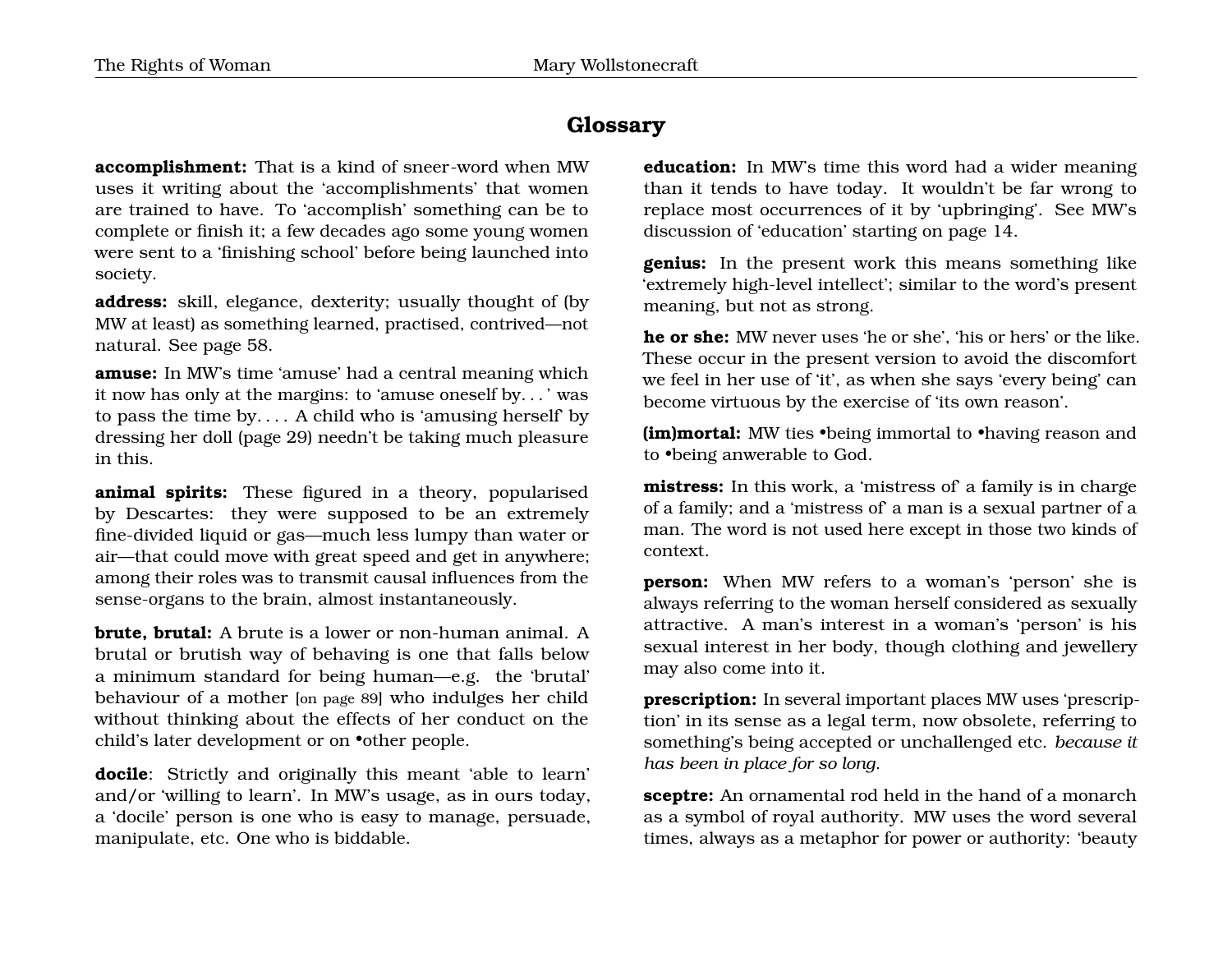is woman's sceptre' means that beauty is woman's source of power.

**sense:** MW speaks of 'a man of sense' she means 'a fairly intelligent man' or, in her terms, 'a man with a fairly enlarged understanding'.

**sensibility:** Capacity for refined emotion, readiness to feel compassion for suffering, or the quality of being strongly affected by emotional influences. MW uses the adjective 'sensible'—e.g. on page [63—](#page-65-0)in pretty much our sense of it.

**sentimental:** This meant 'having to do with feelings'; the implication of shallow and unworthy feelings came after MW's time. On page [1](#page-4-0) 'sentimental lust' presumably means 'intense hankering for various kinds of feelings'.

**sex:** For MW 'sex' is a classificatory term—e.g. 'I speak for my sex' meaning 'I speak for all women'. (The use of 'sex' as short for 'copulation' is of more recent vintage.) See the striking example on page [36.](#page-39-0) MW uses phrases about 'giving a sex to X' meaning (page [6\)](#page-7-0) treating X as though it related to only one of the sexes, or (pages [24,](#page-15-0) [29](#page-29-0) and [41\)](#page-39-0) treating X as though there were one version of it for females and a different one for males.

**subtlety:** In MW's usage this means something close to 'address' (see above).

**vice, vicious:** For an 18th century writer vice is simply wrong conduct, with no necessary implication of anything sexual (except perhaps on page [55\)](#page-56-1); and a vicious person is simply someone who often acts wrongly, with no necessary implication of anything like savage cruelty.

**virtue:** On a few occasions in this work MW uses 'virtue' with some of its older sense of 'power'. One example is on page [36.](#page-39-0) On page [65](#page-68-0) MW personifies virtue as feminine.

**voluptuous:** Having to do with sexual pleasure.

**vulgar:** In MW's day 'vulgar' as applied to people meant 'common, ordinary, not much educated, not very thoughtful'. More generally, 'vulgar x' meant 'the kind of x that would be associated with vulgar people'.

**woman:** This version follows MW exactly in her uses of 'woman', 'women', 'lady', 'female' and 'feminine', and in her use of the masculine counterparts of these.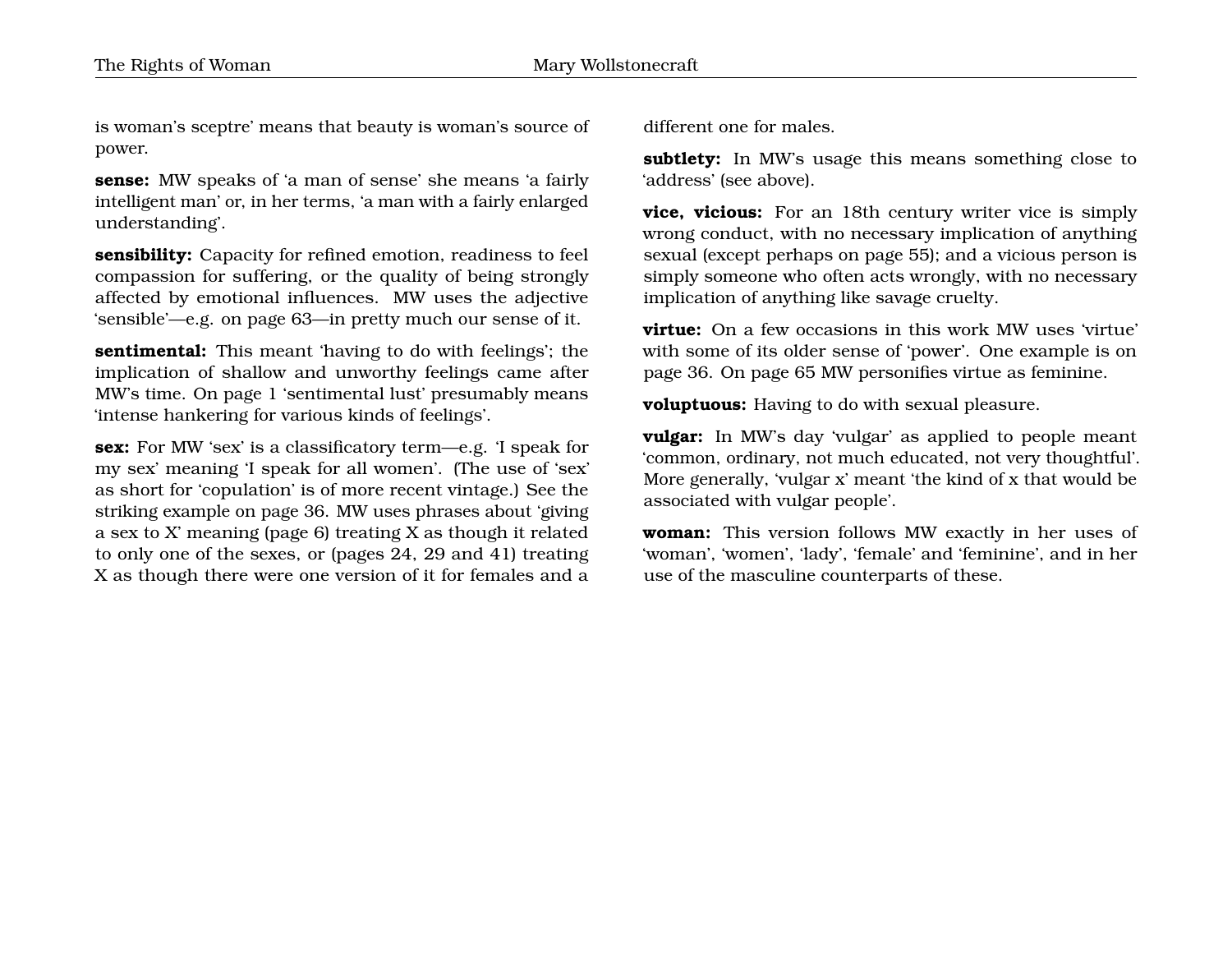#### <span id="page-4-0"></span>**Dedicatory Letter**

[This work appeared in 1792, when Talleyrand—as he is usually called today—was active in the higher levels of the developing French revolution. A Constitution establishing France as a constitutional monarchy had been established in 1791. The infamous 'reign of terror' was still a year away. Two years earlier, MW had published a defence of the revolution against Burke, entitled *A Vindication of the Rights of Men*.]

#### **To M. Talleyrand-Périgord former Bishop of Autun**

Sir:

Having read with great pleasure a pamphlet on National Education that you recently published, I dedicate this volume to you, to induce you to reconsider the subject and maturely weigh what I shall say about the rights of woman and national education; and I'm calling with the firm tone of humanity. ['National education' is the topic of the penultimate chapter, starting on page [93.](#page-96-0)] In these arguments, sir, I am not trying to get anything for myself; I plead not for myself but for my for my sex. ·My own personal wants, anyway, amount to very little·. For many years I have regarded *independence* as the great blessing of life, the basis of every virtue; and even if I end up living on a barren heath, I will always guarantee my independence by contracting my wants.

So it is my affection for the whole human race that •makes my pen speed along to support what I believe to be the cause of virtue, and •leads me to long to see woman's place in the world enable her to advance the progress of the glorious principles that give a substance to morality, rather than holding them back. My opinion about the rights and duties of woman seems to flow so naturally from those simple principles that it seems almost inevitable that some of the enlarged minds who formed your admirable constitution will agree with me.

[In this next paragraph, 'essence' is used not in the customary philosophical sense, but in the sense involved in 'essence of lavender'. A 'voluptuary' is someone devoted to the pursuit of luxury and sensual pleasure.]

Knowledge is spread more widely in France than in any ·other· part of Europe; and I attribute this in large measure to the social intercourse there has long been in France between the sexes. It is true (I'm going to speak freely) that in France the very essence of sensuality has been extracted for the pleasure of the voluptuary, and a kind of sentimental lust [see Glossary] has prevailed. This, together with the system of deceptiveness that the whole spirit of their political and civil government taught, have given a sinister sort of knowingness to the French character. . . .and a polish of manners that injures the substance by driving sincerity out of society. And modesty—the fairest garb of virtue—has been more grossly insulted in France than even in England; the ·minimal· attention to decency that ·even· brutes instinctively observe is regarded by French women as *prudish*!

Manners and morals are so closely related that they have often been confused with one another; but although manners *should* be only the natural reflection of morals, when various causes have produced unnatural and corrupt manners that infect even the young, morality becomes an empty name. Personal restraint and respect for cleanliness and delicacy in domestic life are the graceful pillars of modesty, but French women almost despise them. If the pure flame of patriotism has reached their hearts, they should work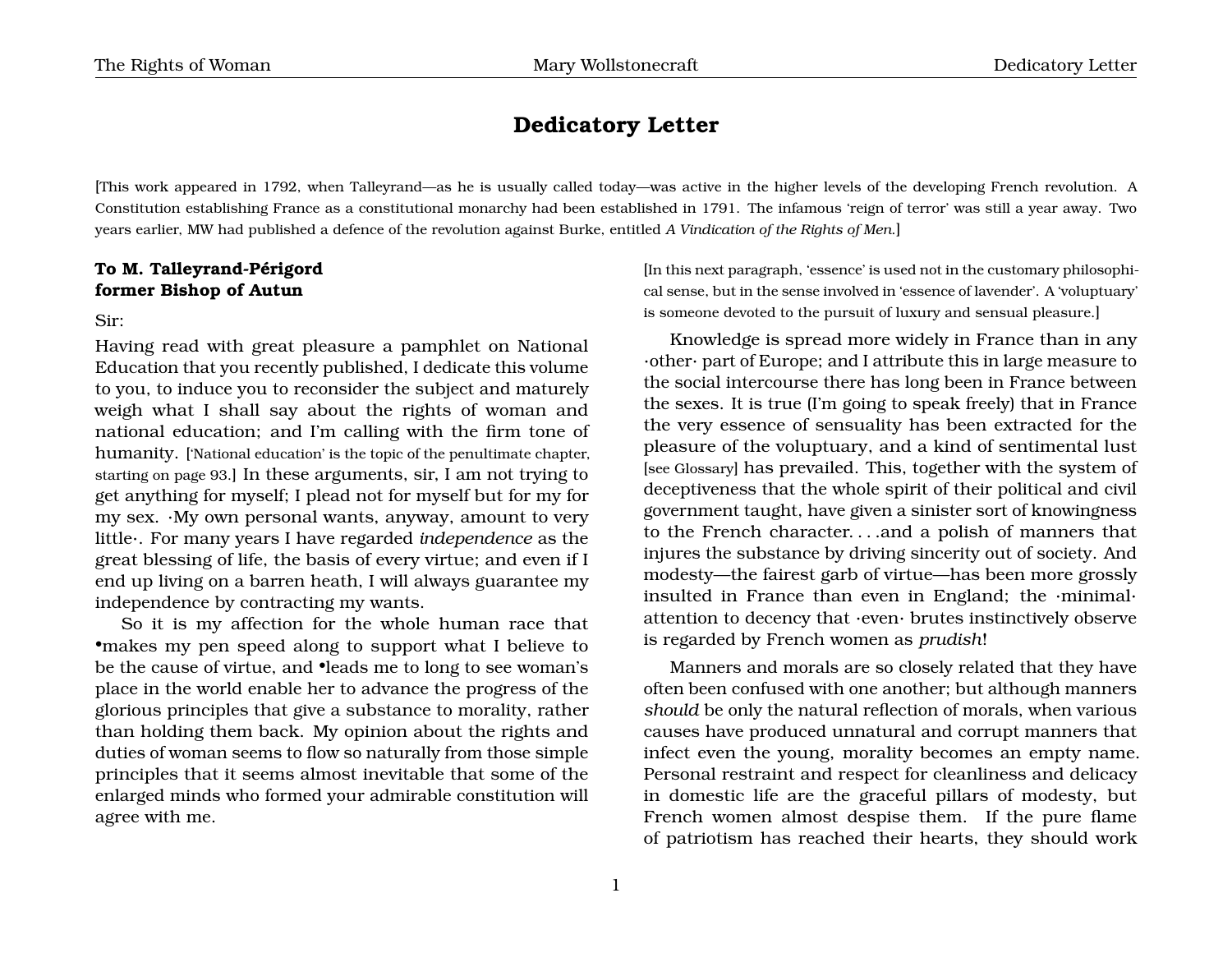to improve the morals of their fellow-citizens by teaching men not only •to respect modesty in women but •to become modest themselves, as the only way to deserve women's respect.

Fighting for the rights of women, my main argument is built on this simple principle: *If woman isn't fitted by education to become man's companion, she will stop the progress of knowledge*, because truth must be common to all; if it isn't it won't be able to influence how people in general behave. And how can woman be expected to cooperate if she doesn't know *why* she ought to be virtuous? if freedom doesn't strengthen her reason until she understands her •duty and sees how it is connected with her real •good? If children are to be brought up to understand the true principle of patriotism, their mother must be a patriot; and the love of mankind, from which an orderly sequence of virtues arises, can be produced only by attending to the moral and civil interest of mankind; but the upbringing and situation of woman at present shuts her out from such investigations.

In this work I have produced many arguments that I found conclusive, showing that the prevailing notion of 'the female character' is subversive of morality. I have contended that to make the human body and mind more perfect, chastity must more universally prevail; and that chastity will never be respected in the male world until *the person of a woman* is not virtually idolized while *the woman* has little virtue or sense. [see Glossary on 'person']. . . .

Consider these remarks dispassionately, Sir, for you seemed to have a glimpse of this truth when you said that 'to see one half of the human race excluded by the other half from all participation of government is a political phenomenon that can't possibly be explained according to abstract principles'. If that is so, what does your constitution rest on? If the abstract rights of man can stand discussion

and explanation, those of woman—by a parity of reasoning won't shrink from the same test: though a different view prevails in this country, built on the very arguments that you use to justify the oppression of woman—prescription [see Glossary].

I address you as a legislator: When men fight for their freedom, fight to be allowed to judge for themselves concerning their own happiness, isn't it inconsistent and unjust to hold women down? I know that you firmly believe you are acting in the manner most likely to promote women's happiness; but who made *man* the exclusive judge ·of that· if woman shares with him the gift of reason?

Tyrants of every kind, from the weak king to the weak father of a family, use this same argument ·that 'It is in your own best interests'·. They are all eager to crush reason, but they always say that they usurp reason's throne only to be useful. Isn't that what you are doing when you *force* all women, by denying them civil and political rights, to remain walled in by their families and groping in the dark? Surely, sir, you won't say that a duty can be binding without being founded on reason! Arguments •for civil and political rights can be drawn •from reason; and with that splendid support, the more understanding women acquire the more they will be attached to their duty, *understanding* it. Unless they understand it—unless their morals are based on the same immutable principles as those of man—no authority can make them act virtuously. They may be convenient slaves, but slavery will have its constant effect, degrading the master and the abject dependent.

If you are going to exclude women, without consulting them, from sharing in the natural rights of mankind, then defend yourself against accusations of injustice and inconsistency by proving that *women don't have reason*. If you don't do that, then this flaw in your *New Constitution*—the first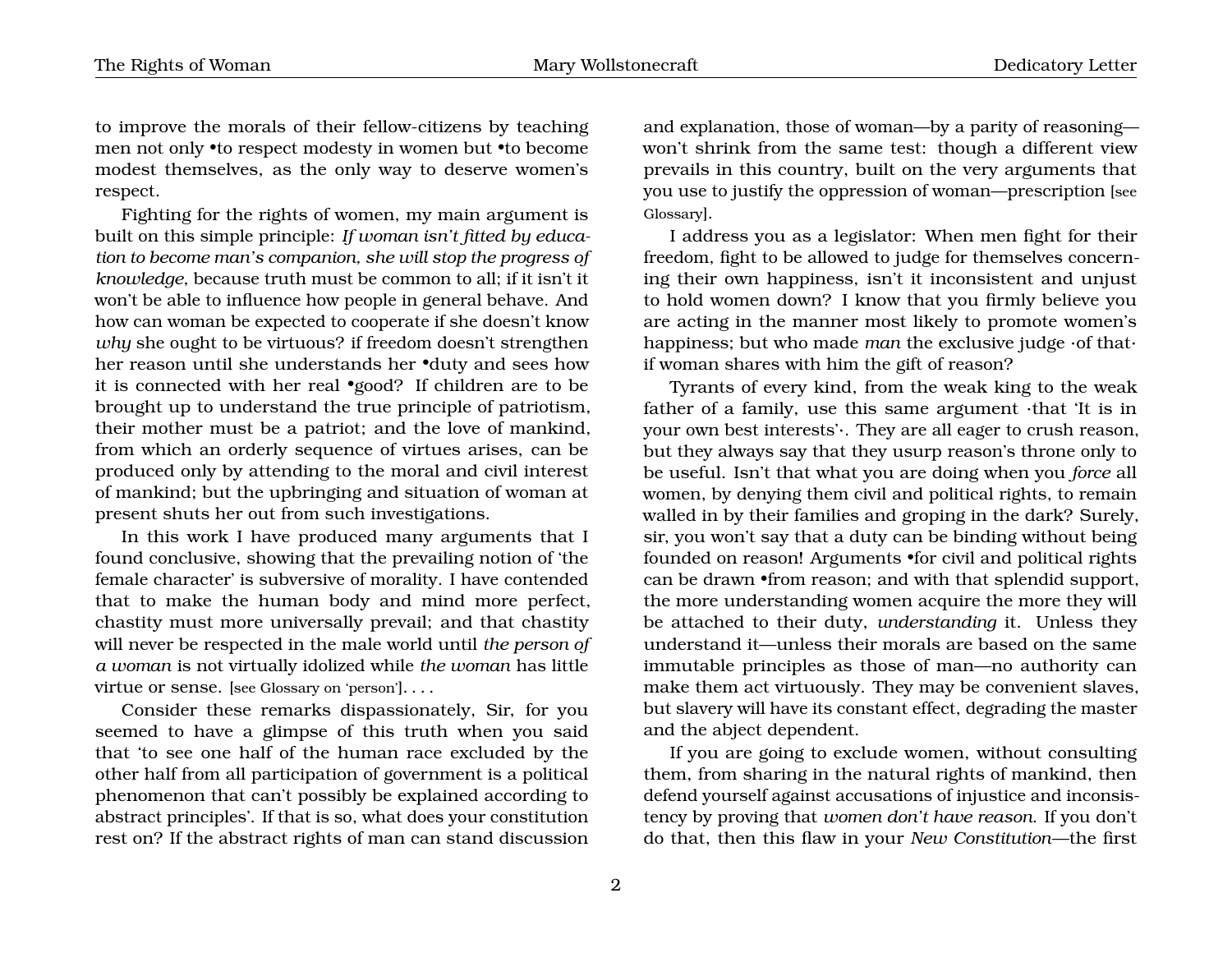constitution based on reason—will show for all times that man must in some way act like a tyrant, and that tyranny, in whatever part of society it raises its arrogant head, will always undermine morality.

I have produced what seemed to me to be irrefutable arguments, drawn from matters of fact, to prove my oftenrepeated assertion that women cannot by force be confined to domestic concerns. However ignorant they are, they *will* get involved in more weighty affairs, neglecting private duties only to disturb by cunning tricks the orderly plans of reason that rise above their comprehension.

Also, while women are only made to acquire personal accomplishments [see Glossary], men will seek pleasure in variety, and faithless husbands will make faithless wives. Indeed, such ignorant beings as wives are in such a system will be very excusable when, not having been taught to respect public good or allowed any civil rights, they try to make things more fair by *retaliation*.

When the box of mischief has been thus opened in society, what is to preserve private virtue, the only security of public freedom and universal happiness?

·The answer is·: Let there be no coercion established in society—·no laws that *force* people into this or that social role or situation·. When that is achieved, the common law of gravity will hold sway and the sexes will fall into their proper places. With fairer laws forming your citizens, marriage can

become more sacred; your young men can choose wives from motives of affection, and your maidens can allow love to root out vanity.

The father of a family won't weaken his constitution and debase his sentiments by visiting prostitutes; he won't in obeying the call of ·sexual· appetite forget the purpose for which it was implanted in him; and the mother won't neglect her children to practise the arts of teasing and flirting when sense and modesty secure her the friendship of her husband.

But until men become attentive to the duty of a father, you can't expect women to spend in their nursery the time that they. . . .choose to spend at their mirror; for this exercise in cunning is only a natural instinct to enable them to obtain indirectly a little of the power of which they are unjustly denied a share. If women aren't permitted to enjoy legitimate rights, they will seek illicit privileges in ways that make both men and themselves vicious [see Glossary].

I wish, sir, to get some investigations of this kind going in France. If they lead to a confirmation of my principles, then when your constitution is revised the rights of woman may be •respected, if it has been fully proved that reason calls for this •respect and loudly demands *justice* for one half of the human race.

I am, sir,

Yours respectfully,

M. W.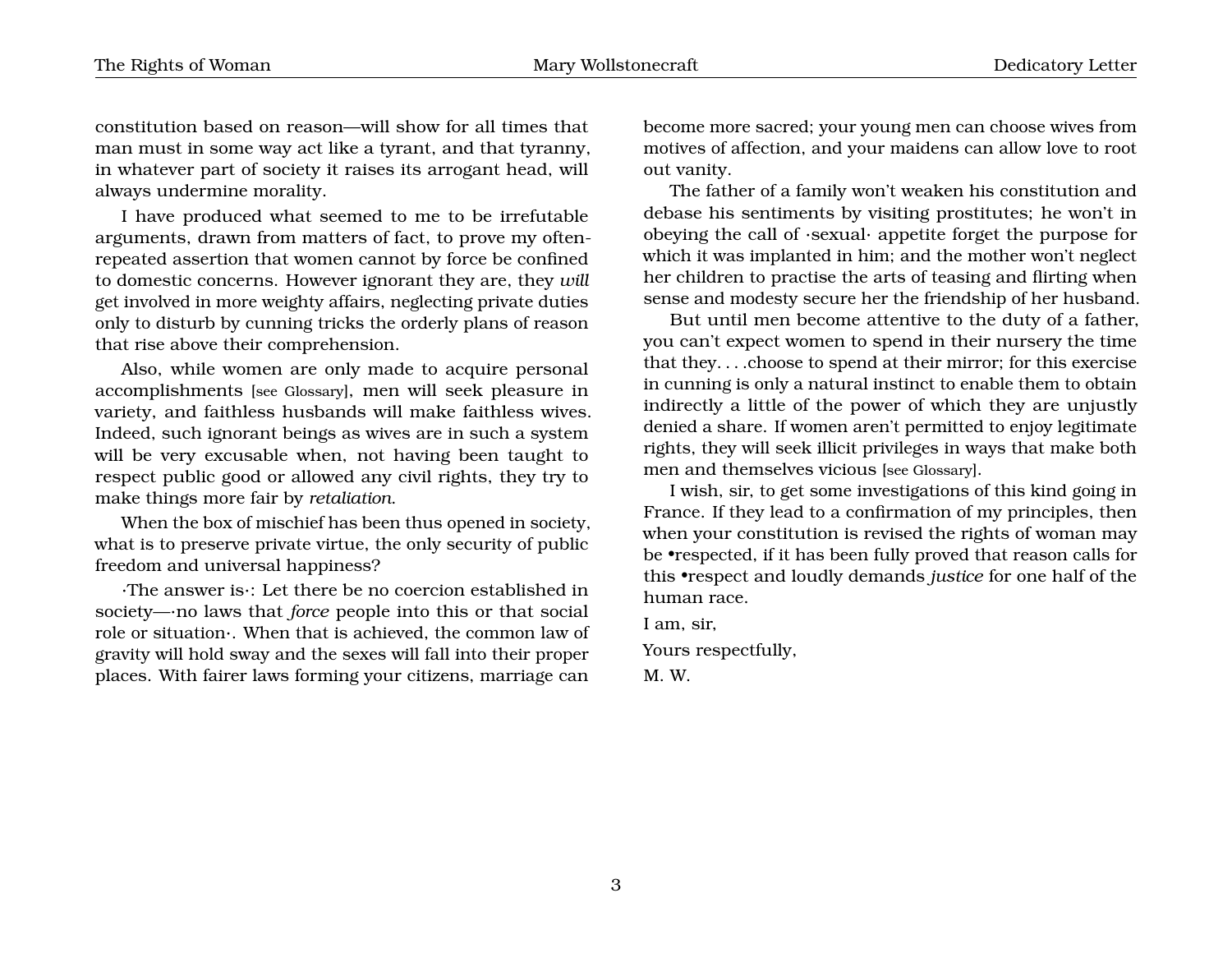#### <span id="page-7-0"></span>**Introduction**

After thinking about the sweep of history and viewing the present world with anxious care, I find my spirits depressed by the most melancholy emotions of sorrowful indignation. I have had to admit, sadly, that either nature has made a great difference between man and man, or that the world is not yet anywhere near to being fully civilized. I have looked into various books on education, and patiently observed the conduct of parents and the management of schools; but all this has given me is a deep conviction that •the neglected education of my fellow creatures is the main source of the misery I deplore, and that •women in particular are made weak and wretched by a number of co-operating causes, originating from one hasty conclusion [MW's phrase]. The conduct and manners of women, in fact, show clearly that their minds are not in a healthy state; as with flowers planted in soil that is too rich, strength and usefulness are sacrificed to beauty; and the flamboyant leaves, after giving pleasure to viewers, fade on the stalk, disregarded, long before it was the time for them to reach maturity. This barren blooming is caused partly by a false system of education, gathered from the books on the subject by men. These writers, regarding females as women rather than as human creatures, have been more concerned to make them alluring mistresses than affectionate wives and rational mothers; and this homage to women's attractions has distorted their understanding to such an extent that almost all the civilized women of the present century are anxious only to inspire •love, when they ought to have the nobler aim of getting •respect for their abilities and virtues.

In a book on female rights and manners, therefore, the works written specifically for their improvement mustn't be

overlooked; especially when the book says explicitly •that women's minds are weakened by false refinement, •that the books of instruction written by men of genius [see Glossary] have been as likely to do harm as more frivolous productions; and •that—when improvable *reason* is regarded as the dignity that raises men above the lower animal and puts a natural sceptre [see Glossary] in a feeble hand—those 'instructive' works regard woman (in true Moslem fashion) as beings of a subordinate kind and not as a part of the human species.

But don't think that because I am a woman I mean stir up violently the debated question about the equality and inferiority of the ·female· sex; but that topic does lie across my path, and if I sidle past it I'll subject my main line of reasoning to misunderstanding. So I shall pause here in order to give a brief statement of my opinion about it. In the government of the physical world—·as distinct from the governments of the social or political world·—it is observable that the female is, so far as strength is concerned, inferior to the male.

This is the law of nature; and it doesn't seem to be suspended or repealed in favour of woman. This physical superiority can't be denied—and it is a noble privilege! But men, not content with this natural pre-eminence, try to sink us lower still, so as to make us merely alluring objects for a moment; and women, intoxicated by the adoration that men (under the influence of their senses) pay them, don't try to achieve a permanently important place in men's feelings, or to become the *friends* of the fellow creatures who find amusement [see Glossary] in their society.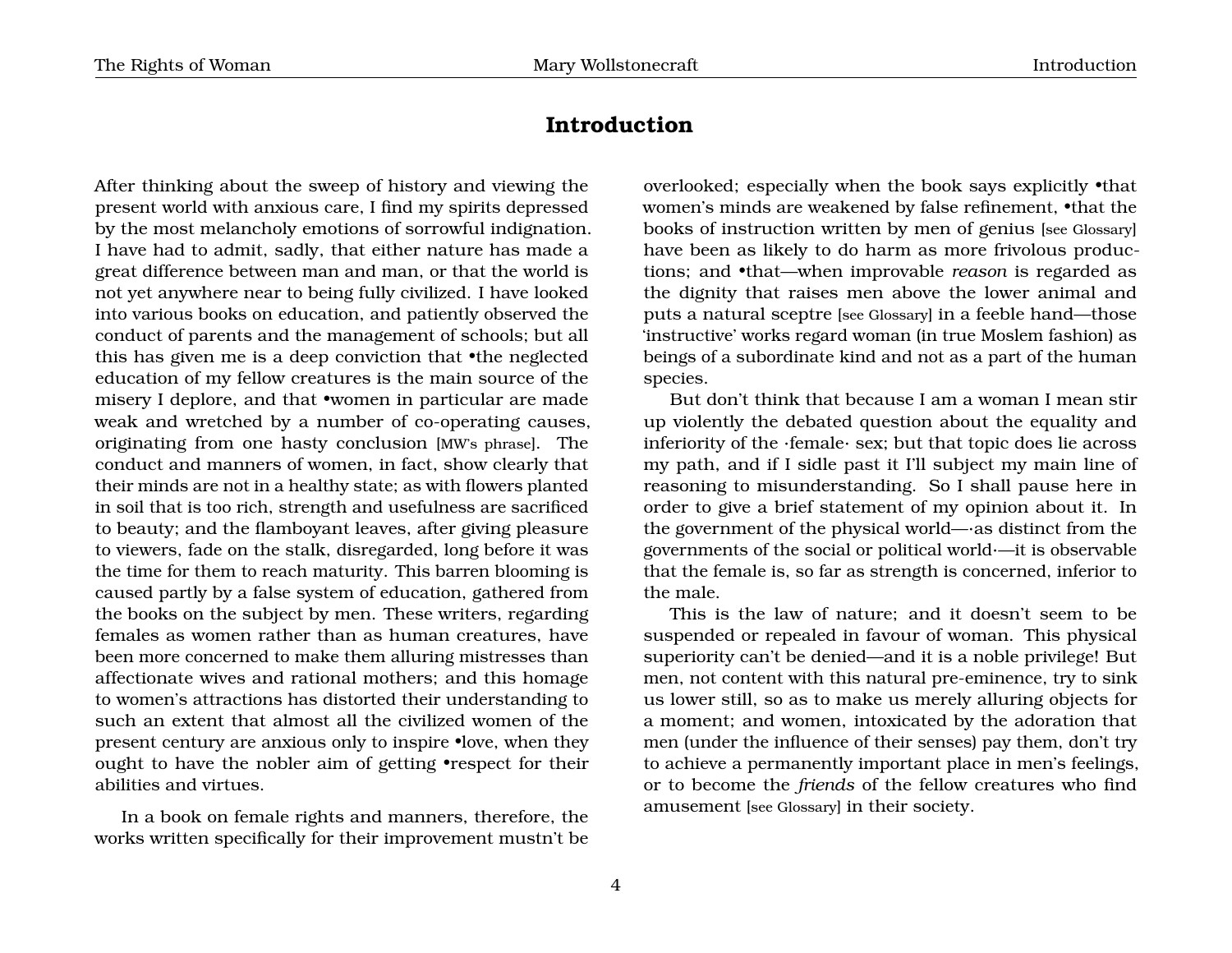I am aware of an obvious inference: from every direction I have heard protests against 'masculine women', but where are they to be found? If men are using this label in criticism of women's ardour in hunting, shooting, and gambling, I shall gladly join in; but if their target is

> the imitation of manly virtues, or (more accurately) the achieving of the talents and virtues that ennoble the human character and raise females in the scale of animal being when they are brought under the comprehensive label 'mankind',

all those who view women with a philosophical eye must, I should think, join me in wanting women to grow more and more 'masculine' every day.

This discussion naturally divides the subject. I shall first consider women as **human creatures** who, in common with men, are placed on this earth to develop their abilities; and then I shall attend to the implications of the more specific label **women**.

I want to steer clear of an error that many writers have fallen into, namely giving *women* instruction that has been appropriate for *ladies*. . . . I shall address my sex in a firmer tone, focussing particularly on those in the middle class, because they appear to be in the most natural state. ·As for the upper classes·: Perhaps the 'great' have *always* scattered seeds of false refinement, immorality, and vanity! Weak, artificial beings who have been prematurely and unaturally raised above the ordinary wants and feelings of mankind undermine the very foundation of virtue and spread corruption through the whole mass of society! They have a stronger claim to pity than any other class of mankind. The upbringing of the rich tends to make them vain and helpless, and their unfolding minds are not strengthened by the practice of the duties that dignify the human character. They live only to amuse [see Glossary] themselves, and—by a

law that also operates in nature—they soon come to have nothing to offer except barren amusement.

That is enough about that for the present: I plan to take the different ranks of society separately, and discuss the moral character of women in each. I have mentioned the subject ·of class-differences· here only because I think that the essential task of an Introduction is to give a sketchy account of the contents of the work it introduces.

I hope my own sex will excuse me if I treat them like rational creatures, instead of flattering their *fascinating* graces and viewing them as if they were in a state of perpetual childhood and unable to stand alone. I earnestly wish to point out what true dignity and human happiness consist in; I want to persuade women to aim at strength of mind and body, and to convince them •that the soft phrases

> 'susceptibility of heart' 'delicacy of sentiment', and 'refinement of taste'

are almost synonymous with expressions indicating weakness, and •that creatures who are the objects only of pity and the kind of love that has been called 'pity's sister' will soon become objects of contempt.

So I dismiss those pretty feminine phrases that the men condescendingly use to make our slavish dependence easier for us, and I despise the weak elegance of mind, exquisite sensibility, and sweet docility [see Glossary] of manners that are supposed to be the sexual characteristics of the weaker sex. I want to show that elegance is inferior to virtue, that the most praiseworthy ambition is to obtain a character as a *human being*, whether male or female, and that lesser ambitions should be tested against that one.

That is a rough sketch of my plan; and ·I offer now three remarks about how I aim to carry it out·. **(1)** I shall refrain from pruning my phrases and polishing my style, because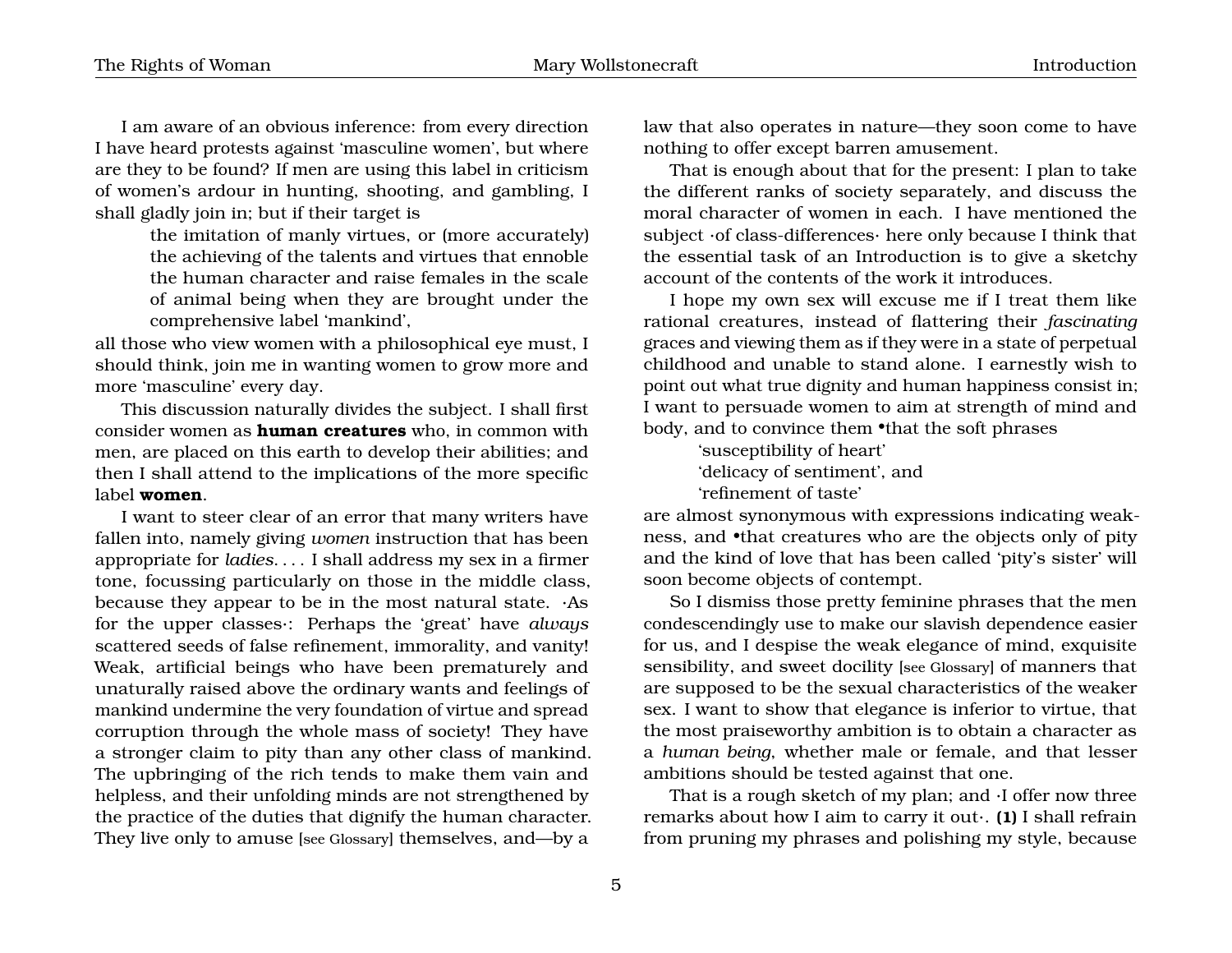it is important to me to affect the thoughts and actions of my readers, and I'll do that better if I sometimes express my conviction with the energetic emotions that I feel. **(2)** I shan't waste time elegantly shaping my sentences, or fabricating the turgid bombast of artificial feelings that come from the head and therefore never reach the heart; because I want to persuade by the force of my arguments rather than to dazzle by the elegance of my language. **(3)** I shall try to avoid the flowery diction that has slid from essays into novels, and from novels into familiar letters and conversation; because I'll be dealing with things, not words! In all this I'll be anxious to turn my sex into members of society who are more worthy of respect..

These pretty nothings (these caricatures of the *real* beauty of sensibility) drop glibly from the tongue, spoil one's sense of taste, and create a kind of sickly delicacy that turns away from simple unadorned truth. [She means 'delicacy' in the sense of pickiness, choosiness; readiness to push things to the edge of one's plate.] A deluge of false sentiments and over-stretched feelings, stifling the natural emotions of the heart, make *insipid* the domestic pleasures that ought to sweeten the exercise of the severe duties that prepare a rational and immortal [see Glossary] being for a nobler field of action. [The adjective 'immortal' suggests that the 'nobler field of action' that MW had in mind is life after death.]

The education [see Glossary] of women has been attended to more in recent years than formerly; but they're still regarded as a frivolous sex, and are ridiculed or pitied by writers who try to improve them by satire or instruction. It is acknowledged that they spend many of their earliest years acquiring a smattering of accomplishments [see Glossary], but strength of body and mind are sacrificed to libertine notions of beauty, to the desire to get themselves settled by marriage—the only way women can rise in the world. This desire makes mere animals of them, and when they marry they act as such children can be expected to act: they dress, they paint, they give nicknames to God's creatures. Surely these weak beings are only fit for the seraglio! [= the women's quarters a Turkish palace; she is implying that women are kept there purely for sexual purposes.] Can they govern a family with judgment, or take care of the poor babes whom they bring into the world?

The present conduct of the ·female· sex, its prevalent fondness for pleasure in place of ambition and the nobler passions that open and enlarge the soul, are evidence that

> the instruction that women have received, with help from the constitution of civil society, has only tended to turn them into insignificant objects of desire, mere propagators of fools!

If it can be proved that

men, in aiming to bring women to perfection without cultivating their understandings, take them out of their sphere of ·real· duties and make them ridiculous and useless when the brief bloom of beauty is over,

I presume that *rational* men will excuse me for trying to persuade them [i.e. women] to become more masculine and worthy of respect.

Indeed the word 'masculine' is only a pointless scareword: there's little reason to fear that women will acquire too much courage or fortitude, because their visible inferiority in bodily strength must make them to some extent dependent on men in the various relations of life; but why should that dependence be increased by prejudices that •give a sex to virtue [see Glossary] and •can't distinguish simple truths from sensual daydreams?

Women are so much degraded by mistaken notions of female excellence that this artificial weakness produces in them a tendency to tyrannize, and gives birth to cunning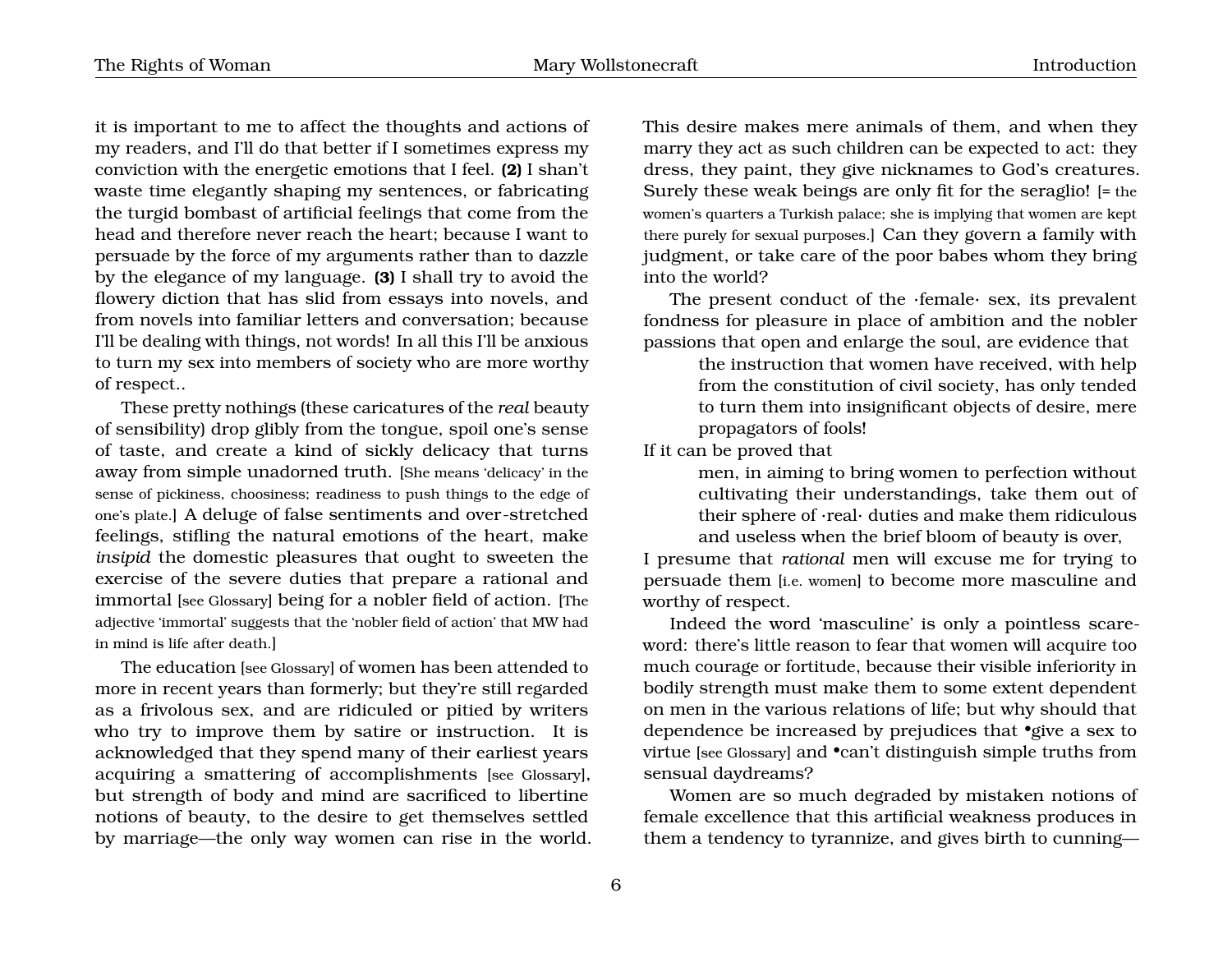the natural opponent of strength—which leads them to exploit those contemptible infantile airs that undermine esteem even while they excite desire. Let men become more chaste and modest, and if women don't become correspondingly wiser it will be clear that they have weaker understandings.

I hardly need to explain that I am talking about the

·female· sex in general. Many individual women have more sense than their male relatives; some women govern their husbands without degrading themselves, because intellect will always govern. Where there's a constant struggle for an equilibrium, nothing will swing the scales its way unless it naturally has greater weight.

# **Chapter 1: Human rights and the duties they involve**

In the present state of society it seems that we have to go back to first principles in search of the simplest truths, and to fight against some prevailing prejudice for every inch of ground. Let me clear my way by asking some plain questions: the answers to them will probably appear to be as obviously right as the axioms on which reasoning is based; but when they are entangled with various motives of action they are flatly contradicted by men's words or their conduct.

•What does man's pre-eminence over the lower animals consist in? The answer is as clear as 'A half is less than the whole'; it consists in *reason*.

•What acquirement raises one being above another? We spontaneously reply: *virtue*.

•For what purpose were we given passions? Experience whispers the answer: *so that man by struggling with his passions might achieve a degree of knowledge that the lower animals can't have*.

So the perfection of our nature and capacity for happiness must be measured by the degree of reason, virtue, and

<span id="page-10-0"></span>knowledge that •distinguish the individual and •direct the laws that bind society; and it is equally undeniable that, taking mankind as a whole, knowledge and virtue naturally flow from the exercise of reason.

With the rights and duties of man thus simplified, it seems hardly necessary to illustrate truths that seem so incontrovertible. But such deeply rooted prejudices have clouded reason, and such spurious qualities have taken the name of 'virtues', that it *is* necessary to track the course of reason as it has been tangled in error. . . .so that we can set the simple axiom alongside the deviations from it that circumstances bring.

Men generally seem to employ their reason to *•justify* prejudices that they have taken in they can't tell how, rather than to •root them out. Only a strong mind can resolutely form its own principles; for a kind of intellectual cowardice prevails, making many men shrink from the task or do it only by halves. Yet the imperfect conclusions that are drawn in this way are often very plausible, because they are built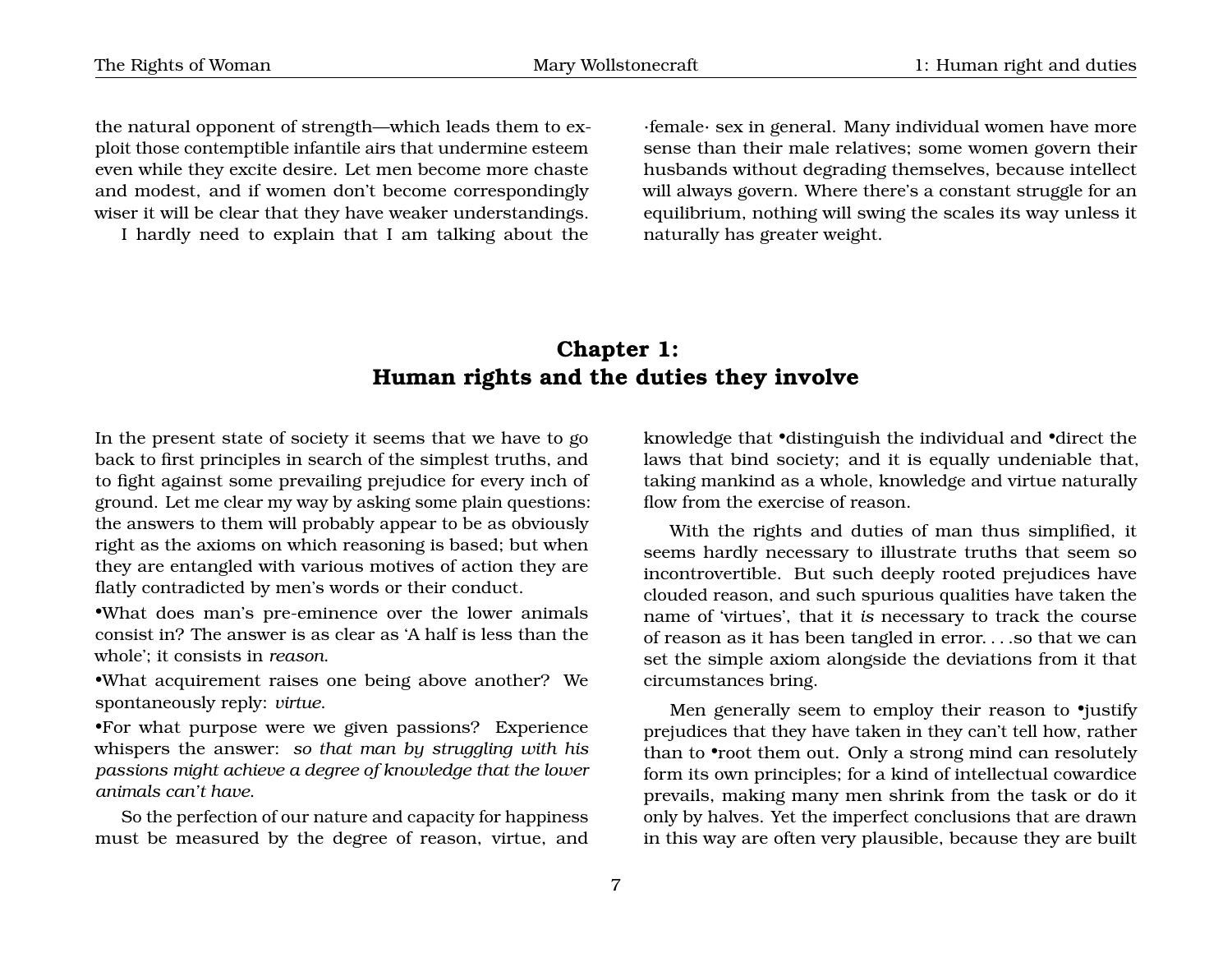on partial experience, on views that are correct ·as far as they go· but narrow.

Going back to first principles, vice [see Glossary] in all its native ugliness slinks away from close investigation; but shallow reasoners are always exclaiming that these arguments ·from first principles· 'prove too much', and that a given course of conduct is 'expedient' even if it is rotten at the core. Thus •expediency is continually contrasted with •simple principles, until truth is lost in a mist of words, virtue is lost in forms [= 'in mechanical rules of conduct'], and the tempting prejudices that claim the title 'knowledge' suppress real knowledge.

*The most wisely formed society is the one whose constitution is based on the nature of man*—that statement, in the abstract, strikes every thinking being so forcibly that it looks like presumption to try to prove it; but we *do* need to prove it, or reason will never be able to make prescription [see Glossary] relax its grip. And yet urging prescription as an argument to justify depriving men (or women) of their natural rights is one of the absurd sophisms that daily insult common sense.

The bulk of the people of Europe are only very partially civilized. Indeed, it's an open question whether they have acquired *any* virtues in exchange for the innocence ·they have lost·, comparable with the misery produced by the vices that have been plastered over unsightly ignorance, and the freedom that has been traded away in exchange for glittering slavery. The desire to dazzle by riches (the surest route to pre-eminence!), the pleasure of commanding flattering yes-men, and many other complicated low calculations of stupid self-love, have all joined forces in overwhelming the mass of mankind and making 'liberty' a convenient label for mock patriotism.

For while rank and titles are held to be of the utmost importance, before which genius 'must hide its diminished head' [quoted from Milton's *Paradise Lost*], it is almost always disastrous for a nation when an able man without rank or property pushes himself into the limelight. When such a scheming obscure adventurer works to get a cardinal's hat, longing to be ranked with princes—or above them, by seizing the triple crown ·worn by Popes·—the events involved in this bring unheard-of misery to thousands of people.

So much wretchedness has flowed from hereditary honours, riches, and monarchy, that men of lively sensibility have been reduced almost to blasphemy in their attempts to justify God's management of the world. They have represented man as •independent of his Maker or as •a lawless planet darting from its orbit to steal the celestial fire of reason; and the vengeance of heaven. . . .punished his boldness by introducing evil into the world.

Impressed by this view of the misery and disorder that pervaded society, and weary from contending with artificial fools, Rousseau fell in love with solitude; and in his optimism he worked with uncommon eloquence to prove that man is naturally a solitary animal. Misled by his respect for the goodness of God, who certainly—for what man of sense [see Glossary] and feeling can doubt it?—gave life only in order to give happiness, he considered evil as. . . .the work of man; not aware that he was exalting one ·divine· attribute at the expense of another that is equally necessary to divine perfection. [Jean-Jacques Rousseau, mentioned many times in his work, had died fourteen years before the pressent work appeared.]

Constructed on the basis of a false hypothesis, Rousseau's arguments in favour of a state of nature are plausible; but they are unsound, because the assertion that a state of nature is preferable to the most perfect civilization there could be is in effect a charge against supreme wisdom. The paradoxical exclamation: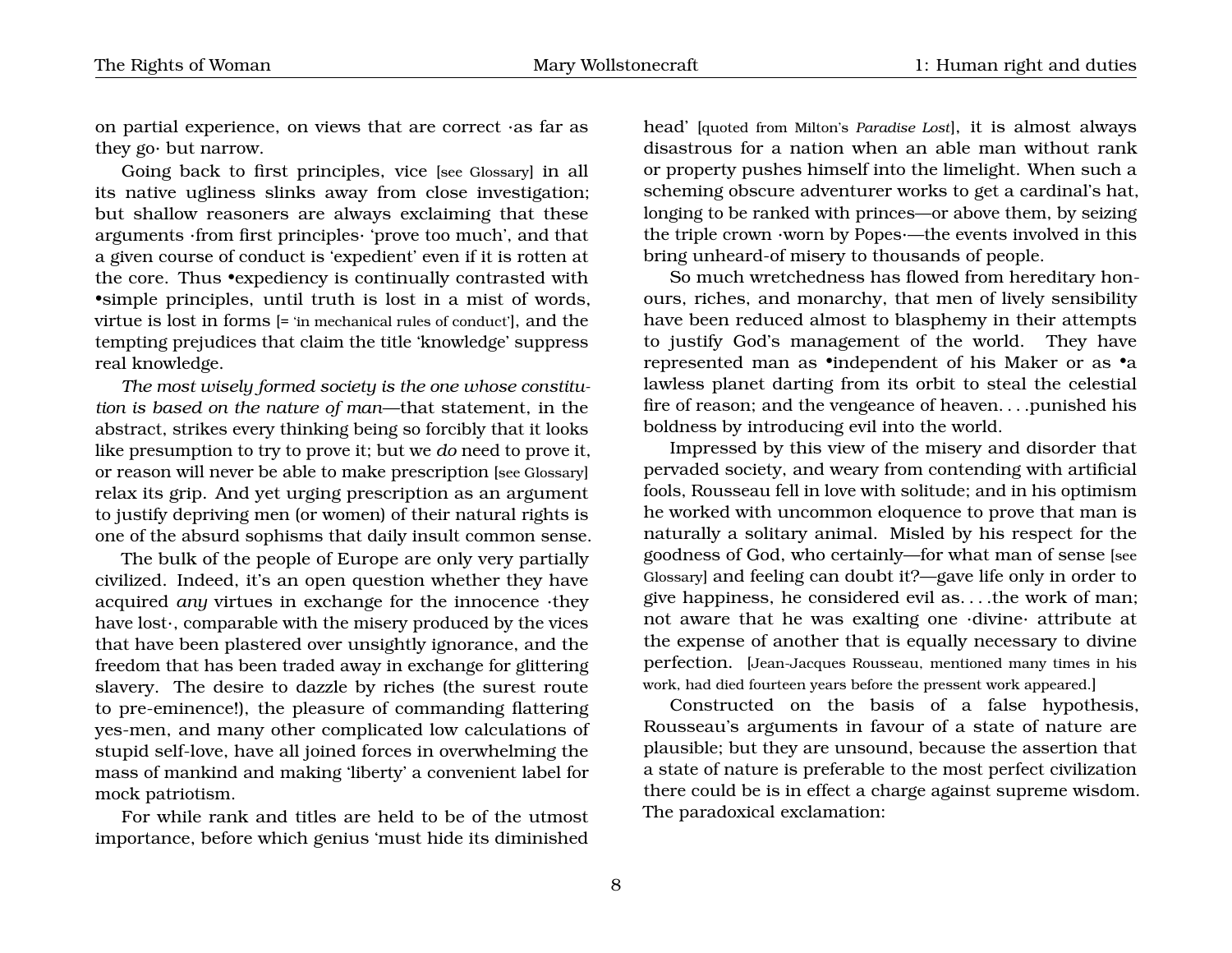•God has made all things right, and

•evil has been introduced by the creature whom God formed, knowing what he was forming

is as unphilosophical as it is impious.

The wise Being who created us and placed us here...allowed it to be the case—and thus willed it to be the case—that our passions should help our reason to develop, because he could see that present evil would produce future good. Could the helpless creature whom God created out of nothing break loose from his providence and boldly learn to *know good by practising evil* without his permission? No. How could ·Rousseau·, that energetic advocate for immortality, argue so inconsistently? If mankind had remained for ever in the brutal state of nature, which even Rousseau's magic pen can't paint as a state in which a single virtue took root, it would have been clear. . . .that man was born to run the circle of life and death, and adorn God's garden for some purpose that couldn't easily be reconciled with his [= God's] attributes.

But if the whole divine plan was to be crowned by rational creatures who would be allowed to rise in excellence through the use of powers given to them for that purpose; if God in his goodness thought fit to bring into existence a creature above the brutes, $<sup>1</sup>$  $<sup>1</sup>$  $<sup>1</sup>$  one who could think and improve himself;</sup> why should that incalculable •gift be openly called a •curse? (A gift? Man was enabled to rise above the state in which sensations gave him the sort of comfort that lower animals are capable of; *of course* it was a gift!)

It might be regarded as a curse if our time in this world was the whole span of our existence; for why should the gracious fountain of life give us passions and the power of reflecting, only to embitter our days and inspire us with mistaken notions of dignity? Why would God lead us from love of ourselves to the sublime emotions aroused by the discovery of his wisdom and goodness, if these feelings weren't launched so as to improve our nature (of which they are a part $)^2$  $)^2$  and enable us to enjoy a more godlike portion of happiness? Firmly convinced that no evil exists in the world that God didn't intend to occur, I build my belief on the perfection of God.

Rousseau strains to prove that all *was* right originally; a crowd of authors argues that all *is* now right; and I claim that all *will be* right.

True to his first position which is nearly a state of nature, Rousseau celebrates barbarism, and in his praise of Fabricius [said to be one of the founders of ancient Rome] he forgets that the Romans in conquering the world didn't dream of establishing their own liberty on a firm basis, or of extending the reign of virtue. Eager to support his system, he condemns as vicious [see Glossary] every effort of

<span id="page-12-0"></span> $1$  Contrary to the opinion of the anatomists, who argue by analogy from the formation of the teeth, stomach, and intestines, Rousseau denies that man is a carniverous animal. And, carried away from nature by a love of system, he questions whether man is a gregarious animal, though the long and helpless state of infancy seems to point him out as especially forced to *pair*, which is the first step towards *herding*.

<sup>2</sup> Suppose that

<span id="page-12-1"></span>•you asked a mechanic to make a watch that would point out the hour of the day, and

•to show his ingenuity he added wheels and springs to make it a repeater, as a result of which the mechanism malfunctioned, and •you complained, and

•he replied in self-defence 'If you hadn't touched *that* spring you wouldn't have known that I had varied the plan; I would have been amusing myself by making an experiment without doing you any harm',

what would you say? Wouldn't you respond, fairly, 'If you hadn't added those needless wheels and springs, the accident couldn't have happened?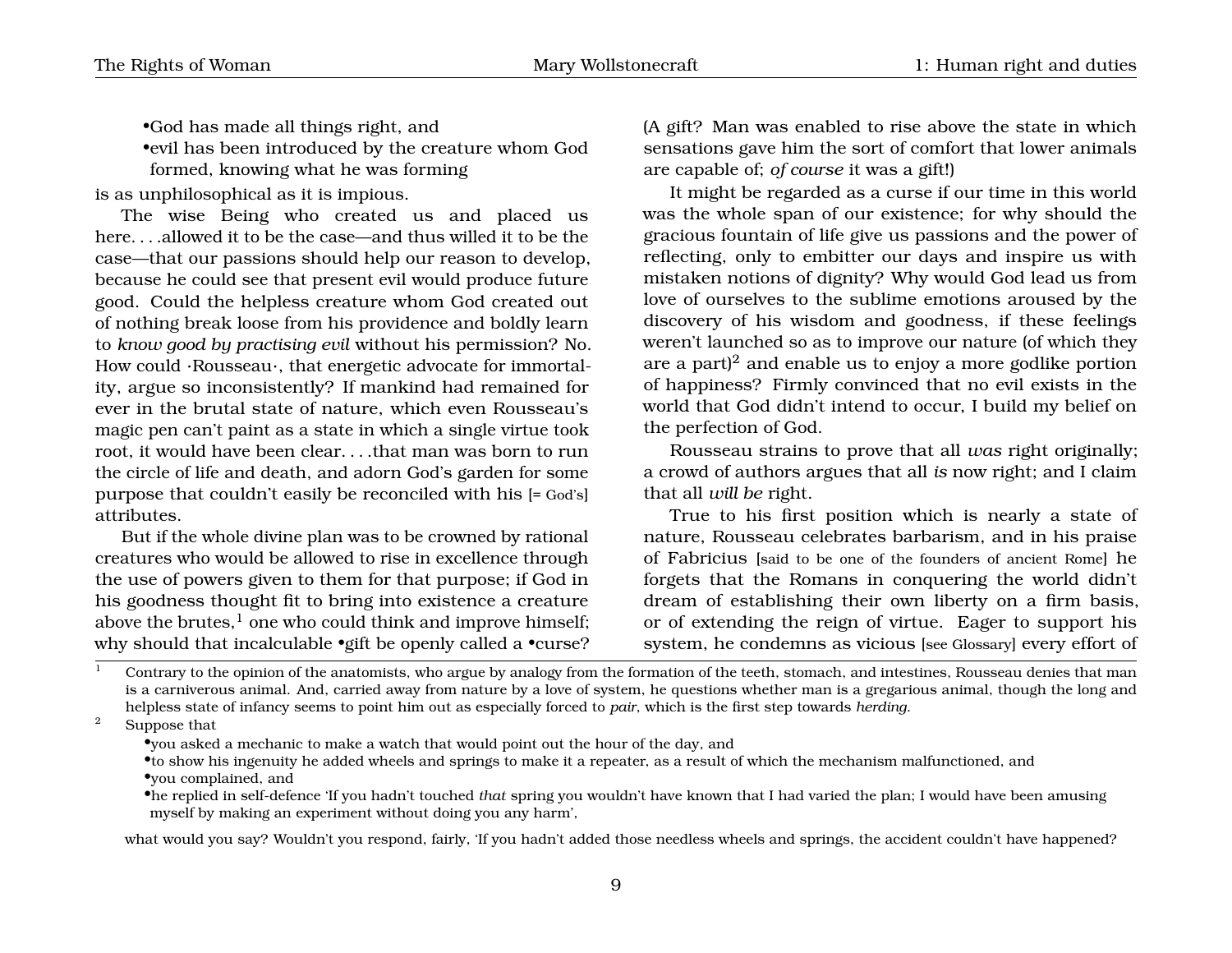genius; and in praising savage virtues to the skies he raises to demigod status people who were scarcely human—the brutal Spartans, who in defiance of justice and gratitude sacrificed in cold blood the slaves who had served them well. [In 424 BCE the Spartans murdered two thousand helots, i.e. slaves serving as soldiers in the Spartan army. Thucydides wrote: 'The helots were invited to select those of their number who claimed to have most distinguished themselves against the enemy, so that they could be freed. The object was to test them, thinking that the first to claim freedom would be the most apt to rebel. About two thousand were selected and rejoiced in their new freedom; but the Spartans secretly killed each of them.']

Disgusted with artificial manners and virtues, Rousseau didn't sift through the subject but simply threw away the wheat with the chaff, not pausing to consider whether the evils that his ardent soul indignantly rejected were •consequences of civilization or •vestiges of barbarism. He saw vice trampling on virtue, and seeming-goodness taking the place of the real thing; he saw talents bent by power to sinister purposes; and he never thought of tracing the gigantic harm back to •*arbitrary power*, back to •the *hereditary* distinctions that clash with the mental superiority that *naturally* raises a man above his fellows. He didn't see that it takes only a few generations for royal power to introduce idiotism into the noble family line, and that it holds out baits to make thousands idle and vicious. [MW adds harsh words about the crimes that bring people to royal status, and about the feeble passiveness of 'millions of men' who have let the royal criminals get away with it. She continues:]

When the chief director of a society is instructed only in how to invent crimes, or in the stupid routine of childish ceremonies, how can it *not* be the case that the society has a poisonous fog hovering over it? [MW's 'instructed in' is ambiguous: she may mean that that's all he is taught, or that it is all he knows.]. . . .

In circumstances as good as they could possibly be, it would still be impossible for *any* man to acquire enough knowledge and strength of mind to perform the duties of a king who has been entrusted with uncontrolled power. Think how knowledge and strength of mind must be violated when •the sheer fact that the man does become a king poses an insuperable bar to his acquiring either wisdom or virtue, when •all his feelings are stifled by flattery, and when •thoughtfulness is shut out by pleasure! Surely it is madness to make the fate of thousands depend on the whims of a weak fellow creature whose very position in life puts him *necessarily* below the poorest of his subjects! But one power should not be thrown down in order to raise up another. Man is weak, and all power intoxicates him; and the way power is misused proves that the more equality there is among men—·and thus the less power of men over men·—the more virtue and happiness will reign in society. But this. . . .raises an outcry: 'If we don't have absolute faith in the wisdom of aniquity, the church is in danger' or'. . . the state is in danger'. Those who are roused by the sight of human calamity to be so bold as to attack human authority are reviled as despisers of God and enemies of man. These are bitter libels, yet they were levelled at one of the best of men (Dr. Price), whose ashes still preach peace, and whose memory demands a respectful pause when subjects that lay so near his heart are discussed. [Richard Price, who died a year or so before the present work was published, had greatly influenced Mary Wollstonecraft. He had been reviled for his writings on the French Revolution. His *Review of the Principal Questions in Morals* is on the website from which the present text came.]

Now that I have attacked the 'sacred' majesty of kings, you won't be surprised when I add my firm conviction that every profession whose power depends on large differences of rank is highly injurious to morality.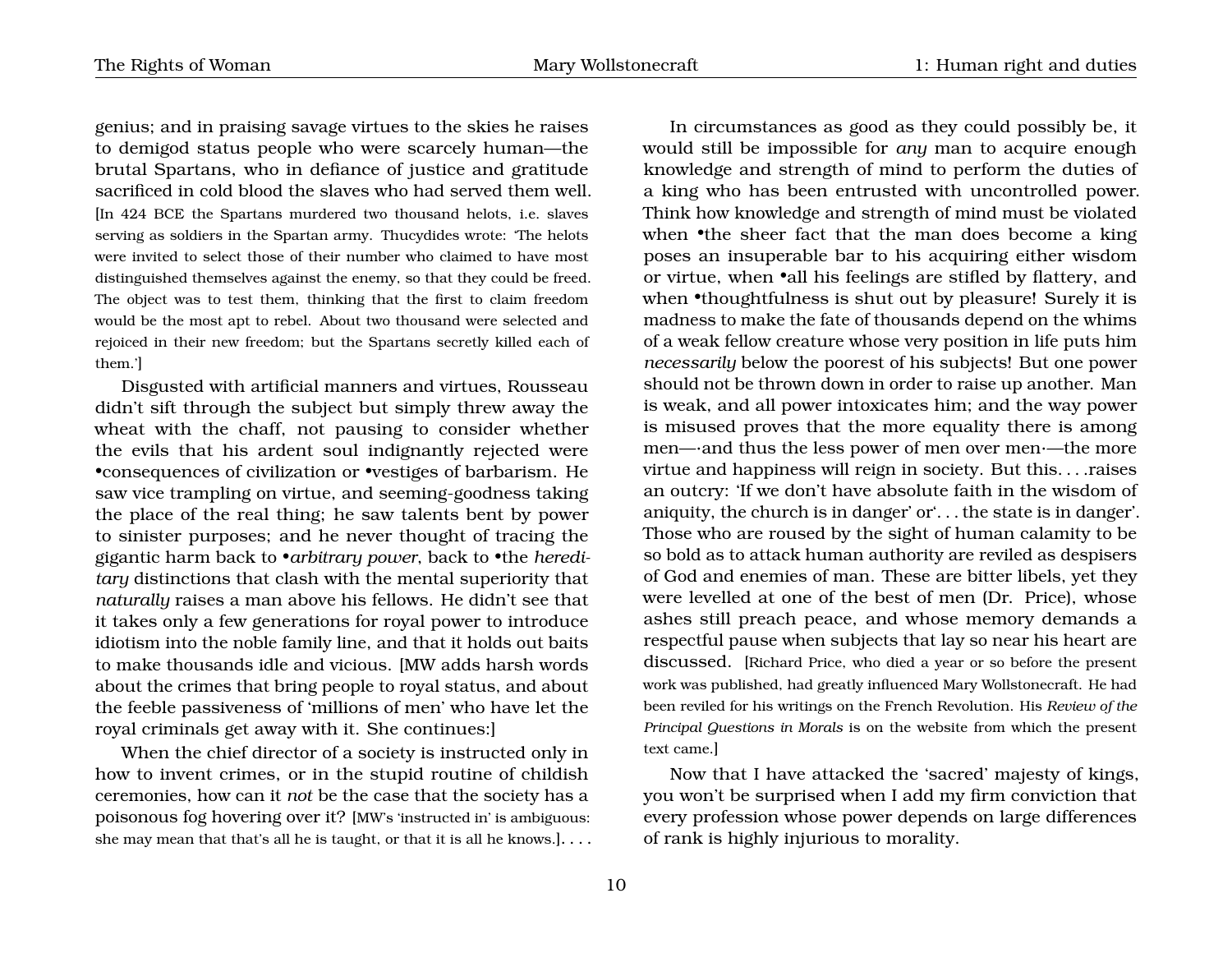A standing army, for instance, is incompatible with freedom because strictness and rank are the very sinews of military discipline; and despotism is necessary to give vigour to enterprises that have one person in charge. A spirit inspired by romantic notions of honour—a kind of morality based on the fashion of the times—can be felt by only a few officers, while the main body must be moved by command, like the waves of the sea; for the strong wind of authority pushes the crowd of subalterns forward, they scarcely know or care why, with headlong fury. [Then as now, 'subaltern' mainly meant 'junior officer', so the 'main body' presumably refers to the main body of the officers. The rank and file are not being talked about here.]

·And armies are harmful in another way·. Nothing can damage the morals of the inhabitants of country towns as much as the occasional residence of a set of idle superficial young men whose only occupation is gallantry, and whose polished manners make vice more dangerous by concealing its ugliness under gay ornamental drapery. An air of *fashion*, which is really a badge of slavery, showing that the soul doesn't have a strong individual character, awes simple country people into imitating the vices when they can't catch the slippery graces of social polish. Every military body is a chain of despots who obey and give commands without using their reason, and become dead weights of vice and folly on the community. A man of rank or fortune whose connections guarantee that he will rise has nothing to do but to pursue some extravagant whim; while the needy *gentleman* who has to rise 'by his merit', as they say, becomes a servile parasite or a vile pander [= 'pimp', or perhaps merely 'person whose job it is to satisfy his superiors' desires'.]

Sailors, the gentlemen of the navy, can be described in similar terms, except that their vices [see Glossary] are different and grosser. They are more positively indolent [= 'wholly idle', 'idly idle'] when they aren't performing the ceremonials

required by their rank, whereas the insignificant fluttering of soldiers could be called 'active idleness'. More confined to the society of men, sailors acquire a fondness for humour and mischievous tricks; while soldiers, who are often in the company of well-bred women, are infected with a 'sensitive' whiny way of speaking. But whether someone indulges in ·the sailor's· horse-laugh or ·the soldier's· polite simper, *mind* is equally out of the question.

[This next paragraph refers to the Anglican church, of which MW was a member. A **patron** was a person, not himself a cleric, who had sole control over who became the well-paid **rector** or senior parson of a parish; and a **curate** was a junior parson who did most of the parish work and received a tiny fraction of the rector's income.]

Let me extend the comparison to a profession where there is certainly more *mind* to be found—the clergy. They have better opportunities for improvement, but *rank* almost equally cramps their faculties. The blind submission to forms of belief that is imposed at college serves as a training for the curate who most obsequiously respects the opinion of his rector or patron—or he does if he means to rise in his profession. There can hardly be a more striking contrast than between •the servile, dependent manner of a poor curate and •the top-of-the-world manner of a bishop. And

**MW's next phrase:** the respect and contempt **perhaps meaning:** the little respect and great contempt

they inspire makes the work they do in their separate functions equally useless.

It is important to understand that every man's character is to some extent formed by his profession. A man with a good mind may reflect his profession only in superficial ways that wear off as you trace his individuality; while weak, common men have hardly any character except what belongs to their profession. . . .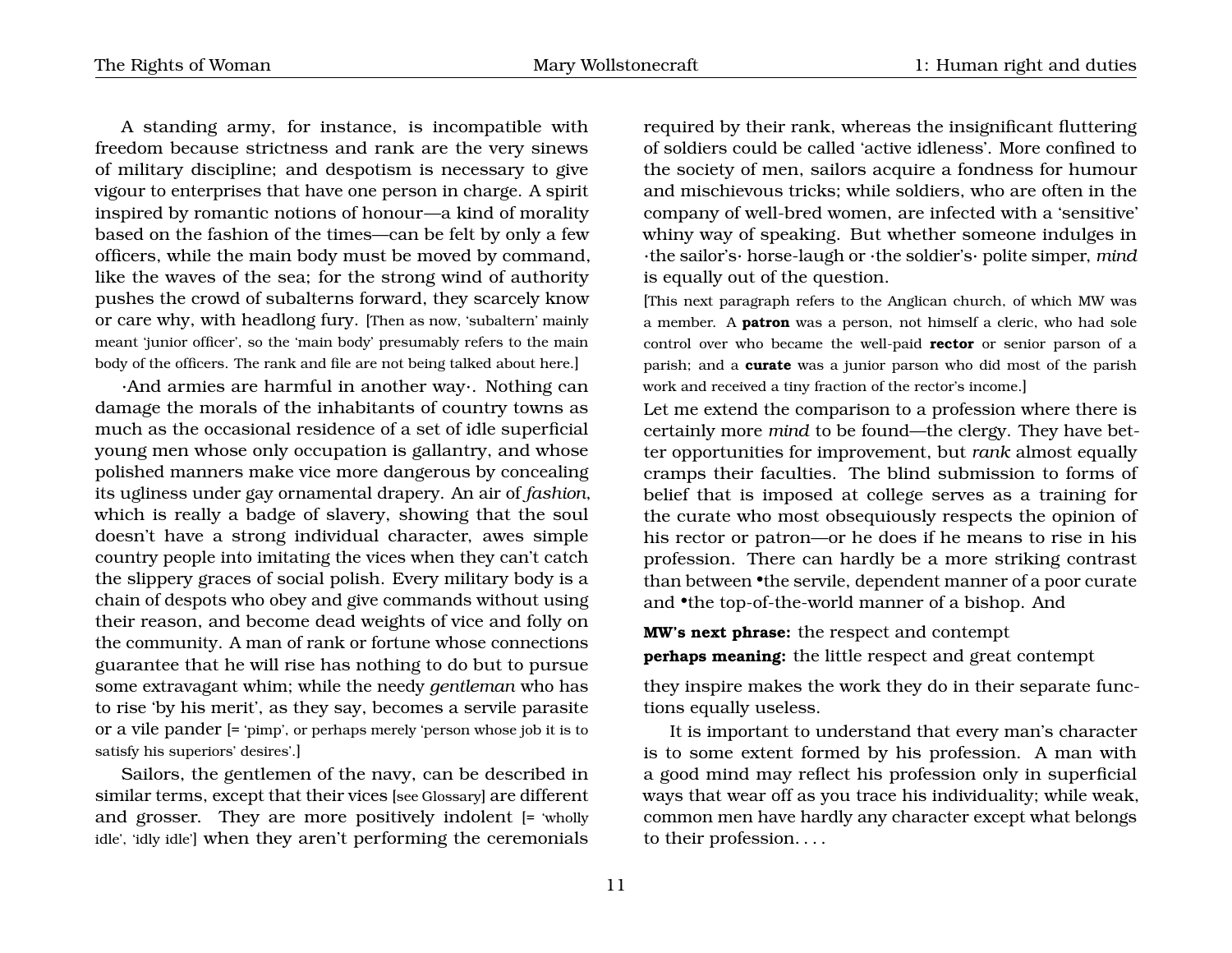As society becomes more enlightened, therfore, it should be very careful not to establish bodies of men who are bound to be made foolish or vicious by the very constitution of their profession.

In society's infancy when men were just emerging out of barbarism, chiefs and priests must have had unlimited influence because they tapped into the most powerful springs of savage conduct—hope and fear. **Aristocracy** is of course, naturally the first form of government. But clashing interests soon get out of balance, there is a confusion of ambitious struggles, and what emerges is a **monarchy** and hierarchy.... This appears to be the origin of monarchical and priestly power, and the dawn of civilization. But such combustible materials can't be held down for long; and foreign wars and uprisings at home give the ·common· people a chance to acquire some power, which obliges their rulers to gloss over their oppression with a show of right. Thus as wars, agriculture, commerce, and literature expand the mind, despots are forced to use •hidden corruption to keep

the power that was initially snatched by open force.<sup>[3](#page-15-1)</sup> And this •lurking gangrene is spread most quickly by luxury and superstition, the sure dregs of ambition. The idle puppet of a ·royal· court first becomes a luxurious monster or fastidious pleasure-seeker, and the contagion that his unnatural state spreads becomes the instrument of tyranny. [In this context, 'luxury' and its cognates refer to *extreme and dissipated* pursuit and enjoyment of sensual pleasures.]

It is the plague-carrying purple ·of royalty· that makes the progress of civilization a curse, and warps the understanding until men of good sense doubt whether the expansion of intellect will bring more happiness or more misery. But the nature of the poison points out the antidote; if Rousseau had climbed one step higher in his investigation—or if his eye could have pierced the foggy atmosphere that he was hardly willing to breathe—his active mind would have darted forward to contemplate •the perfection of man in the establishment of true civilization, instead of taking his ferocious flight back to •the night of sensual ignorance.

### **Chapter 2: The prevailing opinion about sexual differences**

To explain and excuse the tyranny of man, many ingenious arguments have been presented to prove that in the acquiring of virtue the two sexes ought to have very different aims; or, to put it bluntly, women aren't thought to have enough

<span id="page-15-0"></span>strength of mind to acquire virtue properly so-called. But it would seem that if they have souls there is only one way appointed by God to lead *mankind* to virtue or to happiness.

<span id="page-15-1"></span><sup>&</sup>lt;sup>3</sup> Men of abilities scatter seeds that grow and have a great influence on the development of  $\bullet$ public opinion; and once  $\bullet$ that gets the intellectual upper hand through the exertion of reason, the overthrow of arbitrary power is not very distant.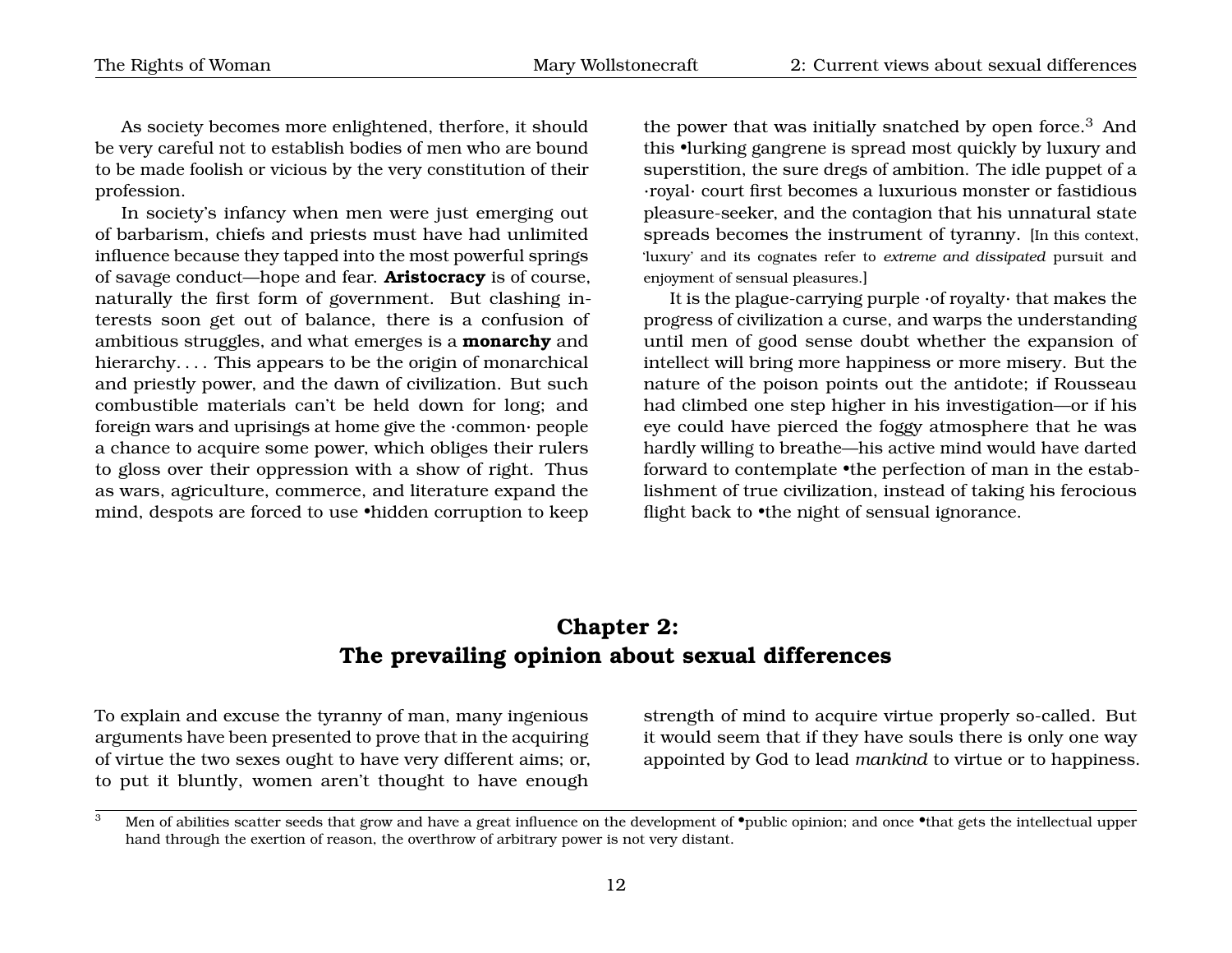If then women are not a swarm of insignificant ephemera [inserts like mayflies, that live for only one day], why should they be kept in ignorance under the pretty label 'innocence'? Men complain, with reason, about the follies and whims of our sex, except when they sharply satirize our headstrong passions and groveling vices. I would answer: Behold the natural effect of ignorance! A mind that has only prejudices to rest on will always be unstable, and the current will run with destructive fury when there are no barriers to break its force. Women are told from their infancy, and taught by their mothers' example, that

•a little knowledge of human weakness (properly called 'cunning'),

•softness of temperament,

•*outward* obedience, and

•scrupulous attention to a puerile kind of propriety, will obtain for them the protection of man; and if they are also beautiful, that's all they need for at least twenty years.

That is how Milton describes our first frail mother, ·Eve·; though when he tells us that women are formed for softness and sweet attractive grace I don't understand him unless in true Moslem fashion he means to deprive us of souls, insinuating that all we were designed for was to use sweet attractive grace and docile blind obedience to gratify the senses of man when he can no longer soar on the wing of contemplation.

Those who advise us only to turn ourselves into gentle domestic animals—how grossly they insult us! For instance, the 'winning softness' that is so warmly and frequently recommended, that 'governs by obeying'—what childish expressions! And a being who will sink to the level of governing by such underhand methods—what an insignificant being that must be! Can it be an immortal one? 'Certainly,' says Lord Bacon, 'man is of kin to the beasts by his body: and

if he be not of kin to God by his spirit, he is a base and ignoble creature!' Men, indeed, seem to me to act in a very unphilosophical manner when they try to secure the good conduct of women by keeping them always in a state of childhood. Rousseau was more consistent when he wanted to stop the progress of reason in both sexes; for if men eat ·fruit· of the tree of knowledge, women will come in for a taste, but the imperfect cultivation that their understandings now receive will give them only a knowledge of evil.

Children, I agree, should be innocent; but when 'innocent' is applied to men or women it is merely a polite word for 'weak'. If it is granted that women were destined by Providence [= 'God'] to acquire human virtues, and to use their understandings to achieve the stability of character that is the firmest ground to rest our future hopes on, then they must be permitted to look to the fountain of light (·God·) and not forced to steeer by the twinkling of a mere satellite (·man·). Milton was of a very different opinion. . . ., but it would be hard to make consistent two passages that I am now going to contrast. But then great men often led by their senses into such inconsistencies. [In these lines Eve is speaking to Adam.]

To whom thus Eve with perfect beauty adorned:

My author and disposer, what thou bidst

Unargued I obey; so God ordains,

God is thy law, thou mine; to know no more

Is woman's happiest knowledge and her praise.

These are *exactly* the arguments I have used to children! But then I have added: 'Your reason is now gaining strength. Until it arrives at some degree of maturity, you must look up to me for advice; but when it does arrive there, you ought to *think*, and rely only on God.'

Yet, in these next lines, Milton seems to agree with me, when he makes Adam protest to his Maker like this: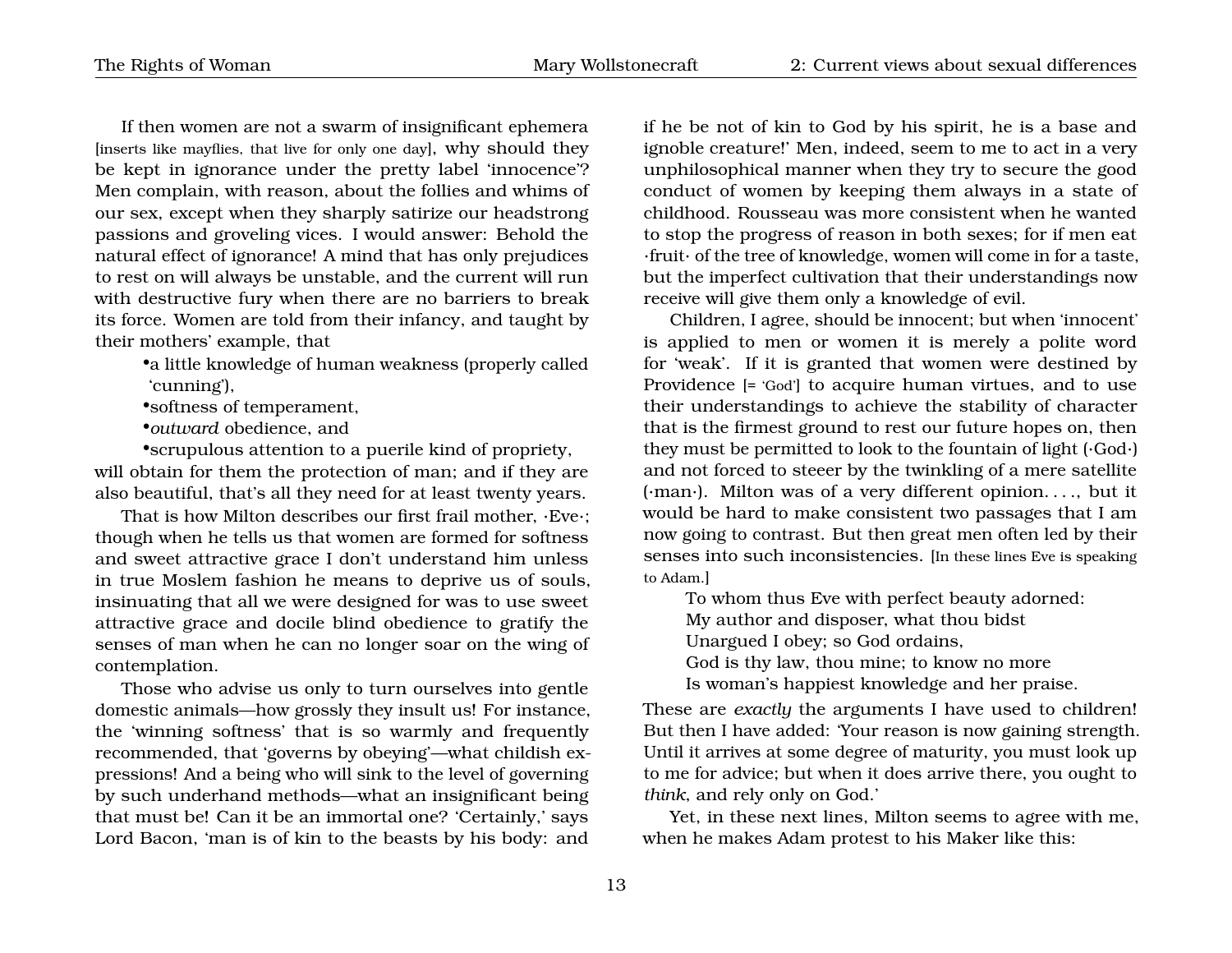Hast thou not made me here thy substitute, And these inferior far beneath me set? Among unequals what society Can sort, what harmony or delight? Which must be mutual, in proportion due Given and received; but in disparity The one intense, the other still remiss Cannot well suit with either, but soon prove Tedious alike: of fellowship I speak Such as I seek, fit to participate All rational delight. . . .

In discussing the manners of women, therefore, let us set aside sensual arguments and work out what we should try to make women in order to co-operate, if the expression isn't too bold, with God.

The sense of the word 'education' isn't precisely defined, so I should explain: by 'individual education' I mean

> The kind of attention to a child that will slowly sharpen the senses, form the temperament, regulate the passions as they begin to bubble up, and set the understanding to work before the body reaches maturity; so that the ·fully mature· man will only have to •continue the important task of learning to think and reason, rather than .having to •start it.

I don't believe that a private education can work the wonders that some optimistic writers have attributed to it. [This topic will be extensively discussed in chapter 12.] Men and women must be educated to a large extent by the opinions and manners of the society they live in. In every age there has been a stream of popular opinion that has carried everything along with it, giving to that age a family character, so to speak. So it's reasonable to conclude that until society is differently constituted, not much can be expected from education. All I need for my present purpose, however, is this: Whatever effect circumstances have on people's abilities, everyone *can* become virtuous by the exercise of his or her [see Glossary] own reason; for if just one being was *created*with vicious inclinations—i.e. was created positively bad—what could save us from atheism? or if we worshipped a god, wouldn't we be worshipping a devil?

So the most perfect education, in my opinion, is the use of the understanding in the way that is most likely to strengthen the body and form the heart—i.e. to enable the individual to attain such habits of virtue as will render him or her independent. To describe as 'virtuous' anyone whose whose virtues don't result from the exercise of his or her own reason is a farce. This was Rousseau's opinion regarding men: I extend it to women. . . . Still, the royal homage that •women receive is so intoxicating that, until manners in general come to be formed on more reasonable principles, it may be impossible to convince •them that

•the illegitimate power that they get by degrading themselves is a *curse*, and that

•if they want to enjoy the peaceful satisfaction that unsophisticated affections impart, they must return to nature and equality.

But for the present age we must wait until kings and nobles, enlightened by reason and preferring the real dignity of man to ·their present· childish state, throw off their gaudy hereditary trappings. If that happens and women still don't resign the arbitrary power of beauty, they'll be showing that they have *less* mind than man. At the risk of seeming arrogant, I must declare my firm belief that

> Everyone who has have written about female education and manners, from Rousseau to Dr Gregory, has helped to make women •more artificial, weaker characters than they would otherwise have been; and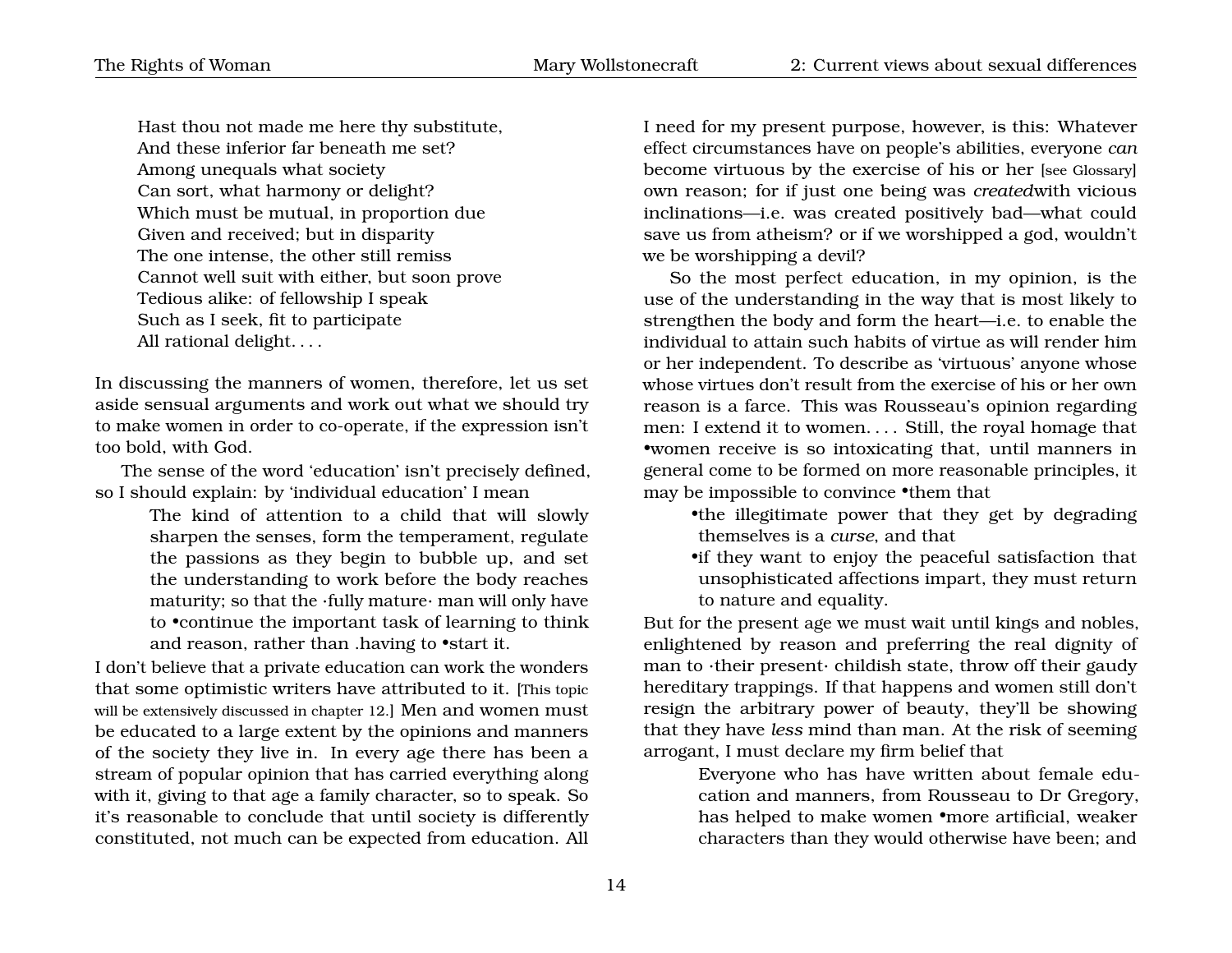consequently •more useless members of society. I could have expressed this conviction in a lower key; but that would have been an insincere whine and not the faithful expression of my feelings—of the clear conclusion that experience and reflection have led me to draw. When I come to the right place for that I'll discuss the passages that I especially disapprove of in the works of the authors I have just mentioned [chapter 5]; but *this* is the right place to remark that I object ·not just to isolated passages but· to the whole purport of those books, which I think tend to degrade one half of the human species, and make women pleasing at the expense of every solid virtue.

Reasoning on Rousseau's premises, we could say this:

If man did achieve a degree of perfection of mind when his body arrived at maturity, it might be proper—so as to make a man and his wife *one*—that she should rely entirely on his understanding. Then the graceful ·female· ivy, clasping the ·male· oak that supported it, would form a whole in which strength and beauty would be equally conspicuous.

But alas! husbands as well as their wives are often only overgrown children; indeed, thanks to early debauchery they are hardly grown men in their outward form. We don't need a messenger angel fom heaven to tell us what happens when the blind lead the blind.

In the present corrupt state of society many causes collaborate to enslave women by cramping their understandings and sharpening their senses. One that silently does more harm than all the rest, perhaps, is their disregard of order.

*Do everything in an orderly manner* is a most important precept, but women, who in general; receive only a disorderly kind of education [see the account of education on page [14](#page-15-0)], seldom attend to it with as much exactness as men do, because men are from their infancy are broken into method. This negligent kind of guesswork prevents women from generalizing matters of fact [the meaning of this will become clear in the next paragraph], so what they did yesterday they do again today, merely because they did it yesterday. Guesswork? Well, isn't that the right word for the random exertions of a sort of instinctive common sense, never brought to the test of reason?

This off-hand neglect of the understanding in early life has worse consequences than is commonly supposed. The little knowledge acquired by women with strong minds is, for various reasons, more random and episodic than the knowledge of men; it is acquired more by •sheer observations of real life than from •relating individual observations to the results of experience generalized by theorizing. . . . What women learn they learn by snatches; and—because learning for them is in general only a secondary thing—they don't pursue any one branch ·of learning· with the persevering eagerness that is needed to give vigour to the faculties and clarity to the judgment. In the present state of society, a little learning is required to support the character of a gentleman; and boys are obliged to submit to a few years of ·intellectual· discipline. But in the education of women the development of the understanding is always subordinate to the acquiring of some physical accomplishment; [and yet, MW continues, on the physical side women don't acquire the best kind of grace and beauty, being barred from it by 'confinement and false notions of modesty'. She seems to be thinking of something like the grace and beauty of an accomplished female athlete.].... Having no serious scientific study, if women have natural soundness of judgment it is turned too soon onto life and manners. They dwell on effects. . . .without tracing them back to causes; and complicated rules to adjust behaviour are a weak substitute for simple principles.

As a proof that education gives females this appearance of weakness, consider the example of military men, who are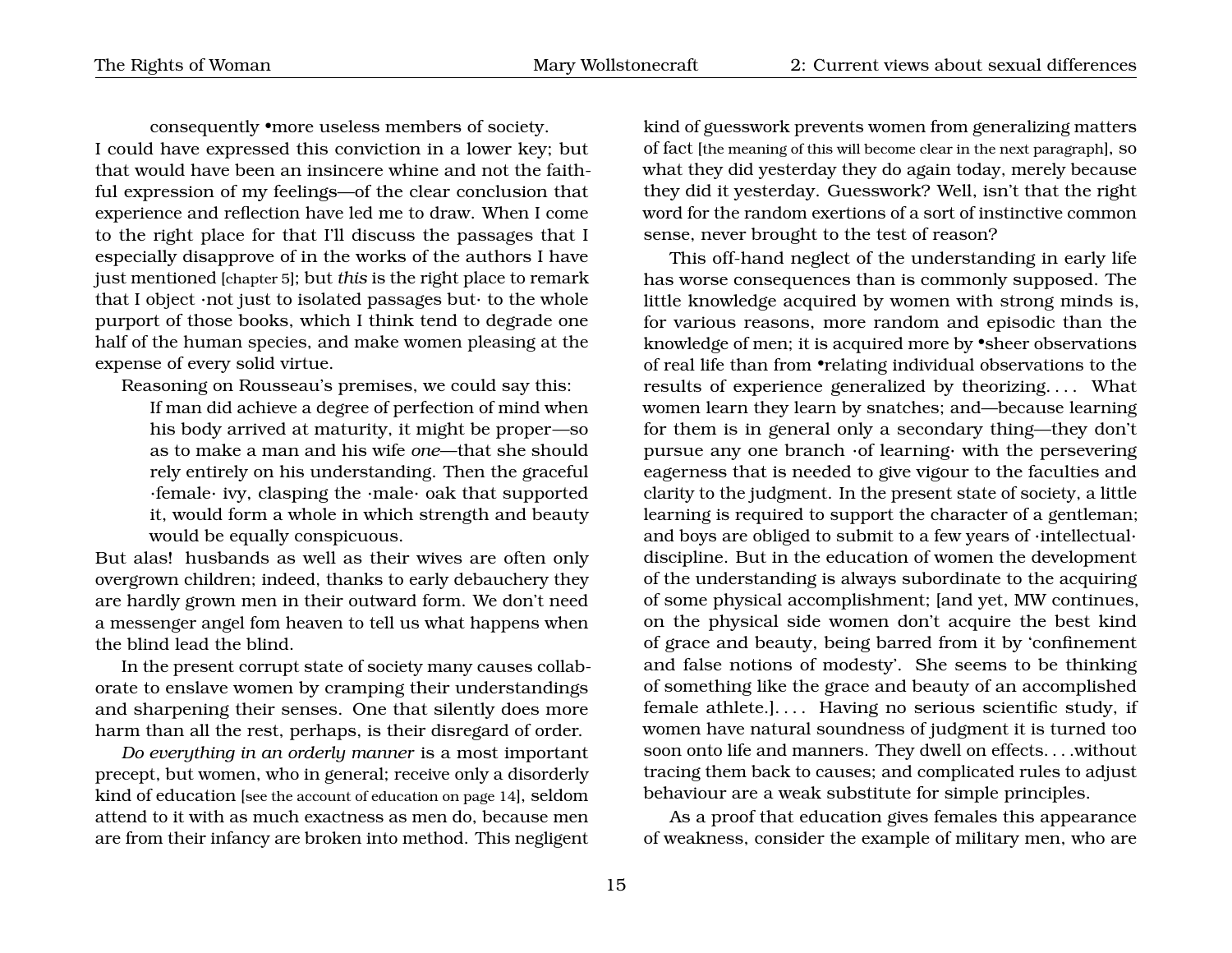(as women are) sent into the world before their minds have been stored with knowledge or strengthened by principles. The results are similar:

> Soldiers acquire a little superficial knowledge, snatched from the muddy current of conversation; and by continually mixing with society they gain what is termed 'knowledge of the world'.

(This acquaintance with manners and customs has often been confused with •knowledge of the human heart. But that •honourable label can't be deserved by the crude fruit of casual observation, never brought to the test of judgment based on combining experience with theory.) When the education has been the same, where is the difference between the sexes? The only difference I can see comes from the fact that soldiers are free to see more of life than women are. . . .

Standing armies can never consist of resolute, robust men; they may be well disciplined machines but they will seldom contain men moved by strong passions or with very vigorous faculties. And depth of understanding isn't found in an army more often than it is found among women; and the cause is the same. Furthermore, officers are also particularly attentive to their persons [see Glossary], and fond of dancing, crowded rooms, adventures, and mockery. As with the 'fair' sex, the business of their lives is *gallantry*. They were taught to please, and they only live to please. Yet they. . . .are still regarded as superior to women, though it is hard to discover what their superiority consists in other than what I have just mentioned.

The great misfortune is that they both acquire •manners before •morals, and •a knowledge of life before reflection gives them •an acquaintance with the grand ideal outline of human nature. It naturally follows that they, satisfied with common nature, become a prey to prejudices, and blindly submit to authority, simply believing what they are told. If they have any sense, it is a kind of instinctive fast uptake of social situations; but this fails when opinions are to be analysed or arguments are to be pursued below the surface.

. . . .Riches and hereditary honours have made cyphers of women. . . .and idleness has produced a mixture of gallantry and despotism in society, which leads men who are slaves of their mistresses to tyrannize over their sisters, wives, and daughters. . . . Strengthen the female mind by enlarging it and that will bring an end to blind obedience; but because blind obedience is always sought for by power, tyrants and sensualists are right to try to keep women in the dark: the tyrants only want slaves, and the sensualists only want toys. In fact, sensualists have been the most dangerous tyrants, and women have been duped by their lovers, as princes are by their ministers, while dreaming that they reigned over them!

I am principally thinking of Rousseau, ·and specifically of his work on education entitled *Émile*·. His character Sophie ·in that book· is a captivating one, no doubt, though it strikes me as grossly unnatural; but what I am planning to attack is not the superstructure but the foundation of her character, the principles on which her education was built. Warmly as I admire the genius [see Glossary] of that able writer. . . ., indignation always takes place of admiration when I read his voluptuous [see Glossary] day-dreams. Is *this* the man who in his ardour for virtue wants to banish all the soft arts of peace and almost carry us back to Spartan discipline? Is *this* the man who loves to portray the useful struggles of passion, the triumphs of good dispositions, and the heroic flights that carry the glowing soul out of itself? How are these mighty sentiments lowered when he describes the prettyfoot and enticing airs of his little favourite! [That sentence is verbatim MW.] But I'll set that aside for just now, and. . . .merely remark that whoever has cast a benevolent eye on society must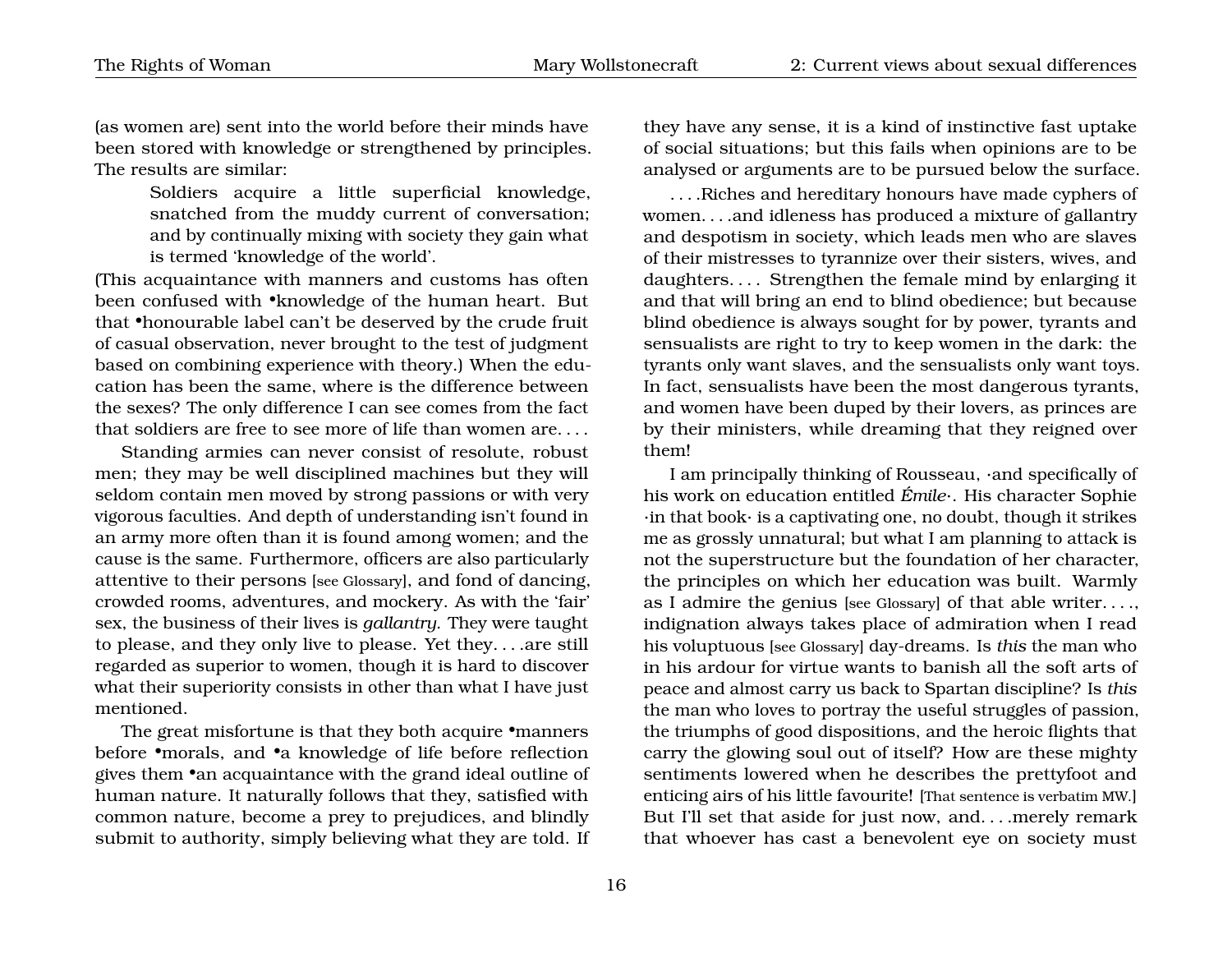often have been gratified by the sight of humble mutual love, not dignified by sentiment or strengthened by a union in intellectual pursuits. The domestic trifles of the day have provided material for cheerful conversation, and innocent caresses have softened toils which didn't require great exercise of mind or stretch of thought. But hasn't the sight of this middling happiness aroused more tenderness than respect? It is an emotion like what we feel when we see children are playing;[4](#page-20-0) whereas the contemplation of the noble struggles of suffering merit has created admiration and carried our thoughts to that world where sensation will give place to reason.

So women are to be considered either as •moral beings or as •so weak that they must be entirely subjected to the superior faculties of men.

Let us examine this question. Rousseau declares that a woman should never for a moment feel herself to be independent, that she should be •governed by fear to exercise her 'natural' cunning, and •made a coquettish slave in order to make her a more alluring object of desire, a 'sweeter' companion to man whenever he chooses to relax himself. He carries his arguments (which he claims to infer from the indications of *nature*) still further, and indicates that truth and fortitude—the corner-stones of all human virtue—should be cultivated with certain restrictions, because with respect to the female character obedience is the great lesson which ought to be impressed ·on the woman· with unrelenting rigour.

What nonsense! When will a great man arise with enough strength of mind to puff away the fumes that pride and sensuality have thus spread over the subject? If women are by nature *inferior to* men, their virtues must be ·comparable with men's, meaning that they must be $\cdot$  the same in quality if not in degree. . . .; so their conduct should be based on the same principles as men's conduct, and should have the same aim.

Connected with man as daughters, wives, and mothers, the moral character of women may be judged by how they fulfill those simple duties; but the great *end* of their exertions should be to develop their own faculties and acquire the dignity of conscious virtue. They may try to make their road pleasant; but they should never forget, as men do, that *life* doesn't yield the happiness that can satisfy an immortal soul. I don't mean to imply that either sex should be so lost in abstract reflections or distant views as to forget the affections and duties that •lie before them and •are indeed the means appointed to produce the fruit of life; on the contrary, I warmly recommend them even while I say that they give most satisfaction when they are considered in their true subordinate light. [These 'affections and duties' are presumably ones relating to sexual intercourse, the 'appointed means' to continuing the species.]

The dominant opinion that woman was created for man may have been inferred from Moses's poetical story; but presumably very few who have *thought* about the subject ever believed that Eve was literally one of Adam's ribs; so that inference must be dropped—or be admitted only as proving from the remotest antiquity man found it convenient to exert •his strength to subjugate his companion, and •his invention to show that she ought to have her neck bent under the yoke because she as well as the lower animals was created to do his pleasure.

Don't think I that I want to invert the order of things. I have already conceded that the constitution of men's bodies

<span id="page-20-0"></span>Milton's pleasing picture of •paradisiacal happiness has always raised similar feelings in me; but instead of envying the lovely pair, I have with conscious dignity (or satanic pride!) turned to •hell for more sublime things to think about....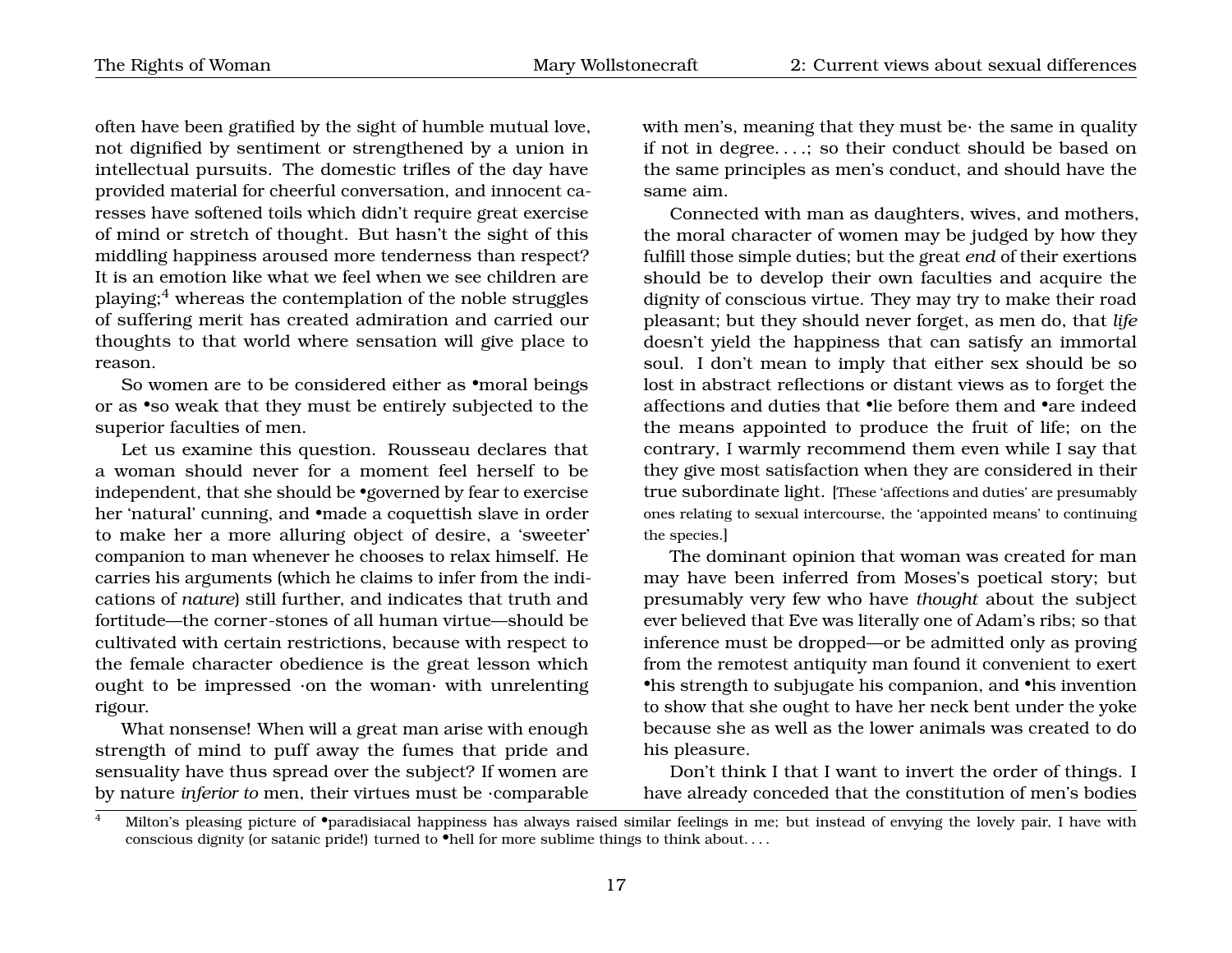(I'm speaking collectively of the whole sex) seem to indicate that God designed them to attain a greater degree of virtue [see Glossary] ·than women·. But I don't see the faintest reason to conclude that their virtues are different *in kind* ·from women's·. How *could* they be. if virtue has only one eternal standard? If I am to be consistent in my reasoning, therefore, I must put as much energy into maintaining ·with regard to male virtue and female virtue· that •they have the same simple direction as I put into maintaining that •there is a God.

It follows from this that I mustn't set up a contrast between

•·female· cunning and ·male· wisdom,

•little ·female· cares and great ·male· exertions, or

•insipid ·female·softness (varnished over with the label 'gentleness') and the ·male· fortitude that can only be inspired by grand views.

I shall be told that ·if women aimed at the same virtues as men·, woman would then lose many of her special graces; and the line I am taking here might be attacked by quoting from a well-known poet—Alexander Pope, who has said on behalf of the whole male sex:

Yet ne'er so sure our passions to create, As when she touch'd the brink of all we hate.

I'll leave it to you to decide in what light this joke places men and women; and in the meanwhile I'll content myself with remarking that I can't discover why females should always be degraded by being made subservient to love or lust, unless they are mortal [see Glossary].

Yes, yes—speaking disrespectfully of love is committing high treason against sentiment and fine feelings! But I want to speak the simple language of truth, addressing the head rather than the heart. To try to reason •love out of the world would be pointless and contrary to common sense; but it appears less wild to try—·as I shall·—to restrain •this tumultuous passion, and to prove that it shouldn't be allowed to dethrone superior powers or grab the sceptre [see Glossary] that should always be wielded, coolly, by the understanding.

Youth is the season for love in both sexes; but in those days of thoughtless enjoyment one should prepare for the more important years of life when reflection takes place of sensation. [MW was 33 years old when this was published.] But Rousseau and most of his male followers have strongly maintained that the whole tendency of female education ought to be directed towards one goal—to make women pleasing.

If you support that opinion, let me reason with you. Do you imagine that marriage can eradicate the habits of life? The woman who has only been taught to please will soon find that her charms are oblique sun-beams, and that they can't have much effect on her husband's heart when he sees them every day and when the summer ·of her physical beauty· is past and gone. When that happens, she may

have enough energy to look into herself for comfort, and cultivate the faculties she has idled;

or she may instead

try to please other men, and try in the emotions raised by the expectation of new conquests to forget how her love or pride has been humiliated.

Which do you think is more likely? When the husband has stopped being a lover—and that time will inevitably come—her desire to please will weaken, or become a spring of bitterness; and love, perhaps the least durable of all the passions, will give place to jealousy or vanity.

Now think about women who are restrained by principle or prejudice. *They* would shrink from an intrigue [= 'an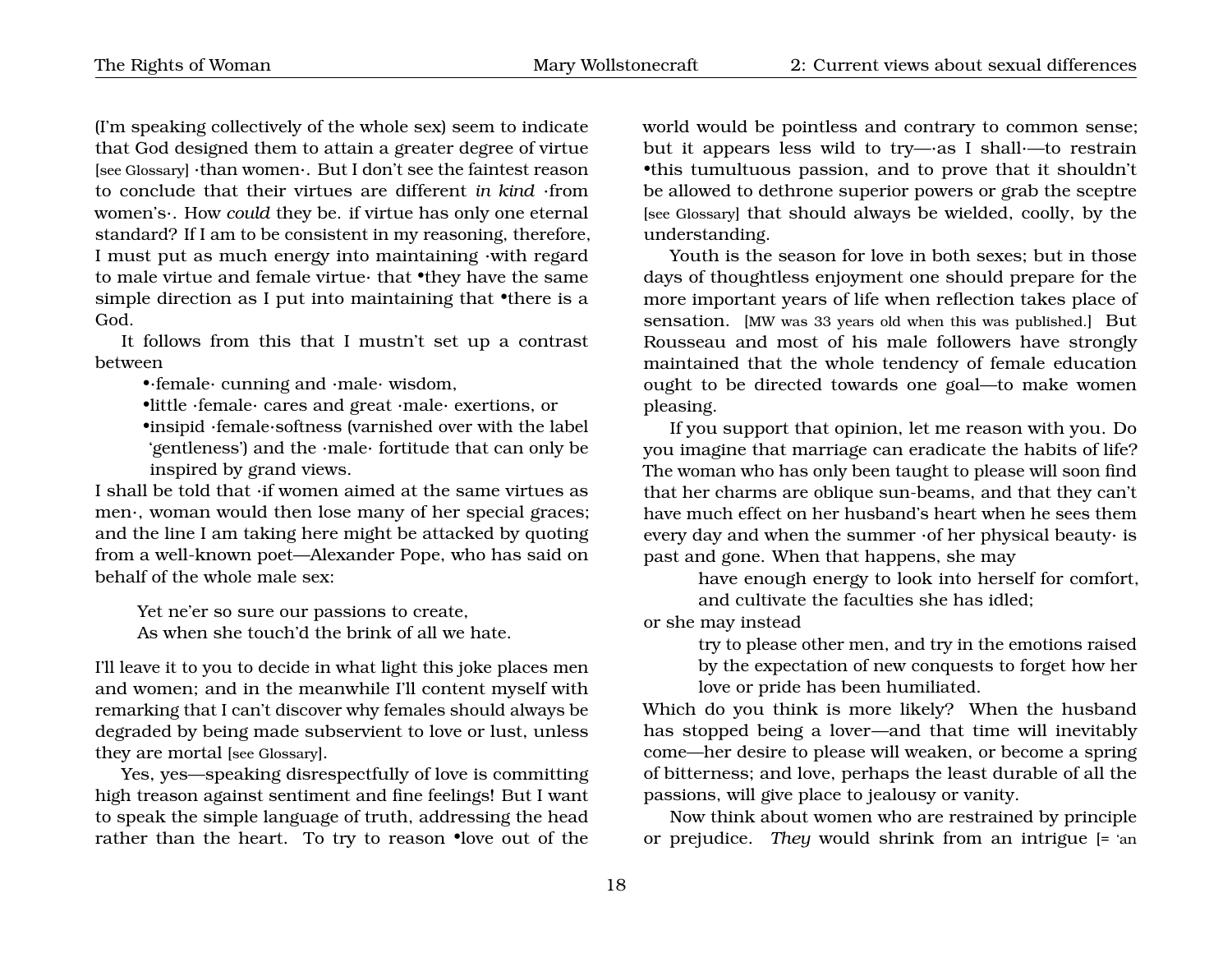extra-marital affair'] with real abhorrence, ·but play with the idea because· they want to be convinced by the homage of gallantry that they are cruelly neglected by their husbands; or they spend days and weeks dreaming of the happiness enjoyed by souls in harmony, until their health is undermined and their spirits broken by discontent. If that is right, then how can it have been so necessary for them to study the great art of pleasing? It is useful only to a mistress; the chaste wife and serious mother should regard •her power to please as merely the polish of her virtues, and •the affection of her husband as merely one of the comforts that make her task less difficult and her life happier. But whether she is loved or neglected, her first wish should be to make herself worthy of respect, and not rely for all her happiness on a being who is subject to infirmities like her own!

The amiable Dr. Gregory fell into a similar error. I respect his heart, but entirely disapprove of his celebrated *A Father's Legacy to his Daughters*.

He advises them to develop a fondness for dress, because this, he says, is 'natural' to them. I can't understand what he or Rousseau mean in their frequent uses of the vague word 'natural'. If they told us that the soul before birth was fond of dress and brought this inclination with it into a new body, I would listen to them with a half smile, as I often do when I hear someone pontificating about 'innate elegance'. But if Gregory meant to say only that using one's faculties will give one this fondness ·for dress·, I deny it. It is not natural: it arises, like false ambition in men, from a love of power.

[MW reports and scornfully rejects Gregory's recommendation to his daughters that they be careful to hold down any feeeling that might lead them to be to be too vigorous in dancing, because that might give men a wrong impression. She concludes:] I hope that no sensible mother will restrain the natural frankness of youth by instilling such indecent cautions. . . .

Women ought to try to purify their hearts; but can they do so when their undeveloped understandings make them entirely dependent on their senses for occupation and amusement [see Glossary], when no noble undertaking raises them above the day's little vanities or enables them to curb the wild emotions that agitate a reed over which every passing breeze has power?

To gain the affections of a virtuous man, is affectation necessary? [In that sentence 'affectation' means 'pretence about what one's actual feelings are'.] Nature has given woman a weaker body than man; but to ensure her husband's affections must a wife lower herself to pretending to be sickly and delicate, in order to secure her husband's affection? ·It very often really *is* pretending, on the part of· a wife who, by the exercise of her mind and body while she was discharging the duties of a daughter, wife, and mother, has allowed her constitution to retain its natural strength and her nerves a healthy tone.

Weakness may excite tenderness, and gratify the arrogant pride of man; but the lordly caresses of a protector won't please a noble mind that is panting for respect and deserves to have it. Fondness is a poor substitute for friendship!

In a seraglio, I admit, all these arts are necessary [and she develops this thought through a paragraph that doesn't add to the content of the chapter. It repeats that someone who could settle for such a life cannot be one who 'has an immortal soul'.]

Besides, the woman who strengthens her body and exercises her mind will, by managing her family and practising various virtues, become the friend, and not the humble dependent, of her husband; and if she deserves his respect by having such solid qualities, she won't find that she needs to conceal her affection or pretend to an unnatural coldness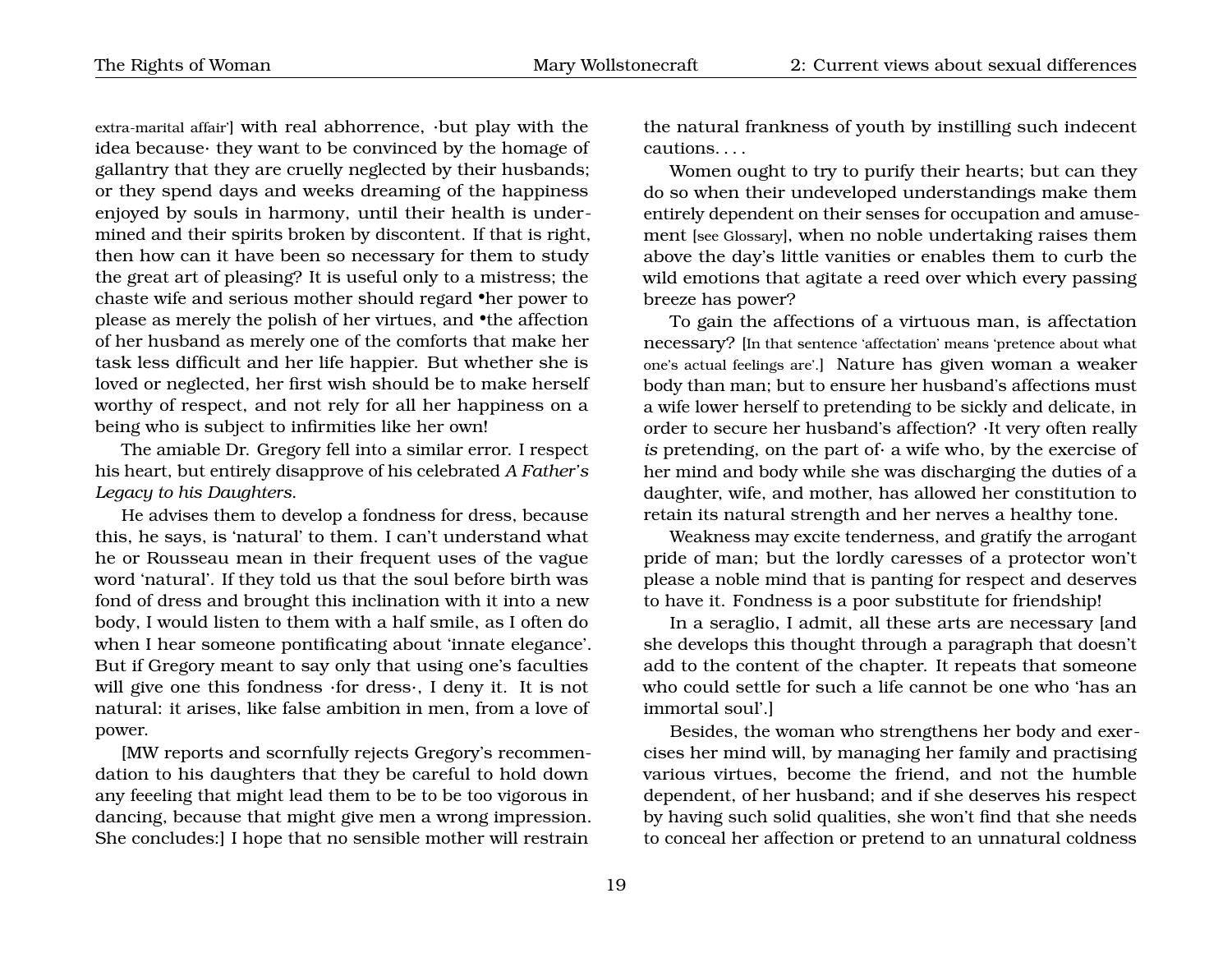of constitution [meaning 'pretend to have little interest in sex'] to excite her husband's passions. Look at history and you'll find that the women who have distinguished themselves haven't been the most beautiful or the most gentle of their sex.

Nature—or, to speak more accurately, God—has made all things right; but man has devised many inventions to spoil God's work. I'm referring to the part of Dr. Gregory's book where he advises a wife never to let her husband know the extent of her sensibility or affection. . . . That is as ineffectual as it is absurd! By its very nature love must be transitory. Searching for a secret that would make it constant is as wild as searching for the philosopher's stone ·that can turn lead into gold $\cdot$  or the grand panacea [that can cure every disease]; and if the search succeeded ·and something was discovered that would make love constant·, that would be useless, or rather *pernicious*, to mankind. The most holy tie of society is friendship. The shrewd satirist ·La Rochefoucauld· was right when he said that 'rare as true love is, true friendship is still rarer'.

This is an obvious truth, and the reason for it is easy to find, because it doesn't lie deep.

Love, the common passion, in which

chance replaces choice, and

sensation replaces reason,

is felt to some degree by everyone. (I am not talking here about emotions that rise above love, or ones that sink below it.) This passion, naturally increased by suspense and difficulties, draws the mind out of its usual state and exalts the affections; but the fever of love is allowed to subside by the security of marriage—·its release from the kinds of suspense and difficulties that occur in a love affair·. The only people who find a healthy temperature insipid are ones who don't have enough intellect to substitute

- the calm tenderness of friendship for blind admiration, and
- •the confidence of respect for the emotions of foolish sensuality.

This is the course of nature; it *has* to be; love is inevitably followed by either friendship or indifference. And this state of affairs seems to harmonize perfectly with the how things go generally in the moral world. Passions are spurs to action, and open the mind; but when the object has been gained and the satisfied mind relaxes in enjoyment, the passions sink to the level of mere appetites, a matter of momentary personal gratification. The man who had some virtue while he was struggling for a crown often becomes a voluptuous tyrant when he is wearing it; and when the lover continues to exist in the husband the result is a foolish old man who

•is a prey to childish whims and foolish jealousies, and •neglects the serious duties of life, and by whom

•the caresses that should arouse confidence in his

children are lavished on the overgrown child, his wife. In order to fulfil the duties of life, and to be able to pursue with vigour the various employments that form the moral character, a master and mistress of a family ought not to continue to love each other with passion. I mean that they ought not to indulge emotions that disturb the order of society and engross the thoughts that should be otherwise employed. A mind that has never been absorbed by one object lacks vigour; a mind that can be thus obsessed for a long time is ·downright· weak.

. . . .I haven't the faintest thought of producing a paradox when I say: An unhappy marriage is often very advantageous to a family, and a neglected wife is in general the best mother. This would almost always be the case if the female mind were more enlarged; ·let me explain why·.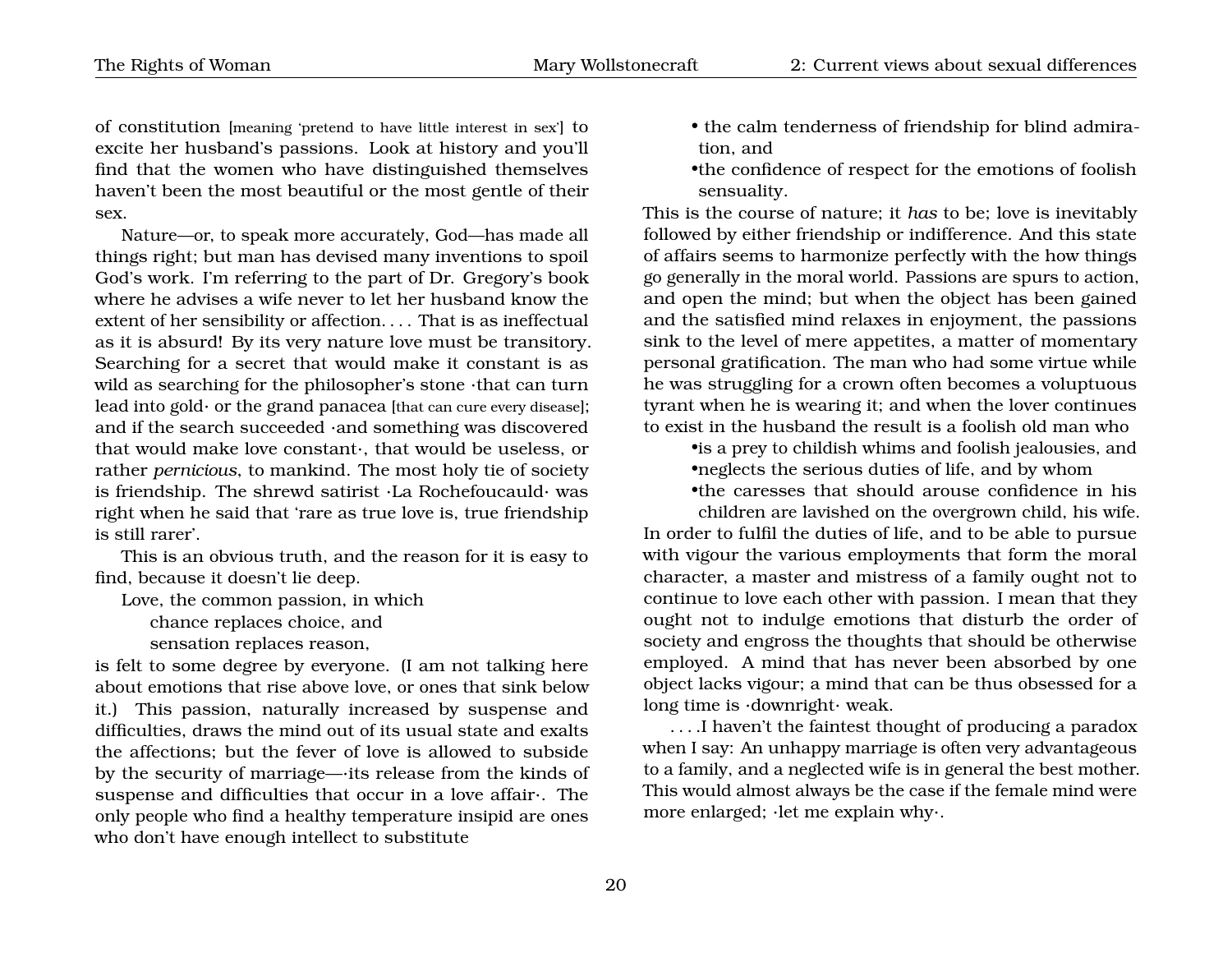God's plans seem to have ruled that, in most cases, what we gain in present enjoyment is to be deducted from our experience, which is the ·true· treasure of life; and that when we are gathering the flowers of the day and revelling in pleasure, the solid fruit of toil and wisdom is not to be caught at the same time. The road forks here; we must go to the right or to the left; and someone who spends his life bounding from one pleasure to another mustn't complain if he acquires neither wisdom nor a character worthy of respect.

\* \* \* \* \*

[The preparer of this version is defeated by the following paragraph—not by its individual episodes but by how it meant to hang together. So it is passed on to you exactly as Mary Wollstonecraft wrote it. Good Luck!]

Supposing, for a moment, that the soul is not immortal, and that man was only created for the present scene,—I think we should have reason to complain that love, infantine fondness, ever grew insipid and palled upon the sense. Let us eat, drink, and love, for to-morrow we die, would be, in fact, the language of reason, the morality of life; and who but a fool would part with a reality for a fleeting shadow? But, if awed by observing the improvable powers of the mind, we disdain to confine our wishes or thoughts to such a comparatively mean field of action, that only appears grand and important, as it is connected with a boundless prospect and sublime hopes, what necessity is there for falsehood in conduct, and why must the sacred majesty of truth be violated to detain a deceitful good that saps the very foundation of virtue? Why must the female mind be tainted by coquettish arts to gratify the sensualist, and prevent love from subsiding into friendship, or compassionate tenderness, when there are not qualities on which friendship can be built? Let the honest heart show itself, and *reason* teach passion to submit to

necessity; or, let the dignified pursuit of virtue and knowledge raise the mind above those emotions which rather embitter than sweeten the cup of life, when they are not restrained within due bounds.

\* \* \* \* \*

I'm not talking about the romantic passion that is the concomitant of genius. Who can clip its wings? But that grand passion is out of proportion to the little enjoyments of life; what it is true to is only *itself*, what it feeds on is only itself. The passions that have been celebrated for their durability have always been unfortunate. They have been strengthened by absence and by constitutional melancholy. The imagination has hovered round a dimly seen form of beauty; familiarity with it might have turned admiration into disgust—or at least into indifference—and freed the imagination to start fresh game [= 'flush out new foxes or deer or hares to hunt']. According to this view of things, it is perfectly proper for Rousseau to make the heroine of his novel *Julie* love her tutor when life was fading before her; but this is no proof of the immortality of the passion.

Of the same sort is Gregory's advice regarding delicacy of sentiment. He advises a woman not to acquire sentiment if she intends to marry. This intention is perfectly consistent with his former advice, but here he calls sentiment 'indelicate' and earnestly persuades his daughters to conceal it even if it governs their conduct—as if it were *indelicate* to have the common appetites of human nature!

Noble morality! and consistent with the cautious prudence of a little soul that can't look further than the present tiny fraction of  $\cdot$ our $\cdot$  existence [i.e. the part that concerns life before death, whose extent is tiny compared with the eternal life that awaits us after death]. •If all the faculties of woman's mind are to be cultivated only with respect to her dependence on man; if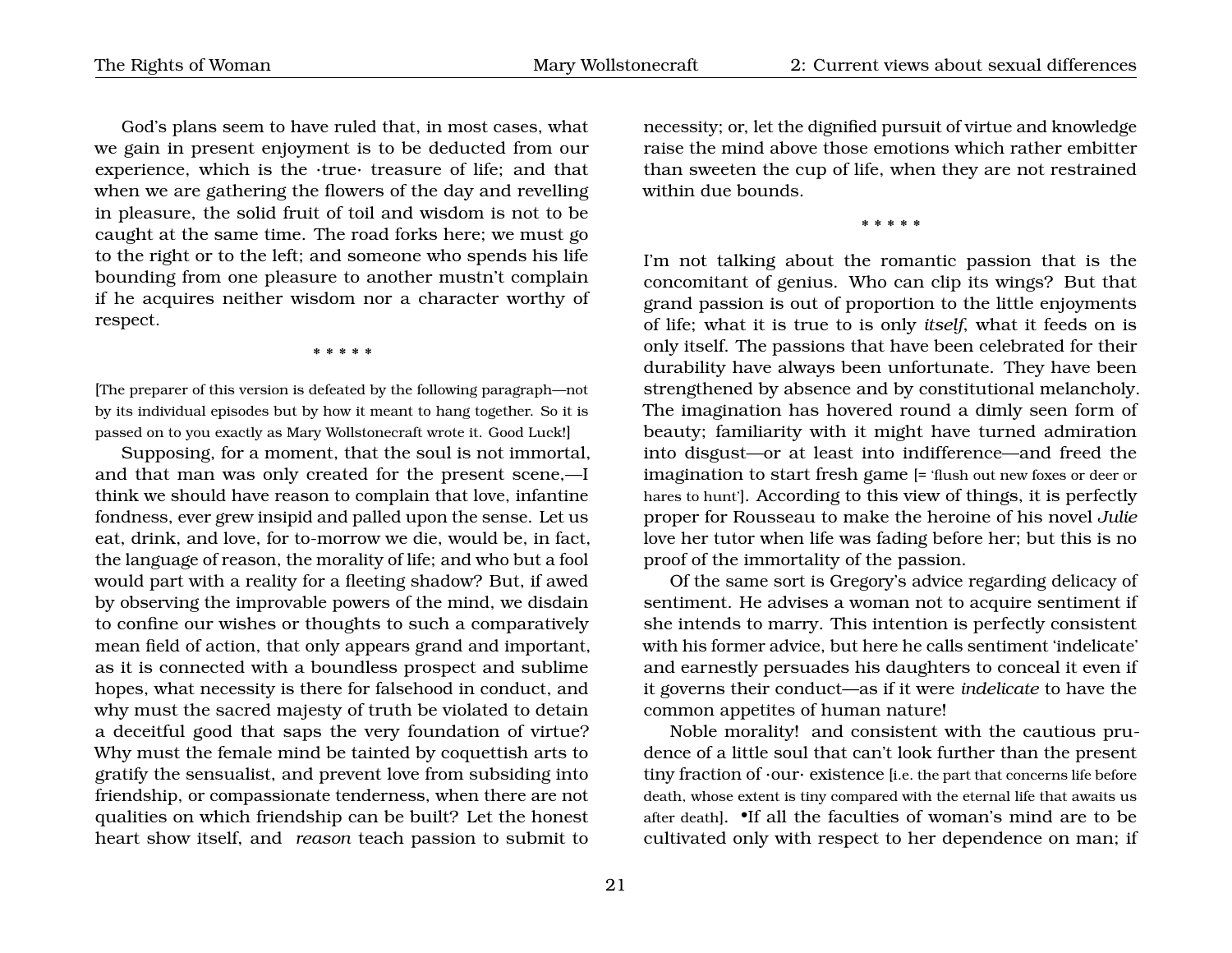The Rights of Woman Mary Wollstonecraft 2: Current views about sexual differences

when she gets a husband she has reached her goal and. . . .is satisfied with such a trivial crown, let her contentedly grovel in the dirt, scarcely raised by her employments above the lower animals. But •if she is struggling for the prize of her high calling [presumably meaning God's giving her the task of becoming as virtuous as possible], let her look beyond the present scene, let her develop her understanding without stopping to consider what the husband she is going to marry will be like. If she resolves to acquire the qualities that ennoble a rational being, without being too anxious about present happiness, a rough, inelegant husband may shock her taste but he won't destroy her peace of mind. She will model her soul not •to make it fit with her companion's frailties but • to enable it to put up with them. His character may be a trial, but it won't be an impediment to virtue.

If Gregory meant to be talking only about romantic expectations of constant love and congenial feelings, he should have remembered that •such expectations exist only when the imagination is kept alive at the expense of reason, that •advice can never make them go away, but that •experience can do so.

I admit that many women who have developed in themselves a romantic unnatural delicacy of feeling have wasted their lives in *imagining®SS¯* how happy they would have been with a husband who could love them with intense and increasing affection all day every day. But they might as well lament married as lament single; they wouldn't be a jot more unhappy with a bad husband than they are longing for a good one. I agree that a proper education—or, more accurately, a well-stocked mind—would enable a woman to live unmarried with dignity; but what if she avoids cultivating her taste in case her ·future· husband ·if she comes to have one· should occasionally shock it? That is quitting a substance for a shadow! The fact is that I don't know what use an improved

taste *is* if it's not to make the individual more independent of life's disasters, and to open up new sources of enjoyment that depend only on the solitary operations of the mind.

People of taste (whether married or single, it makes no difference) will always be disgusted by various things that have no effect on less observant minds; but that fact on its own mustn't be allowed to disqualify taste. The question is: *in the whole sum of enjoyment* is taste to be counted as a blessing? Does taste procure more pain or more pleasure? The answer will settle whether Gregory's advice was good, and will show how absurd and tyrannical it is to lay down a system of slavery ·as he does·, or to try to educate moral beings by any rules other than those deduced from pure reason, which apply to the whole species.

Gentleness of manners, forbearance, and long-suffering are such lovable godlike qualities that high-flying poetry has attributed them to God; and there may be no representation of his goodness that fastens on the human affections as strongly as those that represent him abundant in mercy and willing to pardon. Looked at this point of view, gentleness has all the marks of grandeur combined with the winning graces of kindness towards subordinates; but how different gentleness looks when it is the submissive manner of a dependent, the support of weakness that loves because it needs protection, and is forbearing because it must silently endure injuries, smiling under the lash at which it doesn't dare to snarl! This picture of degradation is the portrait of an accomplished [see Glossary] woman, according to the received opinion of female excellence as something different. . . .from human excellence. Or they (for example Rousseau and Swedenborg) kindly give Adam back his rib, making one moral being of a man and woman, and not forgetting to give her all the 'submissive charms' [that is a phrase from Milton].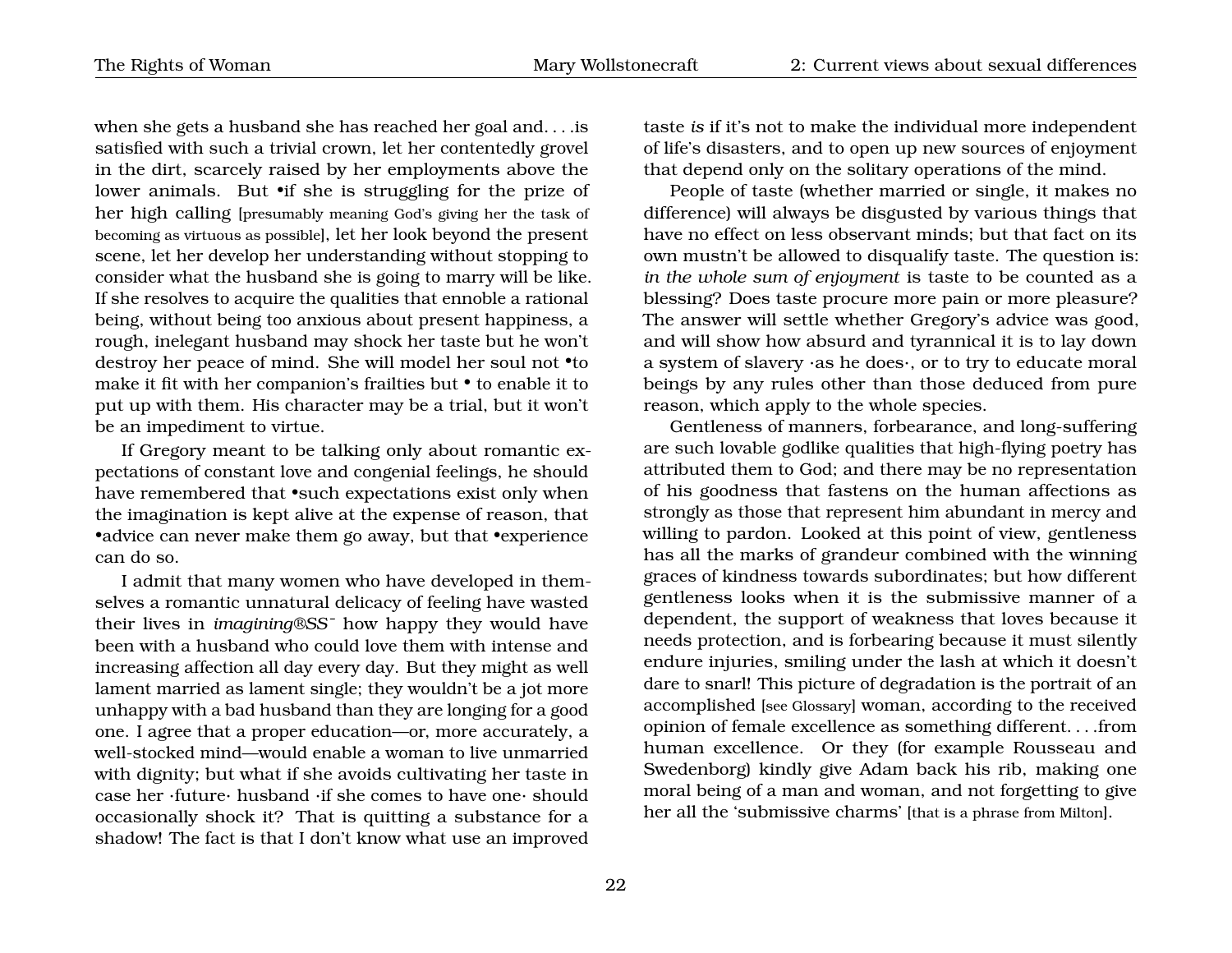We aren't told how women are to exist in a state of affairs where there is no marriage. Moralists have agreed that the tenor of life seems to prove that *man* is prepared by various circumstances for a future state, but they are unanimous in advising *woman* to provide only for the present. Gentleness, docility [see Glossary], and spaniel-like affection are consistently recommended as the cardinal virtues of the sex; and one writer. . . .has declared that it is 'masculine' for a woman to be sad. She was created to be the man's toy, his rattle, and it must jingle in his ears whenever he dismisses reason and chooses to be amused.

It is absolutely correct to recommend gentleness in a general way. A frail being—·and all humans *are* frail· should try to be gentle. But when forbearance confuses right with wrong, it stops being a virtue. It may be found agreeable in a companion, but that companion will always be regarded as an inferior, and will inspire only a flat and lifeless tenderness which easily degenerates into contempt. Still, if advice really could make gentle a being to whom such a fine polish isn't natural, that would move things on a little in the direction of true morality; but it's easy to show that what such advice actually produces is affectation, pretence, which puts a stumbling block in the way of personal improvement, so that the ·female· sex gets little benefit from sacrificing solid virtues to the acquiring of superficial graces, even if for a few years these graces give the individual a great deal of power.

As a philosopher, I read with indignation the nicesounding descriptions that men use to soften their insults; and as a moralist, I ask what they mean by such oxymorons as 'fair defects', 'amiable weaknesses' and so on. [In *Paradise Lost* Eve is called a 'fair defect'.] If there is only one criterion of morals for men, only one model for them to follow, women seem to be suspended by destiny. . . .: they don't have the

unerring instinct of the lower animals, but nor are they allowed to fix the eye of reason on a perfect model. They were made to be loved, and must not aim at respect, lest they should be hunted out of society as 'masculine'.

Look at this topic now from a different angle. Do passive idle women make the best wives? ·Never mind the after-life just now·; let us confine our discussion to the present moment of existence, and ask: How well do such weak creatures perform their part? Do the women who by attaining a few superficial accomplishments have strengthened the common prejudice ·regarding women· contribute only to the happiness of •their husbands? Do they display their charms merely to entertain benbulthem? And do women who were brought up on notions of passive obedience have enough character to manage a family or educate children? So far from it that after surveying the history of woman I can't help agreeing with the severest satirist who regards the ·female· sex as the weaker as well as the more oppressed half of the species. What does history reveal except marks of inferiority? How many women have freed themselves from the humiliating yoke of sovereign man? So few that the exceptions remind me of the ingenious conjecture that Newton was probably a being of a superior order, accidentally caged in a human body! Following that line of thought I have been led to imagine that the few extraordinary women who have rushed in various directions out of the orbit prescribed to their sex were *male* •spirits confined by mistake in a female body. But if it isn't philosophical to think of sex when the •soul is mentioned, the inferiority  $\cdot$  of women $\cdot$  must depend on the organs, or else the heavenly fire that makes the clay develop isn't distributed in equal portions.

I am continuing to avoid any direct comparison between the two sexes collectively; I do frankly acknowledge the inferiority of woman according to the present appearance of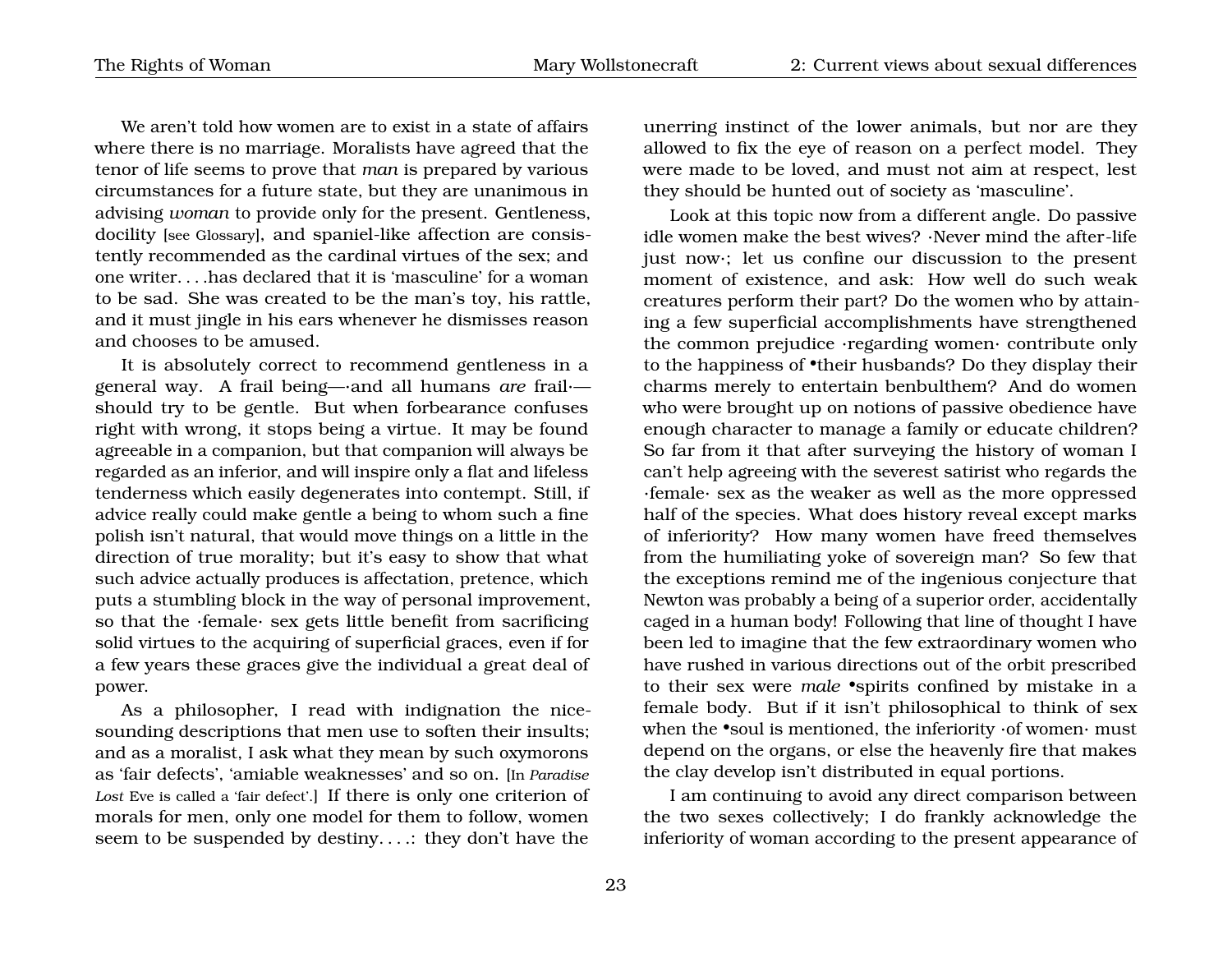things. And I insist that men have increased that inferiority until women are almost sunk below the standard of rational creatures. Let their faculties have room to unfold, and their virtues to gain strength, and *then* determine where the whole sex must stand in the intellectual scale. But don't forget that for a small number of distinguished women I do not ask for a place [=? 'a place on that scale'].

It's hard for us dim-sighted mortals to say what height human discoveries and improvements may arrive at when we are freed from the gloom of despotism that makes us stumble at every step. But there's one prediction I am willing to make without being gifted with a prophetic spirit: it is that when morality is settled on a more solid basis, woman will be either man's friend or his slave. There will be no question, as there is now, as to whether she is a moral agent or ·rather· the link that unites man with the lower animals. And if it does then turn out that like the lower animals women were principally created for the use of man, he will let them patiently bite the bridle [= 'leave them to *put up with* their servitude] and not mock them with empty praise; and if ·on the other hand· their rationality comes to be proved, man won't impede their improvement merely to gratify his sensual appetites. He won't use all the graces of rhetoric to persuade them to submit their understandings uncritically to the guidance of man. He won't, when discussing the education of women, assert that they ought never to have the free use of reason. . . .

Surely there can be only one rule of right, if morality has an eternal foundation; and whoever sacrifices virtue—strictly so-called—to present convenience. . . .lives only for the passing day and can't be an accountable [= 'morally responsible'] creature.

·If that is the category into which women belong·, then the poet ·Matthew Prior· should have dropped his sneer when he wrote 'If weak women go astray, / The stars are more in fault than they.' Why? Because ·if women are like that, then what he says about them is simply *true* and not a fit topic for sneering sarcasm·. If it comes to be proved that women will never

•exercise their own reason,

•be independent,

•rise above opinion,

•feel the dignity of a rational will that •bows only to God and  $\bullet$ often forgets that the universe contains any being but itself and God

then quite certainly they *are* bound by the unbreakable chain of destiny. [Let it be confessed that the final 'God' in the above indented passage replaces 'the model of perfection to which its ardent gaze is turned, to adore attributes that, softened into virtues, may be imitated in kind, though the degree overwhelms the enraptured mind'.]

I am proceeding by argument. I'm not willing to impress by rhetoric when reason offers her sober light. [This is the first time in this work that MW has treated reason as female. There are two others, on pages [32](#page-29-0) and [65.](#page-68-0)] If women are really capable of acting like rational creatures, let them not be treated like slaves, or like lower animals who depend on the reason of man when they associate with him. Instead, develop their minds, give them the salutary, sublime curb of *principle*, and let them attain conscious dignity by feeling that they depend only on God. Teach them in common with man to submit to necessity, instead of trying to make them more pleasing by giving a sex [see Glossary] to morals.

And if it turns out that they can't reach the same degree of strength of mind, perseverance and fortitude ·as men can·, let their virtues be the same in •kind ·as men's· although they can't be the same in degree. And man's superiority will be equally clear, if not clearer; and truth. . . .would be common to both. This wouldn't invert the order of society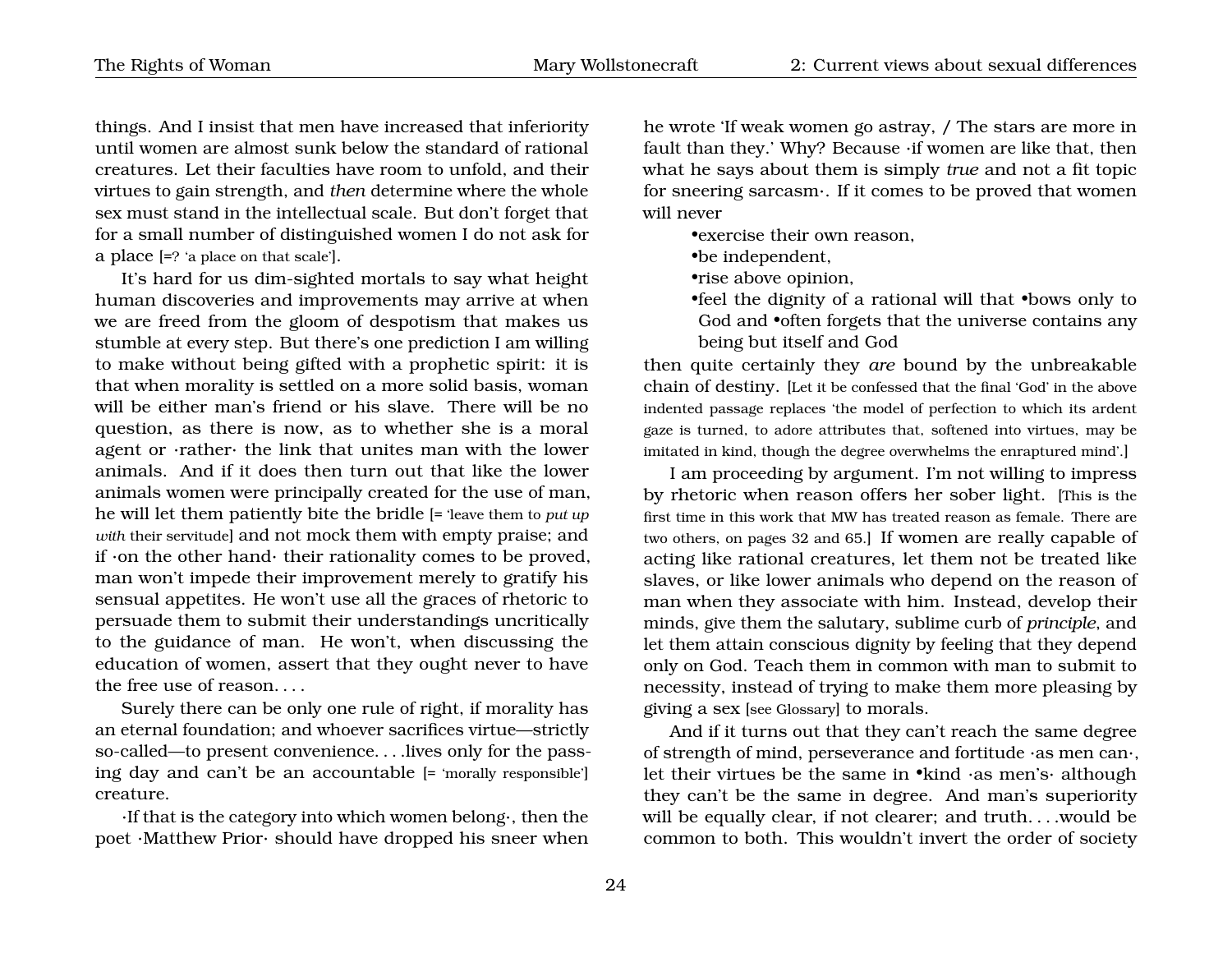as it is now. because woman would then have only the rank that reason assigned to her, and she couldn't employ her skills to level the balance, let alone to make it swing the other way.

These may be called 'utopian' dreams, ·but I shan't be deterred by that. I give· thanks to the Being who impressed them on my soul, and gave me enough strength of mind to dare to employ my own reason until—becoming dependent only on him for the support of my virtue—I view with indignation the mistaken notions that enslave my sex.

I love man as my fellow; but his sceptre doesn't reign over me unless I owe homage to the reason of an individual; and even if I do, what I am submitting to is •reason, not to •man. In fact, the behaviour of a ·morally· accountable being must be regulated by the operations of his or her own reason—if that is wrong, what foundation does the throne of God rest on?

It seems to me that I have to dwell on these obvious truths because females have been insulted, as it were; stripped of the virtues that should clothe humanity, they have been decked out with artificial graces that enable them to be tyrants for a little time. Because in them love takes the place every nobler passion, their sole ambition is to be beautiful, to raise emotion instead of inspiring respect; and this ignoble desire—like the servility in absolute monarchies—destroys

all strength of character. Liberty is the mother of virtue, and if women are slaves by their very constitution, and not allowed to breathe the sharp invigorating air of freedom, they must always languish like exotics, and be regarded as beautiful flaws in nature.

The argument about the subjection in which the sex has always been held can be turned back on man. [She means the argument from 'prescription'; see Glossary, and see also the end of this paragraph.] The many have always been subject to the few; and monsters who have shown almost no perception of human excellence, have tyrannized over thousands of their fellow creatures. Why have men with superior gifts submitted to such degradation? Doesn't everyone know that kings, taken as a whole, have always been inferior in abilities and virtue to the same number of men taken from the common mass of mankind? Yet haven't they been—and aren't they still—treated with a degree of reverence that is an insult to reason? China isn't the only country where a living man has been made a God. *Men* have submitted to superior strength so as to enjoy with impunity the pleasure of the moment, and *women* have only done the same. Therefore until it is proved that the courtier who servilely gives up his birthright as a man is not a moral agent, it can't be argued that woman is essentially inferior to man because she has always been subjugated. . . .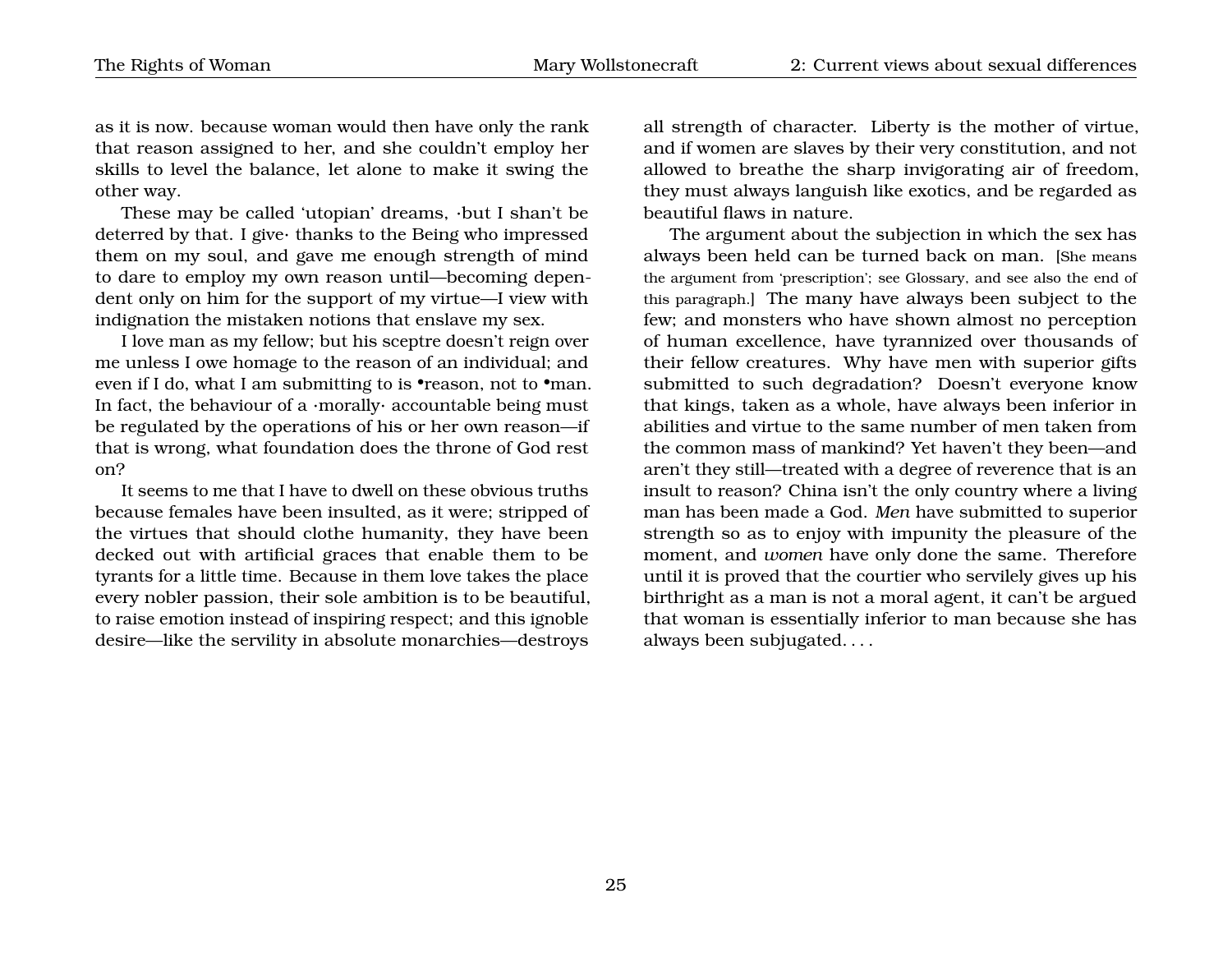# <span id="page-29-0"></span>**Chapter 3: The same subject continued**

Bodily strength, once the distinction of heroes, has sunk into such undeserved contempt that men as well as women seem to think it unnecessary: women because it detracts from their feminine graces and from that lovely weakness that is the source of their undue power; and men because it seems to conflict with the character of a gentleman. [MW is probably here using 'contempt' in a now obsolete sense, meaning merely that bodily strength has come to be regarded as negligible.]

It won't be hard to prove that the two sexes have both departed from one extreme and run into another; but before I come to that I should perhaps observe that a certain common error has come to have some acceptance, and this has given strength to a false conclusion in which an effect has been mistaken for a cause.

People of genius have very often impaired their constitutions by study, or by careless inattention to their health, and. . . .superficial observers have inferred from this that men of genius have commonly weak—or to use a more fashionable term, *delicate*—constitutions. But the truth is the opposite of that, I believe. Diligent inquiry has led me to the conclusion that strength of mind has in most cases been accompanied by superior strength of body—natural soundness of constitution, I mean, not the robust tone of nerves and vigour of muscles that come from bodily labour when the mind is at work only in directing the hands.

Dr. Priestley has remarked. . . .that the majority of great men have lived beyond ·the age of· 45. Now, think about

> a great scientist who carelessly lavishes his strength when investigating his favourite science, wasting the lamp of life, forgetful of the midnight hour;

or think about

a poet lost in dreams that his imagination has peopled, and his soul disturbed—until it shakes his constitution—by the passions that his meditation has raised; passions whose purely imaginary objects fade before his exhausted eye.

They must have had iron constitutions! Shakespeare himself didn't grasp the airy dagger with a nerveless hand, and Milton didn't tremble when he led Satan far from the confines of his dreary prison. [MW is referring here to Macbeth's having a vision of a dagger and saying 'Is this a dagger I see before me? Come, let me clutch thee!', and to this passage from *Paradise Lost*: 'Satan was now at hand, and from his seat / The Monster moving onward came as fast, / With horrid strides, Hell trembled as he strode.'] These were not the ravings of imbecility, the sickly effusions of unwell brains; but the exuberance of an imagination that wasn't continually reminded of its material shackles when it was wandering 'in a fine frenzy' [Shakespeare's phrase].

I am aware that this argument would carry me further than you may think I want to go; but I follow truth, and still adhering to my first position I will admit that bodily strength seems to give man a natural superiority over woman; and this is the only solid basis on which the superiority of the sex can be built. But I still insist that not only the *virtue* but also the *knowledge* of the two sexes should be the same in nature, if not in degree; and that women, considered not only as moral but as rational creatures, should try to acquire human virtues (or perfections) by the same means as men, instead of being educated like a fanciful kind of *half* -being, one of Rousseau's wild inventions.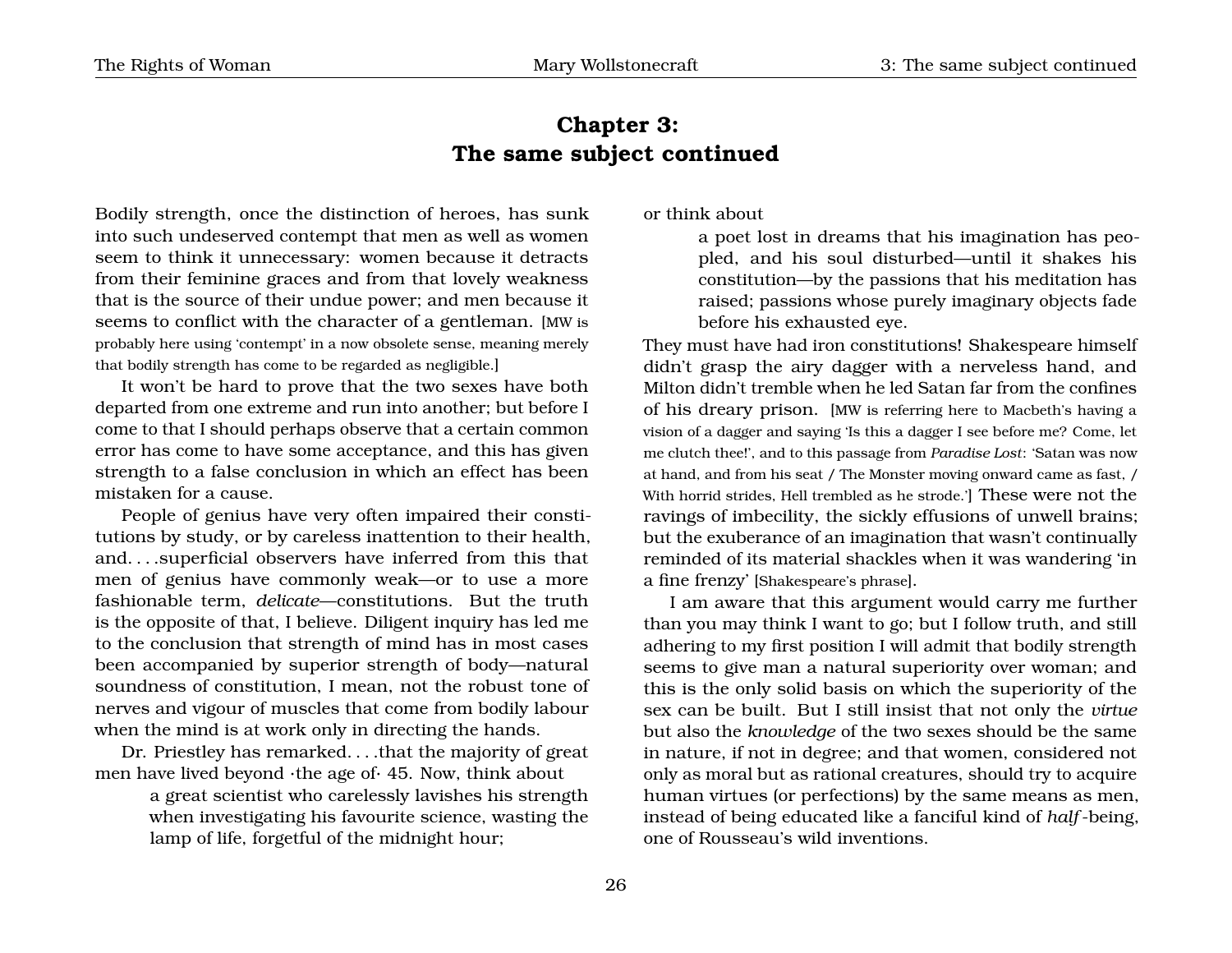#### ·A LONG FOOTNOTE QUOTING ROUSSEAU·

Researches into abstract and speculative truths, the principles and axioms of sciences—in short, everything that tends to generalise our ideas—is not the proper province of women. Their studies should concern points of practice; it is for them to apply the principles that men have discovered, and to make observations that direct men to the establishment of general principles. All the ideas of women that aren't immediately relevant to points of duty should be directed to the study of men, and to the attainment of the pleasant accomplishments that have to do with taste. Works of genius are beyond the capacity of women, who don't have enough precision or power of attention to succeed in sciences that require accuracy; and physical knowledge belongs only to those who are most active, most inquiring, and understand the greatest variety of things—in short, it belongs to those who are best able to make judgments about how sensible beings relate to the laws of nature. A woman who is naturally weak and doesn't carry her ideas very far does know how to make judgments about (and form proper estimates of) the movements that she gets started in order to aid her weakness; these movements are the passions of men. The mechanism she employs is much more powerful than ours, for all her levers move the human heart. She must have the skill to incline us to do everything that she needs or wants and that her sex won't enable her to do herself. So she ought to study the mind of man thoroughly,

not abstractly the mind of man in general, but ·concretely· the dispositions of the men she is subject to by the laws of her country or by the force of opinion. She should learn to discover their real sentiments from their conversation, actions, looks and gestures. She should also work out how to communicate—by her own conversation, actions, looks, and gestures—the sentiments that are agree-

able to those men, without seeming to intend it. Men will argue more philosophically about the human heart, but women will read the heart of man better than they do. It is women's role to form an experimental morality, so to speak, and to reduce the study of man to a system. Women have more wit, men have more genius; women observe, men reason. The two together give us the clearest light and the most perfect knowledge that the human mind is capable of attaining unaided. In one word, from this source we acquire the most intimate acquaintance with ourselves and with others that we are capable of; and that is how art has a constant tendency to perfect the endowments that nature has bestowed. The world is the book of women. (from Rousseau's *Émile*)

·END OF ROUSSEAU FOOTNOTE·

I hope my readers still remember the comparison I made between women and officers.

But if bodily strength is (with some show of reason) something men boast of having, why are women so foolish as to be proud of ·weakness, which is· a defect? Rousseau has provided them with a plausible excuse that could only have occurred to a man whose imagination had been allowed to run wild in a search for ways of making impressions of the senses seem more refined—to give him a pretext for yielding to a natural appetite without violating a romantic sort of modesty that gratifies his pride and his libertinism.

Women, deluded by these sentiments, sometimes *boast* of their weakness, cunningly obtaining power by playing on the weakness of men,. . . .and coming to have, like Turkish generals, more real power than their masters. But this involves sacrificing •virtue to •temporary gratifications, and sacrificing •a life worthy of respect to •the triumph of an hour.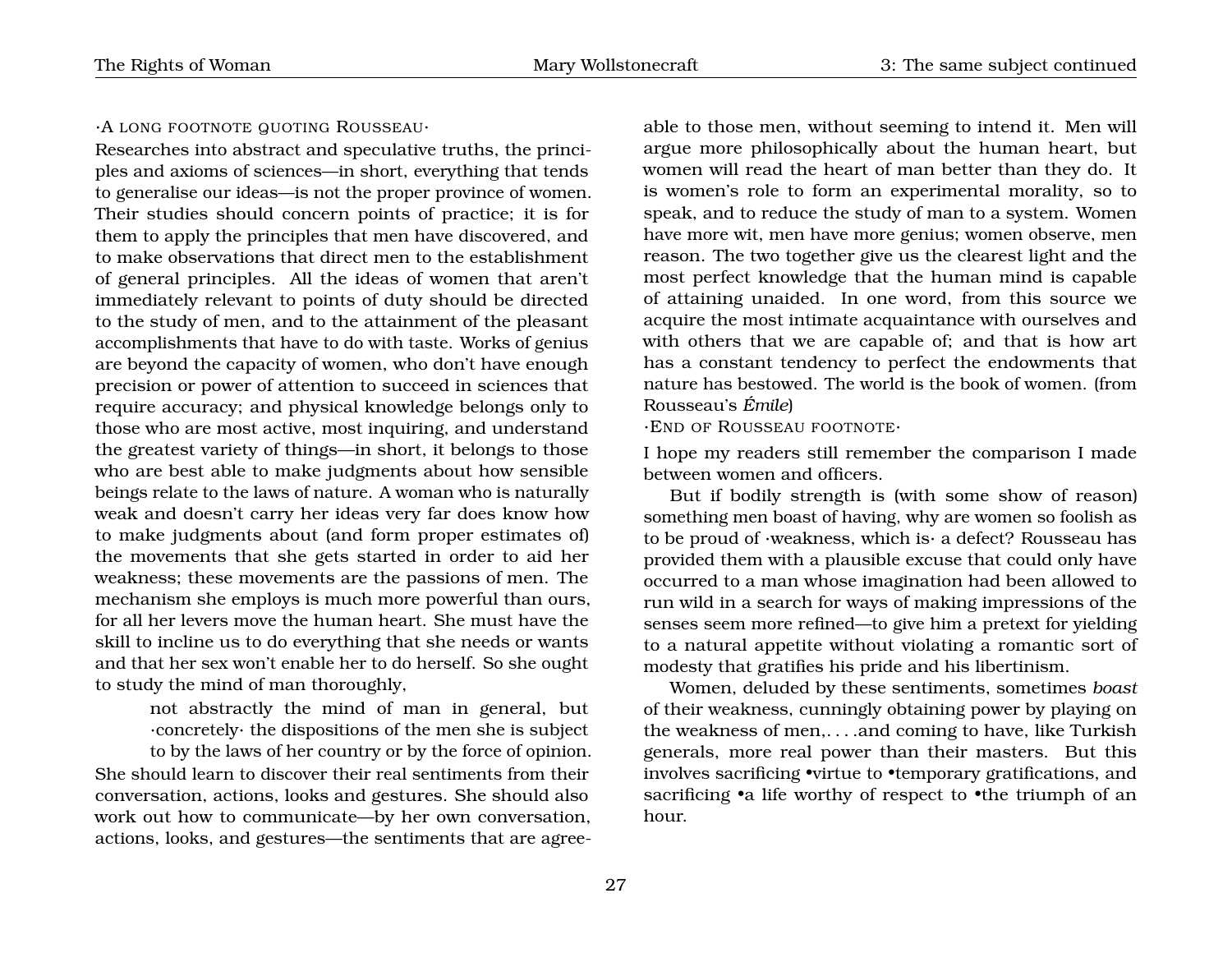[MW begins this next paragraph by saying, rather obscurely, that her objection is not to women's having this power over men but to how they obtain it, namely by a method that is degraded and harmful to society in general. Then:] So I will venture to assert that until women are more rationally educated, the progress of human virtue and improvement in knowledge is bound to meet continual obstacles. If you accept that woman was not created merely to gratify the appetite of man, to be the upper servant who provides his meals and takes care of his linen, then you ought to grant also that

> mothers or fathers who are serious about the education of females should have as their first concern: if not to strengthen the body, at least not to destroy the ·girl's physical· constitution by mistaken notions of beauty and female excellence; and girls should never be allowed to absorb the pernicious notion that some chemical process of reasoning can turn a defect into an excellence!

On this matter I am happy to find that the author of one of the most instructive books our country has produced for children thinks as I do. . . .

·QUOTATION FROM THOMAS DAY'S *Sandford and Merton*·

A respectable old man gives the following sensible account of how he went about educating his daughter Selene. 'I tried to give to both her mind and her body a degree of vigour that is seldom found in the female sex. As soon as she was strong enough to be capable of light work in the garden and around the farm, I employed her as my constant companion. Selene soon became dexterous in all these rustic jobs, which gave me equal amounts of pleasure and admiration. If women are in general feeble in body and mind, that arises less from nature than from education. We encourage a bad slackness and inactivity, which we falsely call "delicacy"; instead of hardening their minds by the severer principles of reason and philosophy, we train them in useless arts that lead only to vanity and sensuality. In most of the countries I had visited, they are taught nothing of a higher nature than a few modulations of the voice or useless postures of the body; their time is taken in idleness or trifles, and trifles become the only pursuits capable of interesting them. We seem to forget that our own domestic •comforts and the •education of our children must depend on the qualities of the female sex. And what •comforts or •education can we expect from a race of beings who are corrupted from their infancy and know nothing of the duties of life? The only arts cultivated by women in most of the polished nations I had seen were touching a musical instrument with useless skill, exhibiting their natural or artificial graces to the eyes of idle and debauched young men, and wasting their husbands' wealth in riotous and unnecessary expenses. And the consequences are always just what you would expect to come from such polluted sources—private misery and public servitude.

'Selene's education was regulated by different views, and conducted on severer principles—if you can call "severe" something that opens the mind to a sense of moral and religious duties, and arms it most effectively against the inevitable evils of life.'

·END OF QUOTATION FROM Sandford and Merton, VOL. 3·

Suppose it were proved that woman is naturally weaker than man, how does it follow that it is natural for her to try to become even weaker than nature intended her to be? Arguments of this sort are an insult to common sense, and have a whiff of passion about them. I hope that in this enlightened age the divine right of husbands, like the divine right of kings, can be challenged without danger ·to the challenger·; and although conviction may not silence many boisterous disputants, still when any prevailing prejudice is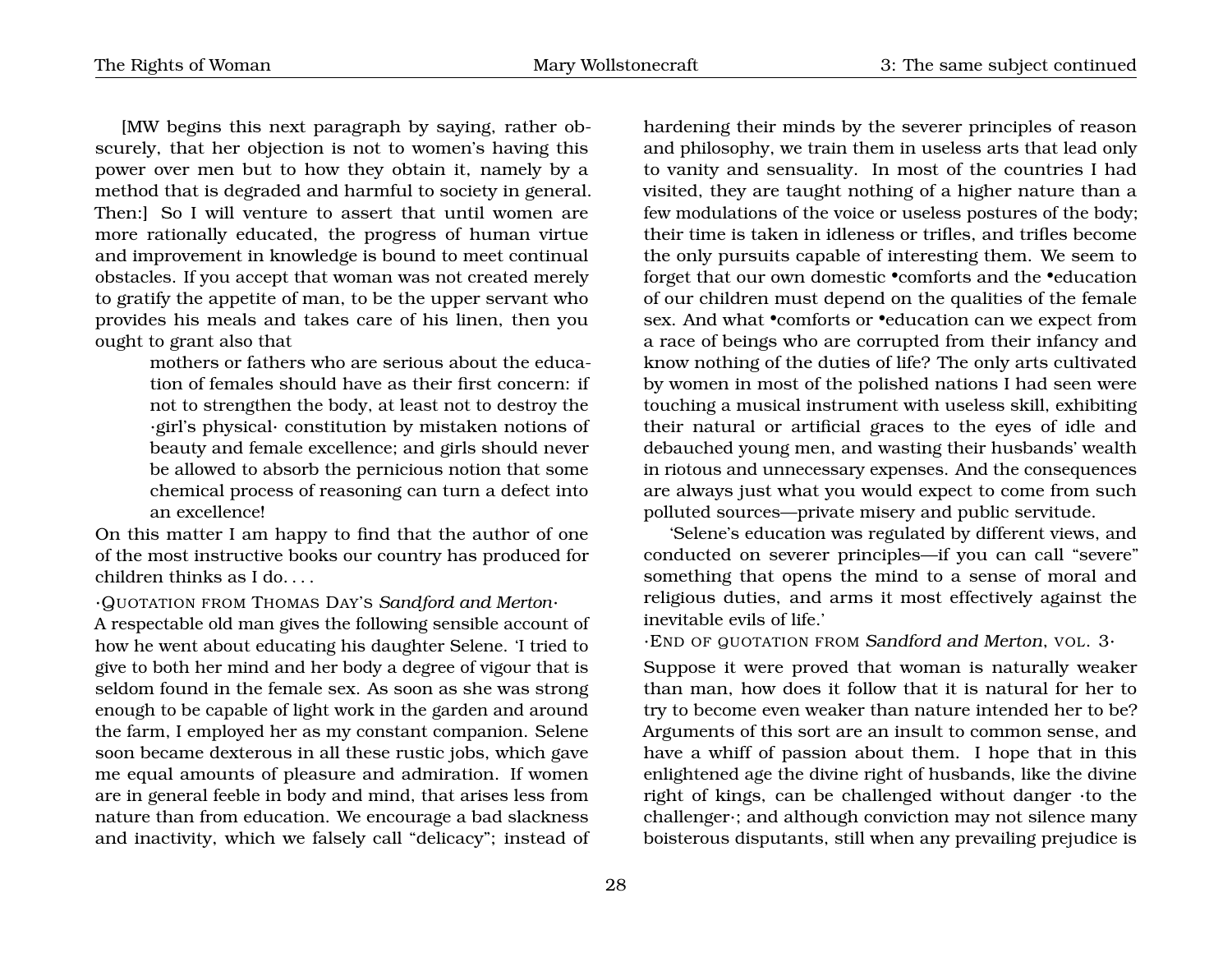attacked the wise will *think about it* and leave thoughtless and noisy scolding to the narrow-minded.

A mother who wants to give her daughter true dignity of character must ignore the sneers of ignorance and proceed on a plan diametrically opposite to the one Rousseau has recommended with all the deluding charms of eloquence and philosophical trickery. His eloquence makes absurdities plausible, and when his dogmatic conclusions are considered by people who aren't able to refute them, they produce puzzlement but no conviction.

Throughout the whole animal kingdom every young creature requires almost continual exercise, and the infancy of children should similarly be spent in harmless play that exercises the feet and hands without requiring very precise direction from the head or the constant attention of a governess. In fact, the care necessary for self-preservation is the first natural exercise of the understanding, as inventive little pastimes stretch the imagination. But these wise designs of nature are counteracted by mistaken fondness or blind zeal. The child is not left for a moment to its own direction, particularly a girl, and is thus made dependent—and dependence is called *natural*.

To preserve personal beauty—woman's glory!—the girls' limbs and faculties are cramped with worse-than-Chinese bands; and the sedentary life they are condemned to live, while boys play in the open air, weakens their muscles and slackens their nerves. [MW is referring to the Chinese practice of binding girls' feet very tightly so as to keep them fashionably small, with the result that the adult woman could only hobble.] As for Rousseau's remarks, since echoed by many writers, that

> girls have naturally, i.e. from their birth and independent of education, a fondness for dolls, dressing, and talking,

they are too puerile to merit a serious refutation. If a girl

is condemned to sit for hours listening to the idle chat of weak governesses or to be present at her mother's toilet, it is indeed very natural for her to  $*$ try to join the conversation, and •to imitate her mother or aunts and to amuse herself [see Glossary] by adorning her lifeless doll, as they amuse themselves in dressing her, poor innocent babe! Men of the greatest abilities have seldom been strong enough to rise above the surrounding atmosphere; and if the page of genius [see Glossary] has always been blurred by the prejudices of the times, some allowance should be made for ·the members of· a sex who—like kings!—always see things through a false medium.

Thus, we can easily explain women's conspicuous fondness for dress without supposing it to come from a desire to please ·the members of· the sex on which they are dependent. In short, the supposition that

> a girl is naturally a coquette, and her behaviour expresses a desire connected with nature's impulse to propagate the species, even before an improper education has, by heating the imagination, created the desire prematurely

is *absurd*. It's so unphilosophical that such an intelligent observer as Rousseau wouldn't have adopted it if he hadn't been accustomed to pushing his desire for uniqueness ahead of reason, and pushing a favourite paradox ahead of truth.

To give a sex [see Glossary] to *mind* in this way was not very consistent with the principles of a man who argued so warmly and so well for the immortality of the soul. But truth is a weak barrier when it stands in the way of an hypothesis! Rousseau respected virtue—he almost adored it—and yet he allowed himself to love with sensual fondness. His imagination constantly prepared combustible fuel for his combustible senses; but, in order to reconcile ·his other views with· his respect for self-denial, fortitude and those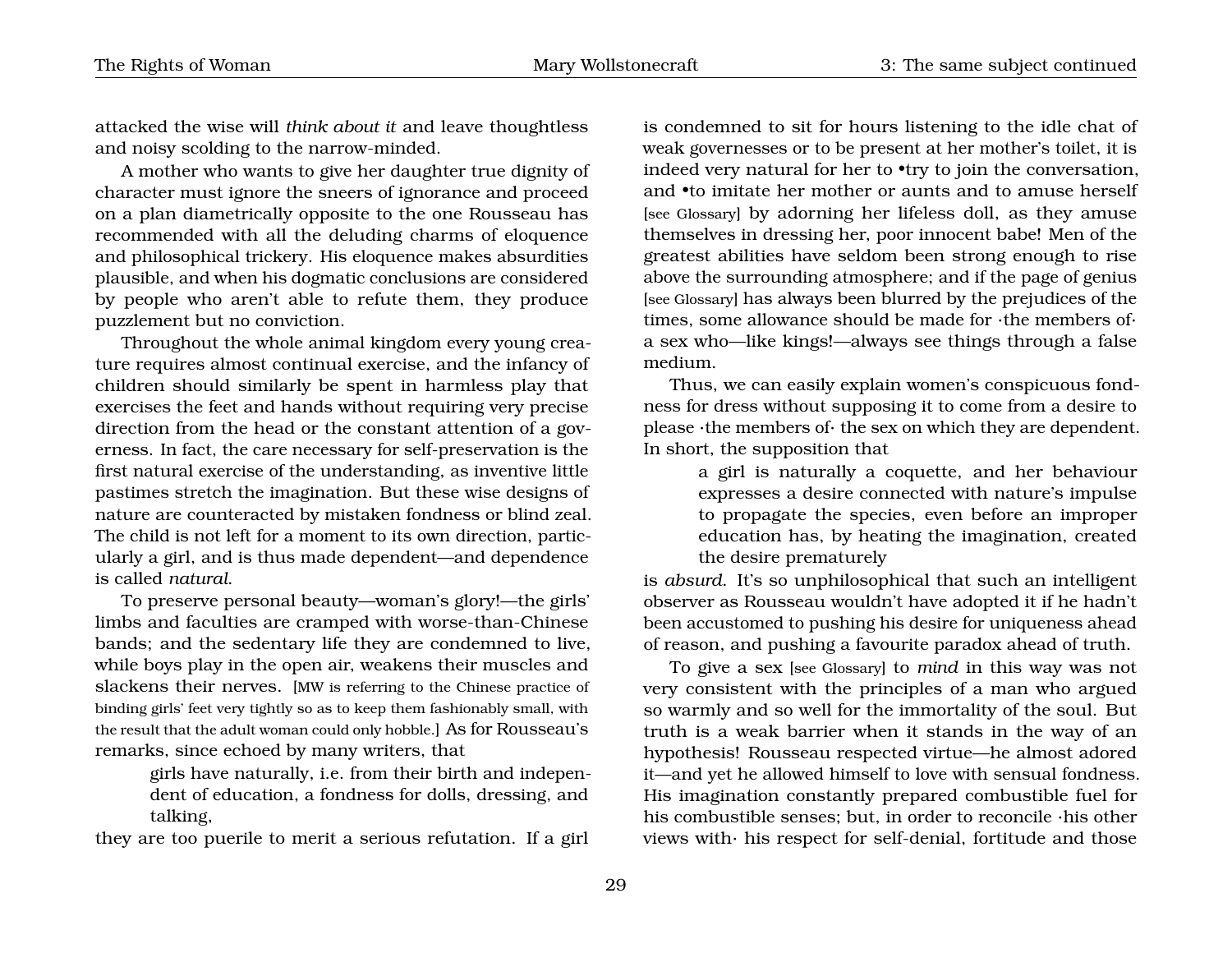heroic virtues that a mind like his could not coolly admire, he tries to invert the law of nature, and launches a doctrine that is pregnant with harm and derogatory to the character of God.

His ridiculous stories that aim to show that girls are *naturally* attentive to their persons. . . .are beneath contempt. [She quotes one such story and says that it belongs 'with the anecdotes of the learned pig'; this presumably refers to *The Story of the Learned Pig*, an anonymous work that had appeared not long before, questioning whether Shakespeare wrote the plays attributed to him. MW continues:]

I have probably had more opportunity to observe girls in their infancy than J. J. Rousseau has. I can recollect my own feelings, and I have looked steadily around me [for a while she had earned her living as a governess]; and far from sharing his view about the first dawn of the female character, I will venture to say that a girl whose spirits haven't been damped by inactivity, and whose innocence hasn't been tainted by false shame, will always be a romp [= 'a lively playful girl'], and the doll will never interest her unless confinement allows her no alternative. Girls and boys would play harmlessly together if the difference between the sexes hadn't been drilled into them long before nature makes any difference. Among the women I have known—this is a matter of plain objective fact—the ones who have acted like rational creatures, or shown some vigour of intellect, are ones who ·had this kind of freedom in their youth, or· in the language of some of the elegant experts on the fair sex, had been 'allowed to run wild'.

The evils that flow from inattention to ·bodily· health during infancy and youth extend further than is supposed; dependence of body naturally produces dependence of mind, and how can someone be a good wife or mother if most of her time is spent guarding against or enduring sickness? And it can't be expected that a woman will resolutely try to strengthen her constitution, abstaining from indulgences that would harm her health, if her motives of action were at an early age entangled with artificial notions of beauty and false descriptions of sensibility. Most men sometimes have to put up with bodily troubles, and occasionally to go out into bad weather; but genteel women are, literally speaking, *slaves to their bodies*—and they glory in their subjection.

I once knew a weak woman. . . .who was more than commonly proud of her delicacy and sensibility. [MW contemptuously gives details; she is clearly remembering a real case; the details don't add to the content of the work as a whole. She follows this with a paragraph saying that although the Roman emperors were 'depraved by lawless power', kings in Europe have generally been at least somewhat restrained, and she contrasts this with 'the destructive blast [an intensely hot wind] that desolates Turkey, and makes the men as well as the soil unfruitful'.]

Women are in this deplorable state everywhere, because truth is hidden from them so as to preserve their 'innocence' (the polite name for ignorance), and they are made to take on an artificial character before their faculties have acquired any strength. Taught from their infancy that beauty is woman's sceptre [see Glossary], the mind shapes itself to the body, and roaming around in its gilt cage it only seeks to adorn its prison. Men have various employments and pursuits that engage their attention, and give a character to the opening mind; but women, confined to one pursuit and having their thoughts constantly directed to the most insignificant part of themselves, seldom extend their view beyond the triumph of the hour. But if their understanding were emancipated from the slavery to which the pride and sensuality of man and their short sighted desire. . . .has subjected them, we would probably read of their weaknesses with surprise.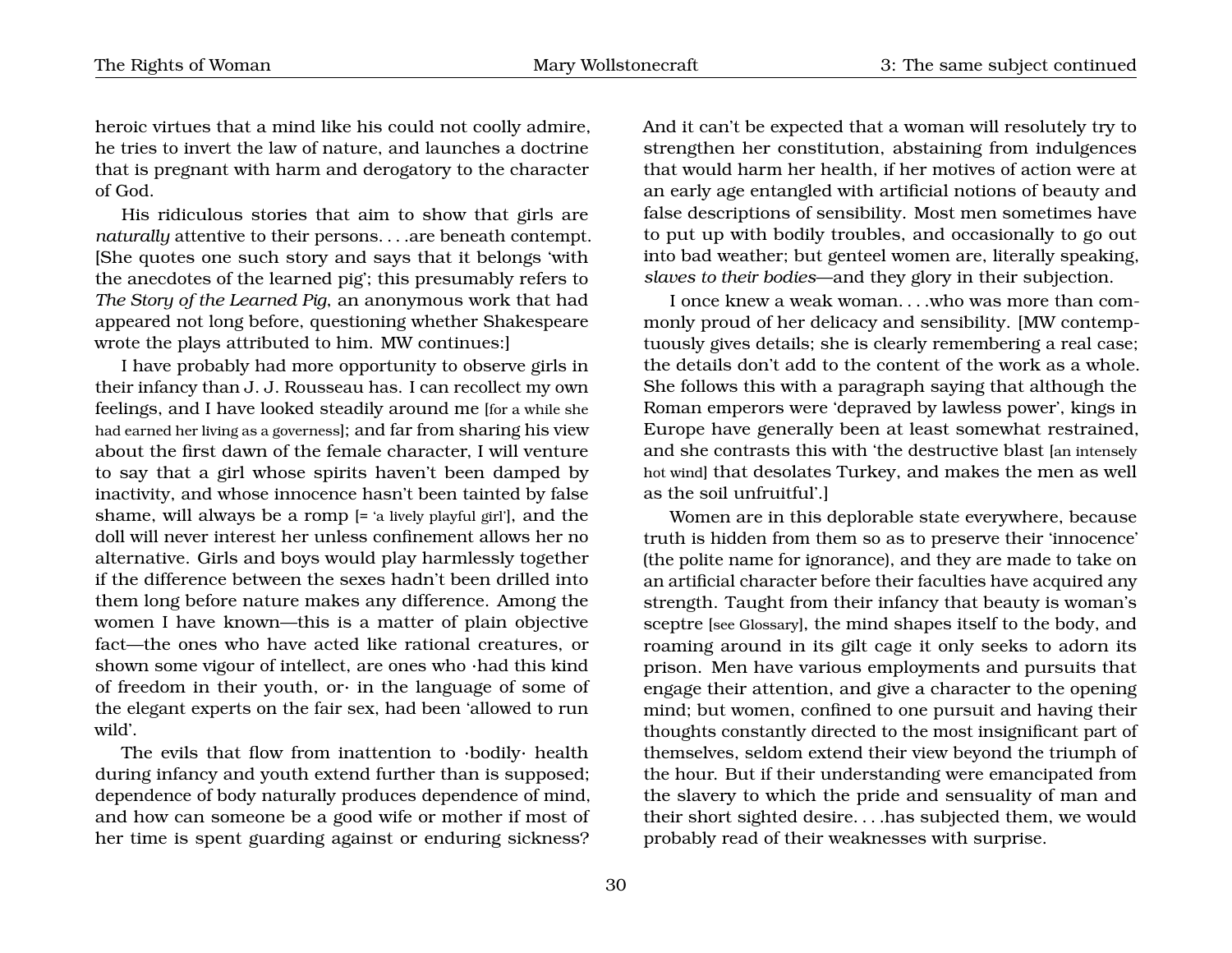Let me pursue the argument a little further. If there were an evil being who, in the allegorical language of scripture [1 *Peter* 5:8] 'went about seeking whom he should devour', he could not more effectively degrade the human character than by giving a man absolute power. This argument branches off in various directions. Birth, riches, and every intrinsic advantage that **raise a man above** his fellows, without any mental exertion, really **sink him below** them. In proportion to his weakness, he is manipulated by designing men, until the bloated monster loses all traces of humanity. And tribes of men like flocks of sheep quietly follow such a leader!—that is a blunder that can only be explained by narrowness of understanding and a desire for present enjoyment. Educated in slavish dependence and weakened by luxury and sloth, where can we find men who will stand up and •assert the rights of man, or •claim the privilege of moral beings, who should have only one road to excellence? Slavery to monarchs and ministers, whose deadly grasp stops the progress of the human mind, is not yet abolished and won't be for a long time.

[MW now argues that men who contend 'that woman ought to be subjected because she has always been so' are using the very argument that 'tyrannical kings and venal ministers' use to justify their subjection of everyone else, men included. Men who go on about the folly of women, she says, should bear in mind the folly of men.]

It is obviously true that when women obtain power by unjust means they lose the rank appropriate to their having reason, and become either abject slaves or capricious tyrants. In acquiring power they lose all simplicity, all dignity of mind, and act as we see men act when they have been exalted by the same wrong means.

#### ·MOVING INTO A DISCUSSION OF GOD'S ATTRIBUTES·

It is time to bring about a revolution in female manners, time to restore their lost dignity to them and to make them, as a part of the human species, work to reform the world by reforming themselves. It is time to separate unchangeable •morals from local •manners. If men are demi-gods, then let us indeed serve them! And if the dignity of the female soul is as disputable as that of animals, if their [= women's] reason doesn't give enough light to direct their conduct but they don't have unerring instinct either, they are surely the most miserable of all creatures; bent beneath the iron hand of destiny, they must submit to being a *beautiful defect* in creation. In that case, God has made half of mankind at once morally accountable ·because they have reason· and yet not accountable ·because they don't have enough reason·. I challenge moral theologians to point out some conclusive reason for God to behave like that!

The only solid foundation for morality appears to be the character of the Supreme Being; the harmony of that character arises from a balance of attributes; and. . . .one attribute seems to imply the *necessity* of another: God must be just because he is wise, he must be good because he is omnipotent. To exalt one attribute at the expense of another equally noble and necessary one bears the stamp of warped human reason. . . . Man, accustomed to bow down to power in his savage state, can seldom get rid of this barbarous prejudice—·this attaching of weight to physical power·—even when civilization fixes how greatly mental strength is superior to bodily strength; and his reason is clouded by these crude opinions, even when he is thinking about God. His omnipotence is made to swallow up or preside over his other attributes, and mortals who think ·as I do· that his power must be regulated by his wisdom are accused of **irreverently** limiting his power.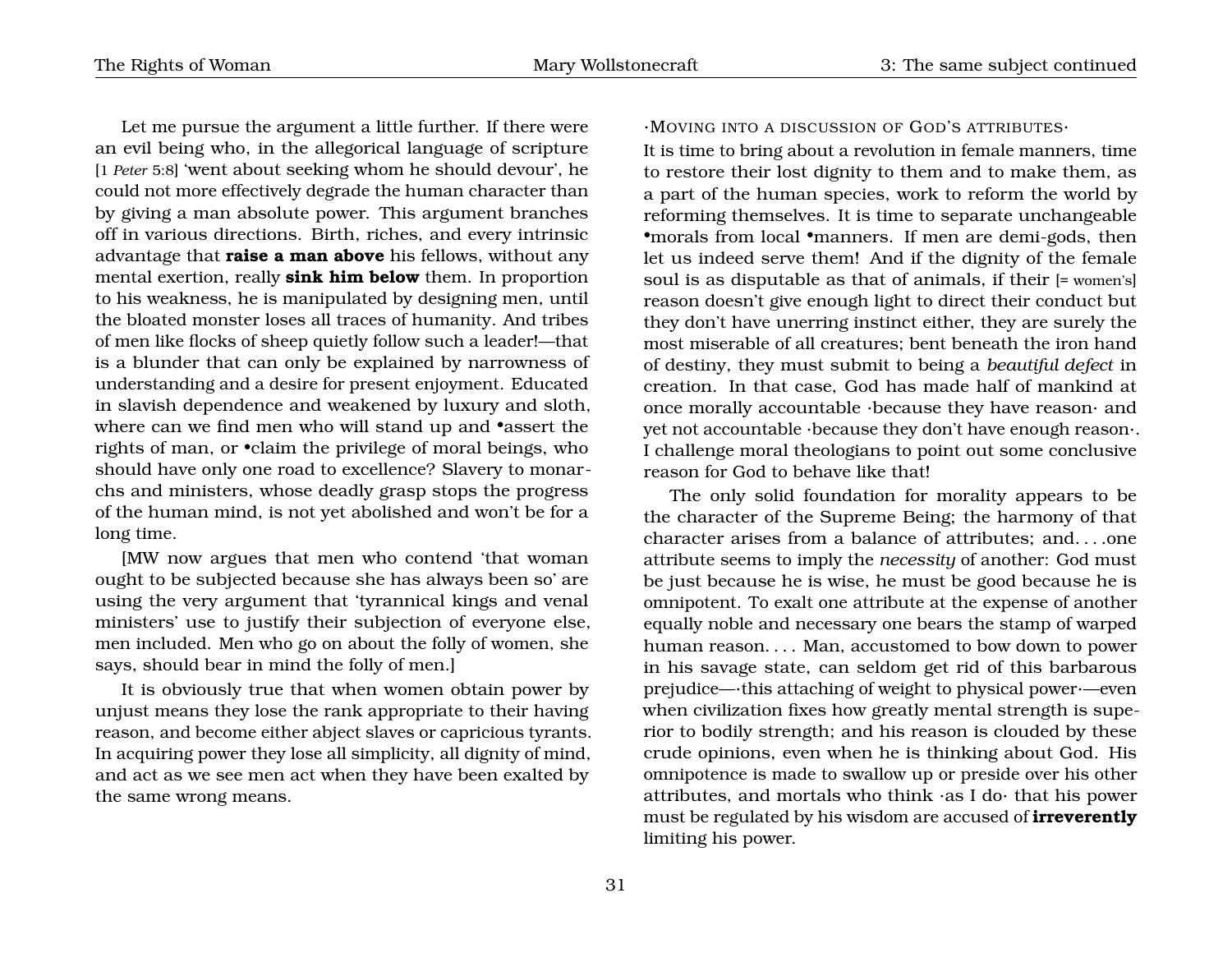There is a kind of 'humility' that investigates nature but stops short of nature's Author. I disclaim that. ·God·, the high and lofty One who inhabits eternity, no doubt has many attributes of which we can form no conception; but •reason tells me that those attributes can't clash with the divine attributes that fill me with loving wonder, and I am compelled to listen to •her voice.

It seems natural for man to search for excellence, and either to •find it in the object that he worships or •blindly clothe that object with perfection. But what good effect can the blindly-clothing type of worship have on the moral conduct of a rational being? He bends to power; he stands in wonder before a dark cloud, which may •open a bright prospect to him, or •burst in angry fury on his doomed head without his knowing why. And if God does act on the basis of the vague impulse of an undirected will, what is man to do? He must either follow his own will, or act according to rules derived from principles that he rejects as **irreverent**. This is a dilemma into which both fanatics and cooler thinkers have fallen when trying to free men from the wholesome restraints imposed by a correct conception of God's character.

It isn't impious to scan God's attributes: we *have to* do it if we are to exercise our faculties. For someone wanting to acquire either virtue or knowledge, the only ·useful· worship consists in loving God as the fountain of wisdom, goodness, and power. A blind unsettled affection may, like human passions, occupy the mind and warm the heart, ·but that has no moral benefit because it can happen· while 'doing justice, loving mercy, and walking humbly with our God' [*Micah* 6:8] are forgotten. I shall resume this subject when I consider religion in a light opposite to that recommended by Dr. Gregory, who treats it as a matter of sentiment or taste—·a question of how you feel or what you like·. ·END OF DISCUSSION OF GOD'S ATTRIBUTES·

Returning now from this apparent detour: It is desirable that women's affection for their husbands should be based on the same principle that ·religious· devotion ought to rest on. Nowhere in the world is there any other firm base. Let women beware of the misleading light of 'sentiment', which is often used as a softer phrase for *sensuality*. So it follows, I think, that from their infancy women should either be •shut up like eastern princes or •educated in a manner that enables them to think and act for themselves.

Why do men halt between two opinions, and expect impossibilities? Why do they expect virtue from a slave, or from a being who has been made weak—or worse—by the constitution of civil society?

Still, I know that eradicating the firmly rooted prejudices that sensualists have planted will take a long time; and it will also take time

•to convince women that they are acting contrary to their real long-term interests when they value weakness or pretend to have it, under the name of 'delicacy', and

•to convince the world that the poisoned source of female vices [see Glossary] and follies. . . .has been the sensual homage paid to beauty.

I'm talking about beauty of features; for a German writer has shrewdly observed that a **pretty** woman is an object of desire for men of all descriptions, whereas a **fine** woman, who inspires more sublime emotions by displaying intellectual beauty, may have no attraction for men who find their happiness in the gratification of their appetites.

I can see an obvious retort that may be made, namely:

For as long as man goes on being as imperfect as he appears to have been so far, he *will* be pretty much the slave of his appetites; and it is always the case that the women who get the most power are those who gratify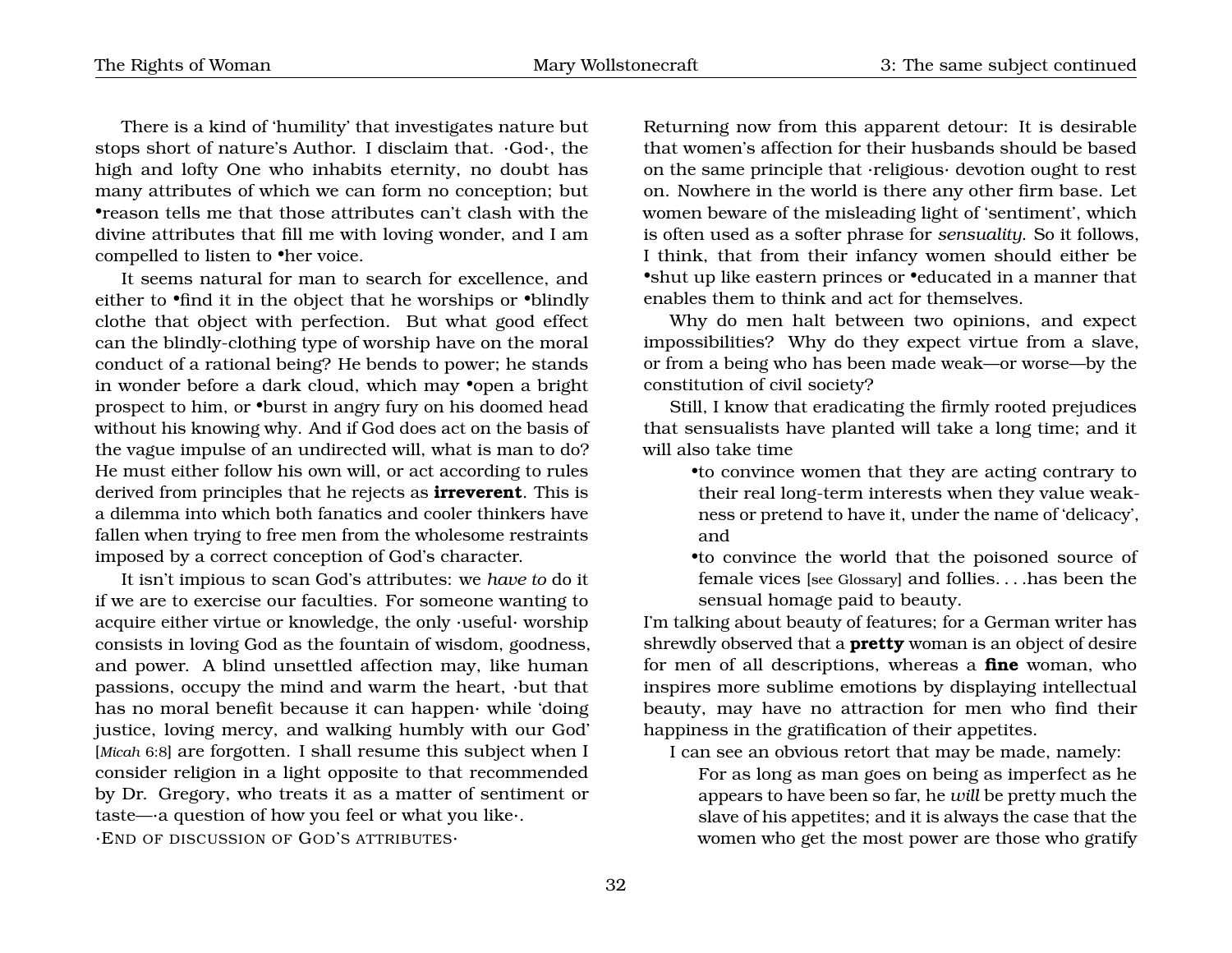a predominant appetite; so the sex is degraded by a physical if not by a moral necessity. [The last clause is verbatim MW. It means something like this: 'The female sex *will* be degraded—this isn't morally right, but it is inevitable.']

This objection has some force, I admit; but ·it is based on the idea that if we can see that something is inevitable we shouldn't waste our energy trying to change it; and that idea is open to question·. In the light of the sublime precept 'be pure as your heavenly father is pure,' it would seem that God. . . .hasn't set any limits to the virtues of man, and that man may press forward without considering whether he is stepping out of his sphere [= 'getting out of line'] by harbouring such a noble ambition  $\cdot$ as to be as pure as God is $\cdot \dots$ . •Matter yields to the great governing spirit by following the causal laws that he has established; but an immortal •soul, not restrained by mechanical laws and struggling to free itself from matter's shackles, doesn't disturb the order of creation—indeed it contributes to it—when it tries in co-operation with the Father of spirits to govern itself by the invariable rule. . . .by which the universe is regulated.

Besides, if women are educated for dependence, i.e. to act according to the will of another fallible being, and to submit to power, whether it is right or wrong, where are we to stop? Are they to be considered as vice-regents—·deputy monarchs·—allowed to reign over a small domain, and answerable for their conduct to a higher tribunal that is as liable to error as they are?

It won't be hard to prove that such deputies will act like men who are held down by fear, and will make their children and servants endure their tyrannical oppression. As they submit without reason, so also ·they will govern without reason·: having no fixed rules against which to judge their conduct, they will be kind or cruel as the mood takes them; and it won't be surprising if sometimes, chafing under their heavy yoke, they take a mean pleasure in resting it on weaker shoulders.

·THE CASE OF ONE WIDOW·

Consider this case:

A woman who has been trained up to obedience marries a sensible man, who directs her judgment without making her feel the servility of her subjection. He helps her to act by this reflected light with as much propriety as can be expected when reason is taken at second hand, but she can't ensure the life of her protector; he dies and leaves her with a large family.

She now has a double duty: to play both the mother's and the father's part in educating her children, forming their principles and securing their property. But she has never thought for herself, much less acted for herself. She has only learned to please men, to depend gracefully on them; but how with her burden of children is she to obtain another protector, another husband to supply the place of reason? A rational man—we aren't treading on romantic ground!—though he may think her a pleasing docile creature won't choose to marry a *family* for love when the world contains many creatures who are prettier than she is. What then is to become of her? She either •falls an easy prey to some mean fortune hunter who defrauds her children of their paternal inheritance and makes her miserable, or •becomes the victim of discontent and blind indulgence. Unable to educate her sons or get them to respect her. . . ., she suffers under the anguish of impotent regret. The serpent's tooth enters into her very soul, and the vices of lawless youth bring her with sorrow—and perhaps also with poverty—to the grave. [MW is echoing King Lear's words 'How sharper than a serpent's tooth it is / To have a thankless child.']. . . .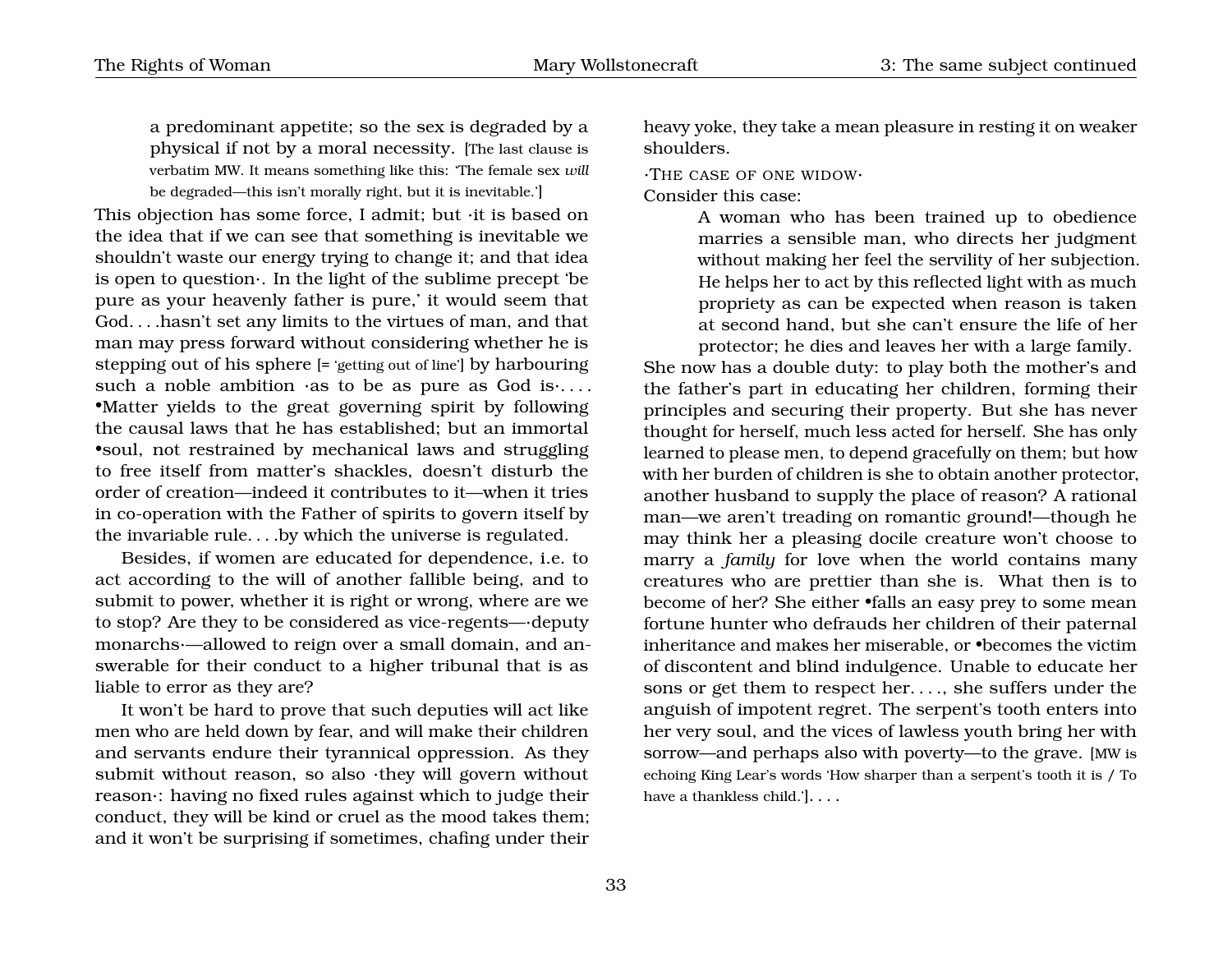It seems likely that someone who has been taught only to please must still find her happiness in pleasing; and if that is true of this woman, what an example of folly—and even vice—she will be to her innocent daughters! The mother will be lost in the coquette, and instead of making friends of her daughters she will view them with suspicion because they are her rivals, the cruellest rivals because they invite a comparison and drive her from the throne of beauty—she who has never thought of a seat on the bench of reason.

It doesn't require a lively pencil. . . .to sketch the domestic miseries and petty vices which such a mistress of a family spreads around her. Yet she is only acting as a woman ought to act if she has been brought up according to Rousseau's system. She can't be reproached for being 'masculine' or stepping out of her sphere; indeed she may conform to his rules well enough to be reckoned a good kind of woman. Yet in what respect can she be termed good? It's true that she abstains, without any great struggle, from committing gross crimes; but how does she fulfil her duties? Duties!—·she has no time or energy for duties, when· she has enough to think about in adorning her body and nursing a weak constitution.

With regard to religion, she never presumed to judge for herself. As a dependent creature should, she conformed to the ceremonies of the church she was brought up in, piously believing that wiser heads than her own have settled that business [MW's phrase]; and her idea of perfection in religious matters is *not to doubt*. So she makes her little weekly payment to the church, and thanks her God that she is not as other women are. These are the blessed effects of a good education! these are the virtues of man's helpmate. I must relieve myself—·give myself a break from my rage and sadness·—by drawing a different picture.

### ·THE CASE OF ANOTHER WIDOW·

Now let us imagine a woman with a fairly good understanding (I don't want to deal with extremes), whose constitution, strengthened by ·physical· exercise, has allowed her body to acquire its full vigour; while her mind has gradually expanded itself to understand the moral duties of life and what human virtue and dignity consist in. Formed in this way by the duties she has because of her position in life, she marries from affection, without losing sight of prudence; and. . . .she secures her husband's respect before there's any need to exert low tricks to please him and feed a dying flame ·of love·. Nature dooms *that* to expire when the loved one becomes familiar, when friendship and forbearance take the place of a more ardent affection. This is the natural death of love; and ·in the marriage I am describing here· domestic peace is not destroyed by struggles to prevent the death from happening. I am also supposing the husband to be virtuous. . . .

Fate, however, breaks this tie. She is left a widow, without enough to live on comfortably, but she is not desolate! The pang of nature is felt; but after time has softened sorrow into sad resignation, her heart turns to her children with redoubled fondness, and in her anxiety to provide for them her affection presents her maternal duties as sacred and heroic. She thinks that her virtuous efforts are seen by the eye of God, from whom all her comfort now must flow and whose approval is life; and her imagination, a little abstracted and exalted by grief, lets her hope that. . . .her husband's eyes still see how she subdues every wayward passion in order to fulfil the double duty of being father as well as mother to her children. Raised to heroism by misfortunes, she represses the first faint dawning of a natural inclination before it ripens into love; and in the bloom of life she forgets her sex [see Glossary]—forgets the pleasure of an awakening passion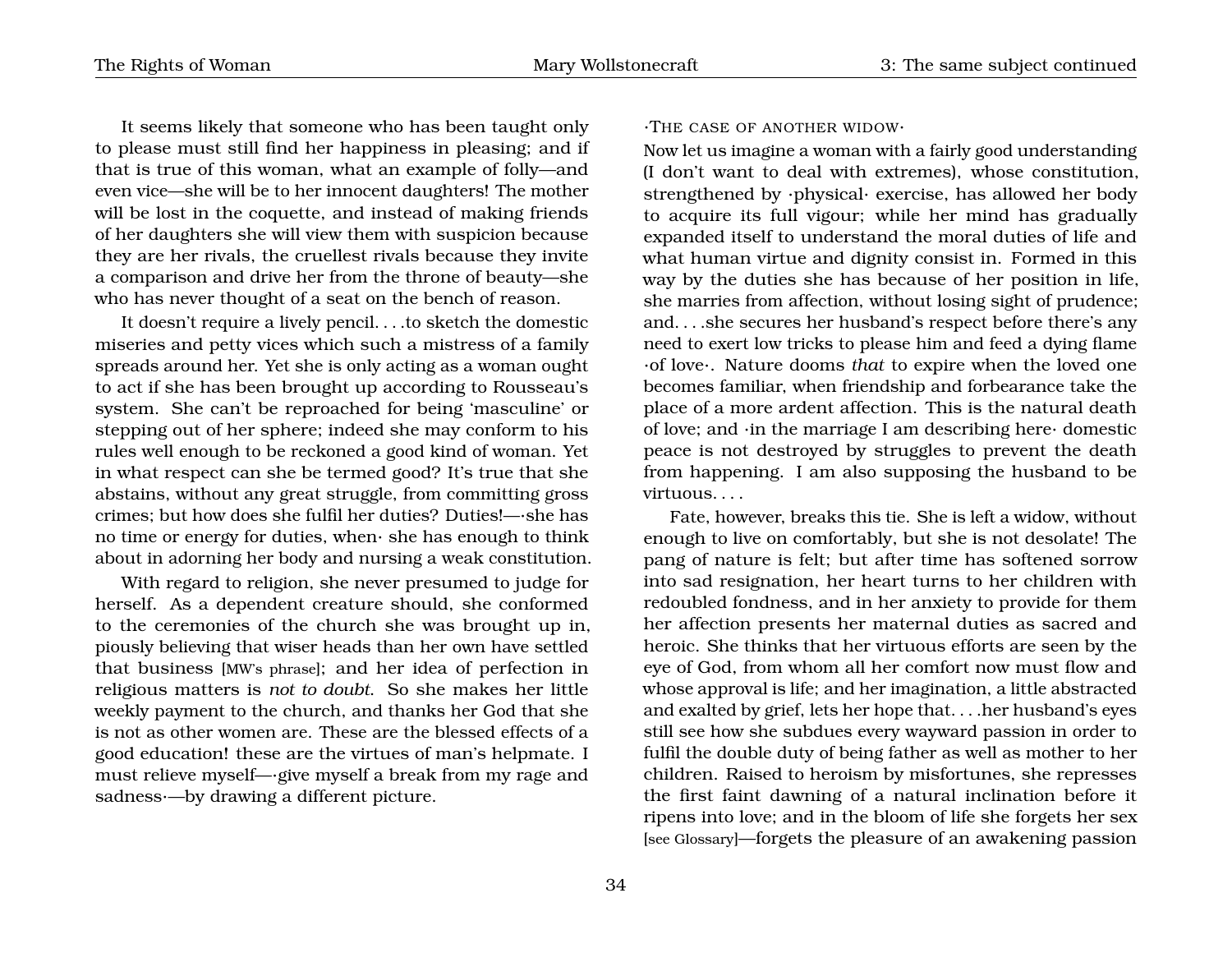which might again have been inspired and returned. . . . Her children have her love, and her brightest hopes are beyond the grave, where her imagination often strays.

I think I see her surrounded by her children, reaping the reward of her care. . . . Health and innocence smile on their chubby cheeks; and as they grow up, the cares of ·her· life are lessened by their grateful attention. She lives to see the virtues that she tried to tried implant in her children through •principles become fixed in them as •habits, and to see her children achieve enough strength of character to be able to endure adversity without forgetting their mother's example.

The task of life thus fulfilled, she calmly waits for the sleep of death. When she rises from the grave she can say ·to God· 'Behold, you gave me a talent, and here are five talents'. [This is a variant on a story in Matthew 25; a talent was a coin.]

\* \* \* \* \*

I want to sum up what I have said in a few words: I here throw down my gauntlet [= 'pose a challenge to anyone who wants to oppose me'] and deny that there is any way for a woman to be virtuous that isn't also a way for a man to be virtuous—and **modesty** is not an exception to that. If I understand the meaning of the word, *truth* must be the same for man and for woman; yet the fanciful female character that poets and novelists draw so prettily demands the sacrifice of truth and sincerity; and so virtue becomes a relative idea, based on nothing but utility, and men set themselves up as judges of utility, shaping it to their own convenience.

Women may have different duties to fulfill, but they are *human* duties, and I firmly maintain that the principles that should regulate the performance of them must be the ones that hold for all human beings.

To become worthy of respect, women must use their understandings; there is no other basis for independence of character. I mean explicitly to say that they must only bow to the authority of reason, instead of being the **modest** slaves of opinion.

In the upper ranks of life we seldom we meet with a man of superior abilities, or even one whose abilities are about average! The reason seems to me clear: the state they are born in was an unnatural one. The human character has always been formed by the employments the individual or class pursues; and if the faculties are not sharpened by necessity, they must remain obtuse [= 'blunt']. The same line of thought can fairly be extended to women. [MW is saying that *women in general* tend to be dim in the way that *men who have titles or high rank or great wealth* tend to be dim.] That is because most of them have no *serious* occupations; they are left to the pursuit of pleasure, which gives to their character the triviality that makes the society of the *great* so insipid. The lack of firmness, produced by a similar cause, forces them both—·'great' men and all women·—to fly from themselves [MW's phrase] to noisy pleasures and artificial passions, until vanity takes place of every social affection, and the characteristics of humanity almost disappear from sight. The blessings of civil governments as they are at present organized operate in such a way that wealth and female softness equally tend to debase mankind, and are produced by the same cause. If women are rational creatures they should be urged to acquire virtues that they can call their own, for how can a rational being be ennobled by anything that is not obtained by his or her *own* efforts?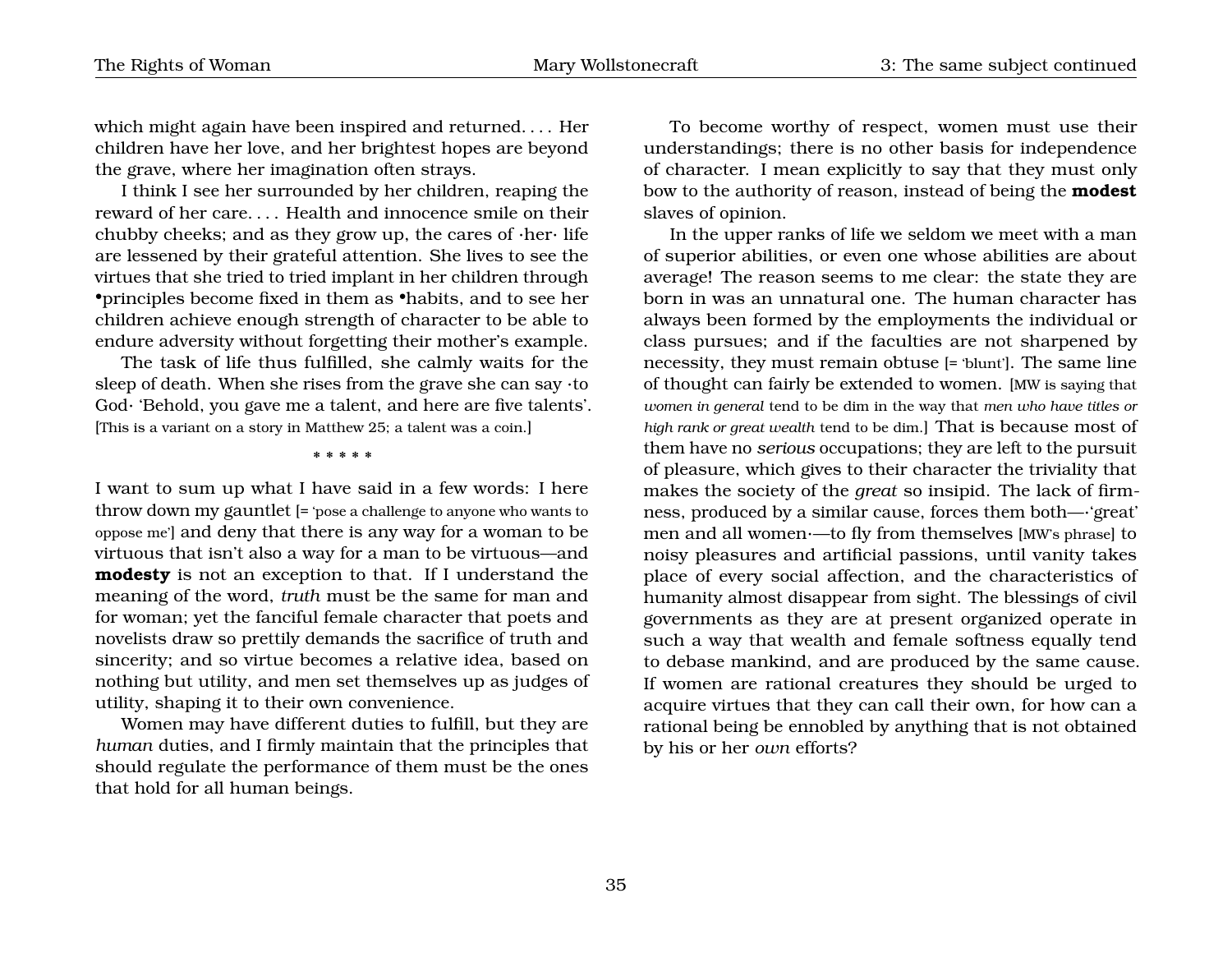# **Chapter 4: The state of degradation to which woman is reduced by various causes**

It is clear, I think, that woman is •naturally weak or •degraded by a combination of circumstances. I shall lay this alongside a conclusion that I have often heard sensible men assert in favour of an aristocracy, namely:

> The mass of mankind are a sort of nothing; if they weren't—·if there anything to them·—the obsequious slaves who patiently allow themselves to be imprisoned would have a sense of their own worth and would throw off their chains. Men everywhere submit to oppression, when they have only to lift up their heads to throw off the yoke; yet, instead of asserting their birthright, they quietly lick the dust and say 'Let us eat and drink, for to-morrow we die'.

Women, I argue from analogy, are degraded by the same inclination to enjoy the present moment and eventually to despise the freedom that they haven't enough virtue [see Glossary] to struggle to get. But I must be more explicit.

### ·WHAT THE NEXT PARAGRAPH SEEMS TO MEAN·

As regards people's ability to manage and develop their feelings, no-one thinks that males are ahead of females, or vice versa. But we do have to reckon with the view that males are ahead of females when it comes to intellectual

<span id="page-39-1"></span>powers.[5](#page-39-0) The only positive feature that woman is credited with having *absolutely* is loveliness; as for rationality, the fraction of *that* that's conceded to her is a tiny one; for when she has been denied high-level intellect and judgment, what is there left to count as her intellect?

## ·WHAT MARY WOLLSTONECRAFT ACTUALLY WROTE:·

With respect to the culture of the heart, it is unanimously allowed that sex is out of the question; but the line of subordination in the mental powers is never to be passed over. [footnote] Only 'absolute in loveliness' [Milton's phrase], the portion of rationality granted to woman is, indeed, very scanty; for, denying her genius [see Glossary] and judgment, it is scarcely possible to divine what remains to characterize intellect.

What immortality is *for* is the perfectibility of human reason. If man were created perfect, or if when he reached maturity a flood of knowledge broke in on him and preserved him from error, I'm not sure that his existence would continue after the death of his body. But as things are, every difficulty in morals that eludes human solution—that baffles the investigation of profound thinking and the lightning glance of genius—is part of my case for believing in the

<span id="page-39-0"></span><sup>&</sup>lt;sup>5</sup> What inconsistencies men fall into when they argue without a compass! Women, weak women, are ·teasingly· compared with angels; yet a superior order of beings ·such as angels· should be supposed to have more intellect than man—if they don't, what makes them superior? In a similar spirit, and not teasingly, women are credited with having more goodness of heart, piety, and benevolence ·than men·. This is meant as a compliment, but I doubt that it is true, unless ignorance is the mother of invention! I am quite convinced that people's virtue is nearer than is usually thought to being (on average) proportional to their knowledge.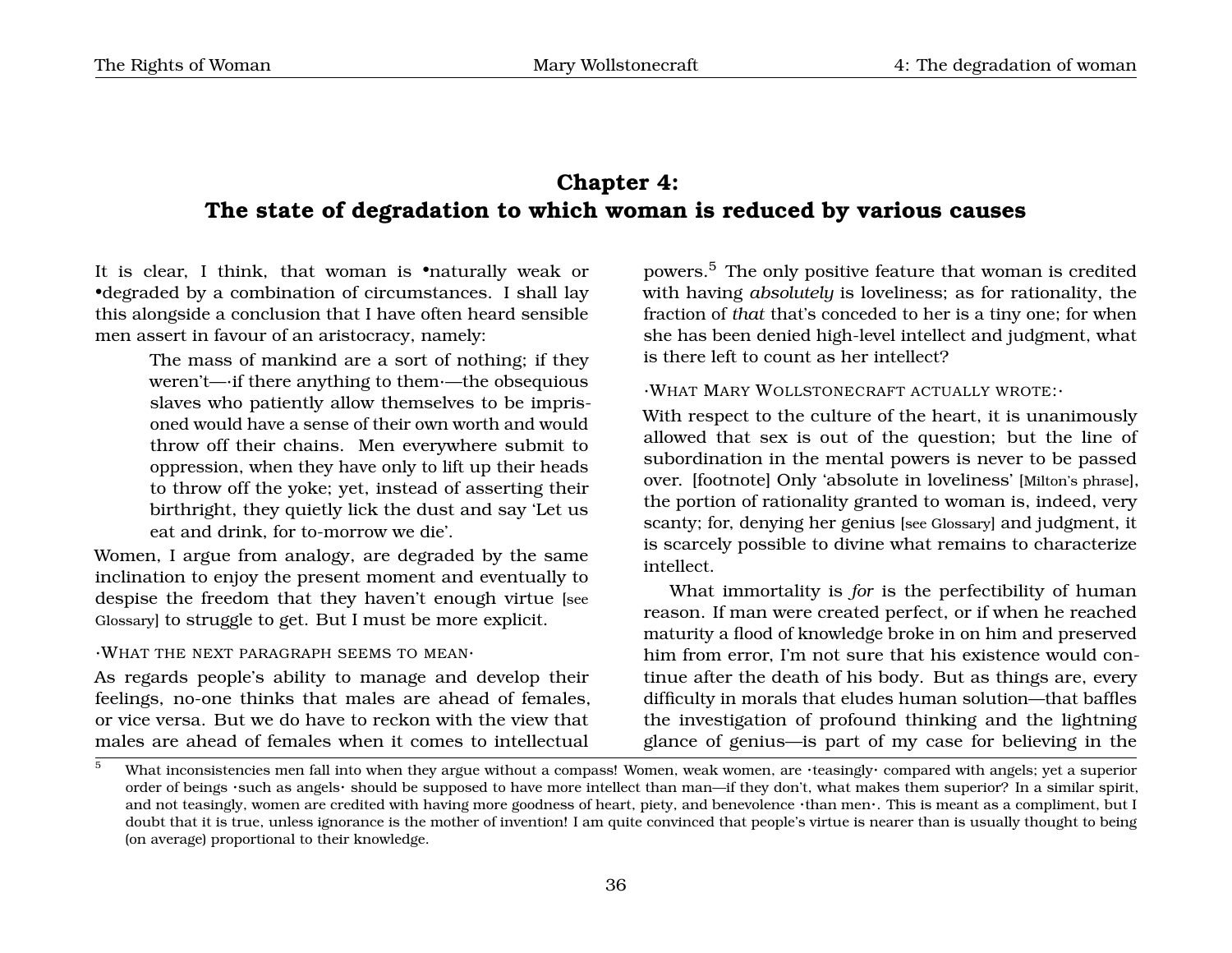immortality of the soul. Thus, reason is the simple power of *improvement*—or, more accurately, of *recognising truth*. . . . The nature of reason must be the same in everyone, if reason is an emanation of divinity, the tie that connects the creature with the Creator; can •a soul be stamped with the heavenly image if •it isn't perfected by the exercise of its own reason? Yet. . . .the soul of woman is not allowed to have this distinction; with man always placed *between* her and reason, she is always represented as only created to see through a fog and to believe what she is told. But. . . .if woman has reason, which for a moment I will take for granted, she wasn't created merely to be the solace of man, and her sexual character should not destroy her human character.

Men have probably been led into this error by viewing education [see Glossary] in a false light, seeing it not as •the first step in forming a being who will advance gradually toward perfection (not strictly the right word, but I can't find a better one), but rather as merely •a preparation for life. That is the basis on which the false system of female manners been built, robbing the whole sex of its dignity and classing women with the smiling flowers that only adorn the land. This has always been the language of men, and even highly intelligent women adopt the same sentiments for fear of departing from the character they are supposed to have just as women. Thus **understanding** strictly so-called has been denied to woman; and **instinct**—refined into wit and cunning for the purposes of life—has been put in its place.

The power of generalizing ideas, of drawing comprehensive conclusions from individual observations, is the only thing an immortal being can have that really deserves to be called 'knowledge'. Merely to observe, without trying to explain anything, may serve (very incompletely) as everyday common sense; but where is the store laid up that is to clothe the soul when it leaves the body?

Women have been said not to have this power, and some writers have insisted that it is nearly always inconsistent with their sexual character. Let men prove *this* and I'll admit that woman only exists for man. In fact the power of •generalizing ideas to any great extent is not very common among men or women. But •this activity is the true cultivation of the understanding; and everything works together to make the cultivation of the understanding harder in the female than in the male world.

This remark naturally leads into the main subject of the present chapter: I shall now try to point out some of the causes that degrade the ·female· sex and prevent women from generalizing their observations.

I shan't go back to ancient times to trace the history of woman. All I need to say is that she has always been either a slave or a despot, and that both these roles hold back the progress of reason. It has always seemed to me that the great source of female folly and vice is narrowness of mind; and the very constitution of civil governments has put almost insuperable obstacles in the way of developing the female understanding ·and thus curing the narrowness of the female mind·; yet virtue can be built on no other foundation! The same obstacles are thrown in the way of the rich, with the same results.

The proverb has it that *necessity is the mother of invention*; it is also the mother of virtue. Virtue is an acquisition to which pleasure must be sacrificed; and no-one sacrifices available pleasure unless his or her mind has been opened and strengthened by adversity, or the pursuit of knowledge goaded on by necessity. It is a good thing for people to have the cares of life to struggle with; for these struggles prevent them from becoming a prey to enervating vices purely through idleness! If men and women are born into a tropical zone, where the mid-day sun of pleasure shines directly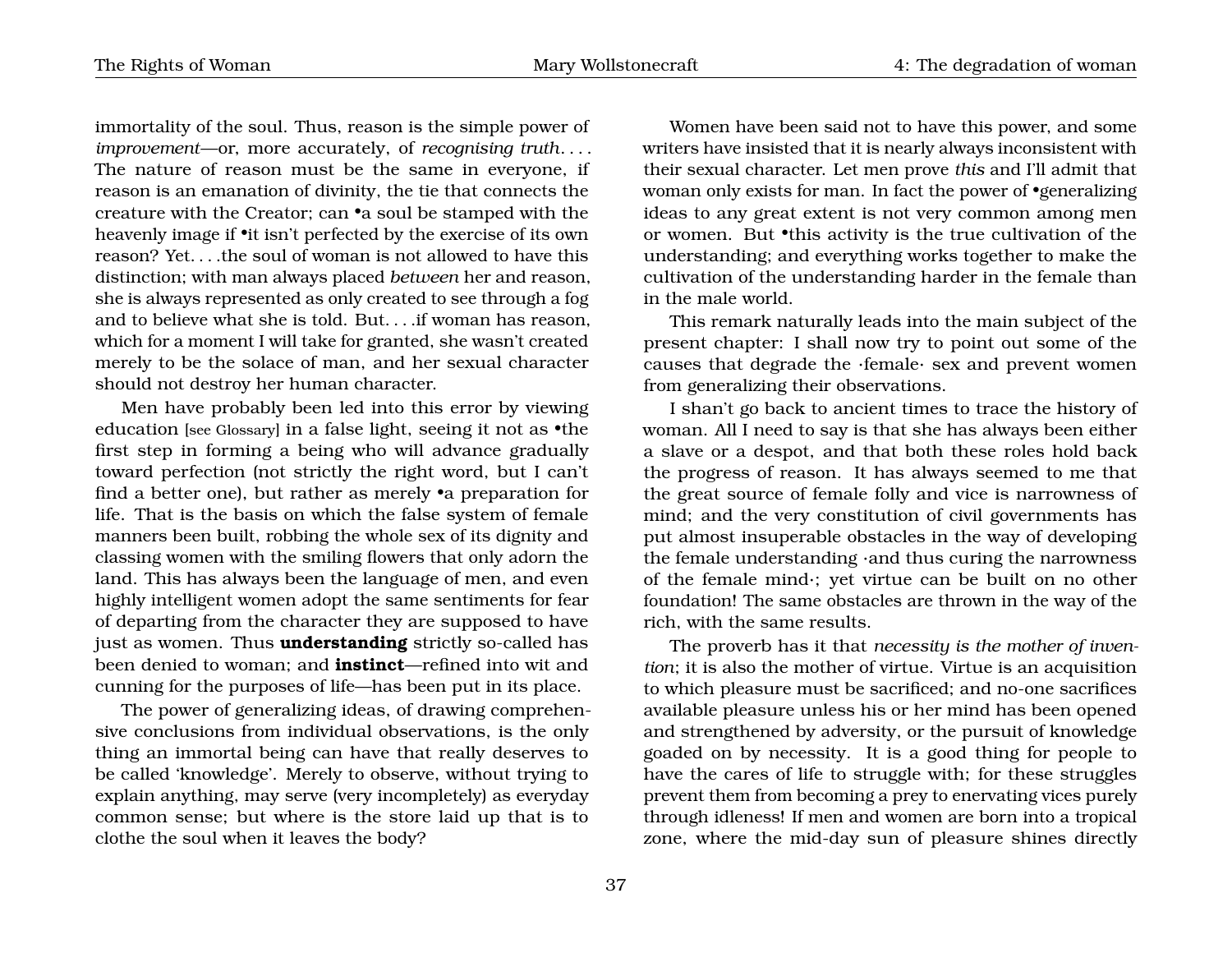down on them, how can they adequately brace their minds to discharge the duties of life, or even to enjoy the affections that carry them out of themselves?

Pleasure is the business of a woman's life, according to society's present estimate; and for as long as that continues to be so, not much can be expected from such weak beings. Inheriting the sovereignty of beauty in a lineal descent from ·Eve·, the first 'fair defect' in nature, they have maintained their power by resigning the natural rights that the exercise of reason might have given them, and chosen to be shortlived queens rather than labour to have the sober pleasures that arise from equality. Exalted by their inferiority (this sounds like a contradiction) they constantly demand homage as women, though experience should teach them that the men who pride themselves on the scrupulous exactness with which they pay this insolent respect to the sex are the ones who are most inclined to tyrannize over and despise the very weakness they cherish. They often repeat Hume's sentiments, when he alludes to women in the course of comparing the French and Athenian characters:

> But what is more singular in this whimsical nation, ·the French·, (I say to the Athenians) is that a frolic of yours during the Saturnalia when the slaves are served by their masters is seriously continued by them through the whole year, and through the whole course of their lives. . . . Your sport elevates for only a few days those whom fortune has thrown down, and whom she might in sport really elevate forever above you. But the French gravely exalt those whom nature has made subject to them, and whose inferiority and infirmities are absolutely incurable. The women, though without virtue [see Glossary], are their masters and sovereigns.

Ah! why do women (I write with affectionate solicitude) lower themselves to receive attention and respect from

strangers? I mean: attention and respect that goes beyond the two-way civility that the dictates of humanity and the politeness of civilization authorise between man and man. . . . Confined in cages, like birds, they have nothing to do but to plume themselves and stalk with mock-majesty from perch to perch. They are provided with food and clothing and don't have to work to get them, but they give up health, liberty and virtue in exchange. But ·actually it isn't surprising that women do this·. Who among mankind has ever had enough strength of mind to give up these adventitious prerogatives, rising with the calm dignity of reason to a level above that of common opinion, and daring to be proud of the privileges inherent in man? [That sentence contrasts benefits that are •'adventitious', i.e. are available because of facts about one's circumstances, with benefits that are •'inherent in man', and thus available to every human being in any circumstances.] And there's no point in waiting for this to change—not while hereditary power chokes the affections and nips reason in the bud.

In this way men's passions have placed women on thrones; and until mankind become more reasonable women will avail themselves of the power •that they get with the least exertion, and •that is the most indisputable. They will smile; yes, they will *smile* even if they are told that

In beauty's empire is no mean, And woman either slave or queen, Is quickly scorn'd when not ador'd'.

But the adoration comes first, and the scorn is not anticipated.

Louis XIV, in particular, spread artificial manners and used their glitter to catch the whole nation in his web: establishing a carefully contrived chain of despotism, he brought it about that it was the in the interests of each French person to respect his position and support his power.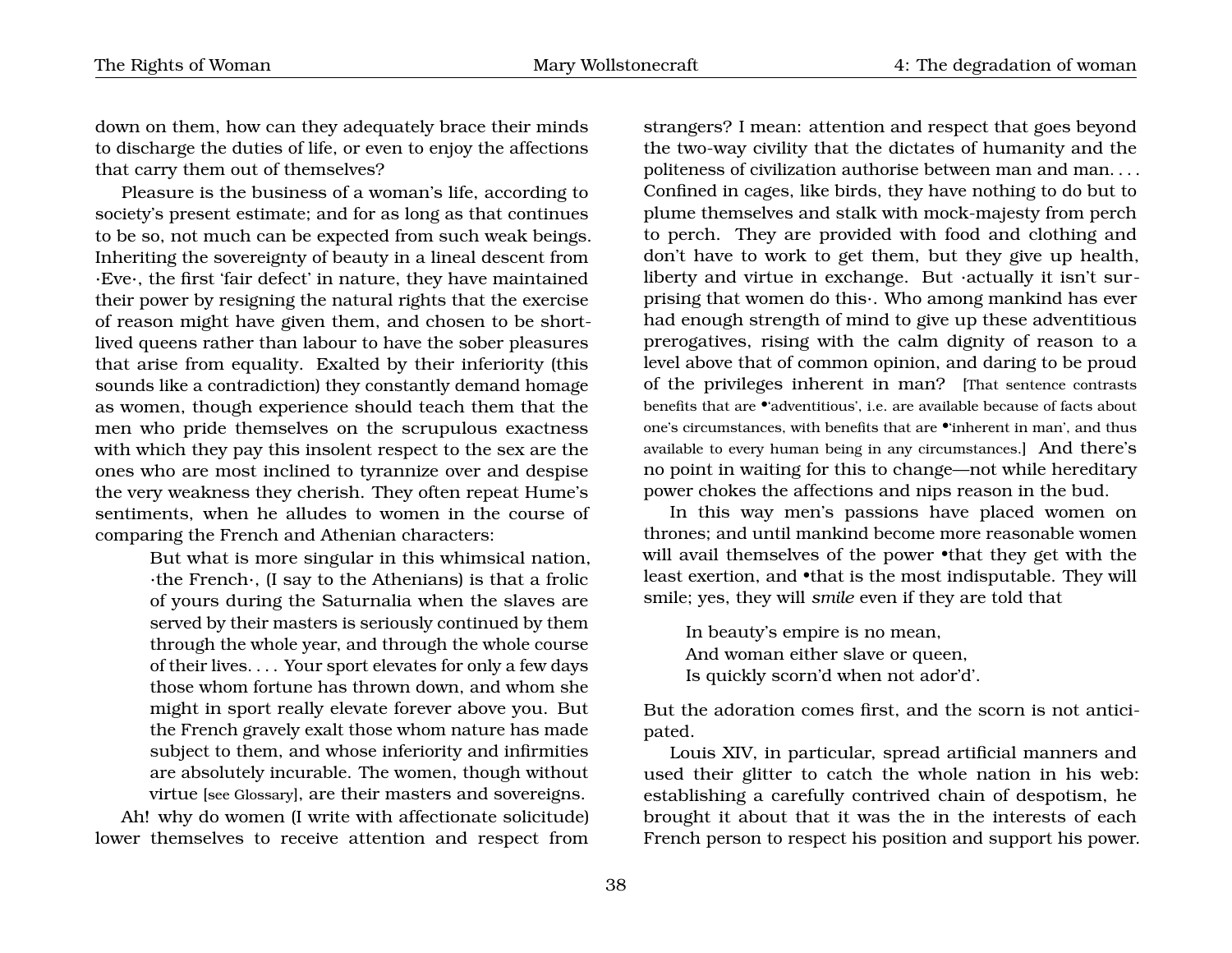And women, whom he flattered by a childish attention to the whole sex, obtained during his reign the prince-like distinction that is so fatal to reason and virtue.

A king is always a king, and a woman always a woman. . . . His authority and her sex always stand between them and rational discourse. She *should* be like this with a lover, I agree, and in that relationship her sensibility will naturally lead her to try to arouse emotion to gratify not her vanity but her heart. I don't count this as coquetry; it is the uncalculated impulse of nature; I exclaim against the sexual desire for conquest only when the heart doesn't come into it.

This desire isn't confined to women; 'I have endeavoured', says •Lord Chesterfield, 'to gain the hearts of twenty women whose persons [see Glossary] I would not have given a fig for.' The libertine who in a gust of passion takes advantage of ·some woman's· unsuspecting tenderness is a *saint* when compared with •this cold-hearted rascal.... Yet only taught to please, women are always on the watch to please, and with true heroic ardour they try to gain hearts that they will give up or kick aside once it is clear that they have won the victory.

Now I must get into the details of the subject.

I lament the fact that women are systematically degraded by receiving the trivial attentions that •men think it manly to pay to the ·female· sex, when in fact •they are insultingly supporting their own superiority. There is nothing graceful about bowing to an inferior, ·which is what a man must think he is doing when he bows to a woman·. Indeed, these ceremonies strike me as so ludicrous that I can hardly control my muscles [ = 'can hardly stop myself from laughing'] when I see a man jump up with eager and serious solicitude to lift a handkerchief or shut a door, when the *lady* could have done it herself if she moved a pace or two.

A wild wish has just flown from my heart to my head, and I won't stifle it although it may arouse a horse laugh [= 'may make you roar with laughter']. Except in cases where love animates the behaviour, **I do earnestly wish to see the distinction of sex confounded in society**—·that is, I wish things could be managed in such a way that it was usually not clear whether a given person was male or female·. For this sorting into two sexes is, I am firmly persuaded, the basis for the weakness of character ascribed to woman; is the cause why •the understanding is neglected while accomplishments [see Glossary] are acquired with care, and why women prefer the graceful virtues to the heroic ones.

Every human being wishes to be loved and respected for *something*; and the common herd will always take the shortest road to the fulfillment of their wishes. The respect paid to wealth and beauty is the surest and least ambiguous road, and as a matter of course it will always attract the eye of common minds. For men to rise from •the middle rank of life into •prominence, they absolutely must have abilities and virtues; and this explains the well-known fact that the middle rank contains most virtue and abilities. In one social rank at least, men have therefore an opportunity to exert themselves with dignity, and to rise by efforts of kinds that really do improve a rational creature; but the whole female sex are, until their character is formed, in the same condition as the rich: for they are born. . . .with certain sexual privileges, and while those are freely available to them not many of them will ever think of works of supererogation as a means to getting the esteem of a small number of superior people. [Works of supererogation are acts of benevolence or charity that go above and beyond the call of duty.]

When do we hear of women who begin in obscurity and boldly claim respect on account of their great abilities or daring virtues? Where are they to be found? To be observed,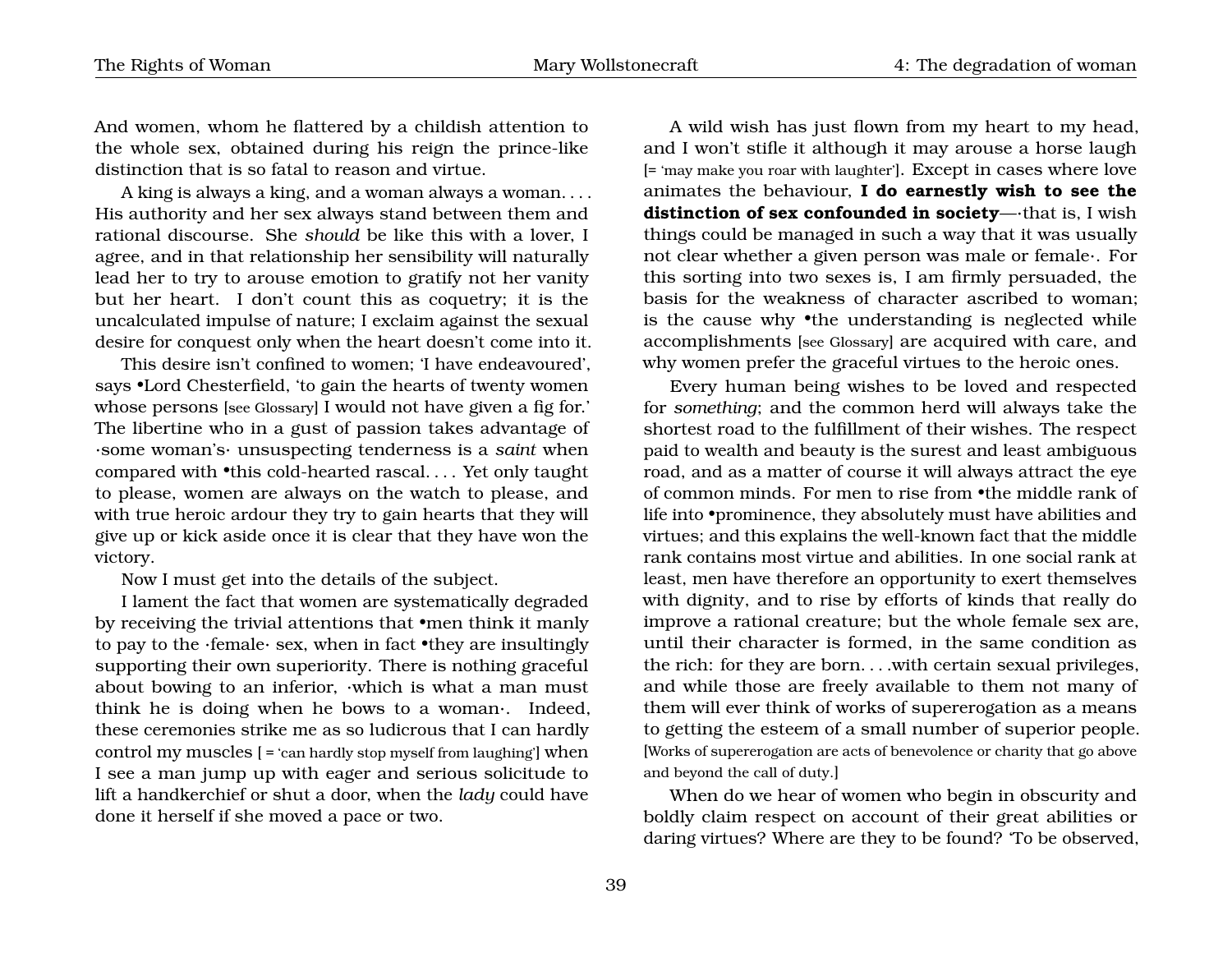to be attended to, to be taken notice of with sympathy, satisfaction and approval are all the advantages that they seek.' True! my male readers will probably exclaim; but before they draw any conclusion they should remember that this was written originally as descriptive not of women but of the rich! In Adam Smith's *Theory of Moral Sentiments* I have found a general characterisation of **•**people of rank and fortune that I think very thoroughly applies to •the female sex. . . . Let me quote a passage from that book, to add strength to an argument that I intend to insist on as the most conclusive argument against a sexual character [i.e. against there being any such thing as female nature or male nature, as distinct from human nature]. ·The argument goes like this·:

> Apart from warriors, no great men of any sort have ever appeared among the nobility. From this fact we can reasonably infer that their local situation swallowed up the man, and produced a character similar to that of women, who are *localised*, so to speak, by the rank they are placed in as a matter of courtesy. [An unstated premise in MW's argument about nobles is that pretty often someone gets a noble rank because of something excellent that he has done. Then the fact that we don't find excellence among the nobility is evidence that •the excellence was extinguished by  $\bullet$ the circumstances of having that rank—i.e. •the man was swallowed up by •the local situation.] Women, commonly called Ladies, are not to be contradicted in company, are not allowed to exert any manual strength. When any virtues are expected from them they are negative ones—patience, docility, goodhumour, and flexibility—virtues incompatible with any vigorous exercise of intellect. Besides, by living more with each other and seldom being absolutely alone, they are more under the influence of sentiments than of passions. Solitude and reflection are necessary

to give wishes the force of passions, enabling the imagination to enlarge the object and make it the most desirable. The same holds for the rich; they don't deal in general ideas, collected by level-headed thinking or calm investigation—don't deal with them *enough* to acquire the strength of character on which great resolves are built.

But now hear what an acute observer, ·Adam Smith·, says about the great.

#### ·ADAM SMITH ON 'THE GREAT'·

Do the great seem unaware of how easily they can get the admiration of the public? or do they seem to think that, for them as for anyone else, their rank must have been purchased either by sweat or by blood? If the young nobleman is instructed in how to support the dignity of his rank, and to make himself worthy of the superiority over his fellow-citizens that he has acquired through the virtue of his ancestors, *what* accomplishments is he told to acquire for this purpose? Is he to make himself worthy of his rank by knowledge, hard work, patience, self-denial, or any other kind of virtue? Because his least move is *noticed*, he acquires a habit of care over every detail of ordinary behaviour, and tries to perform all those small duties with the most exact propriety. Being conscious of how much he is observed, and of how much people are disposed to allow him to have whatever he wants, he acts—even in utterly ordinary situations—with the freedom and loftiness that are naturally inspired by the thought of how the populace view him. Everything about his conduct marks an elegant and graceful sense of his own superiority—something that those who are born lower down the social scale can hardly ever achieve. *These* are the arts [here = 'the devices' or even 'the tricks'] by which he proposes to make mankind more easily submit to his authority and govern *their* inclinations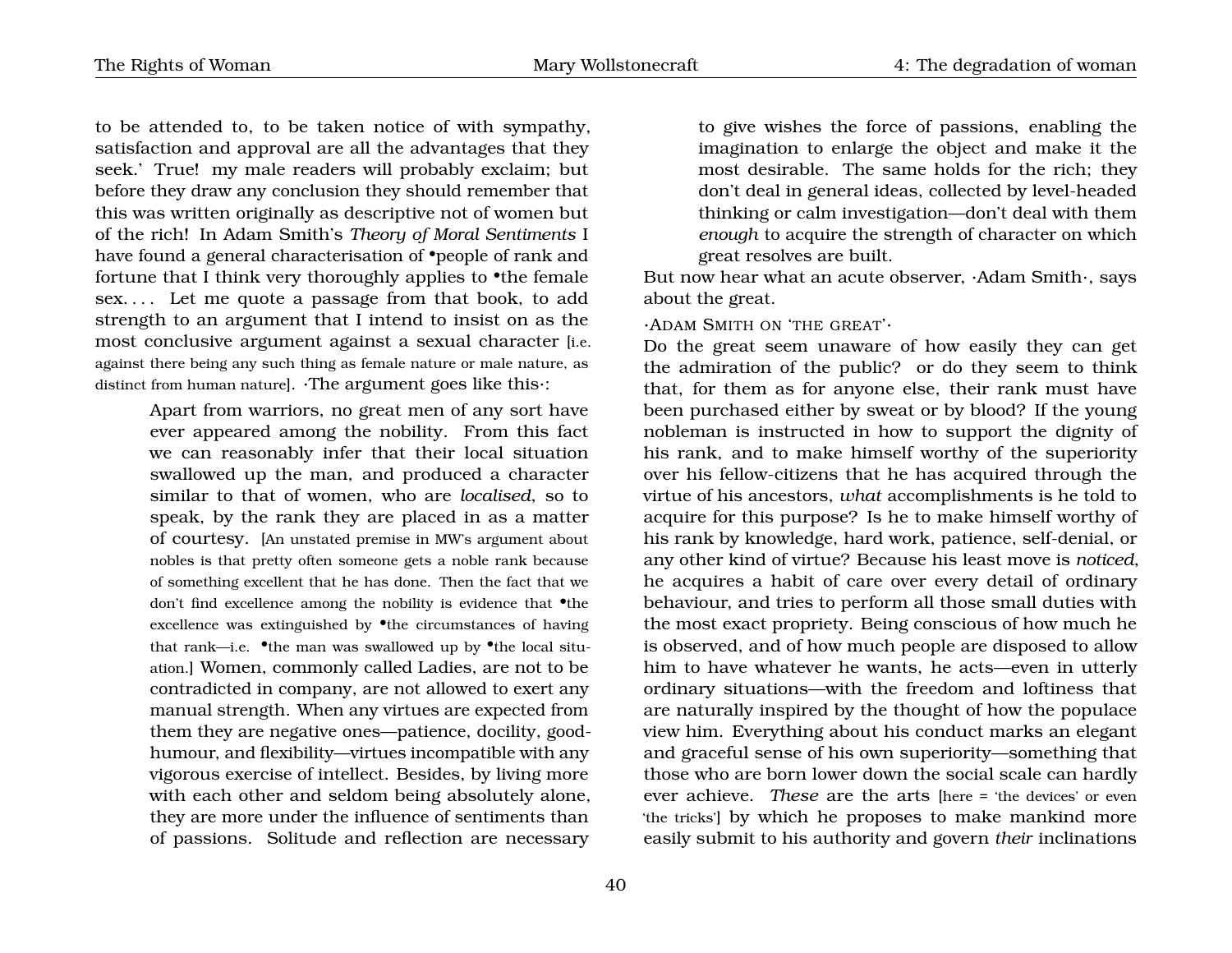according to *his* wishes; and in this he usually succeeds. . . . During most of his reign Louis XIV ·of France· was widely regarded as the most perfect model of a great prince. What were the talents and virtues by which he acquired this great reputation? The scrupulous and inflexible rightness—the danger and difficulty—the tireless energy—of everything he did? His broad knowledge, his exquisite judgment, his heroic valour? It was none of these. What he *did* have was the status of the most *powerful* prince in Europe, which gave him the highest rank among kings; and then, says his historian. . . [and Smith gives a long quotation (MW includes some of it) about Louis XIV's grand and imposing personal manner, his fine voice, his handsomeness, and so on. Then:] These trivial accomplishments—supported by his rank and no doubt by some degree of other talents and virtues, though not an outstanding degree—established this prince in the esteem of his own age and later generations' respect for his memory. Compared with this kingly manner, no other virtue appeared to have any merit. . . . Knowledge, industry, valour, and beneficence were abashed, trembling, and lost all dignity before them.

### ·END OF QUOTATION FROM ADAM SMITH·

In the middle rank of life (to continue the comparison) men in their youth are prepared for professions, and marriage is not considered as the grand feature in their lives; whereas women have no other scheme to sharpen their faculties. It is not business, extensive plans, or any of the excursive flights of ambition that engross their attention. . . . To rise in the world and be free to run from pleasure to pleasure, they must marry advantageously, and their time is sacrificed and their persons [see Glossary] often legally prostituted [MW's word] to this objective. When a man enters a profession, he has his eye steadily fixed on some future advantage (and the mind gains great strength by having all its efforts directed

to one point) and. . . .he regards pleasure as mere relaxation; while women seek pleasure as the main purpose of existence. In fact, from the education they receive from society, the love of pleasure may be said to govern them all; but does this prove that there is a sex [see Glossary] in souls? It would be just as rational to declare that the courtiers in France, where a destructive system of despotism had formed their character, were not men because liberty, virtue, and humanity were sacrificed to pleasure and vanity—fatal passions that always domineered over the *whole* race!

The same love of pleasure, encouraged by the over-all trend of their education, has a trivialising effect on women's conduct in most circumstances: for instance, they are always anxious about secondary things, and on the watch for adventures instead of being occupied by duties.

[MW develops this thought in a contrast between a man's thoughts and a woman's at the start of a journey: he is thinking about the journey's purpose, she is thinking about clothes, how she will impress people, troubles that may be met on the road. She continues:] In short, women in general and the rich of both sexes have acquired all the follies and vices of civilization, and missed its useful fruit. (Here as always in my generalisations about women, I mean to be allowing for a few exceptions.) Their senses are inflamed and their understandings neglected; so they become the prey of their senses—delicately called their 'sensibility'—and are blown around by every momentary gust of feeling. Thus, civilised women are so weakened by false refinement that their moral condition is much lower than it would have been if they had been left in a state nearer to nature, ·i.e. in a less 'civilised' state·. Always restless and anxious, their over-used 'sensibility' makes them not only uncomfortable in themselves but also troublesome (to put it mildly) to others. All their thoughts are about things that are likely to arouse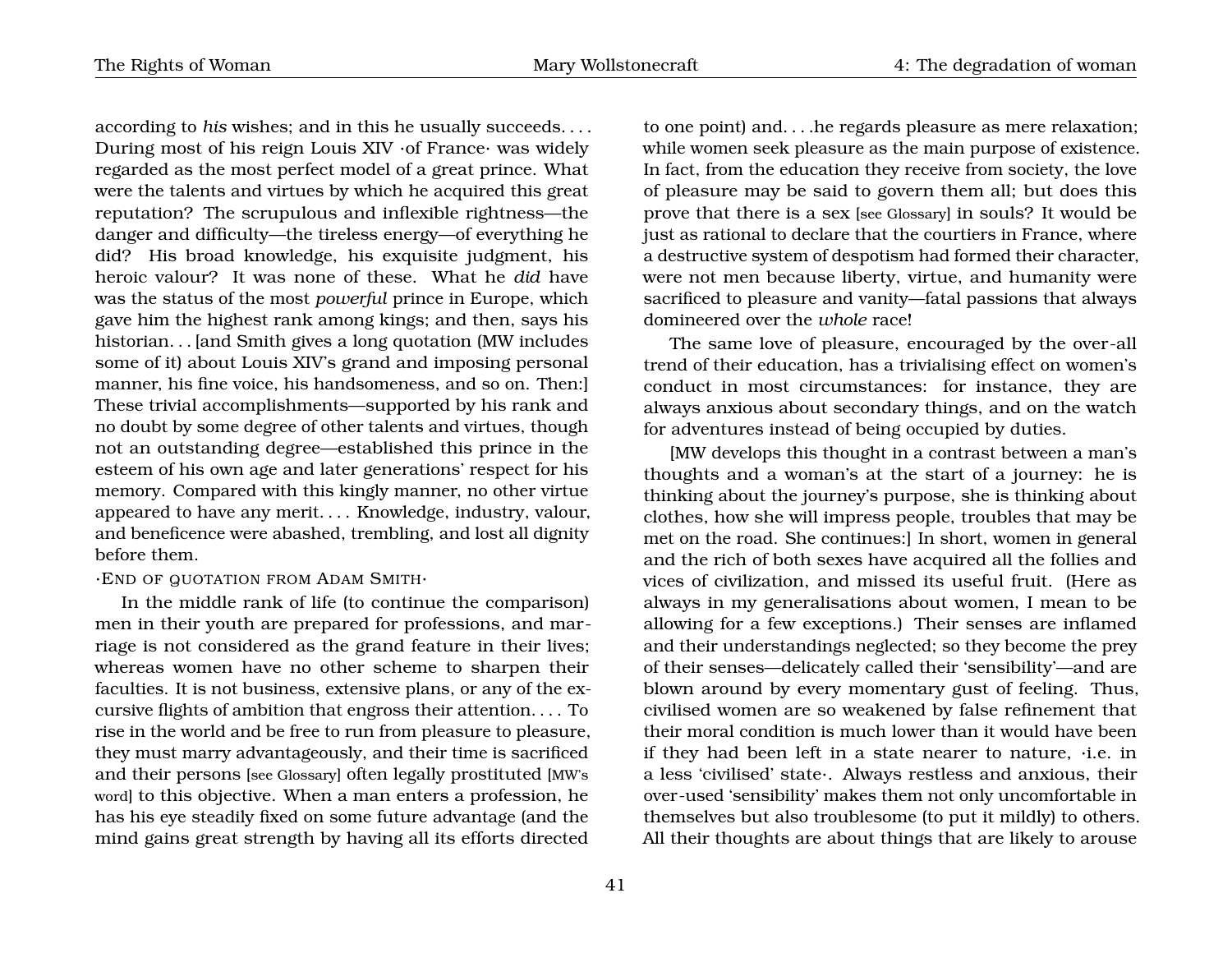emotion; their conduct is unstable because they *feel* when they should *reason*; and their opinions are wavering because of contradictory emotions (quite different from the wavering produced by deliberation or development in one's thinking). By fits and starts they are eager in many pursuits, but this eagerness is never concentrated into perseverance, and soon exhausts itself. Sometimes it just wears itself out; sometimes it meets with some other fleeting passion to which reason has never given any specific gravity, so that neutrality ensues. [That is a joke involving physics. When one moving body collides with another, their post-collision movements depend in part on their specific gravities; but a trivial passion doesn't have any specific gravity—reason hasn't supplied it with one—so that when two of them collide they both come to a halt right there.] Miserable, indeed, must someone be whose cultivation of mind has tended only to inflame his or her passions! (Don't confuse inflaming passions with strengthening them.) When the passions are pampered in this way while the judgment is left unformed, what can be expected to ensue? Undoubtedly, a mixture of madness and folly!

These remarks don't apply only to the 'fair' sex; but at present I am talking only about them.

Novels, music, poetry and gallantry all tend to make women the creatures of sensation, and their character is thus formed during the time they are acquiring accomplishments [see Glossary], the only improvements that their place in society motivates them to acquire. This overstretched sensibility naturally relaxes the other powers of the mind, preventing the intellect from achieving the sovereignty that it needs to attain to make a rational creature useful to others and content with his or her own role in life; because as one grows older the only natural method for calming the passions is through the exercise of reason. . . .

Will moralists claim that *this* is the condition in which half the human race should be encouraged to remain, with listless inactivity and stupid acquiescence? Kind instructors! what were we created for? To remain innocent' they may say—meaning to remain in a state of childhood. We might as well never have been born, unless our creation was needed for *man* to be able to acquire the noble privilege of •reason, •the power of distinguishing good from evil, while *we* lie in the dust from which we were taken, never to rise again.

It would take for ever to trace the variety of meannesses, cares, and sorrows that women are plunged into by the prevailing opinion that they were created feel rather than to reason, and that the only way they can obtain any power is through their charms and weakness: 'Fine by defect, and amiably weak'! [Pope, *Of the Characters of Women*] And having been made by this 'amiable weakness' entirely dependent. . . .on man not only for protection but also for advice, is it surprising that women,

> neglecting the duties that only reason points out and shrinking from trials that would be likely to strengthen their minds, exert themselves only to give their defects a graceful covering that may serve to •heighten their charms in the eye of the voluptuary, though it sinks them below the scale of moral excellence?

*Fragile* in every sense of the word, they're obliged to look up to man for every comfort. In the most trivial dangers they cling to their support with a parasite's grip, piteously demanding help; and their *natural* protector extends his arm or raises his voice to guard the lovely trembler—from what? Perhaps the frown of an old cow, or the jump of a mouse; a *rat* would be a serious danger! In the name of reason and even of common sense, what can save such beings from contempt, even if they are soft and fair?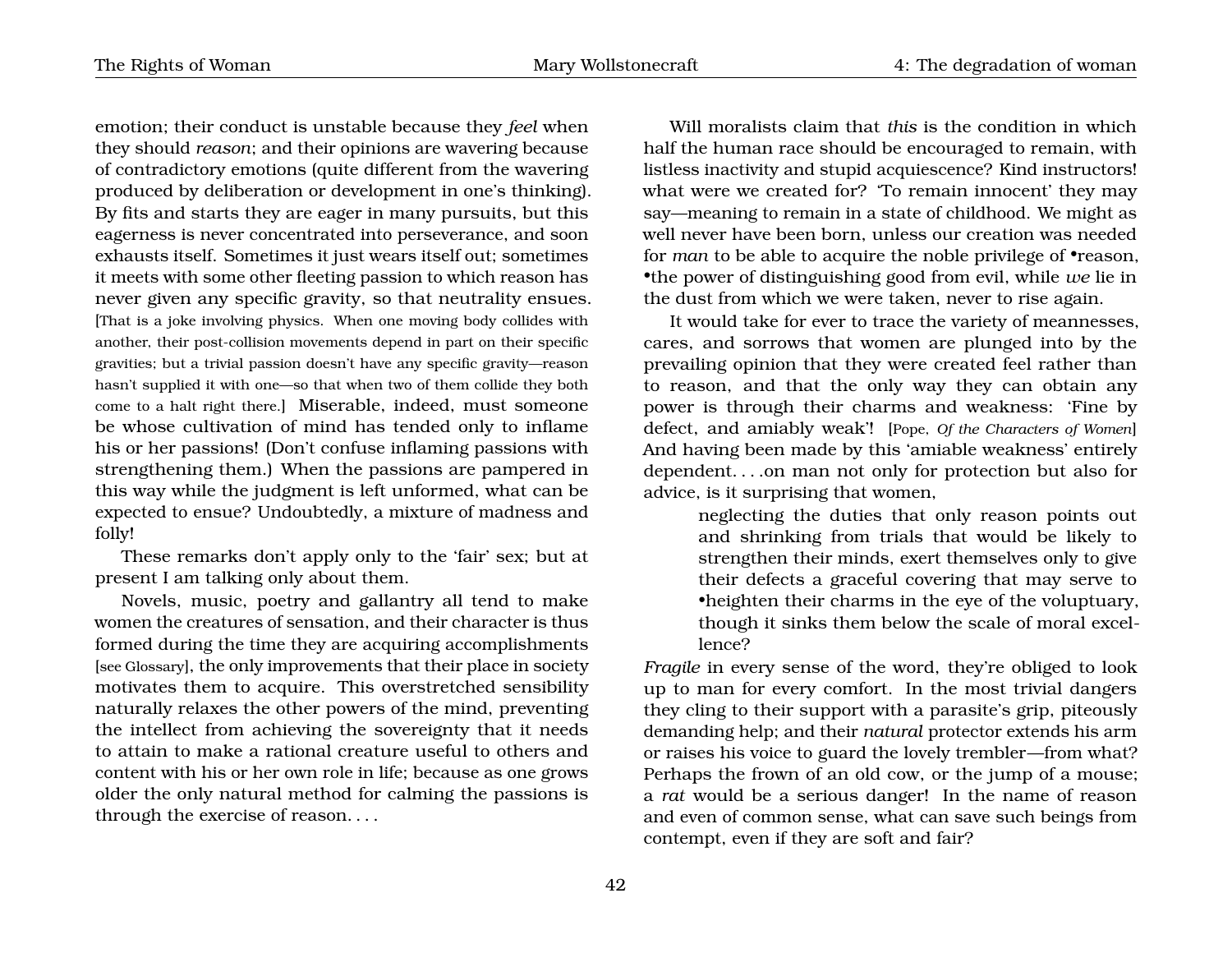When these fears are genuine they may be very pretty, but they show a degree of imbecility that degrades a rational creature in a way women are not aware of—for love is a very different thing from esteem.

I'm sure that we would hear no more of these infantile airs if girls were allowed to have enough ·physical· exercise and weren't confined in close rooms until their muscles are relaxed and their powers of digestion destroyed. I would go further: if fear in girls, instead of being valued and perhaps created, were treated in the same way as cowardice in boys, we would quickly see women looking more dignified. It's true that they couldn't then be described as 'the sweet flowers that smile in the walk of man', but they would be more respect-worthy members of society, performing the important duties of life by the light of their own reason. 'Educate women like men,' says Rousseau, 'and the more they resemble our sex the less power will they have over us.' That is exactly the point I am making; I don't want women to have power over men; I want them to have power over themselves.

Similarly, I have heard men argue against instructing the poor.... Teach them to read and write,' they say, 'and you take them out of the role in life assigned them by nature.' An eloquent Frenchman has answered them; I will borrow from him. They don't realise that if they make man a lower animal they can expect to see him at any moment transformed into a ferocious beast. [An aristocrat named Riqueti, who supported the revolution, said in the Constitutional Assembly: 'You have loosed the bull—do you expect that he won't use his horns?'] Without knowledge there can be no morality!

Ignorance is a frail basis for virtue! Yet woman was built to be ignorant, according to the writers who have most energetically argued in favour of the superiority of man. They mean this to be a superiority in essence, ·in kind·, not merely in degree; though to soften the argument they have tried with chivalrous generosity to prove that the sexes ought not to be compared:

> man was made to reason, woman to feel; and together—spirit and flesh—they make the most perfect [see Glossary] whole, by happily blending reason and sensibility into one character.

And what is sensibility? 'Quickness of sensation; quickness of perception; delicacy.' That is how Dr. Johnson defines it; and all I get from the definition is an idea of the most exquisitely polished instinct. I don't see a trace of the image of God in either sensation or matter. Refined seventy times seven, they are still material; intellect dwells not there. and fire won't turn lead into gold!

I come around to my old argument; if woman has an immortal soul she must have—as the employment of her life—an understanding to improve. And when. . . .she is incited by present gratification to forget her grand destination, then •nature is counteracted or else •woman was born only to procreate and to rot. [In that sentence, 'to rot' is a vivid way of saying 'to be mortal' (see Glossary).] Or here is another possibility:

> All the lower animals have a soul, though not a reasonable one; and their use of instinct and sensibility is the step they have to take in this life towards the attainment of reason in the next.

If that is how thing stand, ·and if in this respect woman is in the same boat as the lower animals·, she and they will be one step behind man through all eternity; and we can't explain why man was enabled to attain reason in his first mode of existence.

When I discuss the special duties of •women in the way that I would discuss the special duties of a •citizen or a •father, you'll see that I don't mean to imply that women in general should be taken out of their families. Bacon says: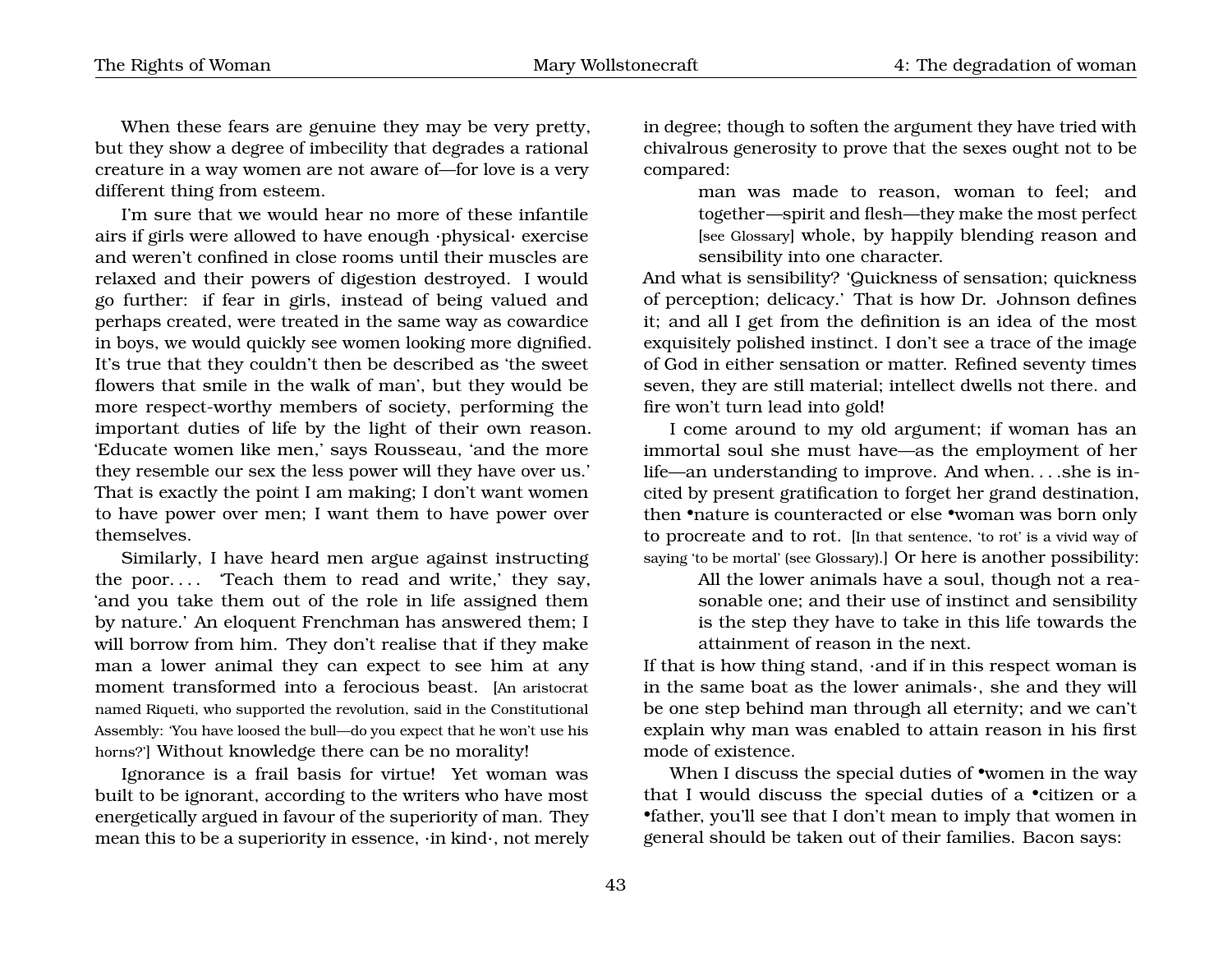He who has •wife and •children has given hostages to fortune; for •they are impediments to great enterprises, good and bad. Certainly the achievements that have done the most public good have been the work of unmarried or childless men.

I say the same of women. But the welfare of society isn't built on extraordinary efforts; and if society were more reasonably organized there would be still less need for great abilities or heroic virtues. In running a family and educating children one has a special need for strength both of body and of mind. . . ., and yet the men who in their writings have worked hardest to domesticate women have tried. . . .to weaken their bodies and cramp their minds. But even if these writers really *persuaded* women—by working in an underhand way on their feelings—to stay at home and fulfil the duties of a mother and mistress of a family, this would be a bad way of getting women to do the right thing—bad because it would be an insult to reason. I appeal to experience to confirm that if by neglecting the understanding women are actually more detached from these domestic duties than they could be by the most serious intellectual pursuit. . . ., I may be allowed to infer that reason is absolutely necessary to enable a woman to perform any duty properly, and I'll say it again: sensibility is not reason.

The comparison with the rich still occurs to me: when men neglect the duties of humanity, women will follow their example; a common stream hurries them both along with thoughtless speed. Riches and honours prevent a man from enlarging his understanding, and slacken all his powers by reversing the order of nature, which has always made true pleasure the reward of labour. Pleasure—enervating pleasure— is similarly within woman's reach without earning it. But until hereditary possessions are distributed throughout society, how can we expect men to be proud of virtue? And until they are, women will govern them by the most direct means, neglecting their dull domestic duties so as to catch the pleasure that is on the wing of time. . . .

Another argument that has had a great weight with me, must, I think, have some force with every considerate benevolent heart. Girls who have been thus weakly educated are often cruelly left by their parents without any provision [MW means that through a cruelty of fate they become penniless orphans], and of course are then dependent not only on the reason but also on the generosity of their brothers. In the best cases these brothers are good men, and they give as a favour what children of the same parents had an equal right to. An easy-going female may fairly comfortably remain for some time in this ambiguous and humiliating situation; but when the brother marries, as he probably will, the sister will move from being considered as the mistress of the family to being viewed as an intruder, an unnecessary burden on the benevolence of the master of the house and his new partner.

Who can describe the misery that many unfortunate beings, whose minds and bodies are equally weak, suffer in such situations—unable to work and ashamed to beg? The wife is likely to be a cold-hearted, narrow-minded woman; for the present style of education doesn't tend to enlarge the heart any more than to enlarge the understanding. This wife will be jealous of the little kindness that her husband shows to his relations; and because her sensibility doesn't rise to the level of humanity, she will be displeased at seeing *her* children's property being lavished on a helpless sister.

These are matters of fact that I have seen for myself again and again. The upshot is obvious: the wife resorts to cunning to undermine the habitual affection ·of her husband for his sister·, which she is afraid to oppose openly; she uses tears and caresses relentlessly, until 'the spy' is worked out of her home, and •thrown on the world, unprepared for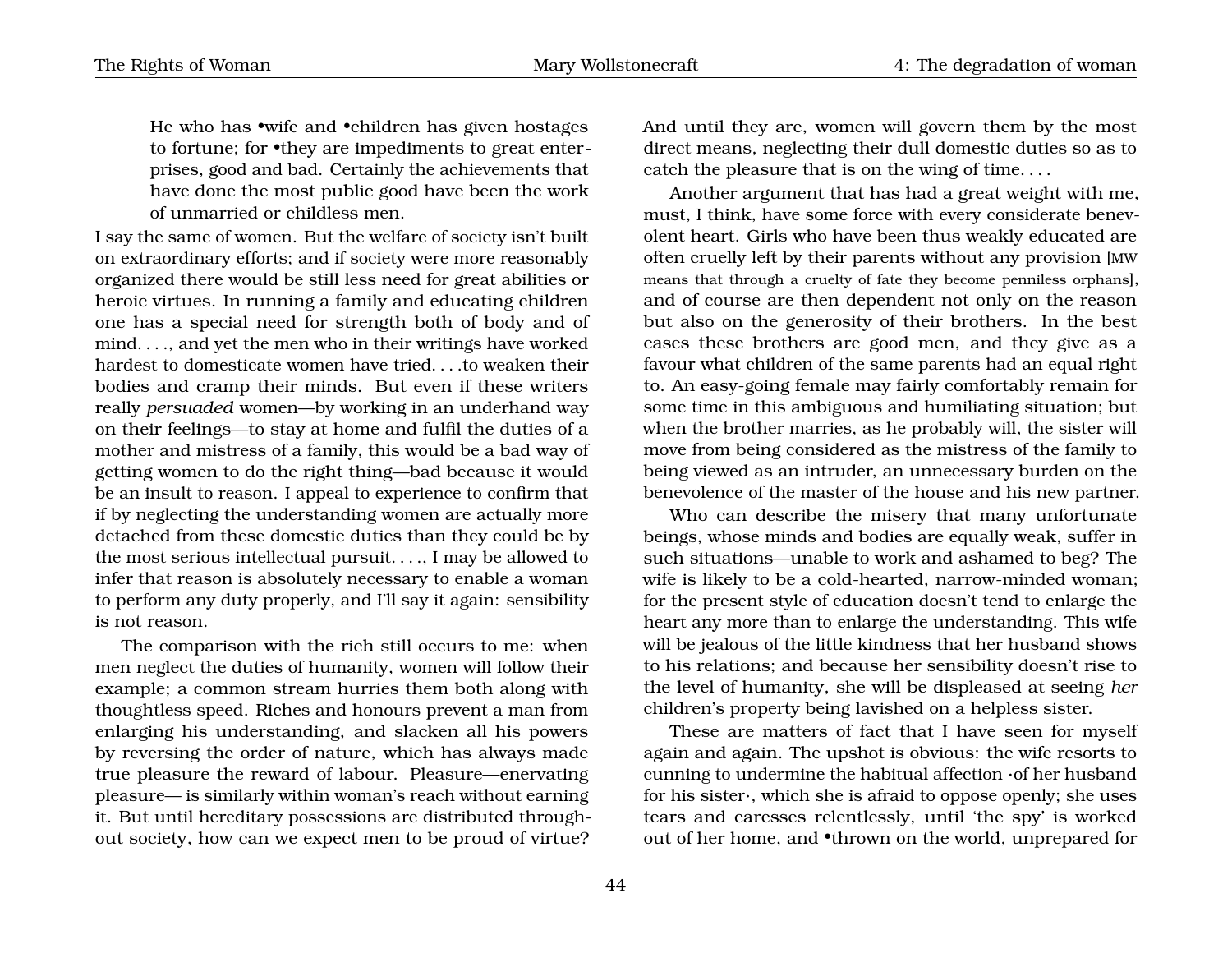its difficulties; or—as a great effort of generosity, or from some regard to propriety—•sent with a small pension and an uncultivated mind into joyless solitude.

These two women—·the sister and the wife·—may be much on a par with regard to reason and humanity; and it may be that if their situations had been switched so would their behaviour have been. But if they had been differently educated [see Glossary] the upshot would also have been very different. The wife wouldn't have had the sensibility of which self is the centre, and reason might have taught her not to expect—and not even to be flattered by—her husband's affection if it led him to violate pre-existing duties. She would want to love him not merely because he loved her but on account of his virtues; and the sister might have been able to struggle for herself instead of eating the bitter bread of dependence.

I am convinced that the heart, as well as the understanding, is opened by cultivation [i.e. has its scope widened by being developed and attended to], and also by strengthening the organs, though that is less obvious. I'm not talking of momentary flashes of sensibility, but of ·durable· affections. And in the education of both sexes it may be that the most difficult task is to adjust the instruction in such a way that ·the understanding and the affections are in a proper balance. That involves· not letting the understanding

•be narrowed while the heart is warmed by the generous juices of spring. . . ., or

•engage itself in investigations that are remote from life, thereby drying up the feelings.

When women get a careful education, they come out of it either as •fine ladies, brimful of sensibility, and teeming with capricious fancies, or as •mere notable women. [This uses 'notable' in a now obsolete sense in which it means 'capable and industrious in household management'.] The latter are often friendly, honest creatures, and have a shrewd kind of good sense joined with worldly prudence—a combination that often makes them more useful members of society than the fine sentimental lady although they don't have any greatness of mind or of taste. The intellectual world is shut against them; take them out of their family or neighbourhood and they come to a halt, finding nothing for their minds to do; for they have never tried to enjoy the fund of amusement that literature provides; often they have despised it. The sentiments and taste of more cultivated minds appear ridiculous, even in those whom chance and family connections have led them to love; but in mere acquaintance they think it all affectation.

If a man of sense [see Glossary] loves a woman like that, it can only be on account of her sex, and if he respects her it is because she is a trusty servant. To preserve his own peace he lets her scold the servants, and go to church in clothes made of the best materials. A man with only her level of understanding would probably not suit her so well, because he might wish to encroach on her territory and manage some domestic concerns himself. Yet women, whose minds are not enlarged by cultivation, or in whom the natural selfishness of sensibility hasn't been expanded by reflection, are very unfit to manage a family, because they always stretch their power and use tyranny to maintain a superiority that rests on nothing but the arbitrary distinction of fortune. The evil is sometimes more serious than that, and domestic servants are deprived of innocent pleasures and made to work beyond their strength, in order to enable the notable woman to keep a better table, and outshine her neighbours in finery and parade. If she attends to her children, it is usually to dress them expensively—and whether she does this out of vanity or out of fondness for the children, it is pernicious either way.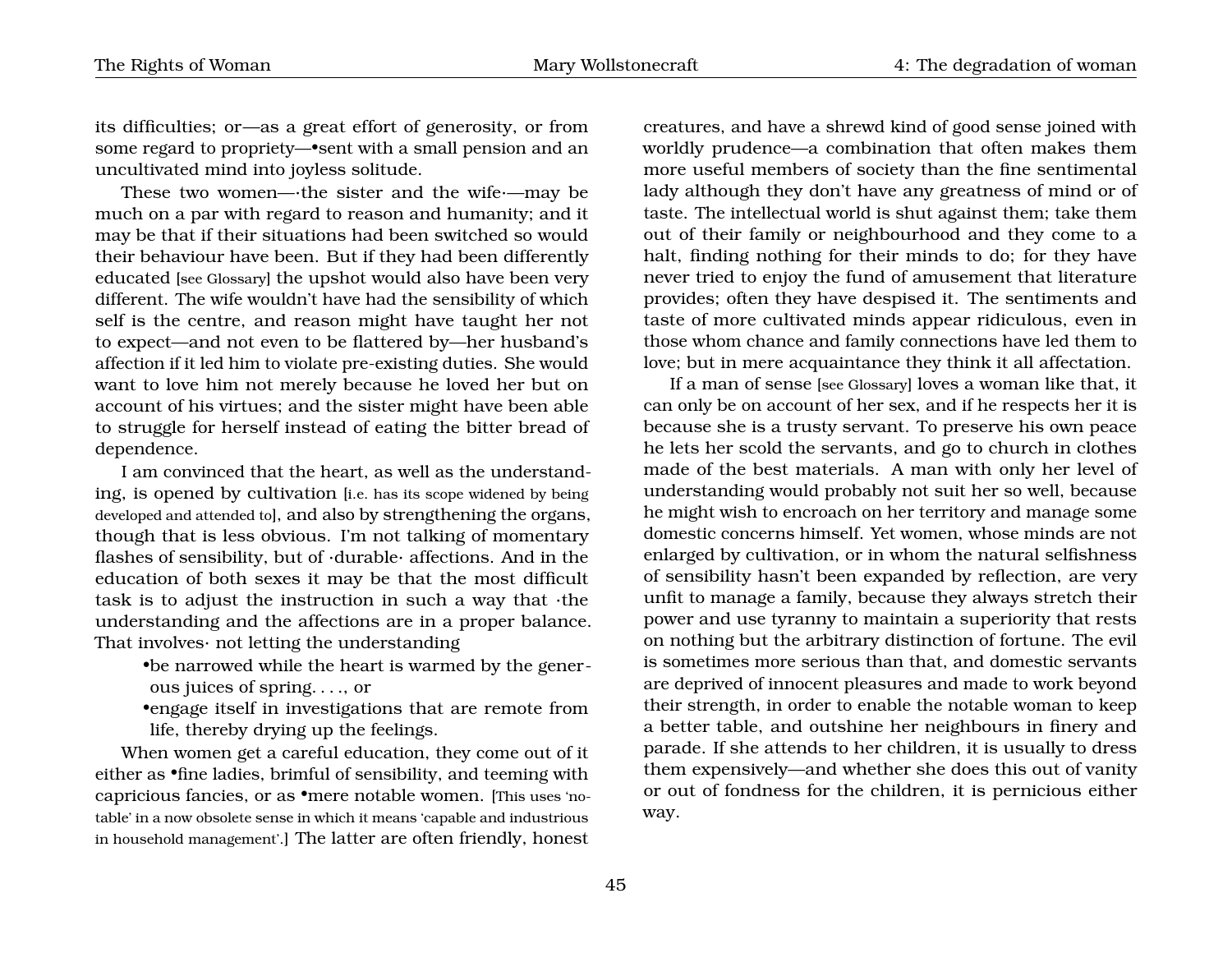Many women of this sort pass their days, or at least their evenings, discontentedly. Their husbands acknowledge that they are good managers, and chaste wives; but they leave home to seek for more agreeable and stimulating society; and the patient drudge who fulfils her task like a blind horse in a mill is defrauded of her just reward, for the wages due to her are the caresses of her husband; and women who have so few resources in themselves don't patiently bear being deprived of a natural right in this way.

A fine lady on the other hand has been taught to look down with contempt on common vulgar [see Glossary] employments of life; though ·she is in no position to be so haughty, because· the only accomplishments she has been motivated to acquire are ones with next to no intellectual content; for even bodily accomplishments can't be acquired with any precision unless the understanding has been strengthened by exercise. Without a foundation of principles, taste is superficial; and grace must arise from something deeper than imitation.. . . .

[In case you are interested, the ellipsis at the end of that paragraph replaces the sentence: 'The imagination, however, is heated, and the feelings rendered fastidious, if not sophisticated; or, a counterpoise of judgment is not acquired, when the heart still remains artless, though it becomes too tender.']

These women are often amiable; and their hearts are more sensitive to general benevolence, more alive to the feelings that civilize life, than the sturdy family drudge; but because they are deficient in reflection and self-government, they only inspire love; and for as long as they have *any* hold on their husbands' affections it is as their mistresses. . . . These women are the 'fair defects' in nature—the women who seem to be created not to enjoy the fellowship of man, but •to save him from sinking to the merely animal level by •rubbing off the rough angles of his character; and •to

give some dignity to the appetite that draws man to them by •playful teasing. Gracious Creator of the whole human race! have you created such a being as woman—who can trace your wisdom in your works, and feel that you alone are by your nature exalted above her—for no better purpose than this? Can she believe that she was made only to submit to man, who is her equal—a being sent into the world to acquire virtue, as she was? Can she consent to be wholly occupied in pleasing him; merely to adorn the earth when her soul is capable of rising to you? And can she slackly depend on man for reason, when she ought to climb the difficult slopes of knowledge alongside him?. . . .

To fulfil domestic duties one needs a serious kind of perseverance that requires a firmer support than emotions can give, however lively and true to nature they are. *Order* is the soul of virtue; to give an example of it a person has to adopt some austerity of behaviour, and this can hardly be expected from a being who, from his or her infancy, has been made the weathercock of his or her own sensations. Whoever rationally means to be useful must have a plan of conduct; and in performing the simplest duty we are often obliged to act *against* the present impulse of tenderness or compassion. Severity is often the clearest. . . .proof of affection; and the lack of this power over the feelings, and of the dignified affection that makes a person prefer the future good of the beloved object to a present gratification, is the reason why so many fond mothers spoil their children. Which is more damaging—negligence or indulgence? I am inclined to answer 'Indulgence'.

Mankind seem to agree that children should be left under the management of women during their childhood. Judging by what I have seen, women of sensibility—·i.e. women in whom feelings are uppermost·—are the least fit for this task because they are bound to be carried away by their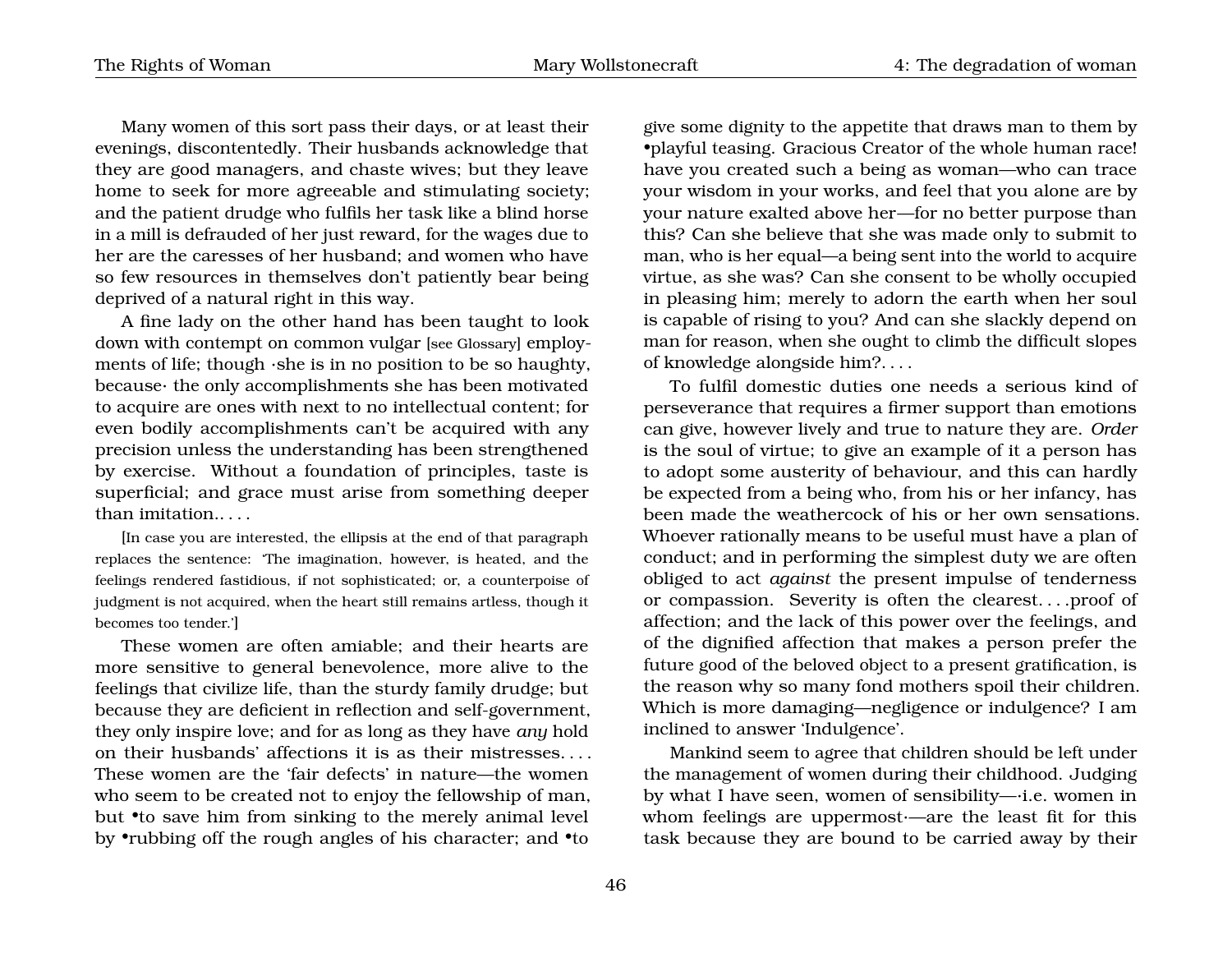feelings, and spoil a child's temperament. The management of the temperament, the first and most important branch of education, requires the sober steady eye of reason ·so as to form and stick with $\cdot$  a plan of conduct that is equally distant from •tyranny and •indulgence. Yet •these are the extremes that people of sensibility fall into—first on one side, then on the other, always shooting beyond the mark. These thoughts and the further development of them that I have gone through lead me to conclude that a person of genius [see Glossary] is the least suitable person to be employed in education, whether public or private. Minds of this rare species see things too much in masses, and seldom if ever have a good temperament. The habitual cheerfulness that we call 'good humour' is perhaps as seldom united with great mental powers as it is with strong feelings. And people who admiringly follow the flights of •genius, or with cooler approval drink in the instruction elaborately prepared for them by •a profound thinker, ought not to be upset if they find •the former bad-tempered and •the latter gloomy; because liveliness of imagination and a tenacious comprehension of mind are hardly compatible with the smooth politeness which leads a man at least to •bend to the opinions and prejudices of others instead of •roughly confronting them.

[MW now switches abruptly from thoughts about highly intelligent people as teachers to the question of what should be done about them as pupils.] When we are thinking about education or manners, minds of a superior class can be left to take care of themselves. It is the middlingly able multitude who need instruction and ·are at risk because they· catch the colour of the atmosphere they breathe [those eight words are MW's]. This body of men and women should be respected, and should not have their sensations heightened in the hot-bed of luxurious idleness at the expense of their understanding; for unless there's a ballast of understanding they will never

become virtuous or free. ·Why won't they be free? Because· an aristocracy based on property or on solid talents will always overwhelm the alternately timid and ferocious slaves of feeling.

I now switch to look at our topic from a different angle. Men have used countless arguments in support of morally and physically degrading the  $\cdot$  female $\cdot$  sex. The arguments are brought forward with a show of reason, because they are supposed to be derived from *nature*. I must discuss a few of them.

The female understanding has often been spoken of with contempt, as reaching maturity sooner than the male. I shan't answer this argument by mentioning the early proofs of reason—and indeed genius—in Cowley, Milton, Pope and many others. I merely appeal to experience to decide whether young men who are early introduced into company. . . .don't acquire the same precocity. . . .

Some natural scientists have said that men don't attain their full growth and strength until thirty, whereas women reach maturity by twenty. I think they are reasoning on false premises, having been led astray by the male prejudice that regards beauty as the perfection of woman, taking 'beauty' in the everyday sense in which it refers only to features and complexion, while male beauty is regarded as having some connection with the mind. Strength of body, and the facial character that shows maturity and moral strength, is something that women don't acquire before thirty, any more than men do. The artless little tricks of children are indeed particularly pleasing and attractive; but when the pretty freshness of youth has worn off, these 'artless' graces become careful poses, and they disgust every person of taste. In the faces of girls we look only for vivacity and bashful modesty; but when the springtide of life is over we look for a more sober sense in the face, and for traces of passion,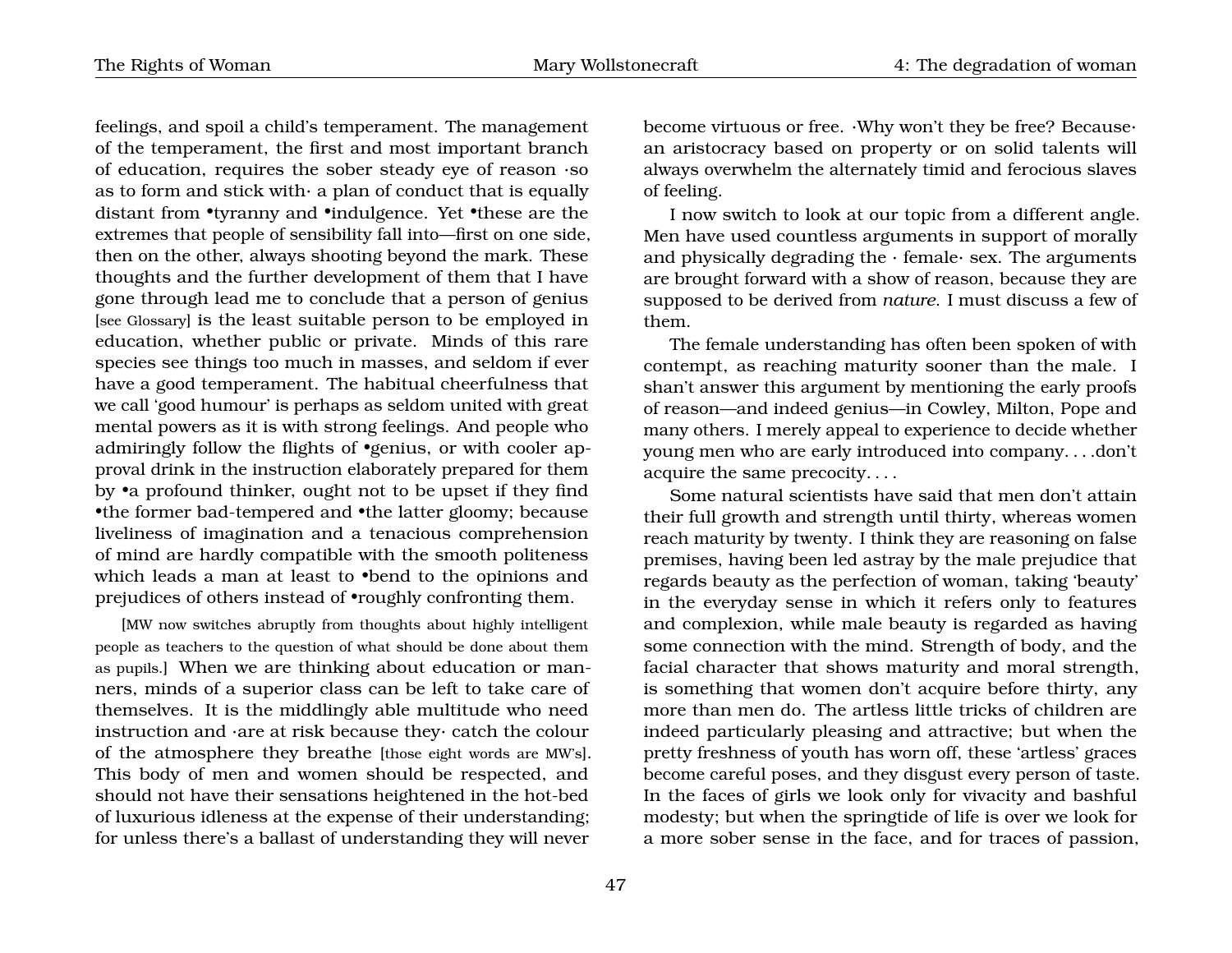instead of the dimples of animal spirits, expecting to see individuality of character, which is the only thing that can fasten the affections. $6$  We then want to converse, not to fondle; to give scope to our imaginations as well as to the sensations of our hearts.

. . . .The French, who admit more *mind* into their notions of beauty, give the preference to women of thirty. This means that they allow women to be in their most perfect state when vivacity gives way to reason and to the majestic seriousness of character which signifies maturity. . . . Between twenty and thirty the solid parts of the body become denser and the flexible muscles grow more rigid, giving character to the face; i.e. they trace the operations of the mind with the iron pen of fate, and tell us not only what powers the person has but how they have been employed.

Animals who arrive slowly at maturity are the longest lived, and of the noblest species. But men can't claim any natural superiority from the grandeur of longevity, for in this respect nature has not distinguished the male.

Polygamy is another physical degradation, a custom that blasts every domestic virtue; and a plausible argument for it is drawn from the well-attested fact that in the countries where polygamy is established more females are born than males. [This was widely believed at MW's time; it isn't true.] Nature seems to be telling us something here, and apparently reasonable theories must yield capitulate to nature. And a further conclusion obviously presents itself: if polygamy is necessary, woman must be inferior to man, and made for him.

We know very little about the formation of the foetus in the womb, but it seems to me probable that an accidental physical cause may explain this phenomenon ·of the unbalanced

birth ratio·, proving it not to be a law of nature. [She quotes a writer who says that the birth ratio results from polygamy, not vice versa: it comes from the fact that in the countries in question 'the men are enervated by the use of so many women', and the women have a 'hotter' constitution partly because they are aggrieved at not having their husbands to themselves. 'So the necessity of polygamy does not appear', MW writes, and then in mid-sentence she launches on a new aspect of the degradation of women, namely seduction.]

When a man seduces a woman, I think this should be called 'a left-handed marriage', and the man should be *legally* obliged to support the woman and her children unless adultery—a natural divorce—cancels the obligation. And this law should remain in force for as long as women's weakness causes the word 'seduction' to be used as an excuse for their frailty and lack of principle—indeed, for as long as they depend on man for subsistence, instead of earning it by the use of their own hands or heads. But these women shouldn't be called 'wives' in the full sense of that word; otherwise the very purpose of marriage will be subverted, and all those endearing charities that flow from *personal fidelity* would melt into selfishness. [MW builds into that sentence that the 'endearing charities' in question 'give the marriage tie a sanctity even where there is neither love nor friendship between the parties'.] A woman who is faithful to the father of her children demands respect, and shouldn't be treated like a prostitute; though I readily grant that if it is necessary for a man and woman to live together in order to bring up their offspring, nature never intended any man to have more than one wife.

Still, highly as I respect marriage as the foundation of almost every social virtue, I can't help feeling the most lively compassion for the unfortunate females who are broken off

<span id="page-51-0"></span>The strength of an affection is generally proportional to the extent to which, in the beloved object, the character of the •species is lost in the character of the •individual.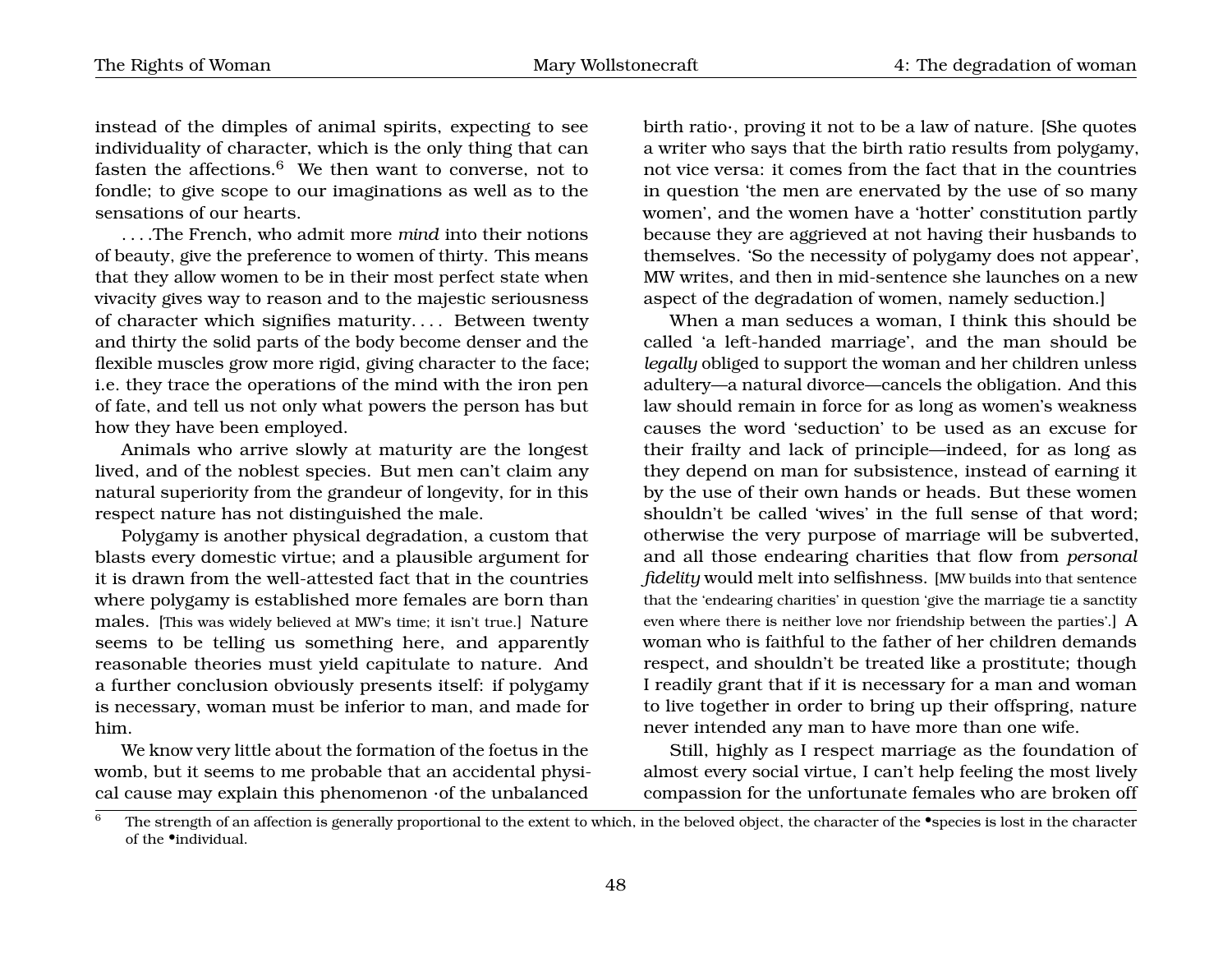from society, and by one error torn from all those affections and relationships that improve the heart and mind. In many cases it doesn't even deserve to be called an 'error'; because many innocent girls become the dupes of a sincere affectionate heart, and even more girls are—to put it vigorously—*ruined* before they know the difference between virtue and vice. Their education has prepared them to become infamous, and that is exactly what they do. Refuges and shelters are not the proper remedies for these abuses. what the world is short of is not charity but justice!

A woman who has lost her honour imagines that she can't fall any lower, and as for recovering her former status—that is impossible; no exertion can wash away this stain. Losing thus every motivation, and having no other means of support, prostitution becomes her only refuge, and her character is quickly depraved by circumstances over which the poor wretch has little power unless she is uncommonly intelligent and high-spirited. Necessity never makes prostitution the business of men's lives, but countless women are rendered systematically vicious in this way. But this arises largely from the state of idleness in which women are educated always taught to look up to man for maintenance, and to consider their persons [see Glossary] as the proper payment for his exertions to support them. . . . It is usually thought that when chastity is lost everything worthy of respect in a woman is lost. Her character depends on one virtue, but the only passion fostered in her heart is love.

Indeed, a woman's honour is not even made to depend on her will. When ·in his novel *Clarissa*· Richardson makes Clarissa tell Lovelace that ·by raping her· he has robbed her of her honour, he must have strange notions of honour and virtue. The condition of someone who could be degraded without his or her [see Glossary] own consent is miserable beyond all names of misery!. . . .

Most of life's evils arise from a desire for present enjoyment that gallops out of control. The obedience required of women in the marriage state comes under this description. [That is verbatim MW: she presumably means that a wife's obedience consists in reining in her desires for present enjoyment.] A mind that is naturally weakened by depending on authority never exerts its own powers, so that the obedient wife is turned into a weak, idle mother. And even if this doesn't happen, ·there is a different kind of moral degradation inherent in this situation·. When only negative virtues are cultivated, almost no thought is given to a future state of existence, ·i.e. to life after death·. Writers on morals, especially when writing about women, have too often considered virtue in a very limited way, basing it solely on what will produce benefits in *this* life; indeed, the stupendous structure that is *virtue* has been given an even more fragile base, in that the wayward fluctuating feelings of men have been made the standard of virtue.. . . .

[MW writes now about the 'vain absurdities ' of men who degrade the sex that they claim is the source of their chief pleasure. She targets men who—turning away from prostitutes either because they •prudently want to avoid diseases or because they •are worn out from all their uses of prostitutes—get married in order to have 'a safe companion', viewing their wives (MW implies) as merely safer and more convenient prostitutes.]

Love considered as an animal appetite can't feed on itself for long without dying. This *extinction in its own flame* could be called the violent death of love. But a wife who has been made licentious in this way will probably try to fill the void left by the loss of her husband's attentions; because after being treated like a goddess she won't settle for becoming merely an upper servant. She is still handsome, and instead of transferring her fondness to her children she only dreams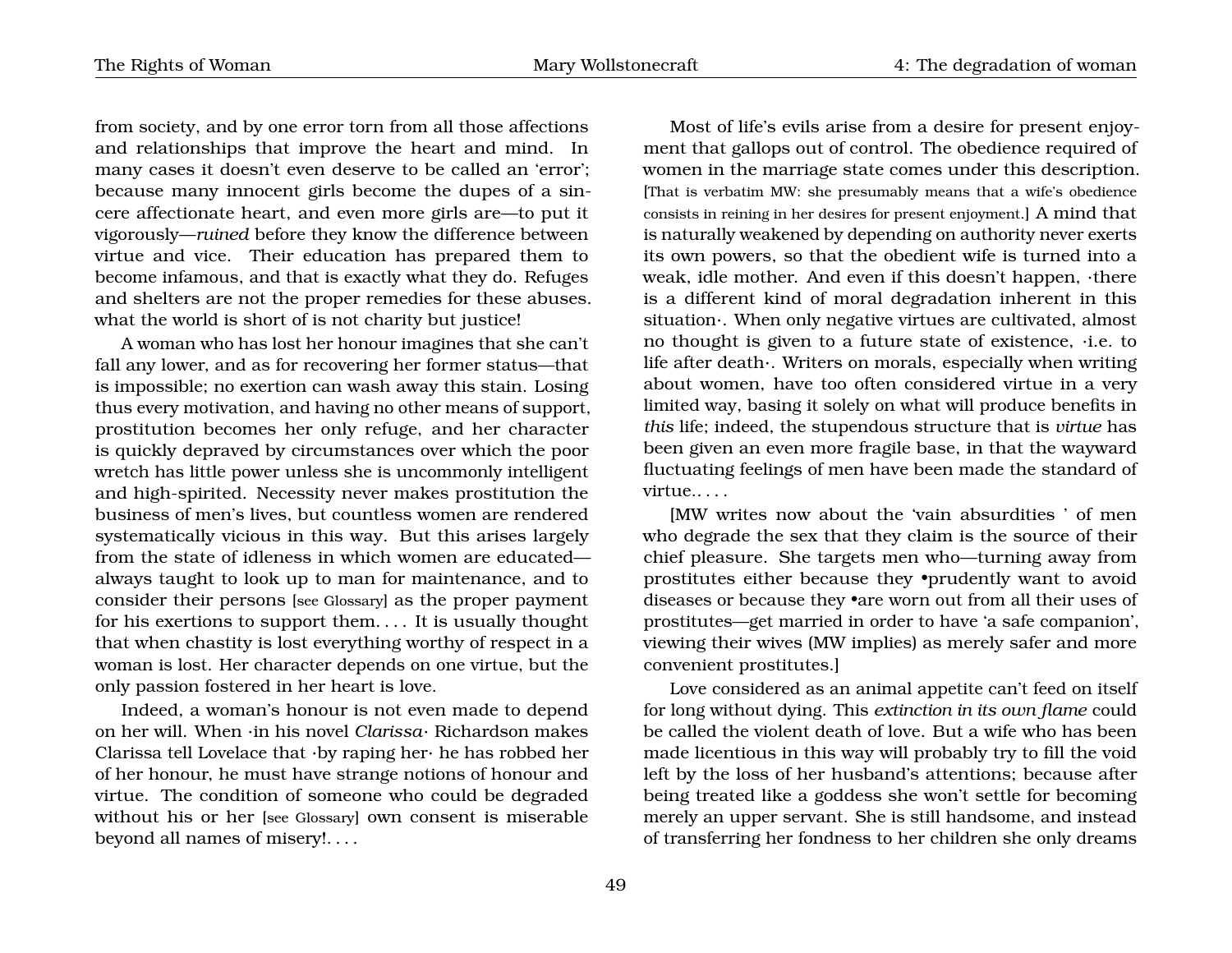of enjoying the sunshine of life. Besides, many husbands are so lacking in sense and parental affection that during the first effervescence of voluptuous fondness they refuse to let their wives breast-feed their children. . . .

Personal attachment is a fine basis for friendship; but when two young people marry—even virtuous ones—it might also be fine if some circumstance checked their passion; if the memory of some prior attachment or disappointed affection made it, on one side at least, a match based on esteem rather than love. That would have them looking beyond the present moment, trying to make the whole of life worthwhile by making plans to regulate a friendship which ought to last until death.

Friendship is a serious affection; the most sublime of all affections, because it is based on principle and cemented by time. The very reverse may be said of love. In a great degree, love and friendship can't exist together in the same heart: even when it's love for one person and friendship for someone else, they weaken or destroy each other; and for just one person you can't have love and friendship at the same time—they have to take turns. The vain •fears and foolish •jealousies—when managed with wisdom or cunning they are the winds that fan the flame of love—are •both incompatible with the tender confidence and sincere respect of friendship.

 $\cdot$ A PARAGRAPH ABOUT LOVE AS PORTRAYED BY GENIUS $\cdot$ 

Love of the kind that the glowing pen of genius has described doesn't exist anywhere on earth except perhaps in the exalted, feverish imaginations that have sketched such dangerous pictures. Dangerous? Yes, because they not only •provide a plausible excuse for the voluptuary who disguises sheer sensuality under a sentimental [see Glossary] veil, but also •spread insincerity and detract from the dignity of virtue. •Virtue should have an appearance of seriousness, if not

austerity; and to try to doll •her up in the garb of pleasure because 'virtue' has been used as another name for pleasure, is to raise •her up on a foundation of quicksand; a most underhand attempt to hasten her fall by apparent respect. Virtue and pleasure are not in fact as closely related in this life as some eloquent writers have tried to prove. Pleasure prepares the fading wreath, and mixes the intoxicating cup; but the fruit that virtue gives is the reward for hard work; and when it is seen as it gradually ripens, all it provides is calm satisfaction—indeed, appearing to be the result of the natural tendency of things, it is hardly noticed. *Bread*, the common food of life and seldom thought of as a blessing, supports the constitution and preserves health; but *feasts* delight the heart of man although disease and even death lurk in the cup that elevates the spirits or the morsel that tickles the palate. The lively heated imagination likewise. . . .draws the picture of love, as every other picture, with the glowing colours stolen from the rainbow by a daring hand that is directed by a mind condemned, in a world like this, to prove its noble origin by panting after unattainable perfection; always pursuing what it admits to be a fleeting dream. An imagination of this vigorous cast can give existence to unsubstantial forms, and stability to the shadowy day-dreams which the mind naturally falls into when it is bored by reality. It can then depict love with heavenly charms, and dote on the grand ideal object; it can imagine

> a degree of mutual affection that will refine the soul. . . .and make it absorb every less noble affection and desire. In each other's arms, as though in a temple with its summit lost in the clouds, the world is to be shut out and along with it every thought and wish that doesn't nurture pure affection and permanent virtue.

Permanent virtue! alas! Rousseau, good visionary! your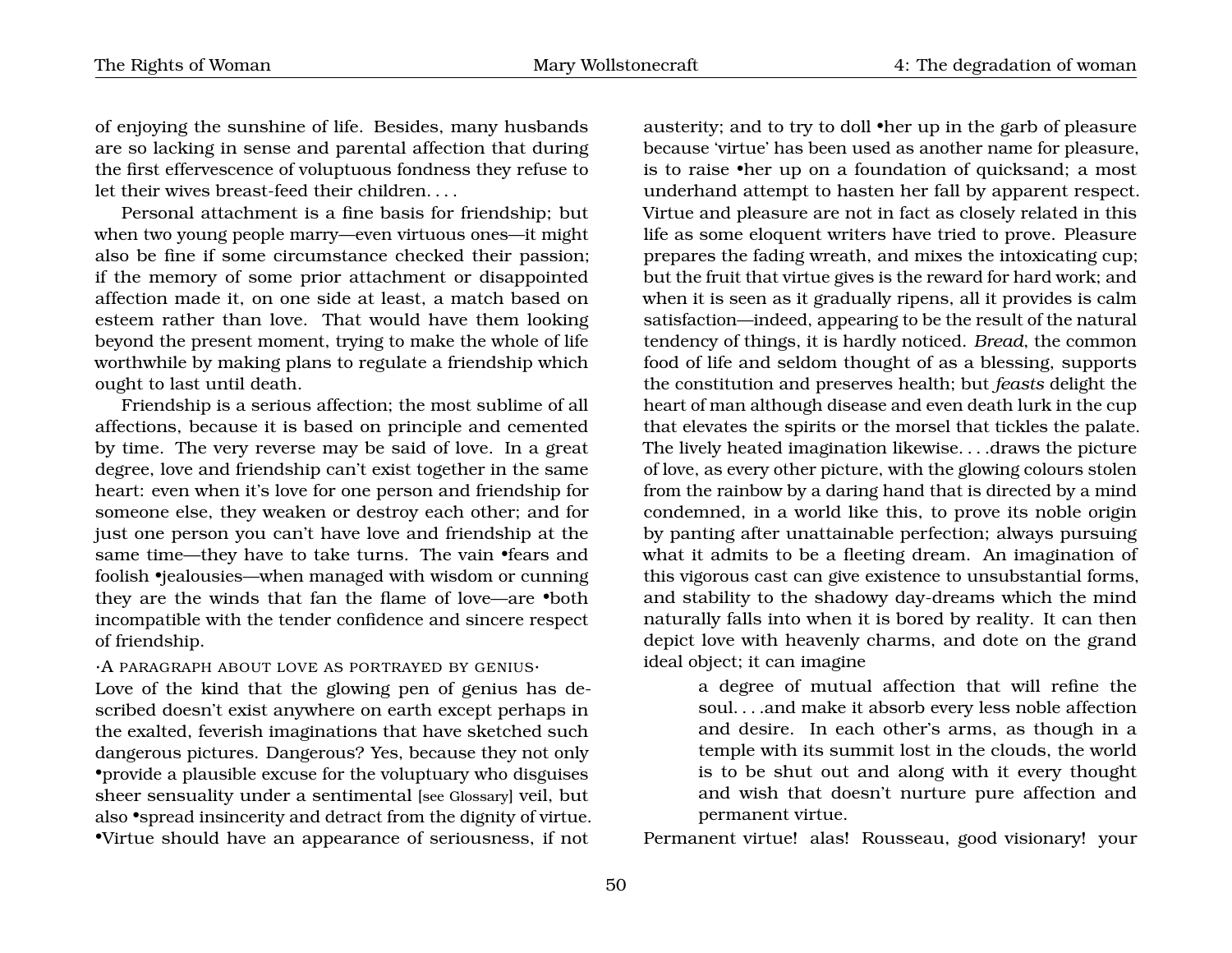paradise would soon be violated by the entrance of some unexpected guest. Like Milton's, it would contain only angels and men sunk below the dignity of rational creatures. Happiness is not material, it cannot be seen or felt! Yet the eager pursuit of the good that everyone imagines for himself proclaims man to be the lord of this lower world, and to be a thinking creature whose role is not to •be given happiness but to •acquire it. So those who complain of the delusions of passion forget that they are exclaiming against a strong proof of the immortality of the soul.

I shall leave superior minds to correct themselves, and pay dearly for their experience! What I want to guard the female heart against by ·getting women to· exercise the understanding is not •strong, persevering passions but •romantic, wavering feelings—daydreams that result from idleness more often than from a lively imagination.

[MW blames women's education for their tendency to be 'romantic and inconstant', because it takes them away from 'nature and reason'. But, she continues:] their reason will never be strong enough to be able to regulate their conduct while the first wish of the majority of mankind is *to make an appearance in the world*. [Note: the majority of *mankind*.] The natural affections and the most useful virtues are sacrificed to this weak wish. Girls marry merely to 'better themselves' (to borrow a significant common phrase), and they have such perfect power over their hearts that they don't allow themselves to 'fall in love' until a wealthy man shows up. I'll say more about this in a later chapter; at present I need only to drop a hint. . . .

From the same source comes the opinion that young girls ought to spend much of their time on needle-work, though this contracts their faculties more than any other that could have been chosen for them, by confining their thoughts to their bodies. Men order their clothes to be made,

and have done with the subject; women make their own clothes—both the •necessary and the •ornamental—and are continually talking about them; and their thoughts follow their hands. What weakens the mind is not the making of •necessaries but the •frippery of dress. When a woman in the lower rank of life makes her husband's and children's clothes, she is doing her duty: this is part of her business. But when women sew only so that they can dress better than they could otherwise afford, it is worse than sheer loss of time. For the poor to become virtuous, they must be employed, and •women in the middle rank of life could employ them while •they managed their families, instructed their children, and exercised their own minds. They could, but they don't, because they are aping the fashions of the nobility without having the nobility's means to have those fashions easily. Gardening, experimental science and literature would provide them with subjects to think and talk about—subjects that would give some exercise to their understandings. French women are not so rigidly nailed to their chairs. . . .; their conversation is often superficial but it's not half as insipid as the conversation of those English women who spend their time making caps, bonnets, and the whole nonsense of trimmings, not to mention shopping, bargain-hunting, etc. These practices are most degrading to decent, prudent women, because the motive of the practices is simply vanity. The wanton, who exercises her taste to make her person alluring, has something more in view. [To make sure that these two sentences are understood: Martha and Mary are both making clothes for themselves. Martha is a prudent decent woman, doing something whose only point is to satisfy vanity—a thin, trivial project, unworthy of her. Mary is a promiscuous woman who is doing something to make herself sexually more attractive—a more contentful motive than mere vanity, and a better fit for Mary than vanity is for Martha.]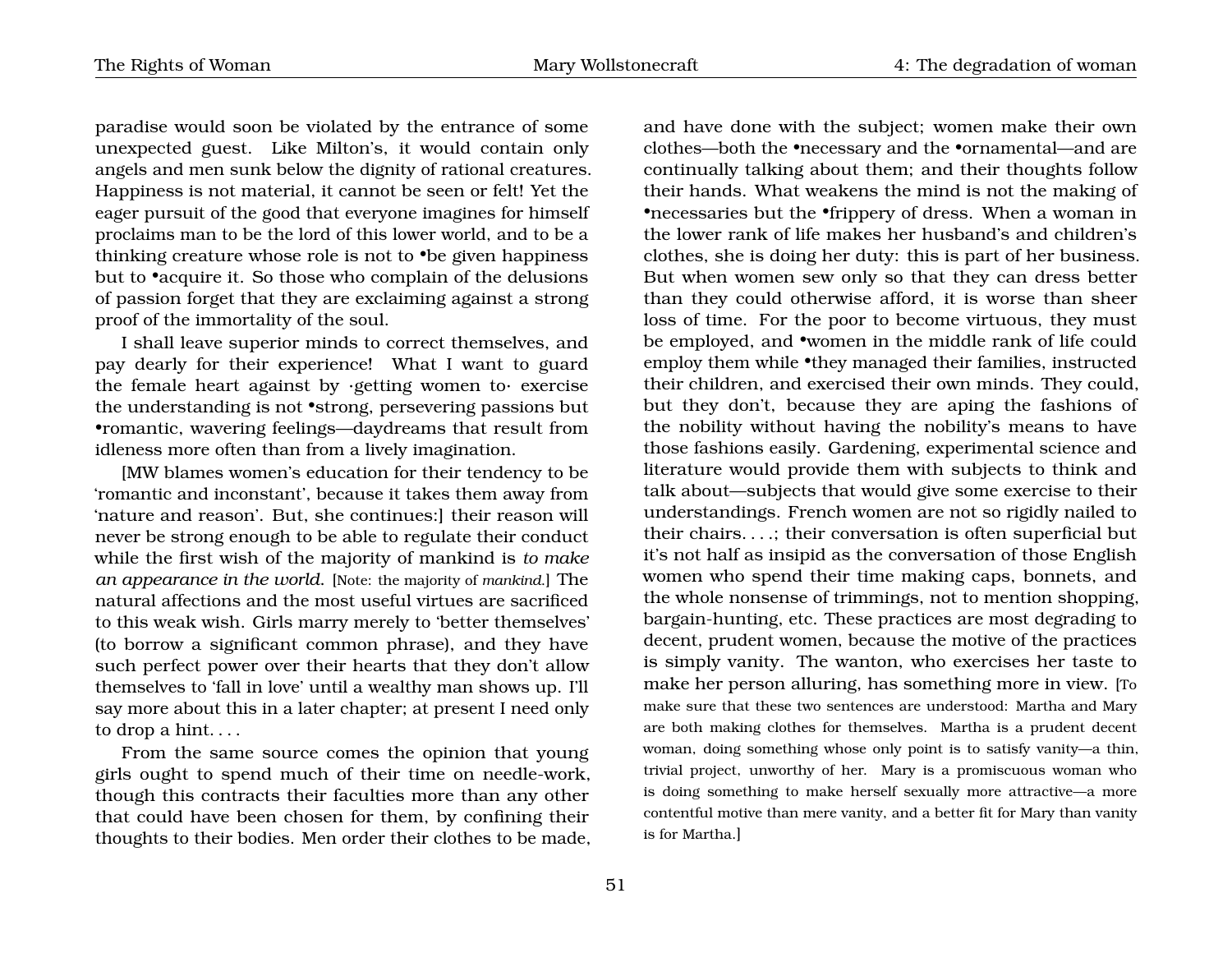[Admitting that she is repeating herself, MW says that how a person thinks affects his or her character. Her present topic has been one special case of this general truth, namely the harm that women do to themselves by spending so much time thinking about 'their persons', e.g. what sort of effect they will have when they next appear in public.] Women of quality [MW's phrase] seldom do any of the actual dress-making: all they exercise is their taste. And because they think less about the finery, when the business of their toilet is over they can ·put it behind them and· be at ease in a way that is usually not open to women who dress merely for the sake of dressing. In fact, the observation that the middle rank ·of society· is the one in which talents thrive best doesn't apply to women. [If MW means her own observation on page [39,](#page-39-1) then she isn't quite accurate. What she referred to back there was the well-known fact that 'the middle rank contains most virtue and abilities'.] Women of the superior class do at least pick up a smattering of literature, and they converse more with men on general topics, so they acquire more knowledge than the women who ape their fashions and faults without sharing their advantages. As for *virtue* (using the word in

a comprehensive sense): I have seen most virtue in low life. Many poor women maintain their children by the sweat of their brow, and keep together families that the vices of the fathers would have scattered; but gentlewomen are too lazy to be actively virtuous, and are softened rather than refined by civilization. Indeed the good sense I have met with among poor women who have had few advantages of education yet have acted heroically has strongly confirmed my opinion that trivial activities have made women trivial. . . .

In tracing the causes that I think have degraded woman, I have confined myself to ones that universally act on the morals and manners of the whole sex; and it seems clear to me that they all arise from lack of understanding. Does this weakness of the faculties arise from physical or from accidental causes? [That is: is it causally determined by the constitutions of women as such, or is it caused by their circumstances?] Time alone can tell. I shan't lay any great stress on the example of a few women[7](#page-55-0) who were given a masculine education from which they acquired courage and resolution; I only contend that *men* who have been placed in similar situations have acquired a similar character. . . .

<span id="page-55-0"></span><sup>7</sup> Sappho, Héloise, Catherine Macaulay, Catherine the Great of Russia, Madame d'Eon, etc. These and many more can be counted as 'exceptions'; and aren't all heroes *and heroines* exceptions to general rules? I want to see women neither as heroines nor as lower animals, but as reasonable creatures. [Catherine Macaulay was a contemporary of MW's, a much respected thinker and writer; Madame d'Eon was in fact a man who passed as a woman through most of his life.]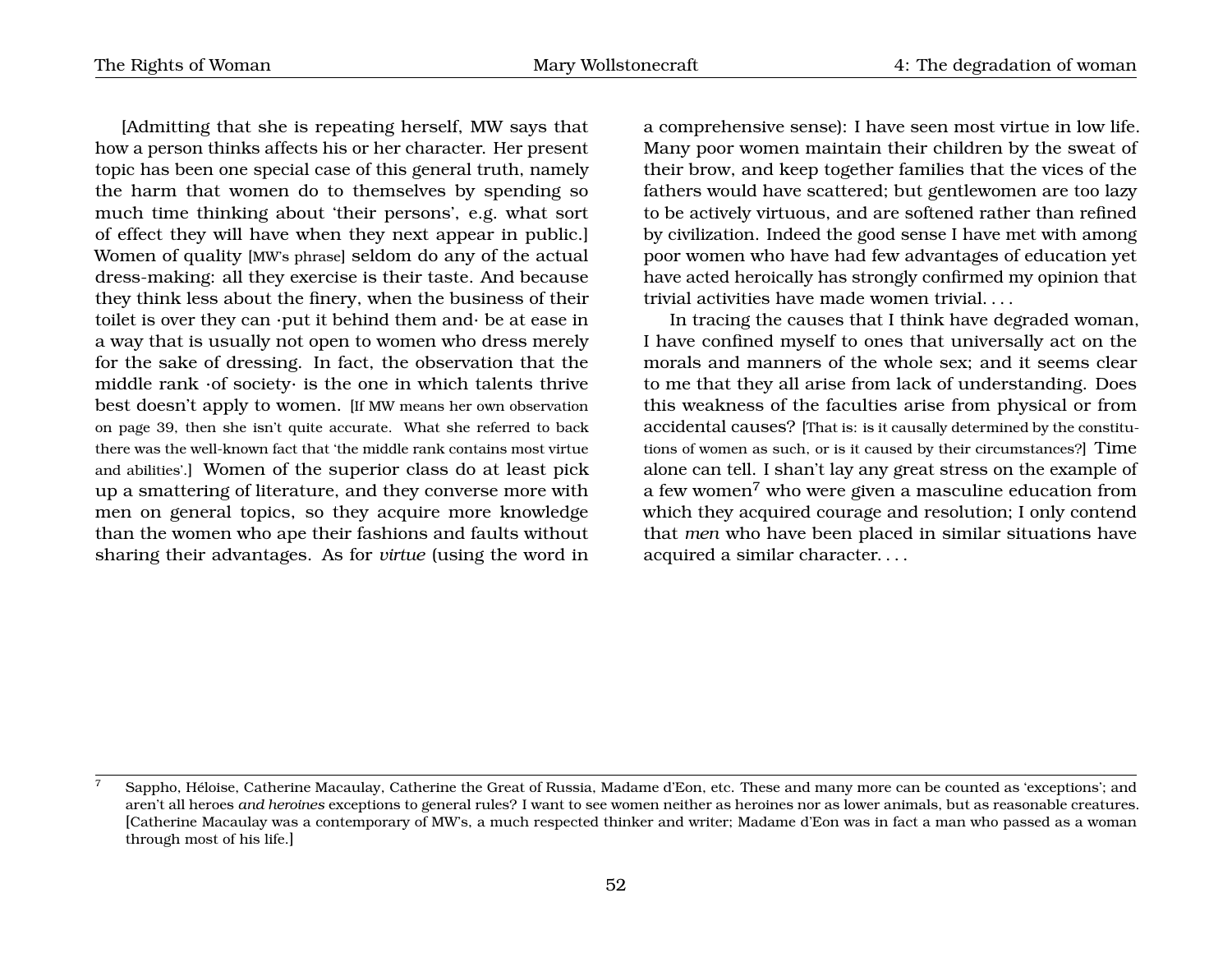# **Chapter 5: Writers who have rendered women objects of pity, bordering on contempt**

We now have to examine the opinions on the female character and education that have been plausibly argued for in some modern publications, and have given the tone to most of the briefer and more casual things said about the sex [see Glossary].

## **1: Rousseau**

I shall begin with Rousseau, giving a sketch of the character of women in his own words and interspersing comments and reflections. My comments will all spring from a few simple principles, and could be derived from what I have already said; but his argument has been constructed with so much ingenuity that I think I have to attack it in a more detailed manner, and make the application ·of my principles· myself ·rather than leaving it to the reader·.

Sophie, says Rousseau, should be as perfect a woman as Émile is a man, and to make her so he has to examine the character that nature has given to the ·female· sex.

He then proceeds to argue that woman ought to be weak and passive because she has less bodily strength than man; from which he infers that she was formed to please him and be subject to him, and that making herself *agreeable* to her master is the grand purpose of her existence. Still, to give a little mock dignity to lust he insists that when a man goes to a woman for pleasure he should not use his strength and should depend on her will.

[In quotations from Rousseau's *Émile*, three centered asterisks mean that the next quotation comes from a few pages later than the preceding one.] ·ROUSSEAU·

So we deduce a third conclusion from the different constitutions of the sexes, namely: The stronger should be master  $\bullet$  in appearance but should depend on the weaker  $\bullet$  in fact.  $\ldots$ This is because of an invariable law of •nature, which goes like this:

> Nature gives woman a greater ability to arouse desires ·in man· than it has given man to satisfy them; so it—·nature·—makes the man dependent on the good pleasure of the woman, and forces him to try to please her in his turn, *in order to obtain her consent that he should be stronger*. [8](#page-56-0)

On these occasions, the most delightful circumstance that a man finds in his victory is to be unsure whether she has yielded to his superior strength or whether her inclinations spoke in his favour. The females are usually artful enough to leave this in doubt. Women's understanding in this matter corresponds exactly to their constitution: far from being ashamed of their weakness, they glory in it; their tender muscles make no resistance; they pretend to be unable to lift the smallest burdens, and would blush to be thought robust and strong. What is the purpose of all this? Not merely for the sake of appearing delicate, but. . . .also to prepare the way for being feeble whenever that suits their purposes.

#### ·WOLLSTONECRAFT·

. . . .If Rousseau is right about woman's duty—if *pleasing man* is the iron bed of fate that her character should be made to fit, stretching or contracting it regardless of moral and physical

<span id="page-56-0"></span>What nonsense! [That is MW interrupting; and it was she who put that last clause in italics.]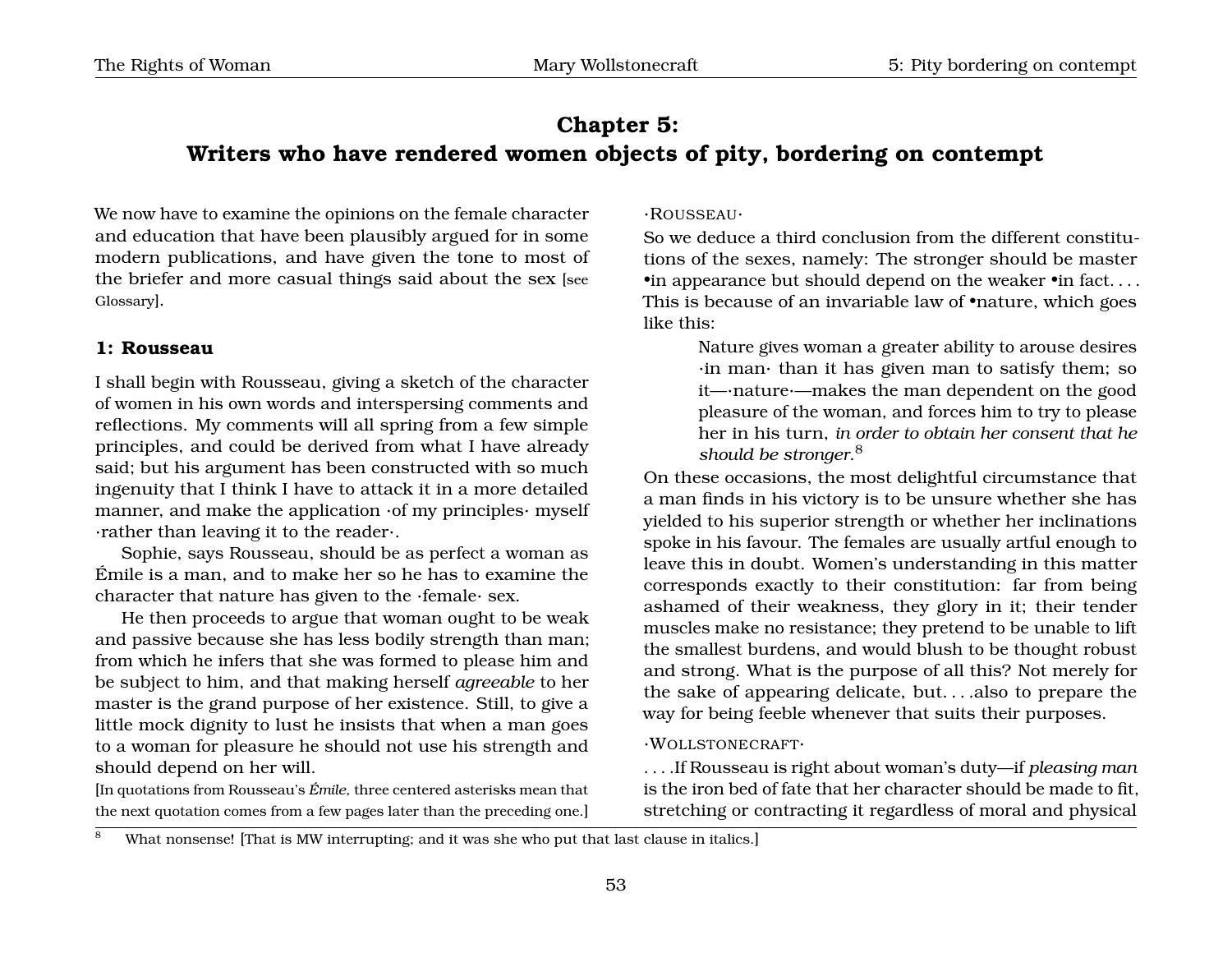distinctions—then it does indeed follow that woman ought to sacrifice every other consideration to make herself agreeable to man. . . . But I think it can be shown that practical rules built upon this ignoble base would undermine the purposes of even this life ·as distinct from the after-life·; and that gives me room to doubt whether woman *was* created for man. ·This means, of course, that I don't accept every sentence of the Bible as literally true. But· if the cry of 'irreligion' or even 'atheism' is raised against me, I will simply declare that if an angel from heaven told me that Moses' beautiful, poetical account of the beginning of the world cosmogony and of the fall of man is literally true, I ·still· couldn't believe what my reason told me was derogatory to the character of the Supreme Being. And having no fear of the devil before my eyes, I venture to call this a suggestion of reason, instead of resting my weakness on the broad shoulders of the first seducer of my frail sex.

## ·ROUSSEAU·

Once it has been demonstrated that man and woman aren't and oughtn't to be constituted alike in temperament and character, it follows of course that they should not be educated in the same manner. In pursuing the directions of nature they ought indeed to act in concert [= 'their sexual intercourse ought to be a collaborative joint enterprise'], but they shouldn't be engaged in the same employments: the final goal of their activities should be the same, but the means they take to accomplish them, and thus their tastes and inclinations , should be different.

\* \* \*

. . . .Men depend on women only because of their desires; women depend on men because of their desires and also because of their needs. We could survive without them better than they could without us.

#### \* \* \*

For this reason, the education of women should always be relative to men. To

> please us, be useful to us,. make us love and esteem them, educate us when we are young, take care of us when we are grown up, advise us, console us, make our lives easy and agreeable—

those are the duties of women at all times, and what they should be taught in their infancy. Whenever we lose touch with this principle, we run wide of the mark and all the precepts that are given to them contribute neither to their happiness nor to ours.

\* \* \*

Girls are from their earliest infancy fond of dress. Not content with •being pretty, they want to •be thought to be pretty. . . . They are to be governed by talking to them of what 'people will think' of their behaviour; this thought—·this control-device·—works with them almost as early as they are capable of understanding anything that is said to them. But it. . . .doesn't have the same effect with boys. They don't care much what people think of them, as long as they can pursue their amusements without interference. Time and care are necessary to get boys to be motivated by the thought of what 'people will think'.

This first lesson, wherever girls get it from, is a very good one. As the body is in a way born before the soul, our first concern should be to care for the body; this order—·body first, then soul·—is the same for both sexes, but the object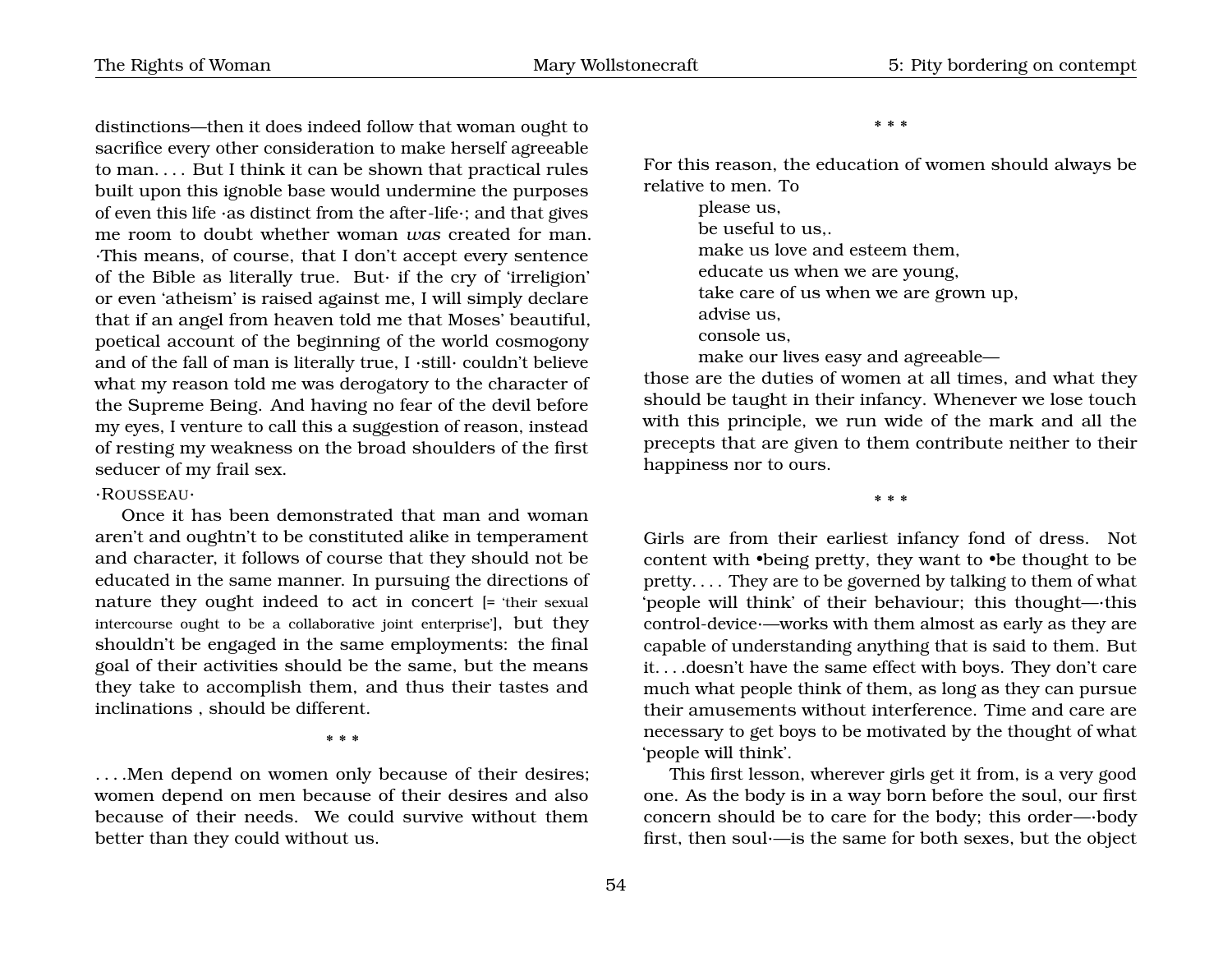of that care is different. In the male sex it is the development of bodily powers; in the female sex, the development of personal charms. I'm not saying that either strength or beauty should be confined exclusively to one sex, but only that the priorities for them should be reversed in the two sexes. Women certainly need enough strength to be able to move and act gracefully, and men need enough address [see Glossary] to be able to act with ease.

\* \* \*

[A paragraph about the kinds of play that children like: tops, drums, and carts for one sex, mirrors, trinkets and dolls for the other.]

\* \* \*

Here then we see a basic propensity firmly established; all you ·as a parent· need to do is to go with it and regulate it. The little girl will doubtless want to know how to dress up her doll, to make its sleeve knots, its flounces, its head-dress, etc. She needs a lot of help from members of the household; so much help that it would be much more agreeable to her to do all this for herself. That provides a good reason for the first lessons that are usually taught to these young females: in which we seem not to be setting them a task but doing them a favour by instructing them in something immediately useful to themselves. They nearly all learn *with reluctance* to read and write, but they *very readily* apply themselves to the use of their needles. They imagine themselves already grown up, and think with pleasure that such qualifications will enable them to decorate themselves.

## ·WOLLSTONECRAFT·

This is certainly an education only of the body; but Rousseau isn't the only man who has indirectly said that merely the person [see Glossary] of a young woman—without any mind. . . .—is very pleasing. To make it weak and what some may call 'beautiful', the understanding is neglected and girls are forced to sit still, play with dolls, and listen to foolish conversations; the effect of •habit is insisted on as an undoubted indication of •nature. I know it was Rousseau's opinion that the first years of youth should be employed in forming the body, though in educating Émile he deviates from this plan. But the body-strengthening on which strength of mind largely depends is very different from the body-strengthening that enables the person to move easily.

Rousseau's observations. . . .were made in a country where the art of pleasing. . .

**how MW went on:** . . . was refined only to extract the grossness of vice. He did not go back to nature, or his ruling appetite disturbed the operations of reason, else he would not have drawn these crude inferences.

what she seems to have meant: ... was developed only so as to make vice [see Glossary] more elegant. He wouldn't have drawn these crude conclusions if he had gone back to nature and his thinking about it hadn't been disturbed by his dominating sex-drive.

In France boys and (especially) girls are educated only to please, to manage their persons, and regulate their exterior behaviour; and their minds are damaged at an early age by the cautions—some worldly, some pious—that they are given to guard them against immodesty. In past times, the confessions that mere children were obliged to make, and the questions asked by the confessors (I have good authority for this), were enough to impress a sexual character—·i.e. to reinforce the society's idea of femininity in the girls, and its idea of masculinity in the boys·. The education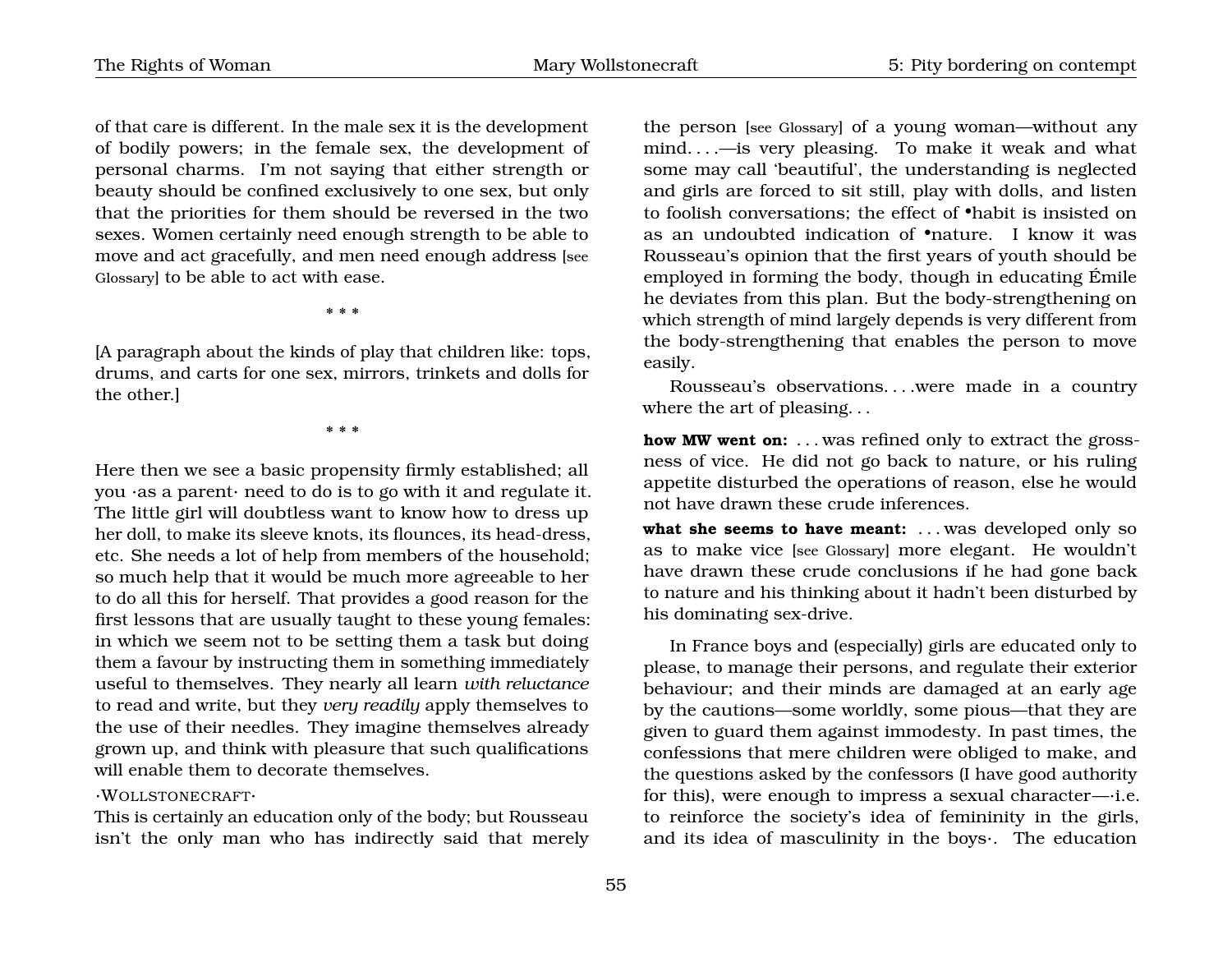of society was a school of flirting and art [here = 'the skillful management of the other sex']. At the age of ten or eleven—even sooner, indeed—girls began to flirt, and to talk (without being reproved for it) of establishing themselves in the world by marriage.

In short, almost from their very birth they were treated like *women*, and were given compliments instead of instruction. Compliments weaken the mind. When society treated girls in this way, it was assuming that •Nature acted like a *step*-mother when •she formed this after-thought of creation.

Not allowing them understanding, however, it was only consistent to subject them to authority independently of reason; and to prepare them for this subjection Rousseau gives the following advice:

#### ·ROUSSEAU·

As well as being active and diligent, girls should be early subjected to restraint. This misfortune, if that's what it is, is inseparable from their sex; and if they *ever* throw it off they will suffer evils much crueller than that. They must throughout their lives be subject to the most constant and severe restraint, which is that of *decorum*; so they must get used to it early, so that it won't hit them too hard later on. They should also get used to the suppression of their caprices, so that they will be readier to submit to the will of others ·later on·; even if it is work that they are most fond of, they should be sometimes compelled to lay it aside. If their upbringing is too permissive, their basic propensities will give rise to dissipation, levity, and inconstancy. To prevent this abuse, we should teach them above all things to restrain themselves properly. Our absurd institutions reduce the life of a modest woman to a perpetual conflict with herself, though it is fair that this sex should share in the sufferings arising from the evils it has caused us.

#### ·WOLLSTONECRAFT·

And *why* is the life of a modest woman a perpetual conflict? Because this very system of education makes it so. Modesty, temperance, and self-denial are the sober offspring of reason; but when sensibility is developed at the expense of the understanding, such weak beings must be restrained by arbitrary means [i.e. not by nature but by rules devised by humans], and so be subjected to continual conflicts. If you give more scope to their activity of mind, nobler passions and motives will govern their appetites and sentiments; ·and this government will be less conflicting because it will come from within the woman rather than from outside·. . . .

### ·ROUSSEAU·

Women ought not to have much liberty. When something is permitted to them, they are apt to indulge in it excessively. Addicted in everything to extremes, they are even more carried away in their diversions than boys.

### ·WOLLSTONECRAFT·

Well, slaves and mobs have always gone to excesses in that way once they have broken loose from authority. The bent bow straightens with violence when the hand that is forcibly holding it is suddenly relaxed; and sensibility, the plaything of outward circumstances, must be subjected to authority or moderated by reason. Rousseau continues:

#### ·ROUSSEAU·

This habitual restraint makes women tractable in a way that they'll need throughout their lives: they are constantly under subjection either to the men ·who are their partners or husbands· or to the opinions of mankind, and they are never permitted to set themselves above those opinions. The most important qualification in a woman is good-nature or sweetness of temperament. Formed to obey such an imperfect being as man is—often full of vices and always full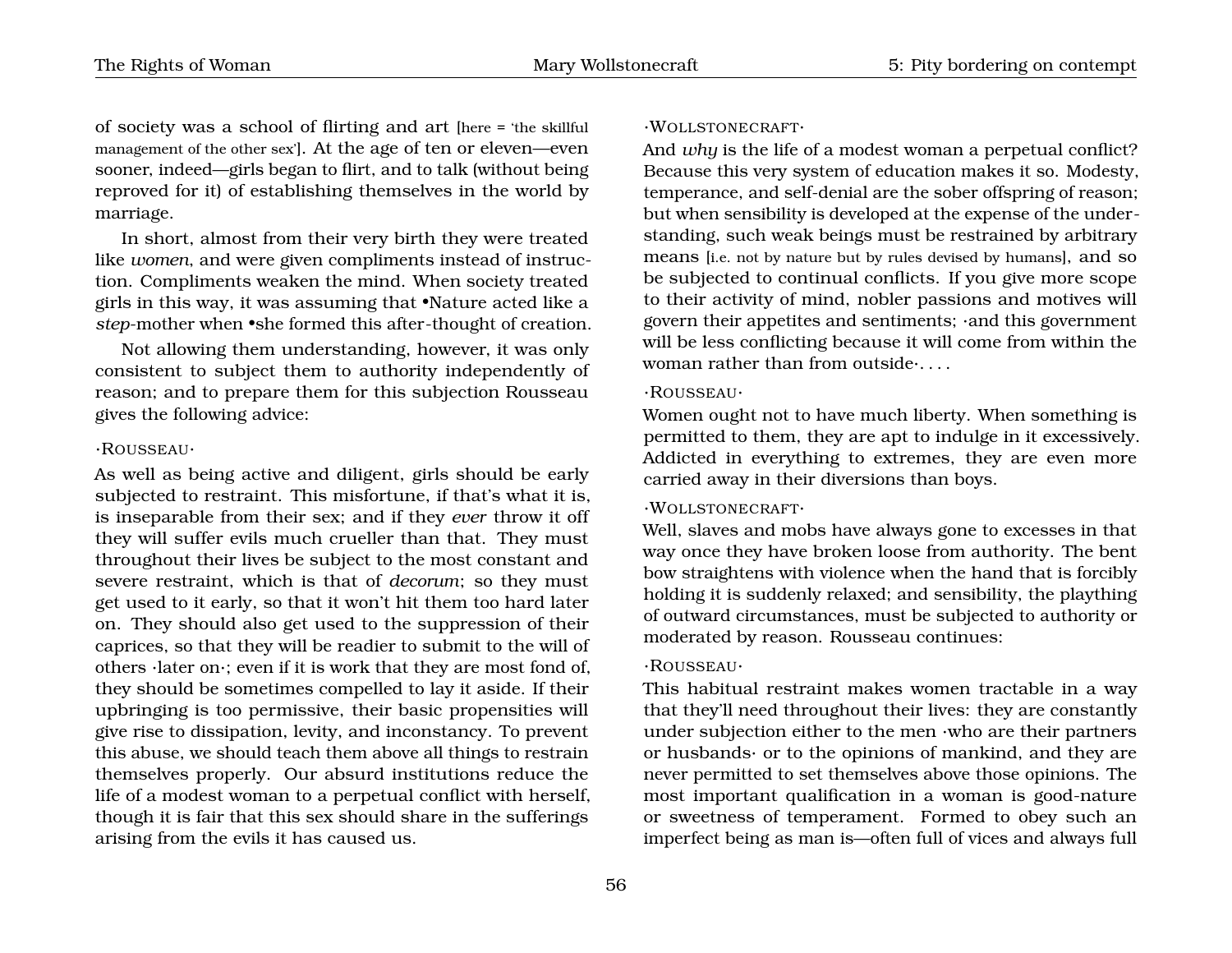of faults—she ought to learn even to suffer injustice and to bear her husband's insults without complaint. This is for her sake, not his: if she becomes stubborn and hostile this will make her husband worse. . . .

## ·WOLLSTONECRAFT·

. . . .The being who patiently endures injustice and silently puts up with insults will soon become unjust, i.e. unable to tell right from wrong. Anyway, the factual premise is wrong: this is *not* the true way to form or improve the temperament; for in general men have better temperaments than women because they are occupied in pursuits that interest the head as well as the heart, and the head's steadiness gives a healthy temperature [MW's word] to the heart. People of sensibility seldom have good temperaments. The formation of the temperament is the cool work of reason, which brings helpful skill to bear on bringing together jarring elements. I never knew a weak or ignorant person who had a good temperament, though the constitutional good humour and the docility that fear causes in the behaviour if often *called* 'good temperament'. Note: 'causes in the *behaviour*'—because genuine meekness reaches the heart or mind only as an effect of reflection. The simple restraint ·arising from fear· produces a number of unpleasant moods in domestic life, as many sensible men would agree after finding some of these gentle irritable creatures to be very troublesome companions. Rousseau goes on to argue:

#### ·ROUSSEAU·

Each sex should preserve its own special tone and manner: a meek husband may make a wife behave badly, but mildness of disposition on her part will always bring him back to reason—at least if he isn't absolutely a brute—and will sooner or later triumph over him.

#### ·WOLLSTONECRAFT·

Perhaps the mildness of reason might sometimes have this effect; but abject fear always inspires contempt, and tears are eloquent only when they flow down fair cheeks.

A heart that can melt when insulted, and instead of revolting at injustice can kiss the rod—what materials can it be made of? If a woman can caress a man with true feminine softness at the very moment when he treats her tyrannically, isn't it fair to infer that her virtue is built on narrow views and selfishness? Nature has never dictated any such insincerity. You may call prudence of this sort a virtue; but morality becomes vague when any part of it is supposed to rest on falsehood. These are mere expedients, and expedients are only useful for the moment ·whereas the good in virtues is everlasting·.

Let the husband beware of trusting too completely in this servile obedience; for if his wife can sweetly •caress him when she is and ought to be angry. . . .she may •do the same after parting with a lover. These are all preparations for adultery! If fear of the world or of hell restrains her desire to please other men when she can no longer please her husband, what alternative is there for this being who was formed by nature and art only to please man? What can compensate her for this privation? Where is she to look for a fresh employment? Where can she find sufficient strength of mind to decide to begin the search, when her habits are fixed and her chaotic mind has long been ruled by vanity?

But this biased moralist ·Rouseau· makes a plausible case, based on his own system, in favour of *cunning*. ·ROUSSEAU·

Daughters should always be submissive, but their mothers should not be inflexible. To make a young person tractable, she shouldn't be made unhappy; to make her modest, she shouldn't be made stupid. On the contrary, I wouldn't be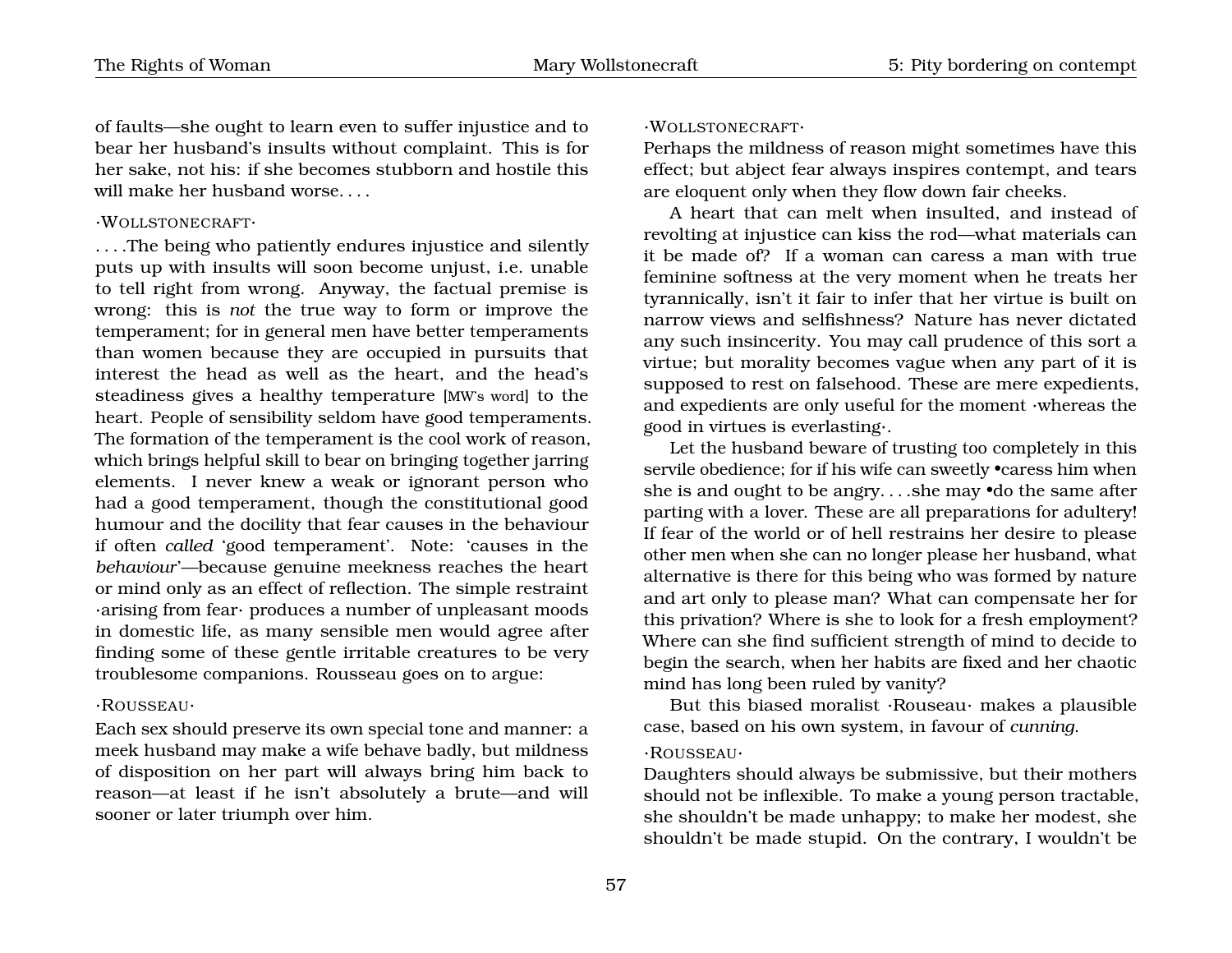displeased at her being permitted to use some skill not to escape punishment if she has disobeyed but to exempt herself from the necessity of obeying. . . . Subtlety is a talent that is natural to the ·female· sex; and in line with my view that all our natural inclinations are right and good in themselves, I hold that subtlety should be cultivated as well as the others. All we need is to prevent it from being abused.

#### ·WOLLSTONECRAFT·

A little later he triumphantly proclaims: 'Whatever is is right.' Granted; but perhaps no aphorism ever contained a more paradoxical assertion than this. It is a solemn truth with respect to God. He... sees the whole at once; but man, who can inspect only the disconnected parts, finds many things wrong; and it is... .right that he should try to alter what appears to him to be wrong, even while bowing to his Creator's wisdom and respecting the darkness he is working to disperse.

Given the principle that whatever is is right, Rousseau is correct in what he infers from it.

#### ·ROUSSEAU·

The female sex's superiority in •address is a very fair pay-back for their inferiority in •strength: without this ·superiority· woman would be man's slave, not his companion. Her superior skill and ingenuity lets her preserves her equality, and governs man while she pretends to obey. Woman has everything against her—our faults as well her own timidity and weakness. She has nothing in her favour except her subtlety and her beauty. Isn't it very reasonable that she should cultivate both?

#### ·WOLLSTONECRAFT·

Greatness of mind can never cohabit with cunning or address [see Glossary]. Those words really refer to *insincerity* and *falsehood*; but I shan't go on about that, and merely point

out that if any class of mankind is so created that it has to be educated by rules that aren't strictly deducible from truth, then virtue is an affair of convention. . . .

Men have superior strength of body; but if it weren't for mistaken notions of beauty, women would become strong enough •to be *able to earn enough to live on*, which is the true definition of 'independent'; and •to bear the bodily inconveniences and exertions that are needed to strengthen the mind. . . .

#### ·ROUSSEAU·

Beauty can't be acquired by dress, and flirting is an art not so early and speedily attained. But even when girls are young they can work to have

•agreeable gestures,

•a pleasing tone of voice,

•an easy way of walking and moving, and

•skill in gracefully suiting their looks and attitudes to time, place, and occasion.

. . . .I would like a young Englishwoman to cultivate her agreeable talents in order to please her future husband with as much care and persistence as a young Circassian woman cultivates hers so that she will be ready to be in the harem of an Eastern potentate.

The tongues of women are very voluble; they speak earlier, more readily, and more agreeably than the men. They are accused also of speaking much more; but so they should, and I am willing to convert this reproach into a compliment. Their lips and eyes have the same activity ·as men's·, and for the same reason. A man speaks of what he knows, a woman of what pleases her; the man's speech requires knowledge, the woman's requires taste; a man's discourse should aim mainly at being useful, a woman's at being agreeable. Their different conversations should have nothing in common but truth.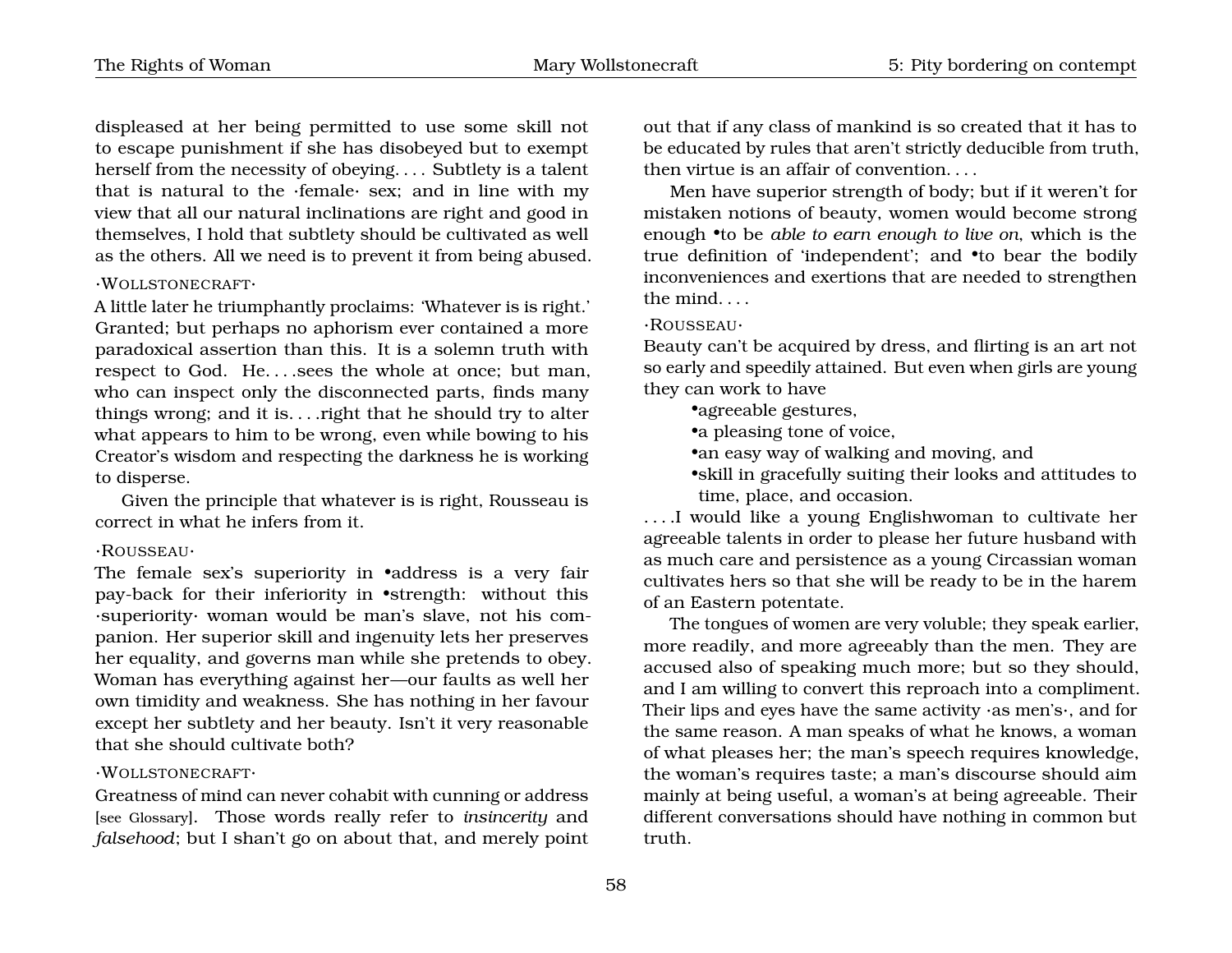We should restrain the prattle of boys with the severe question 'What is the purpose of what you are saying?', but for girls' prattle we need a different though equally difficult question, 'How will what you are saying be received?' In infancy, when they can't yet tell good from evil, girls ought to observe it as a law never to say anything that the listener will find disagreeable. Not an easy law to obey, and made all the harder by having always to be subordinate to the former law against ever telling an untruth.

#### ·WOLLSTONECRAFT·

[She has introduced Rousseau's 'The tongues of women' passage with the words: 'To make women completely insignificant, he adds. . . '.]

To govern the tongue in this manner must require great address indeed; and it is too much practised both by men and women. How few people speak out of the abundance of the heart! So few that I, who love simplicity, would gladly give up •politeness for a quarter of the virtue that has been sacrificed to •it. Politeness is an equivocal quality which at most should only be the polish of virtue.

But to complete the sketch:

#### ·ROUSSEAU·

It's easy to see that if male children can't form any true notions of religion, those ideas must be thoroughly out of the reach of female children. For that very reason, I would begin talking to them about religion earlier; if we waited until they were able to discuss such profound questions in a disciplined way we would risk never speaking to them on this subject. Reason in women is *practical* reason: it enables them to use skill in finding the means of achieving a known

end, but could never enable them to discover that end itself. The social relations between the sexes are truly admirable: what results from their union is a moral person, of which woman could be called 'the eyes' and man 'the hand'—from the man the woman learns what she is to see, and from the woman the man learns what he ought to do. If woman could get back to the first principles of things as well as man, and if man could go into details as well as woman, neither would depend on the other for anything; they would live in perpetual discord, and their union could not survive. But in the harmony that in fact naturally exists between them, their different abilities tend to one common end, and it's hard to say which of them contributes more: each follows the impulse of the other; each is obedient and both are masters.

Just because a woman's conduct is subservient to public opinion, her faith in matters of religion should be subject to authority. Every daughter ought to be of the same religion as her mother, and every wife to be of the same religion as her husband. Even if the religion she acquires is false, God does not see her acceptance of it as wrong behaviour, because of the docility that induces the mother and daughter to submit to the order of nature. $9$  As they can't judge for themselves, they ought to abide by the decision of their fathers and husbands as confidently as by that of the church.

. . . .There's no great need to explain to women the reasons for their ·religious· belief, but there is a need to state precisely the tenets they are to believe: a creed that presents only obscure ideas to the mind will lead to fanaticism; and a creed that presents absurdities will lead to loss of faith.

<span id="page-62-0"></span><sup>9</sup> MW interjects: What if the mother's and husband's religions *happen* to be different? An ignorant person cannot be •reasoned out of an error, and if she is merely •persuaded to give up one prejudice for another her mind will be unsettled. And what if the husband doesn't have any religion to teach her? In that case she ·won't have any religion, and therefore· will lack something she need to support her virtue independently of worldly considerations.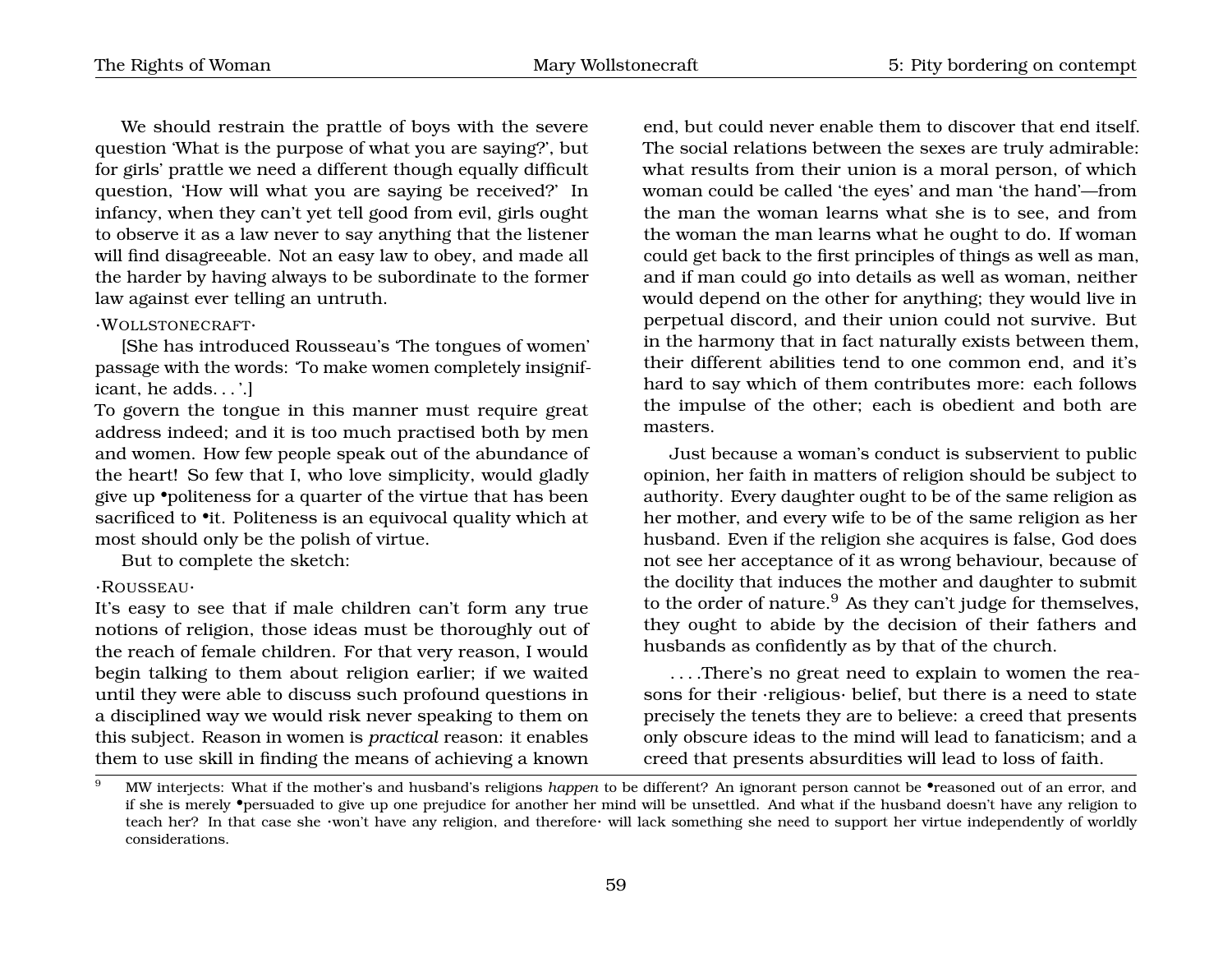#### ·WOLLSTONECRAFT·

[MW comments briefly on this, in a manner you could now predict from what she has said up to here. What follows—at a length that would occupy about four pages of the present version—is a series of shorter quotations from Rousseau interspersed by MW's comments. Their over-all theme is the conflict between •Rousseau's wish to make women physically attractive and obedient and •MW's wish that women should above all be thoughtful and self-controlled. She fiercely attacks his emphasis on the need for a woman to be physically attractive so that she can be her husband's 'mistress' [see Glossary], especially in the light of his thesis that *that* relationship won't last for long in the marriage. She speaks of this whole emphasis in Rousseau as 'the reveries of fancy and refined licentiousness', meaning roughly that he is supplying himself with soft pornography. She continues:]

The man who can be contented to live with a pretty and useful companion who has no mind has lost in voluptuous [see Glossary] gratifications a taste for more refined pleasures; he has never felt the calm and refreshing satisfaction. . . .of being loved by someone who could understand him. In the society of his wife he is still alone, except when the man is sunk in the brute [here 'brute' = 'lower animal'; she means 'except when the man uses her for sexual satisfaction']. 'The charm of life', says a grave philosophical reasoner [Adam Smith], is 'sympathy; nothing pleases us more than to observe in other men a fellow-feeling with all the emotions of our own breast.'

But, according to the line of thought by which women are kept from the tree of knowledge,

the important years of youth,

the usefulness of age, and

the rational hopes of a future life

are all to be sacrificed to making woman an object of desire for a short time. Besides, how could Rousseau expect them to be virtuous and constant when they aren't allowed to base their virtue on reason or direct their inquiries towards truth?

Rousseau's errors in reasoning all arose from sensibility [see Glossary], and women are very ready to forgive sensibility to their charms! When he should have reasoned he became impassioned, and his thoughts inflamed his imagination instead of enlightening his understanding. Even his virtues led him astray: born with a warm constitution and lively imagination, he was naturally drawn toward the other sex with such eager fondness that he soon became lascivious. If he had given way to these desires, the fire would have extinguished itself in a natural manner; but virtue and a romantic kind of delicacy made him practise self-denial; but when he was restrained ·in his behaviour·—by fear, delicacy, or virtue—he let his imagination run riot, and the glowing images that it came up with sank deep into his soul.

. . . .And so warmly has he painted what he forcibly felt that readers' hearts have been drawn in and their imaginations inflamed; the stronger the readers' imaginations are, the more sure they are that they have been convinced of something intellectually, when really they have only shared the feelings of a poetic writer who skilfully exhibits the objects of sense, voluptuously shadowed or gracefully veiled; and by thus making us •feel when we think we are •reasoning he leaves a deposit of error in the mind.

Why was Rousseau's life divided between •ecstasy and •misery? It has to be because the effervescence of his imagination produced •both. If he had allowed his imagination to cool, he might have acquired more strength of mind.. . . .

But peace to his spirit! I am at war not with his ashes but with his opinions. I am fighting only the sensibility that led him to degrade woman by making her the slave of love. Let us, my dear contemporaries, rise above such narrow prejudices! If wisdom is desirable on its own account,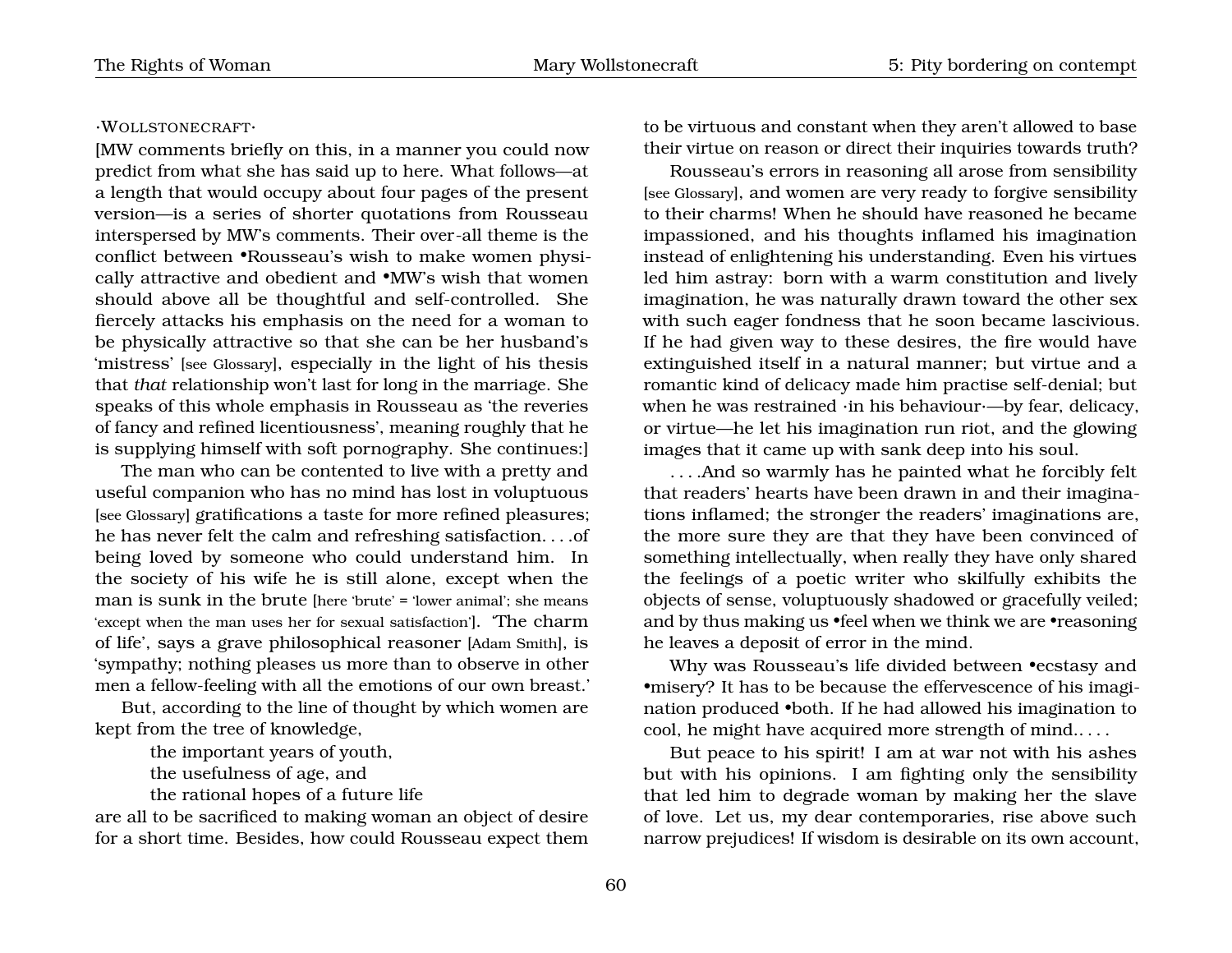if virtue properly so-called must be based on knowledge, then let us try to strengthen our minds by reflection, until our heads become a balance for our hearts; let us not confine all our thoughts to everyday trivial occurrences, or our knowledge to an acquaintance with our lovers' or husbands' hearts; rather, let the carrying-out of every duty be subordinate to the grand duty of improving our minds and preparing our affections for a more exalted state!. . . .

If we really were created only to flutter our hour out and then die, then let us give full play to sensibility and laugh at the severity of reason! But even then ·this wouldn't be satisfactory, because· we wouldn't have strong bodies or minds, and life would be lost in feverish pleasures or wearisome idleness.

But the system of education that I earnestly want to see exploded seems to presuppose something that ought never to be taken for granted.

·WHAT MW SAYS IN THE REST OF THIS PARAGRAPH·

The presupposition has two parts. **(1)** A woman who is well brought up by the standards of the system I am attacking will be protected from any mishaps; Fortune, the blindfolded goddess, will take off her blindfold and smile on this woman, bringing her an admirable male partner. **(2)** A woman who is devoted to virtue (and thus isn't well brought up by those standards) will get benefits only to her own frame of mind; she is likely to have to cope with serious worldly difficulties, and to put up with the vices and moods of people she can never regard as friends.

·HOW MW SAID THIS (VERBATIM)·

. . . .namely, that virtue shields us from the casualties of life; and that fortune, slipping off her bandage, will smile on a well-educated female, and bring in her hand an Émile or a Telemachus. Whilst, on the contrary, the reward which virtue promises to her votaries is confined, it seems clear, to their own bosoms; and often must they contend with the most vexatious worldly cares, and bear with the vices and humours of relations for whom they can never feel a friendship.

[The next paragraph **continues the statement of the 'presupposition' that MW has been attacking**, by saying more about the misfortunes of **(2)** the woman who devotes herself to virtue.]

Many women, instead of being supported by the reason and virtue of their fathers and brothers, have strengthened their own minds by struggling with their vices and follies; but they have never met with a hero in the shape of a husband. If they did have a husband, he might. . . .manage to bring their reason back to its natural dependent state, and restore to *man* the privilege of rising above opinion—the privilege that had been usurped ·by the woman·.

[•The second woman isn't rewarded much by virtue, although she is devoted to it. The upshot for the first woman is better, and we understand its being brought by fortune, luck; but it's not clear why in the verbatim passage it is also said to be worked by virtue. •In the second paragraph MW says that a husband might 'pay the debt that mankind owed' to the woman. . . etc. But Rousseau & co. don't think that mankind owes the second woman anything. Perhaps MW meant '... paying the debt that **the woman thinks** mankind owes her'.]

# **2: Fordyce**

[James Fordyce, a Scottish Presbyterian minister and poet, had written two enormously popular books about the upbringing of young women. MW makes no secret of her contempt for these works—both for their overlap with Rousseau's views and for their style. He isn't worth discussing, she says; but he has to be attended to because he is so influential. This section would run to about five pages,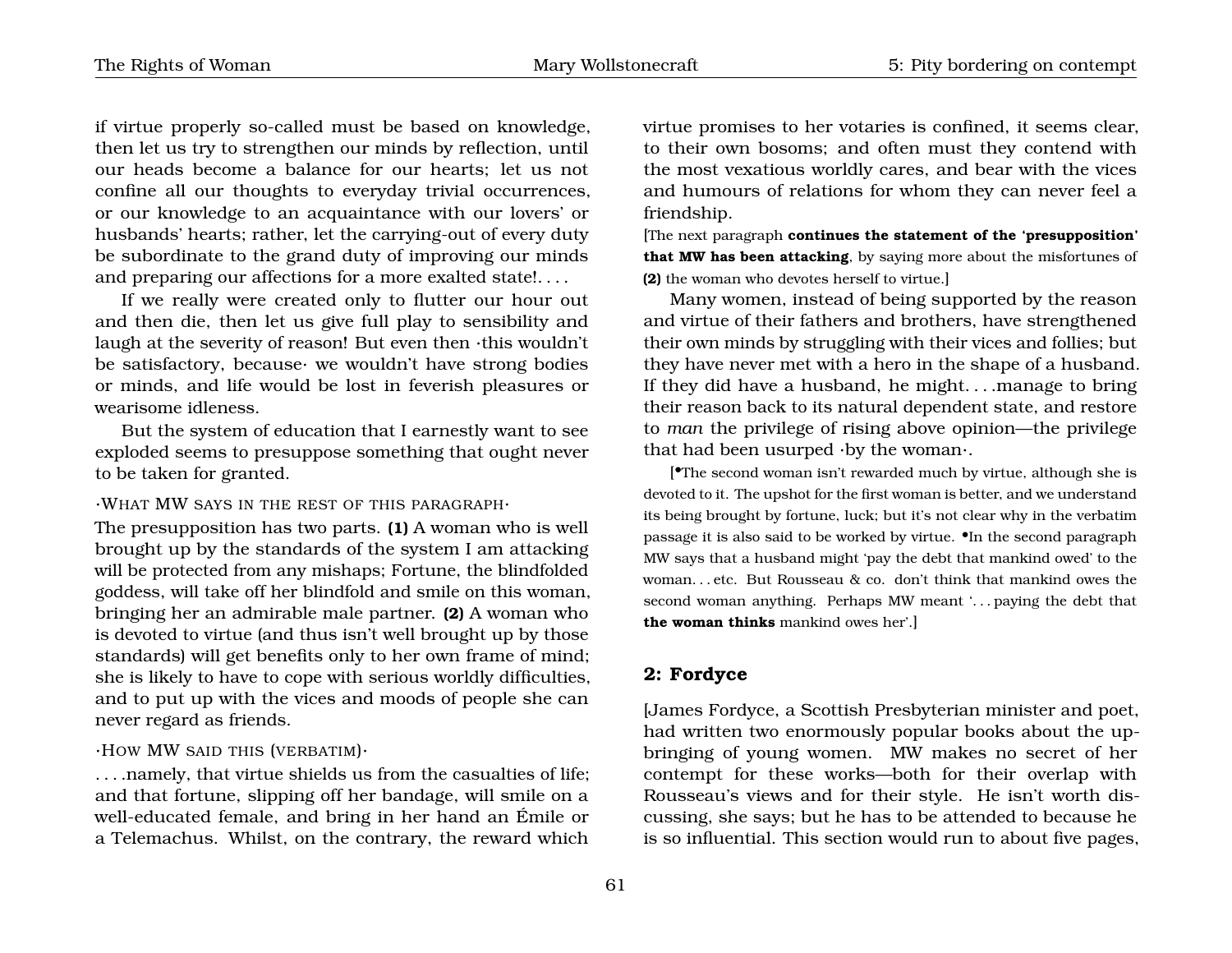but it won't be presented here. A sense of why Fordyce isn't worth quoting, and of what MW thought of him, can be gathered from a few of her expressions regarding him:

- —a most sentimental rant
- —I have heard rational men use the word 'indecent' when they mention Fordyce's writings
- —a display of cold artificial feelings. . . .the mark of a little vain mind
- —lover-like phrases of pumped-up passion
- —The lover has a poetic licence. . . .but why should a grave preacher interlard his discourses with such fooleries?]

## **3: Gregory**

[Dr John Gregory, a Scottish physician, wrote *A Father's Legacy to his Daughters*, for the benefit of his motherless daughters; it was published posthumously two decades before the present work.]

Dr Gregory's legacy to his daughters is full of such paternal care that I embark on the task of criticism with affectionate respect. But just because this little volume has many attractions to recommend it to the notice of the most respect-worthy part of my sex, I can't silently let pass some arguments in it that make a plausible case for opinions that I think have had the most harmful effect on the morals and manners of the female world.

His easy familiar style is particularly suited to the over-all line of his advice, and the melancholy tenderness which his respect for the memory of a beloved wife diffuses through the whole work brings us onto its side; but our sympathy is disturbed by the trim elegance of many passages in the book—passages where, expecting to meet the •father, we are suddenly confronted by the •author.

Another drawback is that he has two purposes and doesn't often stay steadily with either of them. He wants to make his daughters lovable; but he doesn't want to give them sentiments that might make them unhappy by drawing them out of the track of common life without enabling them to act with appropriate independence and dignity. So he checks the natural flow of his thoughts, and advises neither one thing nor the other.

In the preface he tells them a sad truth: 'At least once in your lives you will hear the genuine sentiments of a man who has nothing to gain from deceiving you.' [Presumably the 'once' is the occasion of reading their father's book; what is sad is the implication that this may be the only occasion.]

Hapless woman! what can be expected from you when the beings on whom you are said naturally to depend for reason and support all have something to gain from deceiving you! This is the root of the evil that has shed a corroding mildew on all your virtues. Blighting in the bud your opening faculties, it has made you the weak thing that you are! This divergence of interests—·this difference between what brings gain to a male and what brings gain to a female·—is an insidious state of warfare that undermines morality and divides mankind!

If love has made some women wretched, how many more have been made vain and useless by the cold unmeaning interplay of 'gallantry'! Yet this heartless attention to the ·female· sex is regarded as so manly, so polished, that I'm afraid this vestige of gothic manners won't be replaced by a more reasonable and affectionate mode of conduct until society is very differently organized. Also, to strip •'gallantry' of its imaginary dignity, I should point out that in the most civilized European states •this lip-service is most prevalent where morals are extremely dissolute. I'm thinking of Portugal, where gallantry takes the place of the most serious moral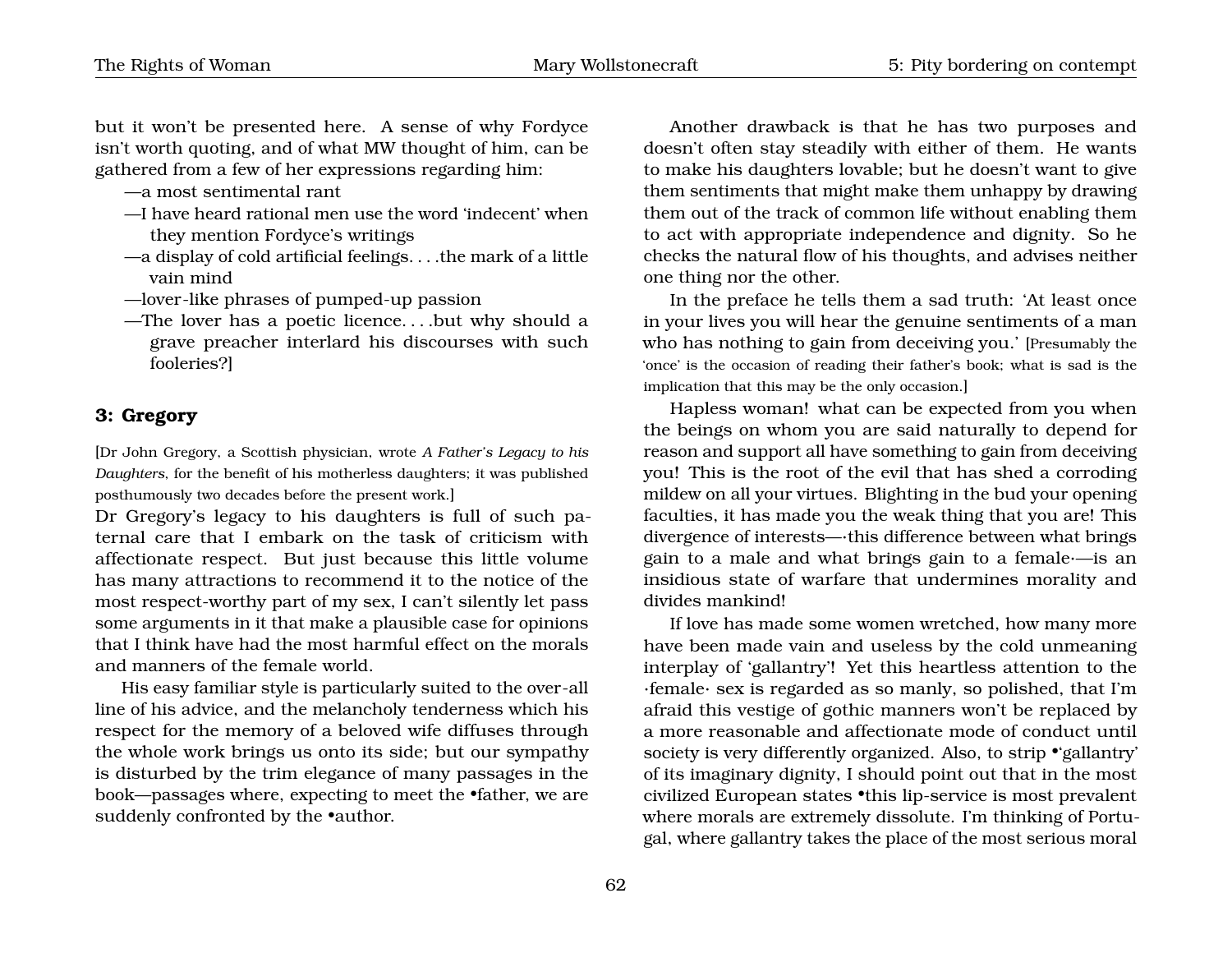The Rights of Woman Mary Wollstonecraft 5: Pity bordering on contempt

obligations—for in that country it seldom happens that a man is assassinated when he is in the company of a woman! The savage hand of murder is unnerved by this chivalrous spirit; and if the stroke of vengeance can't be delayed, the killer asks the lady to pardon the rudeness and to leave in peace, perhaps spattered with her husband's or brother's blood.

I shall pass over what Dr Gregory says about religion, because I mean to give religion a chapter to itself. [In the upshot, she didn't. Perhaps the chapter was to have been in a projected second volume, which didn't get written.]

Although many of the remarks about behaviour are very sensible [see Glossary], I entirely disapprove of them all, because they strike me as starting at the wrong end, so to speak. A cultivated understanding and an affectionate heart won't have any need for starched rules of decorum; without such rules they will lead to something more substantial than seemliness [= 'conventional properness of behaviour']. And on the other hand, obedience to such rules without understanding would be outright pretence. ·In Gregory's scheme of things·, decorum is the one thing that is needed! Decorum is to supplant nature, and banish all simplicity and variety of character out of the female world. But what good can come of this superficial advice? It is easier •to list modes of behaviour ·that are required or forbidden· than •to set reason to work; but once the mind has been stored with useful knowledge and strengthened by being *used*, the regulation of the behaviour may safely be left to its guidance ·without the aid of formal rules·.

Consider for example this caution that Gregory gives to his daughters:

> Be cautious even in displaying your good sense. ·If you don't·, you'll be seen as regarding yourself as superior to the rest of the company. And if you

happen to have any learning, keep it a profound secret—especially from men, who generally look with a jealous and malignant eye on any woman who has knowledge, skill and a cultivated understanding.

Why should that warning be given, when artfulness of every kind must contaminate the mind; and why entangle the grand motives of action—motives supported by reason and religion equally—with pitiful worldly devices and sleight-ofhand tricks to gain the applause of gaping tasteless fools?. . .

If it were always proper to adopt the tone of the company one is in, there would be no end to rules for behaviour. With the key changing all the time ·in tune with the company·, it would often happen that a *flat* was taken to be a *natural* note. [The adjectives are meant in their musical sense—e.g. mistaking a b $\frac{1}{2}$  for a b $\frac{1}{2}$ .]

Surely it would have been wiser to advise women to improve themselves until they rose above the fumes of vanity; and then let the public opinion come around ·to seeing them for what they are. If they have to adjust themselves to the company they are in·, where are rules of accommodation to stop? The narrow path of truth and virtue doesn't veer to the right or the left: it is a straightforward business, and those who are earnestly travelling this road can leap across many. . . .prejudices without leaving modesty behind. Make the heart clean, and give the head work to do, and I predict that there will be nothing offensive in the behaviour.

The air of fashion that many young people are so eager to achieve always strikes me as being like the studied attitudes [MW's phrase] of some modern prints, copied slavishly and tastelessly from ancient works of art: the soul is left out, and none of the parts are tied together by *character* properly so-called. This varnish of fashion. . . .may dazzle the weak; but leave nature to itself, ·unvarnished·, and it will seldom disgust the wise. Besides, when a woman has enough sense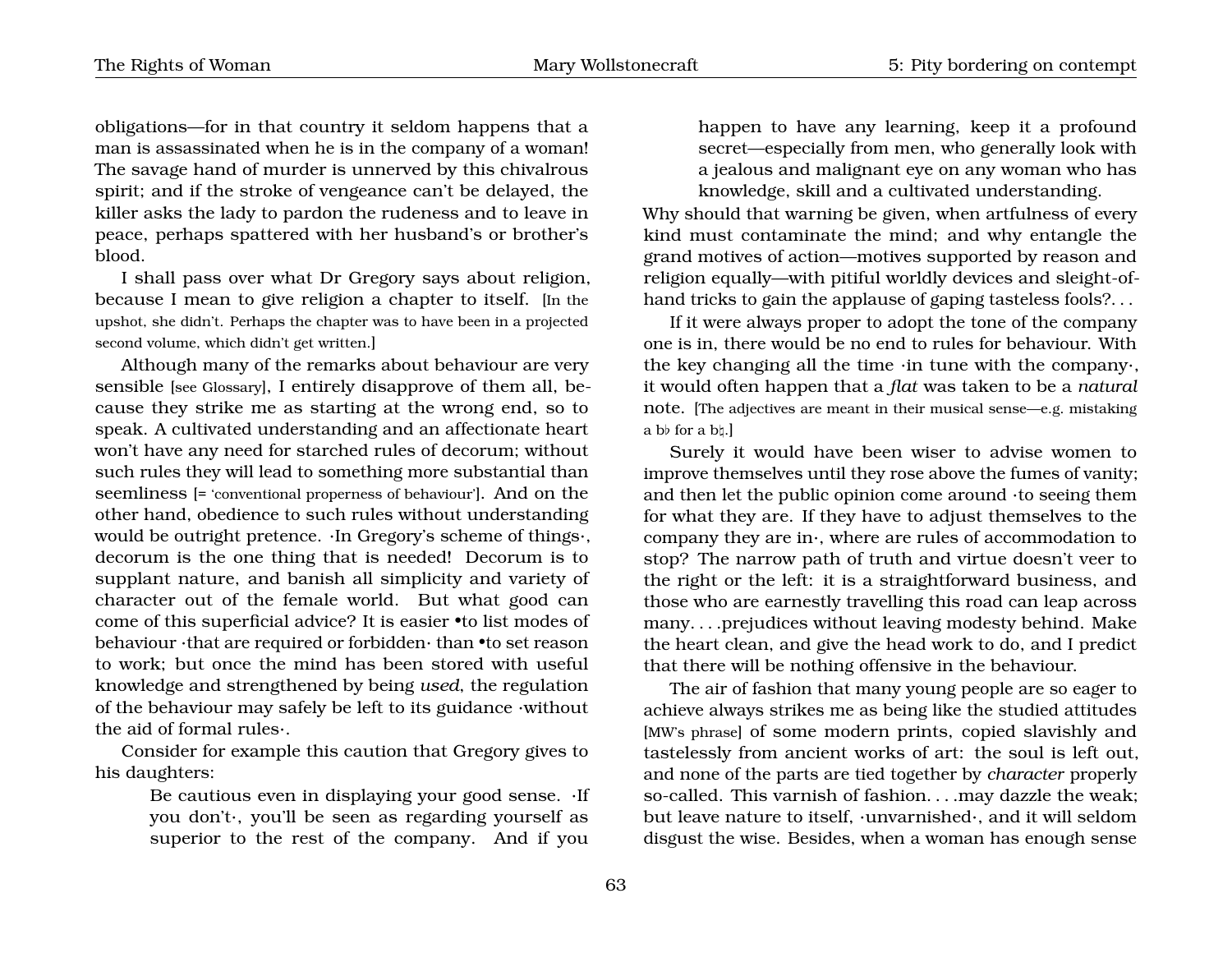not to pretend to anything that she doesn't understand in some degree, she has no need to hide her talents; let things take their natural course, and all will be well.

It is this system of pretence all through Dr Gregory's book that I despise. Women are always to *seem* to be this and that; but virtue might speak in Hamlet's words: 'Seems! I know not seems!—Have that within that passeth show!'

In another place, after indiscriminately recommending delicacy, he adds:

> The men will complain of your reserve. They will assure you that a franker behaviour would make you more lovable. But, trust me, they aren't sincere when they tell you that. I acknowledge that on some occasions it [= a more open and forthright manner] might make you more agreeable as companions, but it would make you less lovable as women. And that is an important distinction, which many of your sex are not aware of.

This desire of always being women is the very frame of mind that degrades the ·female· sex. Except with a lover, it would (I repeat) be well if they were *only* agreeable or rational companions. But in this respect Gregory's advice is inconsistent with something else he says, which I now quote with strong approval:

> The view that a woman may allow all innocent freedoms provided her virtue is secure is both grossly indelicate and dangerous, and has proved fatal to many of your sex.

I agree with this. A man or woman of any feeling must always wish to convince a beloved object that what he or she is getting and returning with pleasure are caresses of the individual, not of the sex; and that the heart is moved rather than the senses. Without this natural delicacy, love becomes a selfish personal gratification that degrades the character.

I take this view further. When love is out of the question, affection authorises many personal endearments that flow naturally from an innocent heart and give life to the behaviour; but the personal interplay of appetite, gallantry, or vanity, is despicable. Suppose a man is helping a pretty woman into a carriage—a woman he doesn't know—and he squeezes her hand: if she has any true delicacy she will regard this impertinent freedom as something like an insult, rather than being flattered by this meaningless homage to beauty. . . .

Wanting to feed the affections with what is now the food of vanity, I would like to persuade my sex to act from simpler principles. Let them merit love, and they will obtain it, though they may never be told that. ·I like Dr Gregory's remark·: 'The power of a fine woman over the hearts of very able men is beyond what she conceives.'

I have already remarked on the narrow cautions Gregory offers relating to deceit, female softness, delicacy of constitution; for these are the themes that he keeps endlessly coming back to. He handles them in a more decorous manner than Rousseau does; but basically he agrees with Rousseau on these matters, and if you take the trouble to analyse these opinions ·of Gregory's· you'll find that the first principles are not quite so delicate as the superstructure!

You'll see in due course that my views about friendship, love, and marriage are non-trivially different from Gregory's. I don't want to get ahead of myself and talk about that now, important as it is. I want here merely to remark on the over-all spirit of Gregory's treatment of them, on his cautious family prudence, on his limited views of partial unenlightened affection. These views exclude pleasure and improvement by vainly wanting to fend off sorrow and error and by thus guarding the heart and mind, destroy all their energy. It is far better to be often deceived than never to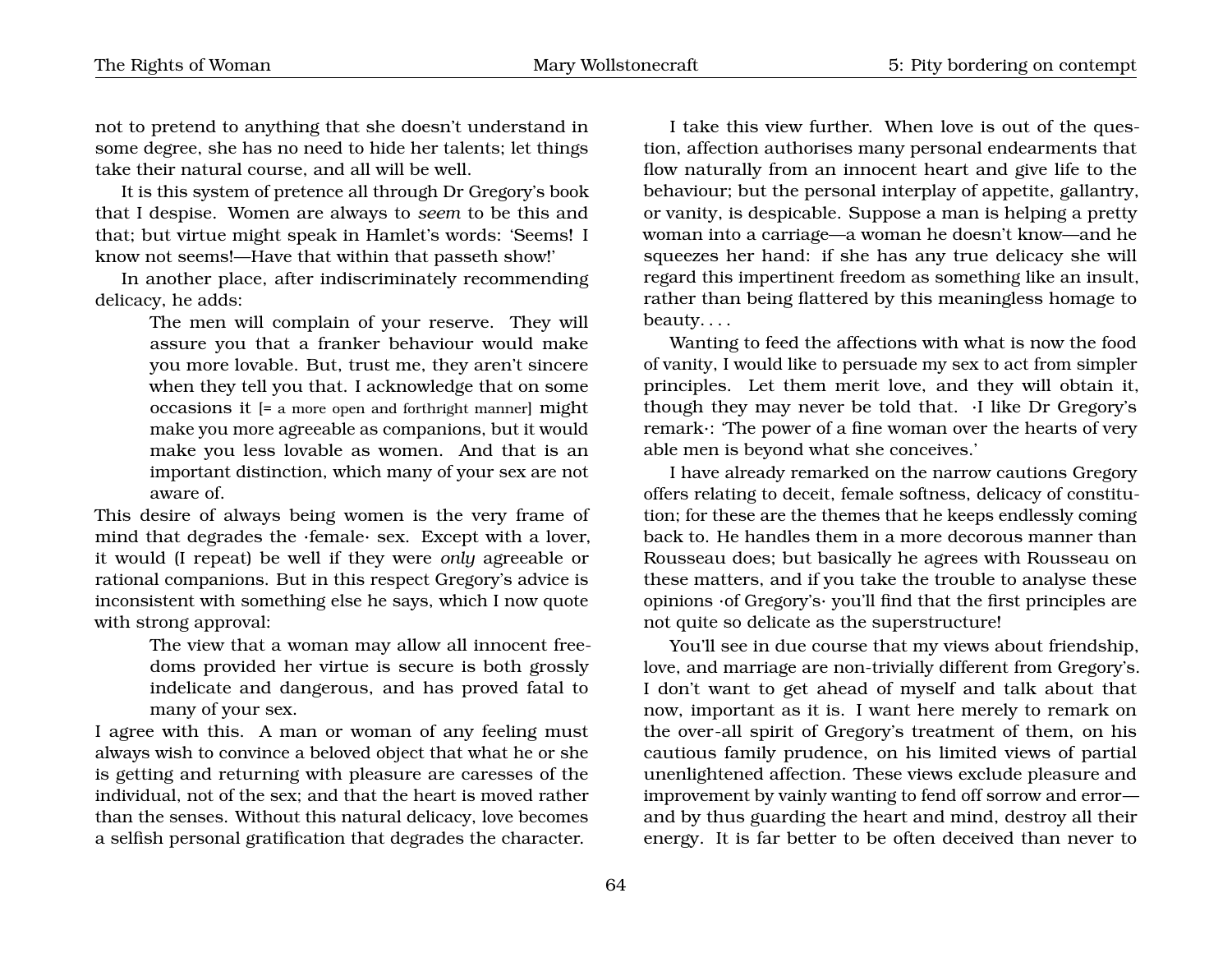trust; to be disappointed in love, than never to love; to lose a husband's fondness, than forfeit his esteem.

It would be a good thing for the world—and for individuals, of course—if all this useless care to attain a limited and limiting worldly happiness were turned into an anxious desire to improve the understanding.

- —Wisdom is the principal thing: therefore get wisdom; and with all thy gettings get understanding. (*Proverbs* 4:7)
- —How long, ye simple ones, will ye love simplicity and hate knowledge? (*Proverbs* 1:22)

That is Wisdom speaking to the daughters of men!

## **4: Some women**

I shan't mention all the writers who have written on the subject of female manners—it would in fact be only beating over the old ground, for they have in general said the same things; but I'm on the attack against man's. . . .*iron sceptre of tyranny*, and I declare against all power built on prejudices, however ancient.

If women's submission is to be based on justice, that is the highest court of appeal, for God is justice itself. So let us as children of the same parent. . . .reason together and learn to submit to the authority of •reason when •her voice is distinctly heard. And if it is proved that this throne of prerogative rests on nothing but a chaotic mass of prejudices that aren't kept together by

•any inherent principle of order, or

•any elephant or tortoise or even

•the mighty shoulders of a son of the earth,

anyone who still holds on to them will be guilty of a breach of duty, of sinning against the order of things. . . . [The middle one of those three refers to an old Indian theory about what holds the world

up, and the third refers to Greek myths about Atlas.]

The being who can govern him- or herself [see Glossary] has nothing to fear in life; but if anything is dearer to someone than his or her own respect, the price ·for that· must be paid to the last farthing. Virtue, like everything valuable, must be loved for herself alone or she won't come to live with us. She won't impart the peace 'which passeth understanding' [Philippians 47] if she is •used merely as the stilts of reputation and •respected with pharisaical exactness because 'honesty is the best policy'.

It can't be denied—and it never *is* denied—that the plan of life that enables us to carry some knowledge and virtue into the after-life is the plan with the best chance to ensure contentment in this life; yet few people act according to this principle. This sober conviction is swept aside by present pleasure or present power. . . . How few—how very few!—have enough foresight or resolution to endure a small evil at the moment so as to avoid a greater evil hereafter.

Woman in particular, whose virtue is built on mutual prejudices, seldom attains to this greatness of mind; so that she becomes the slave of her own feelings and is thus easily subjugated by the feelings of others. When it is thus degraded, her reason—her misty reason!—is employed in polishing her chains rather than breaking them. I have indignantly heard women argue along the same lines as men, and adopt the sentiments that treat them as animals, doing this with all the stubborn persistence of ignorance. I shall illustrate this assertion with a few examples.

[MW then briefly discusses things that had been said about women by three women: these discussions add nothing to what she has already said, and they are mostly omitted here. The women in question are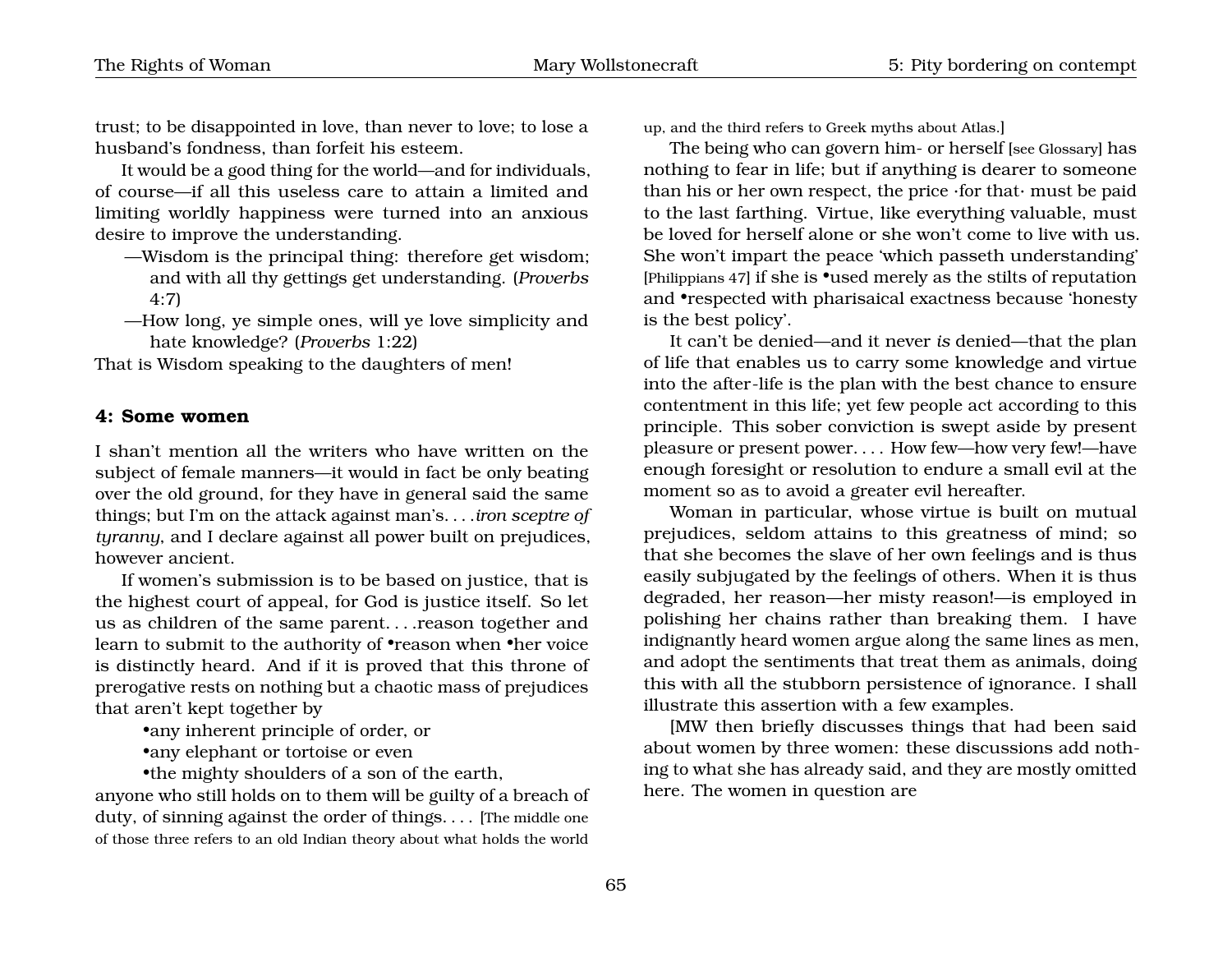**Hester Piozzi**, who before her second marriage was the Mrs Thrale who is still remembered for her long, close friendship with Samuel Johnson.

**Baroness de Staël**, who has been described as 'the first woman of Europe'; prominent for literary and political activities, and for her personal life—one of her lovers was Talleyrand. As a young woman she had written a tribute to Rousseau, and that is what MW fastens on here.

**Stéphanie Félicité de Genlis**, wife of an aristocrat who was beheaded during the Terror; author of, among other things, books for children. MW's main complaint concerns Madame Genlis's 'absurd manner of making parental authority supplant reason'; and she also throws in this: 'I shall pass over her vehement argument in favour of the eternity of future punishments, because I blush to think that a human being should ever argue vehemently in such a cause. She concludes this section with a tribute to:]

**Catherine Macaulay**, who is certainly the woman of the greatest abilities that this country has ever produced. Yet she has been allowed to die without sufficient respect being paid to her memory. But posterity will be more just, and will remember that Catharine Macaulay was an example of intellectual acquirements supposed to be incompatible with the weakness of her sex. No sex appears in her style of writing, for it is like the sense it conveys, strong and clear.

I won't say that she has a 'masculine' understanding, because I don't accept that there is anything masculine about reason; but I contend that her understanding was sound and that her judgment—the mature fruit of profound thinking—was a proof that a woman can acquire *judgment* in the full extent of that word.... She writes with sober energy and tightness of argument; yet her sympathy and benevolence draw us to her side, and the vital heat of her arguments that forces the reader to weigh them.

When I first thought of writing the present work, I anticipated Mrs Macaulay's approval with a little of the hopeful eagerness that it has been the business of my life to suppress; then I heard that she had died—hearing this with the sickly spasm of disappointed hope and the steady seriousness of regret.

# **5: Chesterfield**

. . . .Lord Chesterfield's *Letters to his Son* must not be silently passed over. Not that I mean to analyse his unmanly, immoral system, or even to select any of the useful shrewd remarks that occur in his letters. No, all I intend to offer are a few thoughts about the purpose that the author says the letters have, namely **the art of acquiring an early knowledge of the world**. This is an art that •preys secretly, like the worm in the bud, on the ·young person's· expanding powers, and •turns to poison the abundant juices that should mount with vigour in the youthful frame, inspiring warm affections and great resolves. [There is no further mention of Chesterfield, by name or description, in this work.]

·AGAINST EARLY EDUCATION IN THE WAYS OF THE WORLD·

'For everything there is a season', says the wise man [*Ecclesiastes* 3:1]; and who would look for the fruits of autumn during the genial months of spring? But this is mere rhetoric ·on my part·, and I mean to *reason* with those worldly-wise instructors who, instead of cultivating the ·young person's· judgment, instil prejudices and •harden the heart that gradual experience would only have •cooled. An early confrontation with human infirmities—what is called 'knowledge of the world'—is in my view the surest way to shrink the heart and dampen the natural youthful ardour which produces not only great talents but great virtues. The vain attempt to bring forth the fruit of experience before the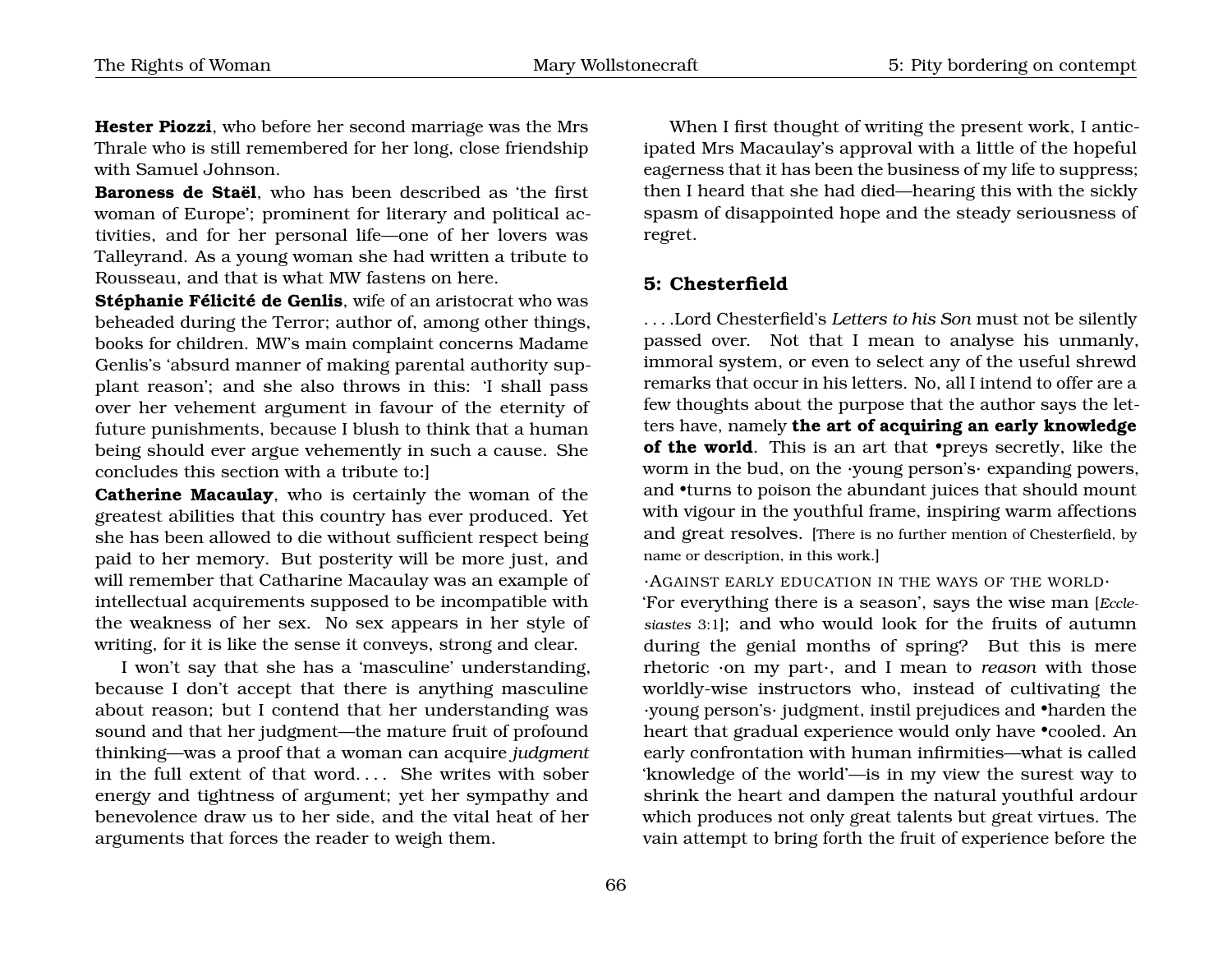The Rights of Woman Mary Wollstonecraft 5: Pity bordering on contempt

sapling has come into leaf only exhausts its strength and prevents it from taking on a natural form. . . . Tell me, you who have studied the human mind, isn't it a strange way to fix principles by showing young people that principles are seldom stable? And how can they be strengthened by habits when they are shown examples in which the habits work out badly? Why is the ardour of youth thus to be damped, and the luxuriance of imagination cut right back? It's true that this dry caution ·about how badly people sometimes behave· *may* guard a character from worldly mischances, but it *certainly will* rule out excellence in virtue and in knowledge. The stumbling-block thrown across every path by suspicion will prevent any vigorous exertions of genius [see Glossary] or benevolence, and life will be stripped of its most alluring charm long before its calm evening when man should retire to contemplation for comfort and support.

A young man who has grown up in a family who are his friends, and has stored his mind with as much theoretical knowledge as can be acquired by reading and the natural reflections that youthful outbursts of animal spirits and instinctive feelings inspire, will enter the world with warm *and erroneous* expectations. But this seems to be the course of nature; and in morals as well as in works of taste we should obey nature's sacred pointers, and not presume to lead when we ought humbly to follow.

Few people act from principle; the grand springs of action are present feelings and early habits; but the feelings would be deadened, and the habits turned into rusting fetters, if young people were shown the world just as it is. What will make them uncensorious and forgiving is the knowledge of mankind and of their own hearts that can be slowly obtained through experience. If they have that, they will see their fellow creatures as frail beings, like themselves, condemned to struggle with human infirmities; sometimes displaying the

light side of their character and sometimes the dark, giving rise to alternate feelings of love and disgust. But the ·early warning· system guards them against their fellow creatures, as against beasts of prey, until every enlarged social feeling is eradicated, i.e. until their humanity was eradicated.

In life, on the other hand, as we gradually discover the imperfections of our own nature we also discover virtues; and various circumstances attach us to our fellow creatures when we mix with them and view the same objects—circumstances that are never thought of in acquiring a hasty unnatural knowledge of the world ·such as Lord Chesterfield's indoctrination·. We see a folly swell into a vice by almost imperceptible degrees, and we pity the person while we also blame him or her; but, if the hideous monster—·the vice·—burst suddenly on our sight, our fear and disgust would make us more severe than man ought to be, and might lead us in our blind zeal to put ourselves in God's place and pronounce damnation on our fellow mortals, forgetting that we can't read •their hearts and that we have seeds of the same vices lurking in •our own.

We expect more from instruction (I repeat) than mere instruction can produce. Instead of preparing young people to confront life's evils with dignity, and to acquire wisdom and virtue through the use of their own faculties, precepts are heaped on precepts and blind obedience to them is required, when conviction should arise from the use of reason.

Suppose, for instance, that a young person in the first ardour of friendship *deifies* the beloved object [i.e. regards him or her as a god]—what harm can arise from this mistaken enthusiastic attachment? ·It may indeed be better than merely harmless, because· it may be necessary for virtue to appear first in a •human form to impress youthful hearts; the •ideal model, which a more mature and elevated mind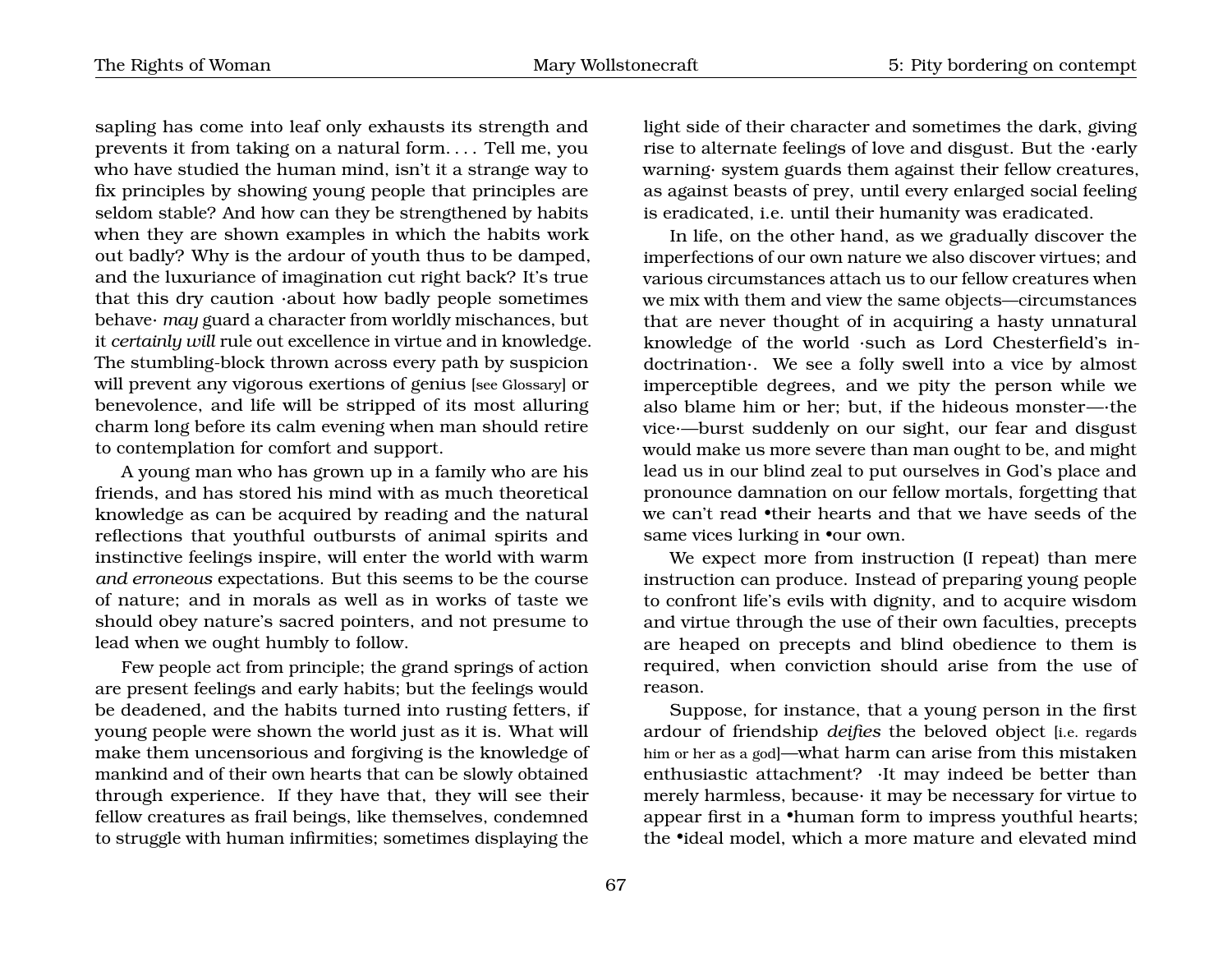looks up to and shapes for itself, would elude their sight. 'He who loves not his brother whom he hath seen, how can he love God?' asked the wisest of men [1 *John* 4:20].. . . .

Our trees are now allowed to spread with wild luxuriance, and we don't expect by force to combine the majestic marks of time with youthful graces; rather, we wait patiently until the trees have driven their roots down deep and braved many a storm. Well, then, is the mind. . . .to be treated with less respect? To argue from analogy: everything around us is in a progressive state; and when an unwelcome knowledge of life gives us a sense of having had almost enough of life, and we discover by the natural course of things that everything that happens under the sun is vanity [*Ecclesiastes* 1:14], we are drawing near to the awe-inspiring close of the drama. The days of activity and hope are over, and as for the opportunities that our early years gave us for advancing in the scale of intelligence—we have nearly reached their bottom line. A knowledge of the futility of life is very useful at this late stage of our lives—or earlier, if it is obtained through experience. Useful because it is natural; but when a frail ·young, inexperienced· being is shown the follies and vices of man so as to teach him to •guard prudently against the common casualties of life by •sacrificing his heart—that's the wisdom of this world, contrasted with the nobler fruit of piety and experience.

·THE BELIEF IN LIFE AFTER DEATH: ITS EFFECTS ON OUR THOUGHTS AND FEELINGS·

I will venture a paradox. . . .: if men were born only to form a circle of life and death, it would be wise to take every possible step to make life happy. Moderation in every pursuit would then be supreme wisdom; and the prudent voluptuary [= 'the sexually energetic person who takes care of his own interests] might enjoy a degree of contentment although he didn't cultivate his understanding or keep his heart pure. If we were

mortal, prudence would be true wisdom; or, to put the point more explicitly, prudence would yield the greatest portion of happiness, considering the whole of life; but knowledge about anything other than the conveniences of life would be a curse, ·or at any rate the pursuit of it would be a curse, as I now proceed to explain·.

Why should we injure our health by close study? The exalted pleasure that intellectual pursuits provide would hardly compensate for the hours of exhaustion that follow, especially if we take into account the doubts and disappointments that cloud our researches. Every inquiry ends with empty hands and annoyance, because the cause that we particularly wanted to discover recedes before us as we advance, like the horizon. . . . Yet, disappointed as we are in our researches, the mind is strengthened through exercise, perhaps becoming strong enough to comprehend the answers which, at another stage of existence, it may receive to the anxious questions it asked ·back in its earthly life· when the understanding with feeble wing was fluttering round the visible effects ·and hoping· to dive into the hidden cause.

The passions also, the winds of life, would be useless or even harmful if the substance that composes our thinking being died with our bodies. The appetites would meet all our earthly needs and would produce more moderate and permanent happiness ·than our passions do·. But the powers of the soul

> that are of little use in this life, and probably disturb our animal pleasures even while conscious dignity makes us glory in having them,

prove that ·this· life is merely an education, a state of infancy, to which the only hopes worth cherishing should not be sacrificed. The conclusion I draw from this is that we ought to have a precise idea of what we want to attain by education. •The immortality of the soul is contradicted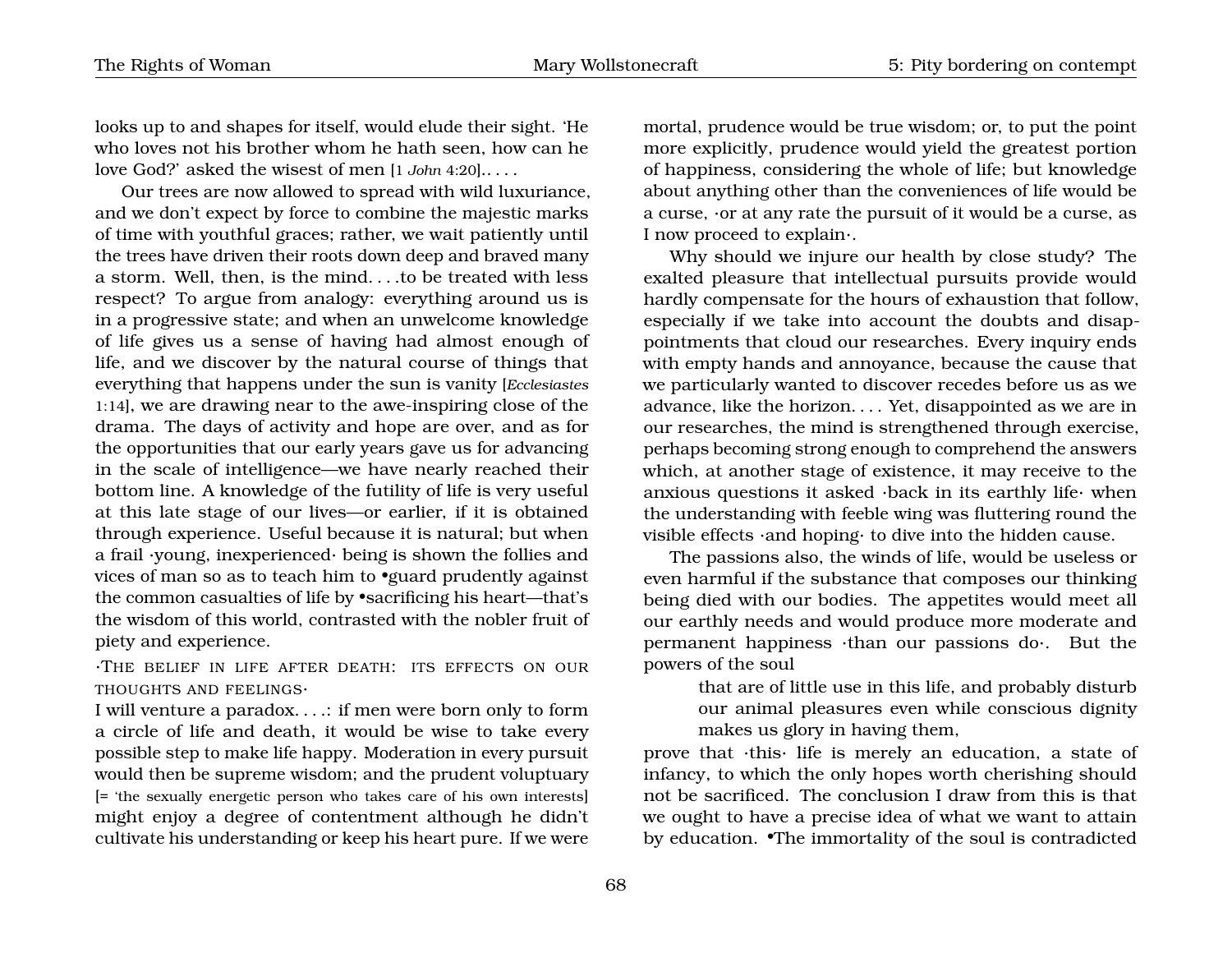by the ·educational· activities of many people who firmly announce that they believe in •it!

If what you primarily want ·for your child· is ease and prosperity on earth, leaving the after-life to provide for itself, then you are acting prudently in giving your child an early insight into the weaknesses of human nature. You may not turn him into a vicious scoundrel, but don't think that he will stick to more than the letter of the law after taking in at a very early age a view of human nature as very low-down; nor will he think he needs to rise much above the common standard. He may avoid gross vices, because 'honesty is the best policy', but he will never aim at attaining great virtues. The example of writers and artists will illustrate this remark.

'It is always wise to regulate one's passions'—this has been thought to be an axiom in morals, but I think it is a dogmatic assertion made by men who have coolly seen mankind through the medium of books. And I don't believe it: I say in direct contradiction to it that the regulation of the passions is *not* always wisdom. On the contrary, one reason why men have better judgment and more endurance than women is that they give a freer scope to the grand passions, and by more frequently going astray they enlarge their minds. If then their use of their own reason leads them to settle on some stable principle, they have probably to thank the force of their passions •nourished by *false* views of life and permitted to jump across the boundary that guarantees contentment. If at the start of life we could soberly survey the scenes before us as. . . .and see everything in its true colours, how could the passions get enough strength to unfold the faculties?

Let me now, as from a mountain-top, survey the world stripped of its false delusive charms. The clear atmosphere lets me to see each object in its true point of view, and I have no passions. I am as calm as the prospect on a morning when the mists are slowly dispersing and silently unveiling the beauties of nature, refreshed by rest.

What will the world look like now? I rub my eyes and think perhaps that I am just awaking from a lively dream.

I see the sons and daughters of men pursuing shadows, and anxiously squandering their powers to feed passions that have no adequate object. . . .

[In case you are interested, that last ellipsis replaces the words:

—if the very excess of these blind impulses pampered by that lying, yet constantly-trusted guide, the imagination, did not, by preparing them for some other state, render short sighted mortals wiser without their own concurrence; or, what comes to the same thing, when they were pursuing some imaginary present good.

The two pages on the view from the mountain-top have a lot of that sort of obscurity, and are omitted from this version except for the striking half-sentence with which they end: ... the governing passion implanted in us by the Author of all good, to call forth and strengthen the faculties of each individual, and enable it to attain all the experience that an infant can obtain, who does certain things, it cannot tell why.

I descend from my mountain-top, and mixing with my fellow creatures I feel myself being hurried along the common stream; ambition, love, hope, and fear exert their usual power, although we are convinced by reason that their present and most attractive promises are only lying dreams. But if the cold hand of circumspection [= 'cautiously looking around'] had damped each warm feeling before it had left any permanent mark or fixed some habit, what could be expected other than selfish prudence and reason barely rising above instinct? Anyone who has read with a philosophical eye Dean Swift's disgusting description of the Yahoos, and his insipid account of the Houyhnhnms, must see the futility of degrading the passions or making man settle for being merely contented.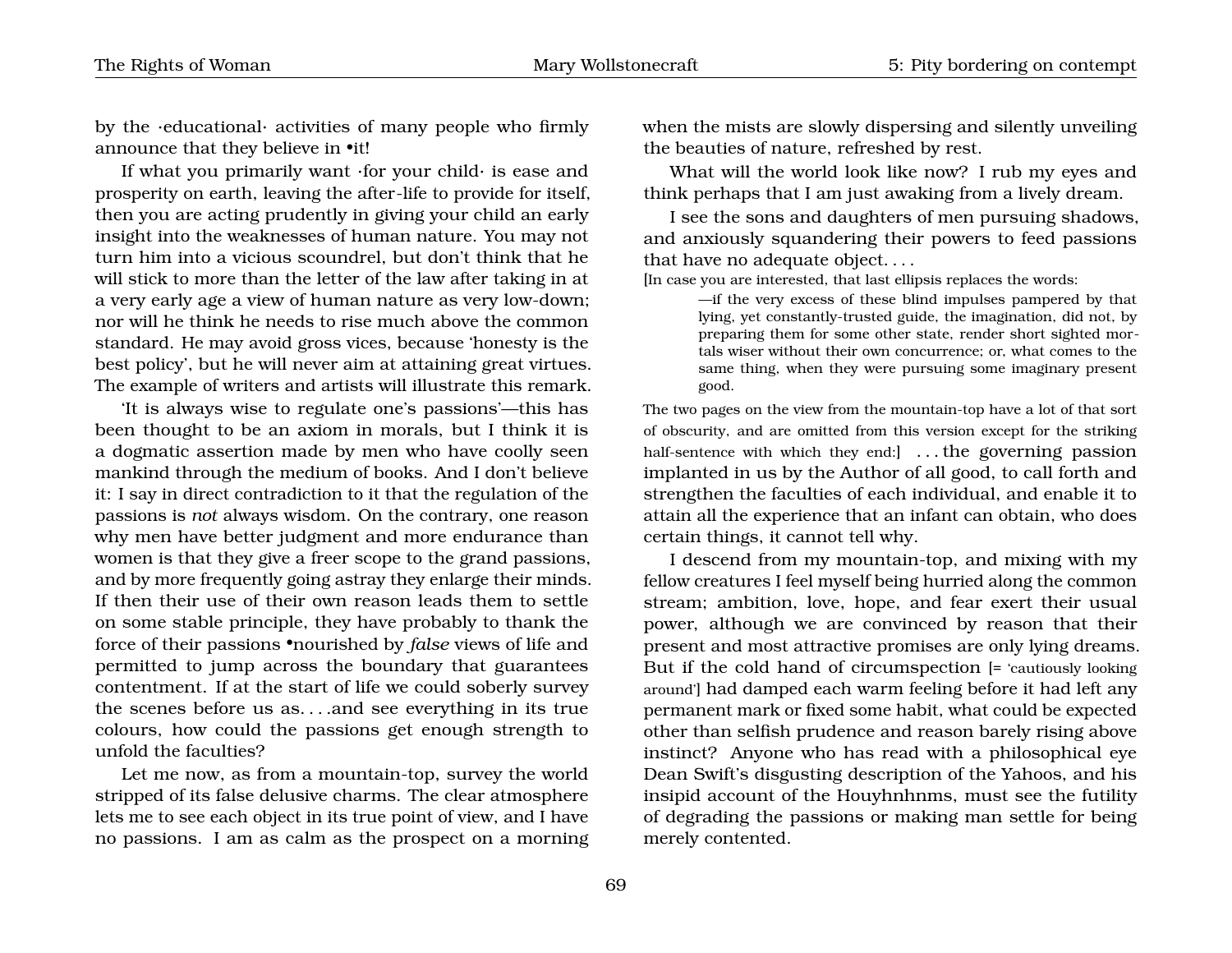The youth should *act*. If he had the experience of a grey head, he would be fitter for death than life; his virtues, residing in his head rather than his heart, could produce nothing great; and his understanding, prepared for •this world, wouldn't embark on noble flights showing that it had a right to  $\bullet$  a better  $\cdot$ world $\cdot$ .

Besides, you can't give a young person a just view of life; he must have struggled with his own passions before he can estimate the force of the temptation that betrayed his brother into vice. Those who are entering life see the world from such a different point of view from that of those who are departing that they can seldom think alike, unless the unfledged reason of the former never attempted a solitary flight.

When we hear of some daring crime, it comes full upon us in the deepest shade of wickedness and raises our indignation; but the eye that saw the darkness gradually thicken—·i.e. saw the psychological process that led to the commission of the crime'·—must observe it with more compassionate forbearance. The world can't be seen by an unmoved spectator: we must mix in the throng, and feel as men feel, before we can judge of their feelings. In short, if we mean to live in the world in order to grow wiser and better, and not merely to enjoy the good things of life, we must acquire a knowledge of others at the same time that we become acquainted with ourselves—knowledge acquired any other way only hardens the heart and puzzles the understanding.

I may be told that knowledge acquired in this way is sometimes purchased at too high a price. I can only answer that I very much doubt whether any knowledge can be acquired without labour and sorrow; and those who wish to spare their children both shouldn't complain if they are neither wise nor virtuous. All the parents aimed at was to

make their children prudent; and prudence, early in life, is simply the cautious craft of ignorant self-love. I have observed that young people to whose education particular attention has been paid have usually been very superficial and conceited, and far from pleasing in any respect; that is because they had neither the unsuspecting warmth of youth nor the cool depth of age. I can't help thinking that the main cause of this unnatural condition is the hasty premature instruction that leads them to repeat, confidently, all the crude notions they have taken on trust, so that the careful education they have been given makes them life-long slaves of prejudices. . . .

[MW now offers a couple of pages on prejudices, which she takes to be beliefs of long-standing that are held by people who have no reasons for them. This is aimed at theorists—she mentions Burke—who defend certain principles on the grounds that they are of great antiquity. She closes the chapter with a brief restatement of her basic view about education, followed by some remarks on religion:]

The senses and the imagination give a form to the character during childhood and youth; and in later years the understanding gives firmness to the first fair purposes of sensibility—until virtue, arising from the clear conviction of reason rather than the impulse of the heart, ·creates a· morality that stands on a rock against which the storms of passion beat in vain.

I hope I shan't be misunderstood when I say that religion won't have this condensing energy—·giving firmness, establishing a rock·—unless it is based on reason. If it is merely the refuge of weakness or wild fanaticism, and not a governing principle of conduct drawn from self-knowledge and a rational belief about the attributes of God, what can it be expected to produce? The 'religion' that consists in warming the affections and exalting the imagination is only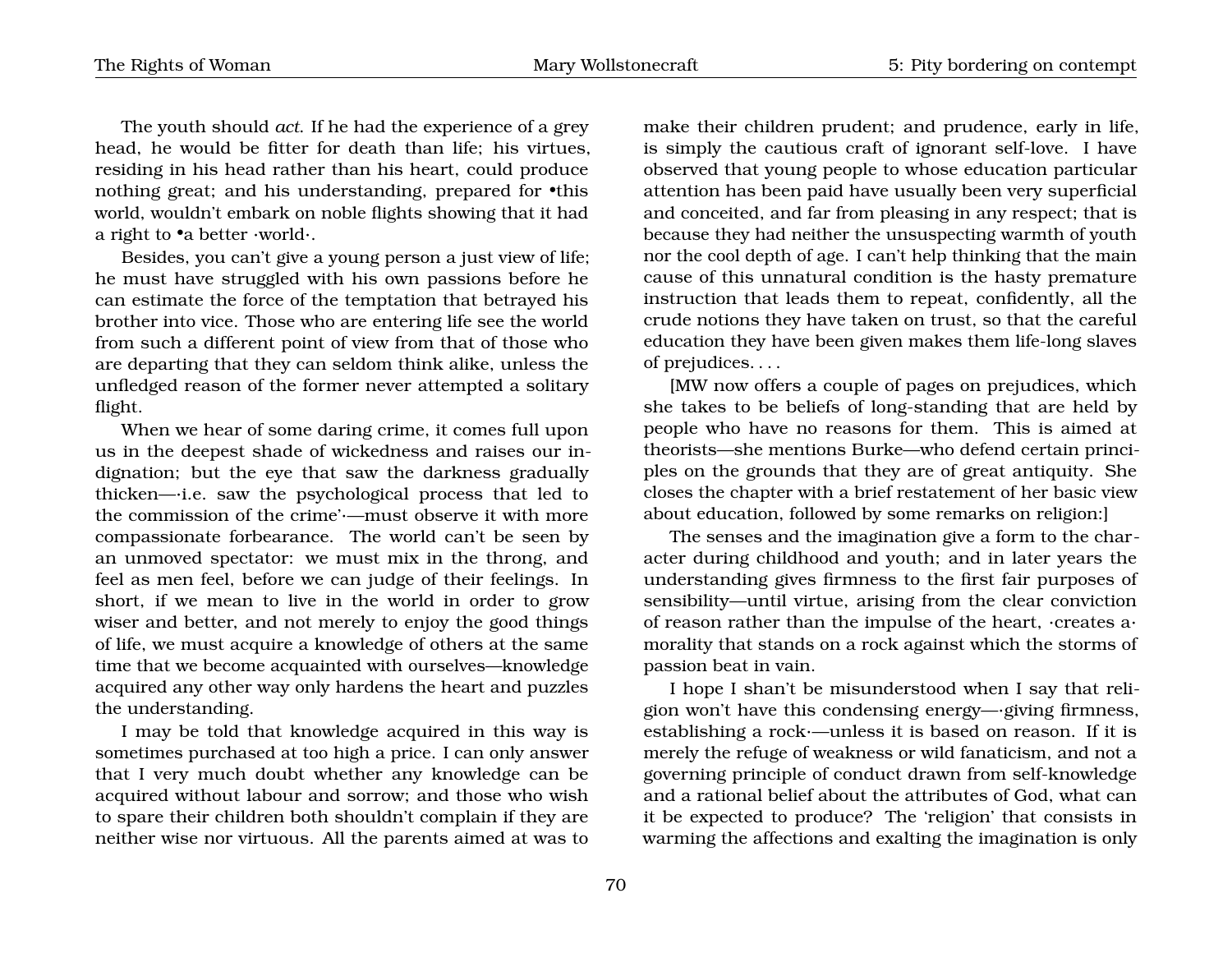the poetical part ·of religion·; it may give pleasure to the individual, but it won't make him or her a more moral being. It may be a substitute for worldly pursuits, but ·it is no good because· it narrows the heart instead of enlarging it. Virtue must be loved as something inherently sublime and excellent, and not for the advantages it brings or the evils it averts, if any great degree of excellence be expected. Men will not become moral when they only build airy castles in a future world to compensate for the disappointments that

they meet with in this ·world·—turning their thoughts from relative duties to religious daydreams.

Most prospects in life are harmed by the shuffling worldly wisdom of men who try to blend contradictory things, forgetting that they *can't* serve God and mammon. If you want to make your son rich, pursue one course; if all you care about is making him virtuous, you must take another; but don't imagine that you can jump across from one road to the other without losing your way.

### **Chapter 6: The effect that an early association of ideas has on the character**

Educated in the enervating style recommended by the writers I have been criticising, and being deprived by their subordinate social status from recovering their lost ground, is it surprising that women everywhere appear to be a defect in nature? When we consider what a definite effect an early association of ideas has on the character, is it surprising that women neglect their understandings and turn all their attention to their persons? [see Glossary]

Storing the mind with knowledge naturally brings great advantages, as is obvious from the following considerations. The association of our ideas is either habitual or instantaneous; and instantaneous association seems to depend on the mind's original temperature [MW's word] rather than on the will. When the ideas and matters of fact are once taken in, they are stored for ·subsequent· use, until some chance happening makes the information dart into the mind

received at very different periods of our lives. Many recollections are like lightning: one idea assimilates and explains another, with astonishing rapidity. I am not now talking about the quick perception of truth which is so intuitive that it baffles research, and leaves us at a loss to discover whether what has opened the dark cloud is •reminiscence or •thinking which we don't detect because of its speed. Over *those* instantaneous associations we have little power: when the mind is enriched in some way, the raw materials will to some extent *arrange themselves*. The understanding, it is true, may keep us from going out of drawing when we group our thoughts, or transcribe from the imagination the warm sketches of fancy; but the •animal spirits [see Glossary], the individual character, give the colouring. We have little power over this •superfine electric fluid, and our reason has

with illustrative force—this being information that has been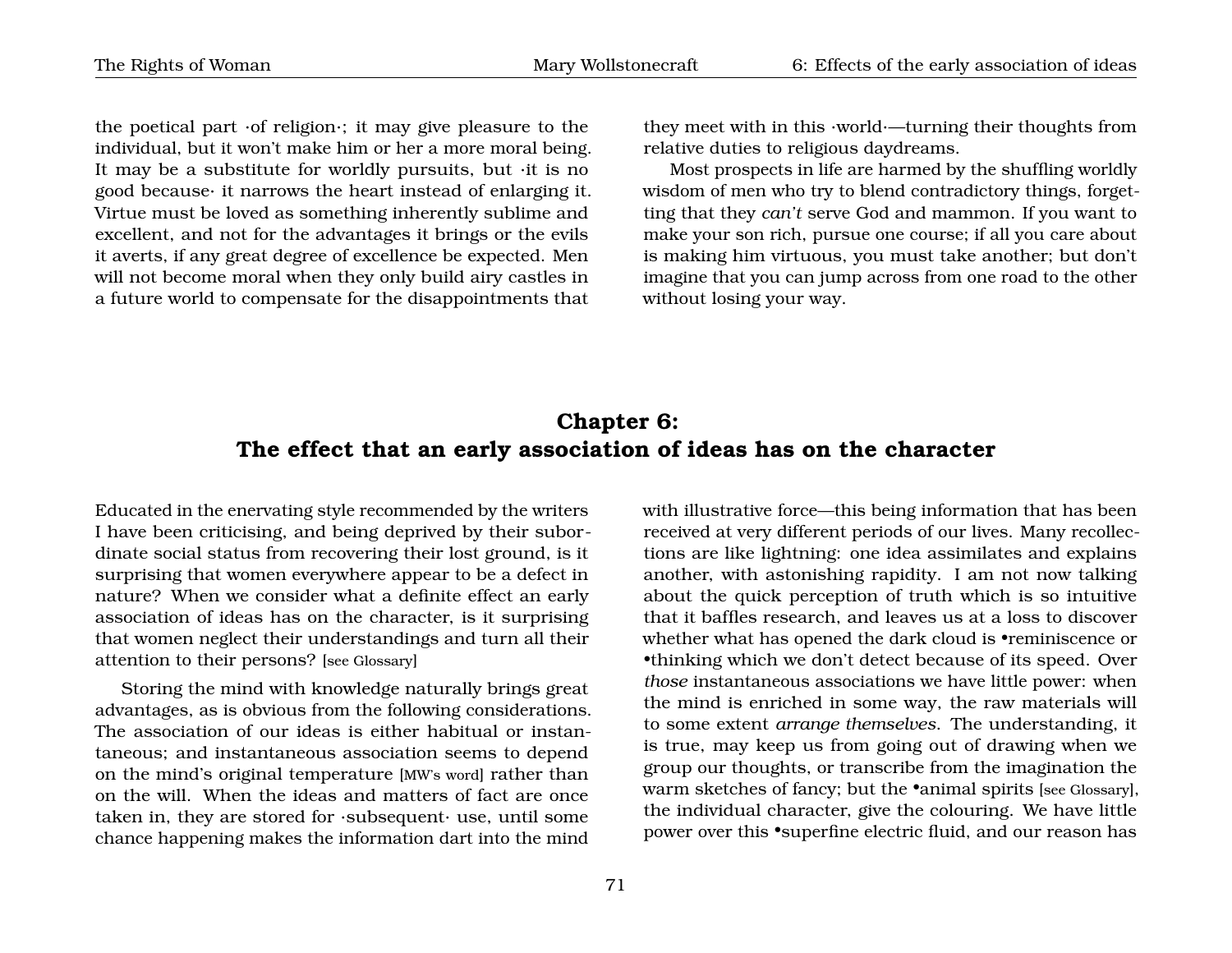little control over that power! These fine intractable spirits appear to be the essence of genius, and shining in its eagle eye they produce in the highest degree the happy energy of associating thoughts that surprise, delight, and instruct. These are the glowing minds that concentrate pictures for their fellow-creatures, forcing them to take an interest in objects reflected from the impassioned imagination—objects that they hadn't attended to in nature.

Let me explain. Most people cannot see or feel *poetically*; they lack imagination, so they fly from solitude in search of objects they can sense; but when an author lends them his eyes, they can see as he saw, and be entertained by images that they couldn't select ·for themselves·, although they were lying before them.

Education thus only supplies the man of genius with knowledge to give variety and contrast to his associations; but there is an habitual association of ideas that develops along with us, and has a great effect on the moral character of mankind. Such associations give the mind a slant that commonly remains throughout life. So ductile is the understanding, and yet so stubborn, that the associations that depend on chance happenings before the body arrives at maturity can seldom be disentangled by reason. One idea calls up another, its old associate, and memory—faithful to the first impressions, especially when the intellectual powers are not employed to cool our sensations—retraces them with mechanical exactness.

This habitual slavery to first impressions has a more harmful effect on the female character than on the male, because business and other dry employments of the understanding tend to deaden the feelings and break associations that do violence to reason. But females—who are •turned into women when they are mere children, and •brought back to childhood when they ought to leave the go-cart forever—haven't enough strength of mind to erase the overlay of *art* that has smothered *nature*.

Everything they see or hear serves to fix impressions, call up emotions, and link ideas, giving the mind its feminine character. . . . And the first idea-associations that are forced on them by every surrounding object are allowed to run wild instead of being examined. ·Given how females are educated·, how could they attain the vigour that is needed to be able to throw off their factitious character [= 'free themselves from the character-traits that have been *constructed* for them']? Where could they find the strength to resort to reason and rise above a system of oppression that blasts the fair promises of spring? This cruel association of ideas, which everything conspires to twist into all their habits of thinking (or, more accurately, of feeling) receives new force when they begin to act a little for themselves; for that's when they see that their only route to pleasure and power is through their skill in arousing emotions in men. Besides, the first impressions on their minds come from •books that offer to instruct them, and •they all teach the same lessons. It is unreasonable as well as cruel to scold women for faults that they—educated as they are in worse-than-Egyptian bondage—can hardly avoid, unless there are some who have a degree of native vigour that very few among mankind are blessed with. [The idea is that *native* vigour would be built into the person's constitution, making it safe from being undermined by education.]

For instance, the severest sarcasms have been levelled against the ·female· sex, ridiculing them for repeating 'a set of phrases learnt by rote' [Swift] when nothing could be more natural, considering •the education they receive, and •·the widespread opinion· that their 'highest praise is to obey, unargued' [Milton] the will of man. If they aren't allowed to have enough reason to govern their own conduct then of course everything they learn must be learned by rote!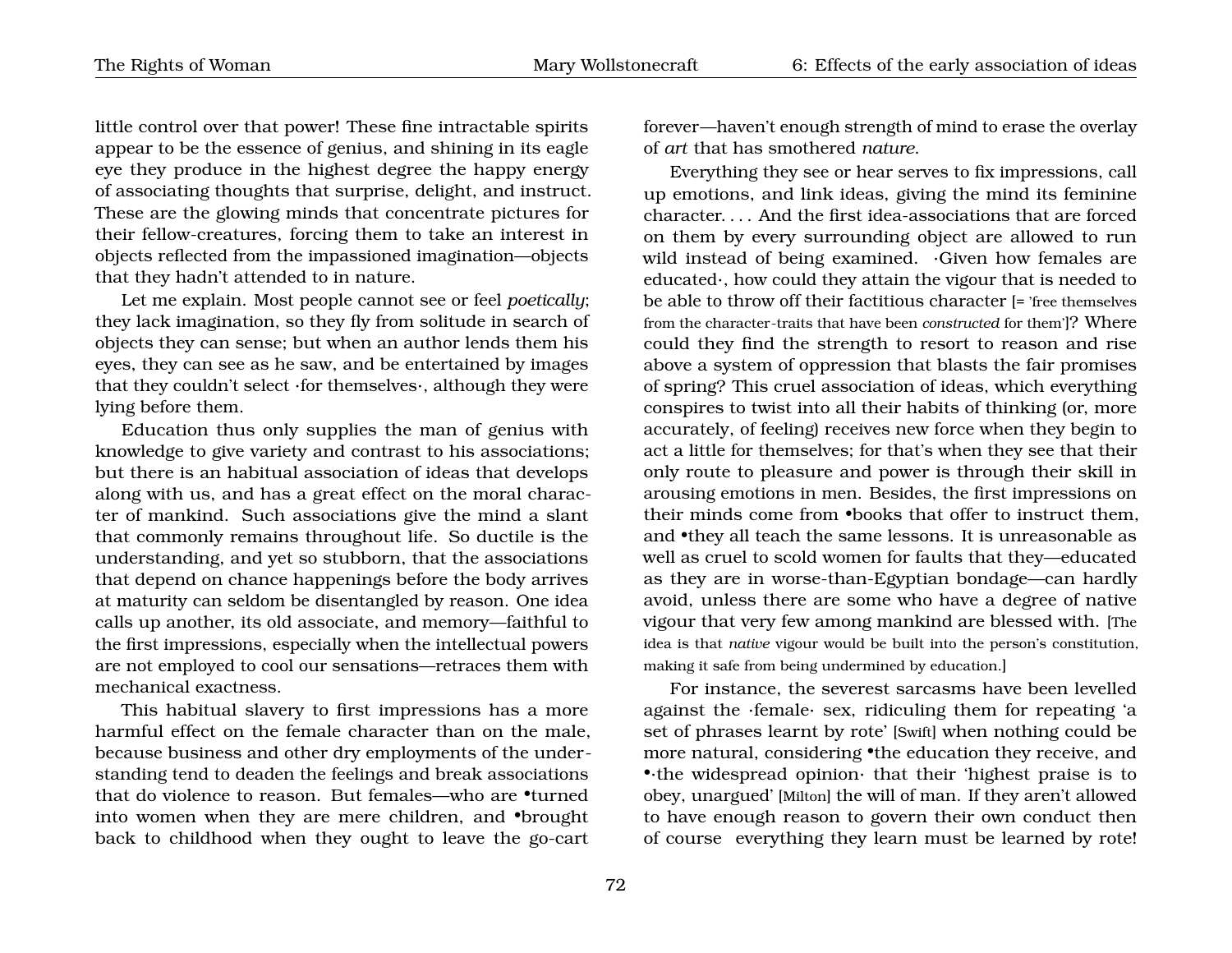And when they are led to spend all their ingenuity on their clothes, 'a passion for a scarlet coat' [Swift] is so natural that it never surprises me; and supposing that Pope's summary of their character is just, namely 'that every woman is at heart a rake', why should they be bitterly censured for seeking a congenial companion and preferring a rake to a man of sense? [A rake is a person—usually a man—whose way of living is stylish and fashionable but also morally lax and dissolute.]

Rakes know how to work on women's feelings, while the modest merit of reasonable men has less effect on their feelings and can't reach their heart via the understanding, because they—·men and women·—have few sentiments in common.

It seems a little absurd to deny women the uncontrolled use of their reason while still expecting them to be more reasonable than men in their *likings*. When do men *fall in love* with sense? When do they, with their superior powers and advantages, turn from the person to the mind? And how can they then expect women, who are only taught to observe behaviour and to acquire manners rather than morals, to despise what they have spent their lives struggling to acquire? Where are they suddenly to find judgment enough to weigh patiently the sense of an awkward virtuous man, when. . . .his conversation is cold and dull because it doesn't consist of pretty repartees or well-turned compliments? In order to admire or esteem anything for long, we must at least have our curiosity aroused by knowing something about it; we can't estimate the value of qualities and virtues that are above our comprehension. When such a respect is felt, it may be very sublime; and the admirer's confused feeling of humility may have some tendency to draw people to her; but human love must also have cruder ingredients, and the ·woman's· person very naturally will come in for its share—and what a big share it usually is!

Love is to a large extent an arbitrary passion, and—like some other stalking mischiefs—it will reign by its own authority, without bringing in reason; and it's easy to distinguish love from esteem—the foundation of friendship—because love is often aroused by fleeting beauties and graces; though love won't have much energy unless something more solid deepens the impression made by those beauties and graces, setting the imagination to work to make the loveliest the best.

Common passions are aroused by common qualities. Men look for beauty and the simper of good-humoured docility; women are captivated by easy manners—a gentlemanly man seldom fails to please them, and their thirsty ears eagerly drink in the suggestive nothings of politeness, while they turn away from the unintelligible sounds of the ·other· charmer—reason—however wisely he produces his charm. When it comes to superficial •accomplishments, the rake certainly has the advantage; and females can form an opinion about •these because this is their own ground. Rendered gay and giddy by the whole tenor of their lives, the very look of wisdom or of the severe graces of virtue must strike them as gloomy, and produce a kind of restraint from which they and the playful child *love* naturally revolt. Without taste. . . ., which is the offspring of judgment, how can they discover that true beauty and grace must arise from the play of the mind? and how can they be expected to enjoy in a lover something that they so very imperfectly possess themselves? The sympathy that unites hearts and invites to confidence is so very faint in them that it can't catch fire and thus rise to the level of passion. No, I repeat it, the love cherished by such minds must have cruder fuel!

The conclusion is obvious: until women are led to exercise their understandings, they shouldn't be satirised for their attachment to rakes; nor even for being rakes at heart them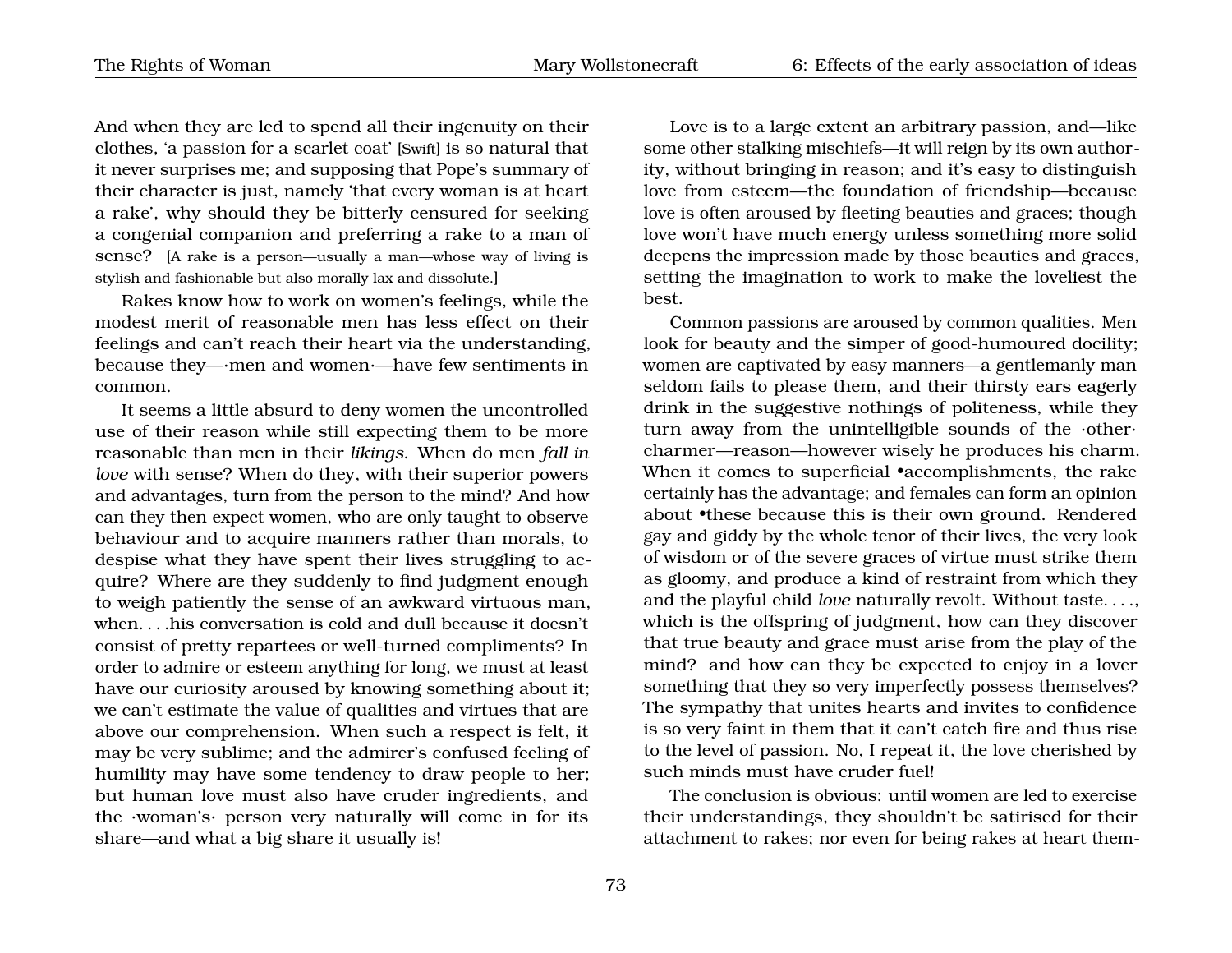selves, when that seems to be the inevitable consequence of their education. Those who live to please must find their enjoyments, their happiness, in pleasure! We never do anything well unless we love it for its own sake—a trite remark, but a true one.

Pretend for a moment that at some future time women will become what I sincerely wish them to be. Then love will acquire a more serious dignity, and be purified in its own fires; and because virtue will give true delicacy to women's affections they will turn with disgust from a rake. When that time comes they will •reason as well as •feel—whereas feeling is all they can do at present—so that it will be easy for them to guard against surface graces, and learn to despise •the sensibility that had been aroused in the ways of women and then grown stale there, the sensibility whose trade is vice; and •allurement's wanton airs. They will recollect that the flame. . . .they wanted to light up has been exhausted by lust, and that the sated appetite, losing all taste for pure and simple pleasures, can be aroused only by licentious arts of variety. What satisfaction could a woman of delicacy promise herself in a union with such a man, when the very artlessness [here = 'sincerity'] of her affection might appear insipid?. . . . One grand truth women haven't yet learned, though it would do them a lot of good if they acted on it, namely: In the choice of a husband they should not be led astray by the qualities of a lover—because a husband, even a wise and virtuous one, can't remain a lover for long.

If women were more rationally educated and could take a more comprehensive view of things, they would be content to love only once in their lives; and after marriage calmly let passion subside into friendship—into that tender intimacy which is the best refuge from care. Friendship is built on such pure, calm affections that idle jealousies aren't allowed to •disturb the performance of the sober duties of life or •take up thoughts that ought to be otherwise employed. This is a state in which many men live, but *very* few women. It is easy to explain this difference without recurring to a sexual character [i.e. without supposing that there are basic, natural psychological differences between the sexes]. [MW devotes the final two pages of this chapter to the explanation in question. It doesn't add any content to things she has said already, except for this sad footnote about the fate of those 'who have not sufficient mind to be amused by innocent pleasure' and who, for one reason or another, have withdrawn from the scene of *un*innocent pleasure:]

I have frequently seen this exemplified in women whose beauty could no longer be repaired. They have retired from the noisy scenes of dissipation; but, unless they became Methodists, the solitude of the select society of their family connections or acquaintance has presented only a fearful void; consequently nervous complaints and all the vapourish train of idleness rendered them quite as useless as, and far more unhappy than, they were when they joined the giddy throng.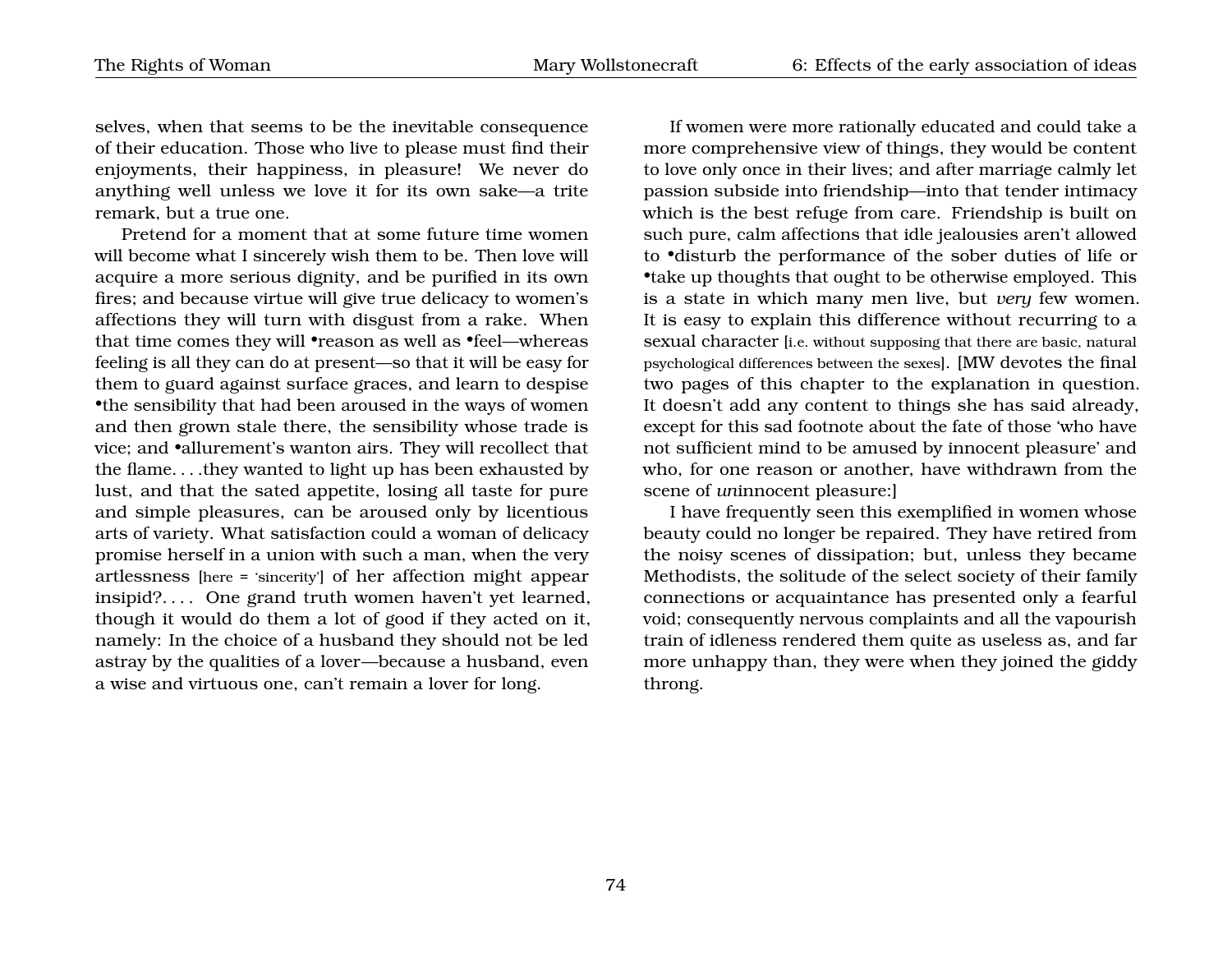## **Chapter 7: Modesty comprehensively considered and not as a sexual virtue**

Modesty! Sacred offspring of sensibility and reason!—true delicacy of mind! I hope you won't blame me if I investigate your nature and track to its lair the mild charm, the mellowing of each harsh feature of a character, that makes *lovely* something that would otherwise only inspire cold admiration. You who smooth wisdom's wrinkles and soften the tone of the more elevated virtues until they all melt into humanity! You who spread the ethereal cloud that encircles love and heightens every beauty that it half-shades. . . . Modulate for me the language of persuasive reason until I rouse my sex from the flowery bed on which they supinely sleep life away! [MW is here asking modesty to be with her, so that the reasoning she is going to present to the female sex will be found acceptable.]

- . . . .In defining modesty we should distinguish these two:
- **(1)** The purity of mind that is an effect of chastity;
- **(2)** a simplicity of character that leads us to form a just opinion of ourselves, equally distant from vanity or presumption, but compatible with a lofty awareness of our own dignity.

Modesty in sense **(2)** is the soberness of mind that teaches a man not to think more highly of himself than he ought to think. It should be distinguished from humility, because humility is a kind of self-abasement. A modest man often conceives a great plan, and tenaciously sticks to it, conscious of his own strength, until it is crowned with success. Milton was not arrogant when he let slip a judgment that proved to be a prophesy; nor was General Washington arrogant when he accepted of the command of the American forces. [When Milton was 17 years old, someone told him he would some day be famous, and Milton agreed. When Washington was called to lead

the revolutionary army in the American war of independence, he firmly declared that he was not good enough for the job.] Washington has always been described as a modest man; but if he had been merely *humble* he would probably have shrunk back, afraid of trusting to himself the direction of an enterprise on which so much depended.

A modest man is steady, a humble man is timid, and a vain one is presumptuous—or so my observation of many characters has led me to believe. Jesus Christ was modest, Moses was humble, and ·the apostle· Peter was vain.

Modesty is different not only from humility but also from bashfulness. Bashfulness is so distinct from modesty, indeed, that the most bashful lass or raw country lout often becomes the most impudent; for their bashfulness is merely the instinctive timidity of ignorance, and custom soon changes it into assurance.

·A BIT OF VERSE THAT MW PUT INTO A FOOTNOTE HERE·

Such is the country-maiden's fright, When first a red-coat is in sight; Behind the door she hides her face, Next time at distance eyes the lace: She now can all his terrors stand, Nor from his squeeze withdraws her hand, She plays familiar in his arms, And every soldier hath his charms; From tent to tent she spreads her flame; For custom conquers fear and shame. (John Gay, 'The Tame Stag')

The shameless behaviour of the prostitutes who infest the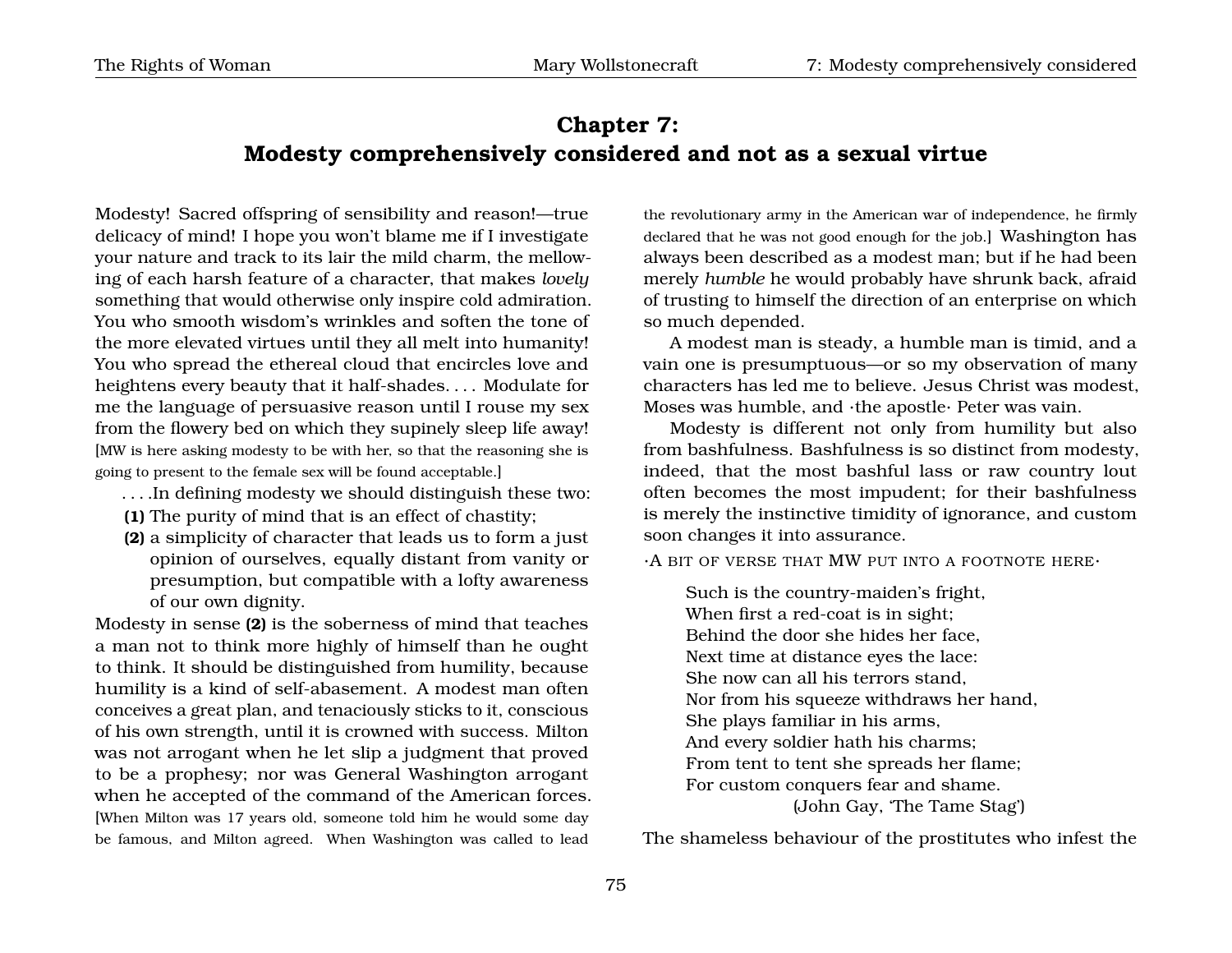The Rights of Woman Mary Wollstonecraft 7: Modesty comprehensively considered

streets of London, causing alternate emotions of pity and disgust, illustrate this remark. They trample on virgin bashfulness with a sort of bravado, and glorying in their shame they become more audaciously lewd than men....ever appear to be. But these poor ignorant wretches never had any modesty to lose when they consigned themselves to infamy; for modesty is a virtue, not a quality. No, they were only bashful, shame-faced innocents; and when they lost their innocence their shame-facedness was roughly brushed off; whereas a *virtue*, if sacrificed to passion, would have left some traces in the mind to make us respect the grand ruin.

Purity of mind—i.e. the genuine delicacy that is the only virtuous support of chastity—is near kin to the refinement of humanity that resides only in cultivated minds. It is something nobler than innocence; it is the delicacy of reflection, and not the coyness of ignorance. The reservedness of reason—which like habitual cleanliness is seldom seen in any great degree unless the soul is active—can easily be distinguished from rustic shyness or wanton skittishness; and far from being incompatible with knowledge, it is its fairest fruit. Someone who wrote this had a gross idea of modesty:

> The lady who asked 'Can women be instructed in the modern system of botany, consistently with female delicacy?' was accused of ridiculous prudery; but if she had asked me I would certainly have answered 'No, they cannot'.

Thus is the fair book of knowledge to be shut with an everlasting seal! On reading things like that I have reverentially

lifted up my eyes and heart to God and said, 'O my Father, have you by the very constitution of my nature forbidden me to seek you in the fair forms of truth?'. . . .

A woman who has dedicated much of her time to purely intellectual pursuits, and whose affections have been exercised by humane plans of usefulness, must as a natural consequence have more purity of mind than the ignorant beings whose time and thoughts have been occupied by gay pleasures or schemes to conquer hearts.<sup>[10](#page-79-0)</sup> The regulation of one's behaviour is not modesty, though those who carefully obey rules of decorum are generally described as 'modest women'. Make the heart clean, let it expand and feel for everything human instead of being narrowed by selfish passions; and let the mind frequently contemplate subjects that exercise the understanding without heating the imagination; and artless modesty will give the finishing touches to the picture.

Anyone who sees herself as immortal [see Glossary] will respect, as a sacred temple, the body that enshrines such an improvable soul. True love also spreads this kind of mysterious sanctity around the beloved object, making the lover most modest when in her presence. . . .

As a sex, women are more chaste than men, and as modesty is the effect of chastity they may deserve to have this virtue—·modesty·—ascribed to them. . . ., but I must be allowed to add a hesitating *if*, ·revising the above statement to '*If* modesty is the effect of chastity·. . . '; because I am not sure whether chastity *will* produce •modesty, though it may produce •propriety of conduct, when it is merely a respect

<span id="page-79-0"></span><sup>&</sup>lt;sup>10</sup> I have conversed with medical men on anatomical subjects, conversing as man with man; and I have discussed the proportions of the human body with ·male· artists; but I met with such modesty that I was never reminded by word or look of •my sex or of •the absurd rules that make modesty a pharisaical cloak for weakness. And I am convinced that in the pursuit of knowledge women would never be insulted by sensible men—and rarely by men of any description—if they didn't by mock modesty remind them that they were women. . . . Men are not always men in the company of women; and women wouldn't always remember that they are women if they were allowed to acquire more understanding.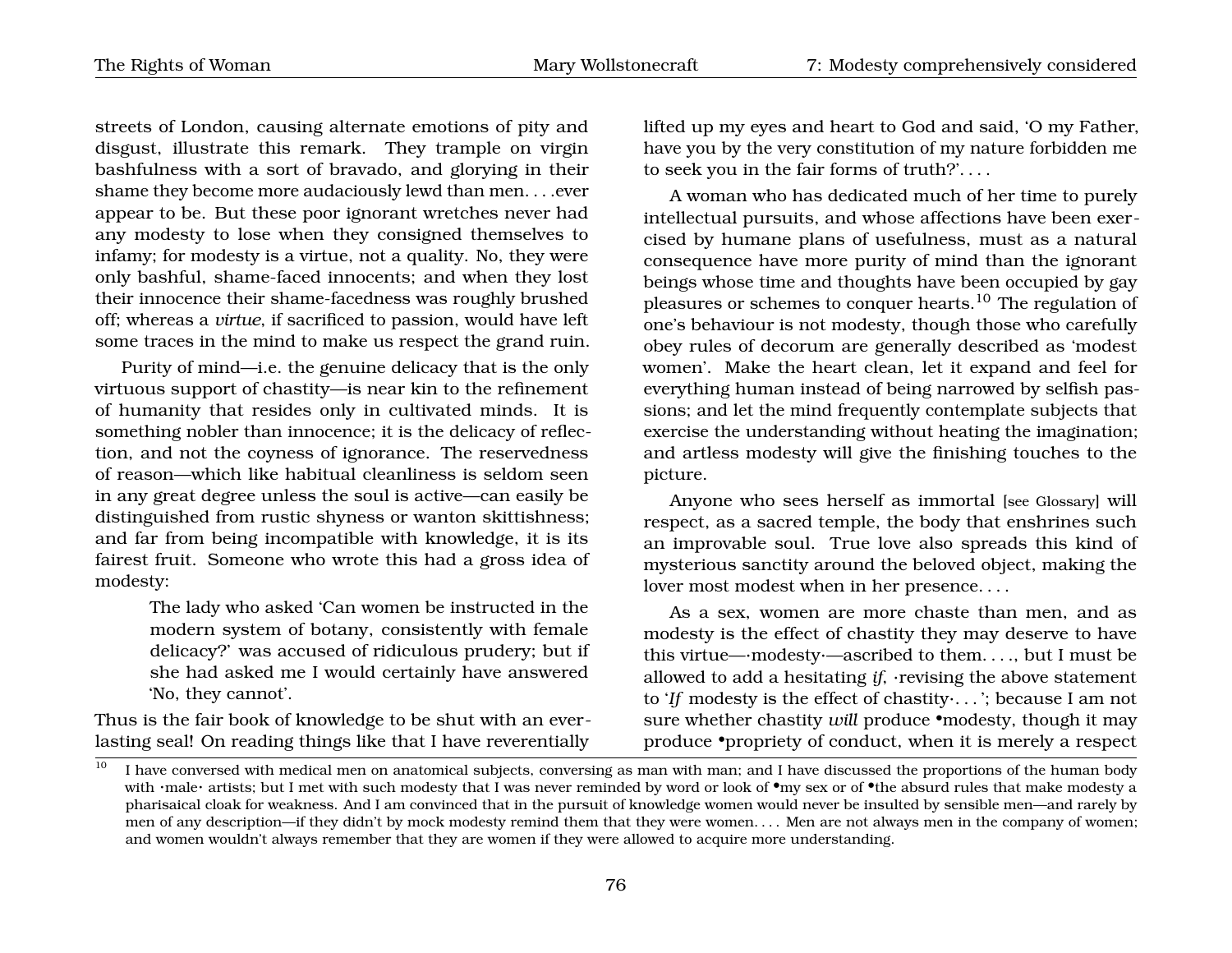for the opinion of the world. (The immodest behaviour of many married women who are nevertheless faithful to their husbands' beds will illustrate this remark.). . . . Indeed, my experience and my reason lead me to expect to find more modesty among men than among women, simply because men exercise their understandings more than women do.

But when it comes to propriety of behaviour, women obviously have the advantage (except for one class of females). What can be more disgusting than that impudent dross of 'gallantry', thought to be so manly, which makes many men stare insultingly at every female they meet? Is this respect for the ·female· sex? No. This loose behaviour shows such habitual depravity, such weakness of mind, that we can't expect to see much public or private virtue until both men and women grow more modest. . . .and treat each other with ·more· respect—I mean the modest respect of humanity and fellow-feeling, not the libidinous mockery of gallantry or the insolent condescension of protectorship.

The sexual distinction respecting modesty is carried still further, and woman—weak woman!—whose education has made her the slave of sensibility, is required on the most difficult occasions to resist that sensibility. 'Can anything', says Knox, 'be more absurd than keeping women in a state of ignorance, and yet vehemently insisting that they resist temptation?' Thus, when virtue or honour make it proper to check a passion, the burden is thrown on the weaker shoulders, contrary to reason and true modesty which should at least make the self-denial mutual. . . .

When men boast of their victories over women, what are they boasting of? Truly the creature of sensibility was surprised by her sensibility into folly—into vice; and the dreadful reckoning falls heavily on her own weak head, when reason wakes. Where will you find comfort, forlorn and disconsolate one? The man who ought to have directed your reason and supported your weakness has betrayed you! In a dream of passion you consented to wander through flowery lawns and, carelessly stepping over the precipice to which your 'guide' lured you, you awake from your dream and find yourself faced by a sneering, frowning world. You are alone in a wasteland, for the man who triumphed in your weakness is now pursuing new conquests; but for you there is no redemption on this side the grave!. . . .

But if the sexes are really to live in a state of warfare—if that's what nature has indicated—then let men act nobly, or let pride whisper to them that when they merely conquer sensibility that is a tawdry victory. The real conquest is that over affection not taken by surprise—when like Héloise a woman deliberately gives up all the world for love. I am not discussing the wisdom or virtue of such a sacrifice; I merely contend that it was a sacrifice to affection and not merely to sensibility, though she had her share of that. I call her a modest woman. . . .

Now for another view of the subject, this time purely about women.

Mistaken notions of modesty lead people to tell children ridiculous falsehoods<sup>[11](#page-80-0)</sup> that tend very early to inflame their

<span id="page-80-0"></span><sup>&</sup>lt;sup>11</sup> Children very early see cats with their kittens, birds with their young, etc. Then why shouldn't they be told that *their* mothers carry and nourish them in the same way? As there would then be no appearance of mystery, they wouldn't give any more thought to the subject. Truth can always be told to children if it is told gravely; but it is *the immodesty of affected modesty* that does all the harm—it is a smoke that vainly tries to obscure certain objects but only succeeds in heating the imagination. If indeed children could be kept entirely from improper company, we need never talk to them about such subjects; but as this is impossible, it is best to tell them the truth, especially as such information won't impress itself on their imaginations because they won't be much interested in it.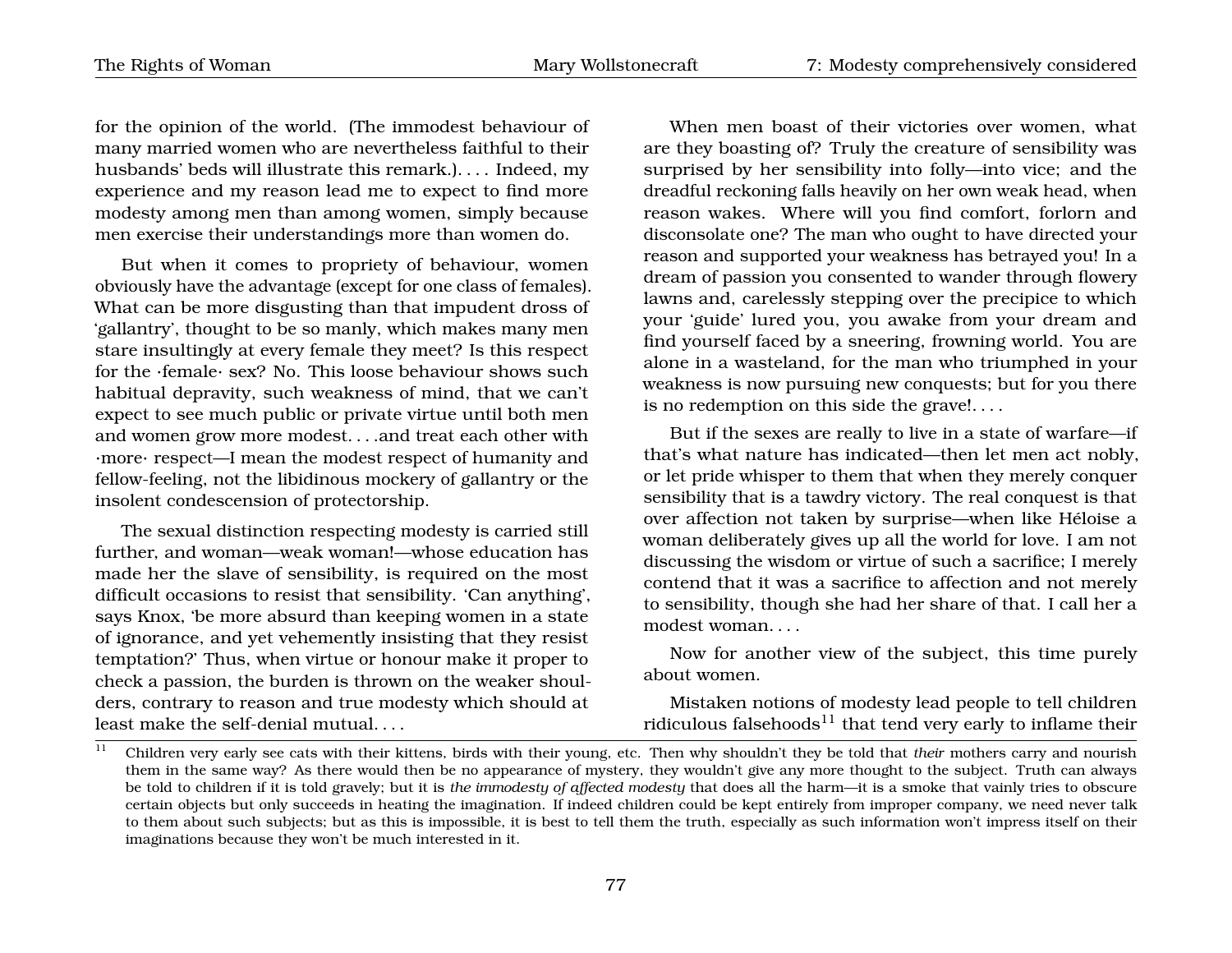imaginations and set their little minds to work on topics that nature never intended them to think about until their bodies arrived at •some degree of maturity. At •that stage, the passions naturally begin to take place of the senses as instruments to unfold the understanding and form the moral character.

Girls are first spoiled in nurseries and boarding schools, especially the latter. A number of girls sleep in the same room, and wash together. I wouldn't want to contaminate an innocent creature's mind by instilling false delicacy, or the indecent prudish notions that naturally arise from early cautions regarding the other sex; but I would be very anxious to prevent their acquiring indelicate or immodest habits; and as many girls have learned very indelicate tricks from ignorant servants, it is very improper to mix the girls in this indiscriminate way.

The fact is that women are in general too familiar with each other, which leads to that gross degree of familiarity that so frequently renders the marriage state unhappy. Why are sisters, female intimates, or ladies and their waiting women so grossly familiar as to forget the respect that one human creature owes to another? The squeamish delicacy that shrinks from the most disgusting offices—·helping with urination and defecation·—when affection or humanity lead us to care for a sick person is despicable. But why are healthy women more familiar with each other than men are, when they (the women) boast of their greater 'delicacy'? I have never been able to answer this.

In order to preserve health and beauty I earnestly recommend frequent ablutions (I'm putting this in words that won't offend the fastidious ear); and girls ought to be taught to wash and dress alone; and if they need some little assistance, they shouldn't ask for it until they have finished that part of the business that ought never to be done before a fellowcreature because it is an insult to the majesty of human nature. Not because of modesty, but because of *decency*. . . .

[This is followed by about two pages on the subject of women's tendency to be too 'familiar' with one another, lacking in 'reserve' in a way that leads to talk and actions that are 'disgusting'. MW continues:] You may think that I am laying too great a stress on personal reserve; but it is always the hand-maid of modesty. If I were asked 'What are the graces that ought to adorn beauty?' I would immediately exclaim •cleanliness, •neatness, and •personal reserve. I hope it is obvious that the reserve I am talking about is equally necessary in both sexes. . . .

[This modulates into a couple of pages on the importance of being clean, neatly dressed, brisk in manner. Among other things, MW reports that she has 'often felt hurt, not to say disgusted' when a friend she has arranged to meet in the morning shows up in a state showing that she had stayed in bed until the last possible moment. Eventually she works her way back to the announced topic of this chapter:]

I need hardly add that I consider as *immodest* all those airs of grown women. . . .to which truth is sacrificed, to secure the heart of a husband or rather to force him to be still a lover when nature (if left alone) would have replaced love by friendship. The tenderness that a man will feel for the mother of his children is an excellent substitute for the ardour of unsatisfied passion; but it is indelicate, not to say immodest, for a woman to prolong that ardour by feigning an unnatural coldness of constitution. [This is one of several places where MW implies that a man's wish for sexual relations with his partner can be intensified by her pretending not to be interested.] Women as well as men ought to have the common appetites and passions of their nature; they are animal-like only when not controlled by reason; but the obligation to control them is the duty of mankind, not of one sex rather than the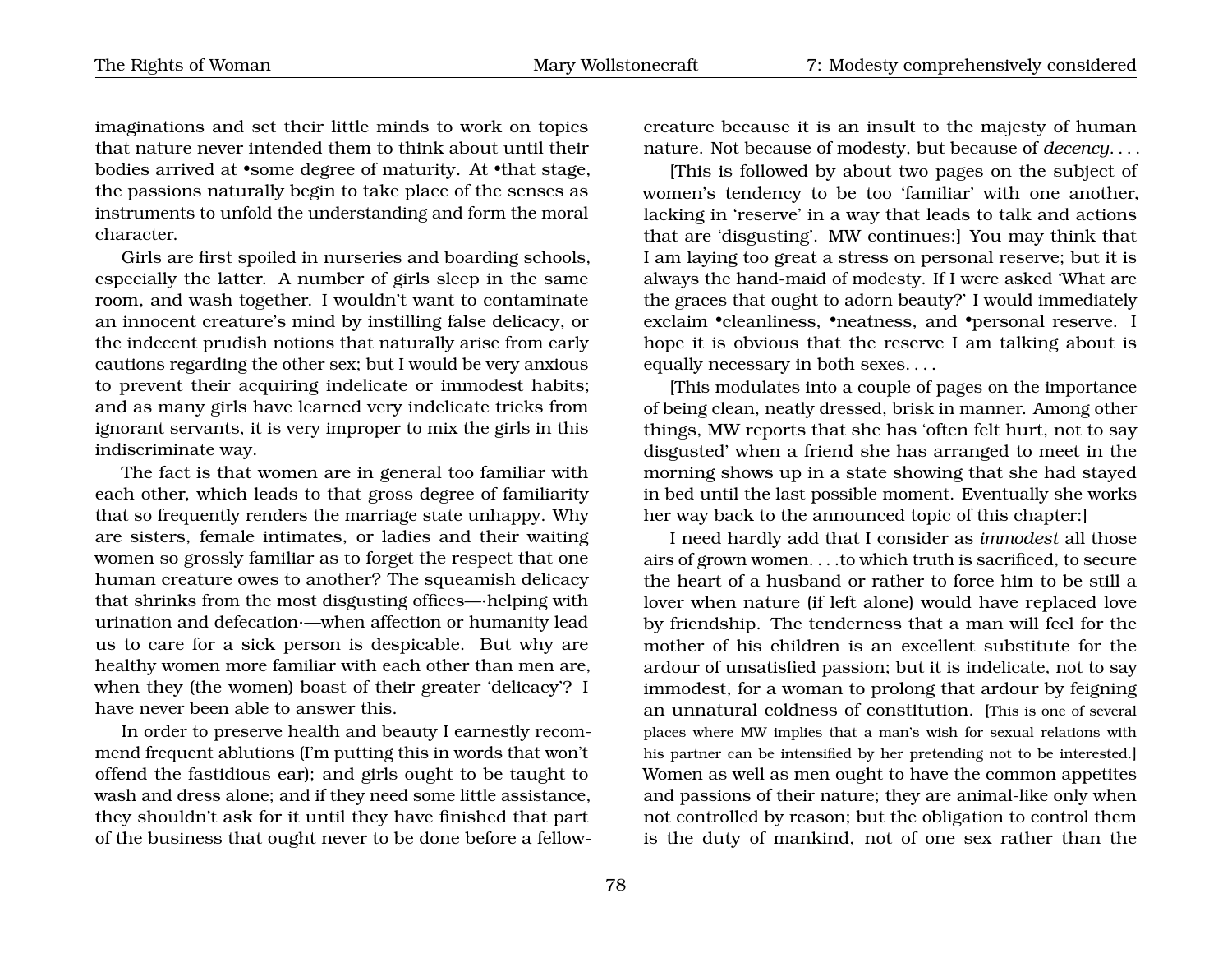other. In these respects, nature can safely be left to itself; let women acquire knowledge and humanity, and love will teach them modesty. There is no need for disgusting and futile falsehoods, because calculated rules of behaviour impose only on shallow observers; a man of sense soon sees through such an affectation and despises it. . . .

My sisters. if you really want to possess modesty, you must remember that the possession of *any* virtue is incompatible with ignorance and vanity! You must acquire the soberness of mind that can only come from the performance of duties and the pursuit of knowledge; without it, you will remain in a doubtful dependent situation, and you will be loved only while you are beautiful! The downcast eye, the rosy blush, the retiring grace, are all proper in their season; but modesty is the child of reason, and can't co-exist for long with the sensibility that is not tempered by reflection. Besides, if you devote your lives to love, even innocent love, your hearts will be too soft to provide for modesty the tranquil retreat where she delights to dwell in close union with humanity.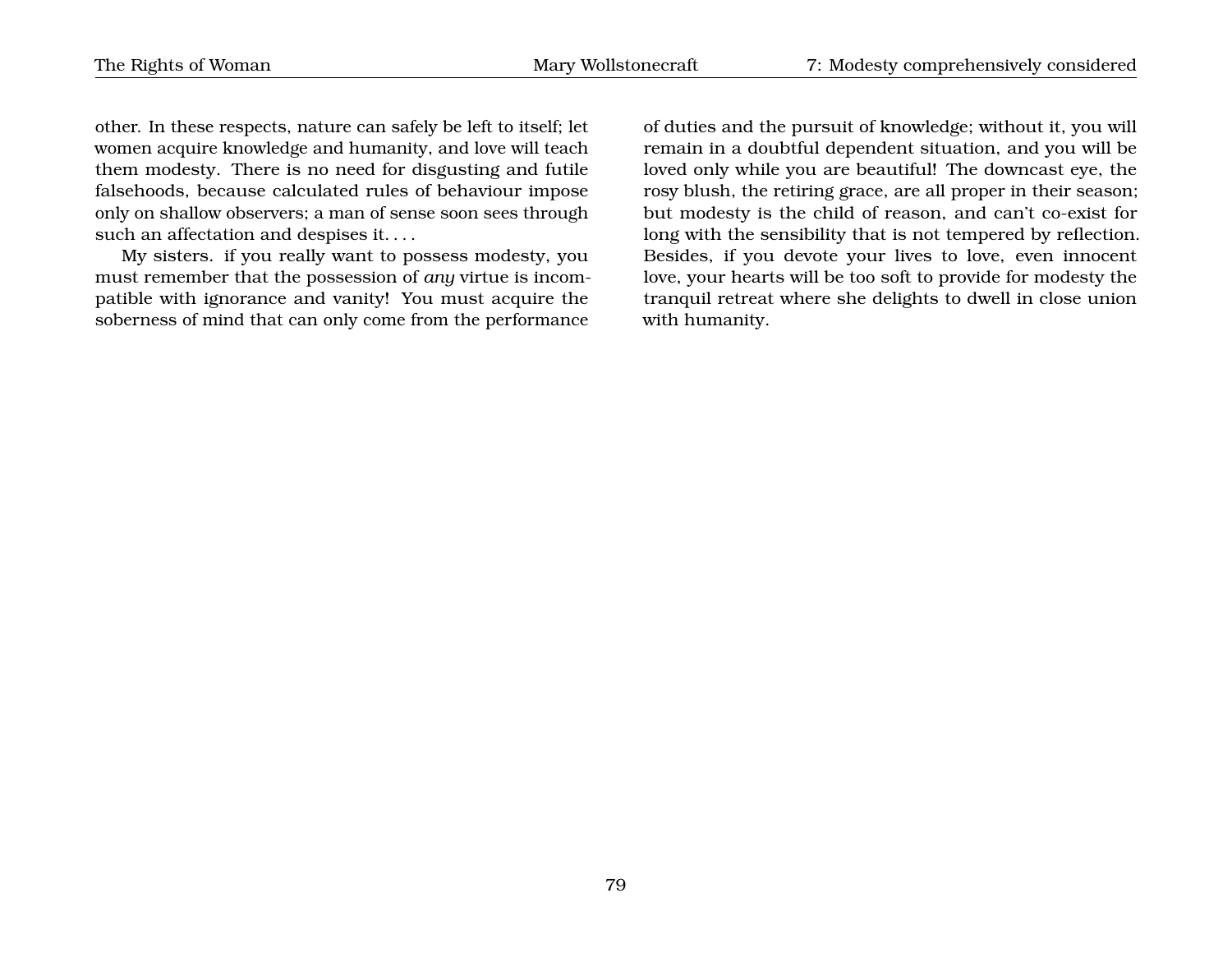.

# **Chapter 8: Morality undermined by sexual notions of the importance of a good reputation**

I realized long ago •that advice about behaviour and about all the various ways of preserving a good reputation—advice that has been so strenuously forced on the female world—is a glittering poison that forms a crust around morality and eats away its substance. And •that this measuring of shadows produces a false calculation, because the length of a shadow depends so much on the height of the sun and other external circumstances.

The easy false behaviour of a courtier—where does it come from? From the fact that the courtier needs dependents, so that he has to learn the arts of •denying without giving offence, and of •evasively feeding hope with the chameleon's food. [The chameleon's tongue moves faster than the eye can see; so it used to be said that the chameleon feeds on air.] That is how politeness plays with truth and—eating away the sincerity and humanity natural to man— produces the fine gentleman.

Women in the same way acquire, from a supposed necessity, an equally artificial way of behaving. But you can't with impunity play with truth, because the experienced dissembler eventually becomes the dupe of his own arts, and can no longer quickly perceive common truths, which means that he loses his common sense. Those are truths that are constantly accepted as true by the unsophisticated mind, though it might not have had enough energy to discover them itself when local prejudices got in the way. Most people take their opinions on trust, to avoid the trouble of using their own minds, and these lazy beings naturally adhere to the letter of the law rather its spirit, whether the law be divine or human. Some author (I forget who) wrote: 'Women don't

care about things that only heaven sees.' Why indeed should they? It is the eye of man that they have been taught to dread—and if they can lull their Argus to sleep, they seldom think of heaven or themselves, because their reputation is safe; and it is not •chastity but •reputation that they are working to keep free from spot, not as a virtue but to preserve their status in the world. [Argus in Greek mythology was a guardian god with a hundred eyes.]

To prove the truth of this remark, I need only mention the intrigues of married women, particularly in the upper social ranks and in countries where women are suitably married according to their respective ranks by their parents. If an innocent girl become a prey to love [i.e. if she has a sexual affair before marriage], she is degraded forever, even if her mind wasn't polluted by the arts that married women practise under the convenient cloak of *marriage*; and she hasn't violated any duty except her duty to respect herself. In contrast with that, if a married woman is a false and faithless wife, she breaks a most sacred contract and becomes a cruel mother. If her husband still has an affection for her, the tricks she must use to deceive him will make her the most contemptible of human beings; and the contrivances necessary to preserve appearances will keep her mind in that childish or vicious tumult that destroys all its energy. . . .

I have known a number of women who, if they did not love their husbands, loved nobody else,

> devoting themselves entirely to vanity and dissipation, neglecting every domestic duty, even squandering the money that should have been saved for their helpless younger children,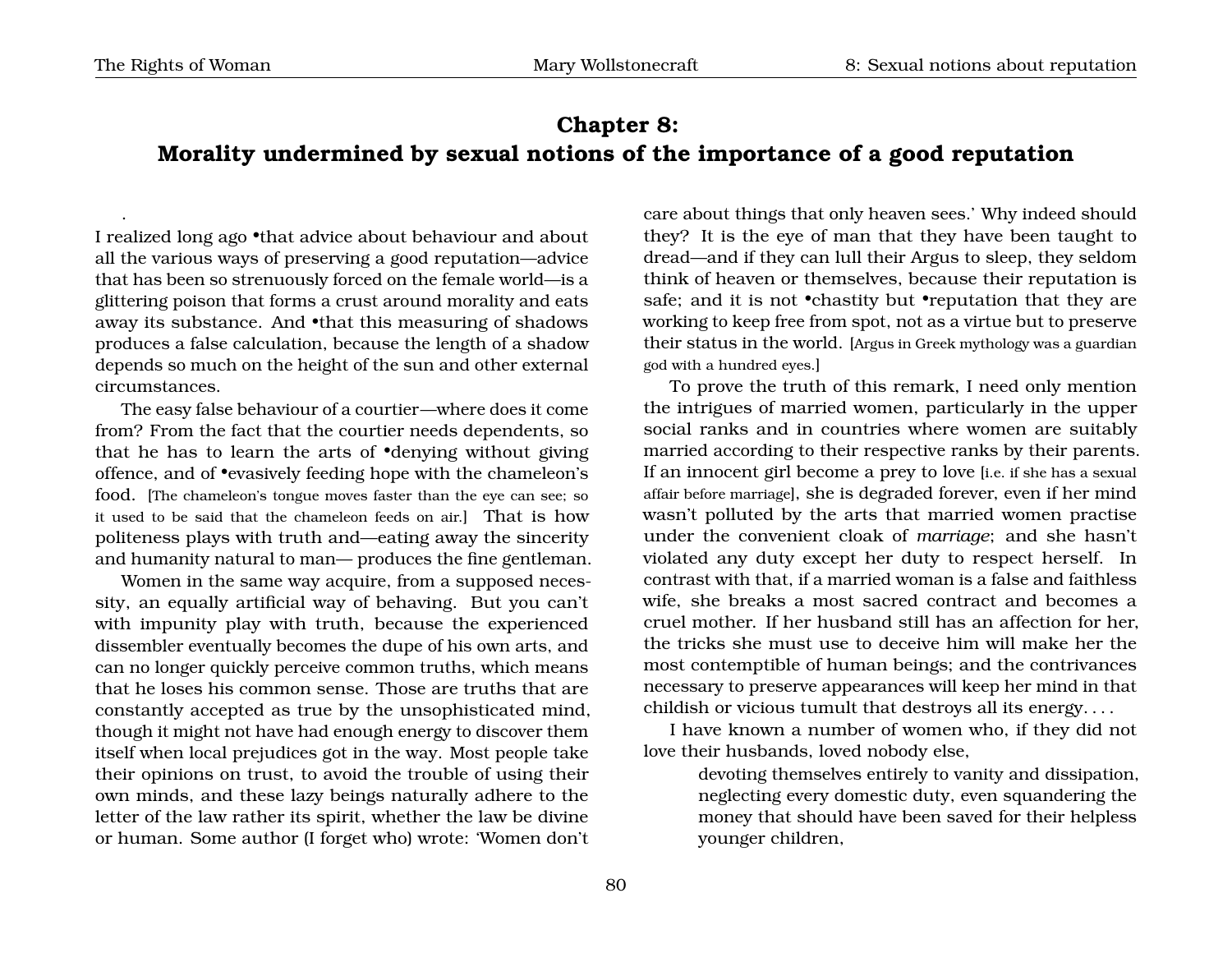and priding themselves on their spotless reputation, as if the whole extent of their duty as wives and mothers was to preserve *that*. . . .

It would have been better if superficial moralists had said less about behaviour and outward observances, ·and more about the underlying frame of mind·; for unless virtue of any kind is built on knowledge, it will produce only a kind of insipid decency. Yet respect for the opinion of the world has been explicitly claimed to be woman's principal duty, for Rousseau declares:

> Reputation is as indispensable as chastity. A man, secure in his own good conduct, depends only on himself, and can brave public opinion; but a woman in behaving well performs only half her duty; the other half is to be well thought of, because •what is thought of her is as important to her as •what she really is. So the system of a woman's education should in this respect be directly contrary to that of men's education. Opinion is virtue's grave among the men but its throne among women.

It is strictly logical to infer from this that virtue depending on opinion is merely worldly, and that it is the virtue of a being to whom reason has been denied. But even with respect to the opinion of the world I am convinced that this class of reasoners—·ones who think as Rousseau did about the matter·—are mistaken.

This regard for reputation, independent of its being one of the natural rewards of virtue, arose from a cause that I have already deplored as the grand source of female depravity, namely the impossibility of regaining respectability by a return to virtue, although men preserve theirs *during* the indulgence of vice. This made it natural for women to try to preserve something that when lost can never be regained, namely reputation for chastity; this became the one thing needed by the female sex, and the concern for it swallowed up every other concern. But. . . .neither religion nor virtue, when they reside in the heart, require such a childish attention to mere ceremonies, because the behaviour must on the whole be proper when the motive is pure.

To support my opinion I can produce very respectable authority; and the authority of a cool reasoner ought to have weight—not to establish an opinion but to make one take it into consideration. Dr Smith observes:

> By some very extraordinary and unlucky circumstance, a good man may come to be suspected of a crime of which he was altogether incapable, and on that account be most unjustly exposed for the rest of his life to the horror and aversion of mankind. By an accident of this kind he may be said to 'lose his all' despite his integrity and justice, in the same way that a cautious man may be ruined by an earthquake or a flood, despite all the care he has taken. Accidents of the first kind are rarer—more contrary to the common course of things—than accidents of the second kind; and it still remains true that the practice of truth, justice and humanity is a certain and almost infallible method of acquiring what those virtues chiefly aim at, the confidence and love of those we live with. A person may be easily misrepresented with regard to a particular action; but it is hardly possible that he should be misrepresented with regard to the general tenor of his conduct. An innocent man may be believed to have done wrong; but this won't often happen. On the other hand, the established opinion that his behaviour is innocent will often lead us to absolve him in cases where he has really been at fault. . . . [Adam Smith, *The Theory of Moral Sentiments*]

I entirely agree with this writer, for I believe that few people of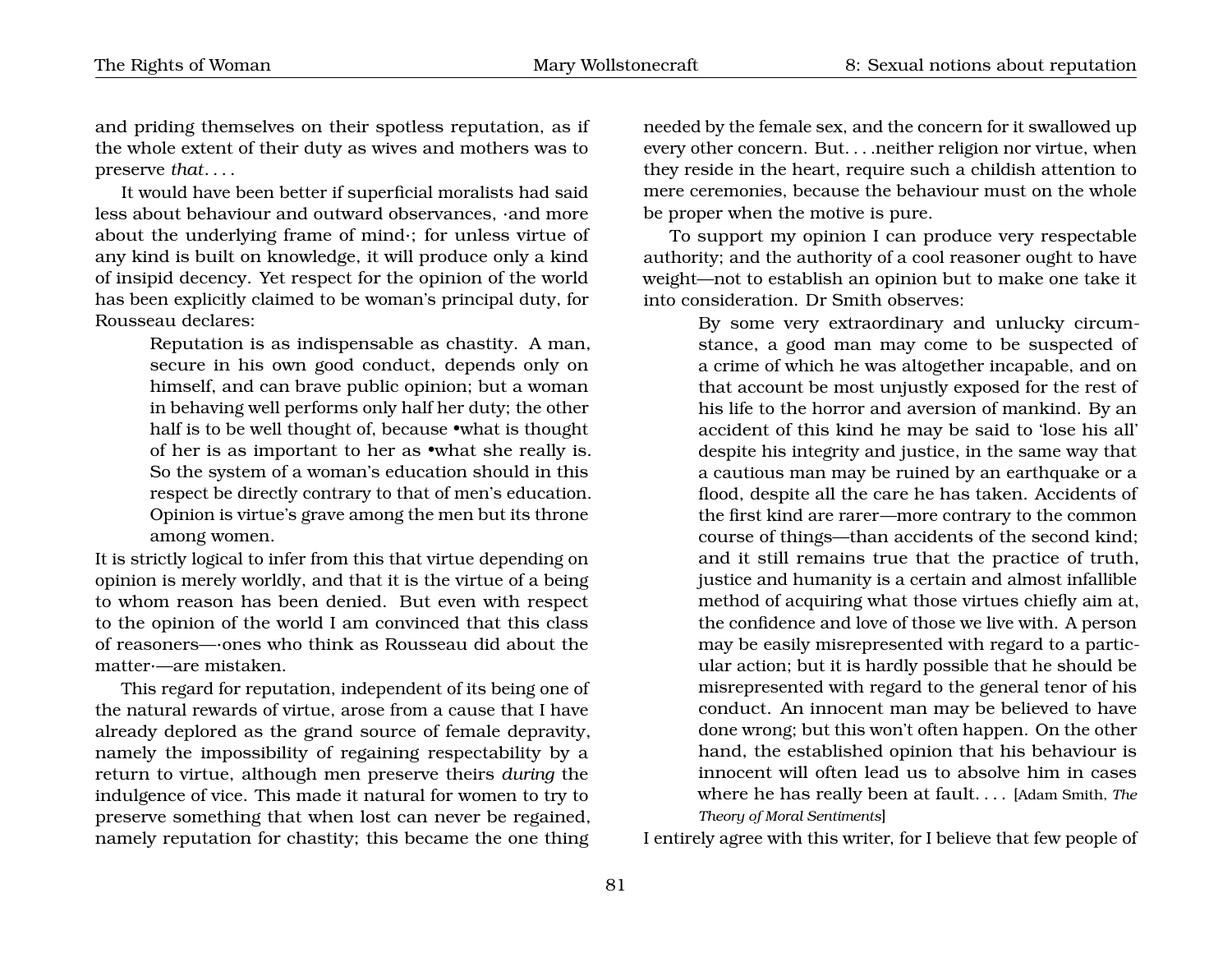either sex were ever despised for certain vices without deserving to be despised. I'm not talking about the short-term libel that hangs over someone's character, like a dense November morning fog over London, until it gradually subsides before the common light of day; my point is just that the daily conduct of the majority of people stamps their character with the hallmark of truth. The clear light, shining day after day, quietly refutes the ignorant suspicion or malicious tale that has thrown dirt on a pure character....

Many people. . . .obtain a better reputation than, strictly speaking, they deserve, for if you work hard enough you will reach your goal in almost any race. Those who strive only for this paltry prize—like the Pharisees who prayed at street-corners so as to be seen by men—do indeed get the reward they seek, for the heart of man cannot be read by man! But the fair fame that is naturally reflected by good actions, when the man is trying only to do the right thing, regardless of the lookers-on, is in general not only more true but more sure.

It's true that there are trials when the good man must appeal to God from the injustice of man, and to the accompaniment of the. . . .hissing of envy, erect a shelter in his own mind to retire into until the rumour has passed; and indeed the darts of undeserved blame may pierce an innocent tender bosom with many sorrows; but these are all exceptions to general rules. And it is according to these common laws that human behaviour ought to be regulated. . . .

So I venture to assert that after a man has reached maturity, the general outline of his character in the world is just, allowing for the before mentioned exceptions to the rule. I don't deny that a prudent, worldly-wise man with only negative virtues and qualities may sometimes obtain a

smoother reputation than a wiser or a better man. . . . But the hills and dales, clouds and sunshine, that are conspicuous in the virtues of great men set each other off; and though they afford envious weakness a better target to shoot at, the real character will still work its way into the light even if it is bespattered by weak affection or ingenious malice.<sup>[12](#page-85-0)</sup>

. . . .Morality is very insidiously undermined in the female world by the attention being given to the •show instead of to the •substance. This turns a simple thing into something strangely complicated; indeed, sometimes virtue and its shadow are set at variance. We might never have heard of Lucretia if she had she died to preserve her chastity instead of her reputation. [A heroine of early Rome who, according to legend, killed herself after being raped.] If we really deserve to think well of ourselves we shall commonly be respected in the world; but if we pant after higher improvement and higher attainments, it is not sufficient to view ourselves as we suppose that *•*others view us, though this has been ingeniously argued—by Adam Smith—to be the foundation of our moral sentiments. Why not? Because each bystander may have his own prejudices in addition to those of his age or country. We should rather try to view ourselves as we suppose that •God views us. . . .

[We are then given two pages of flowery prose on the theme of an honest person examining himself in the presence of God, seeing that he is far from perfect, and being led by this discovery to a less harshly blaming attitude to his fellow-mortals. Here is a one-sentence sample of the style of this passage: 'Virtues, unobserved by men, drop their balmy fragrance at this cool hour, and the thirsty land, refreshed by the pure streams of comfort that suddenly gush out, is crowned with smiling verdure; this is the living green on which that eye may look with complacency that is too pure

<span id="page-85-0"></span><sup>12</sup> I have in mind various biographical writings, particularly Boswell's *Life of Johnson*.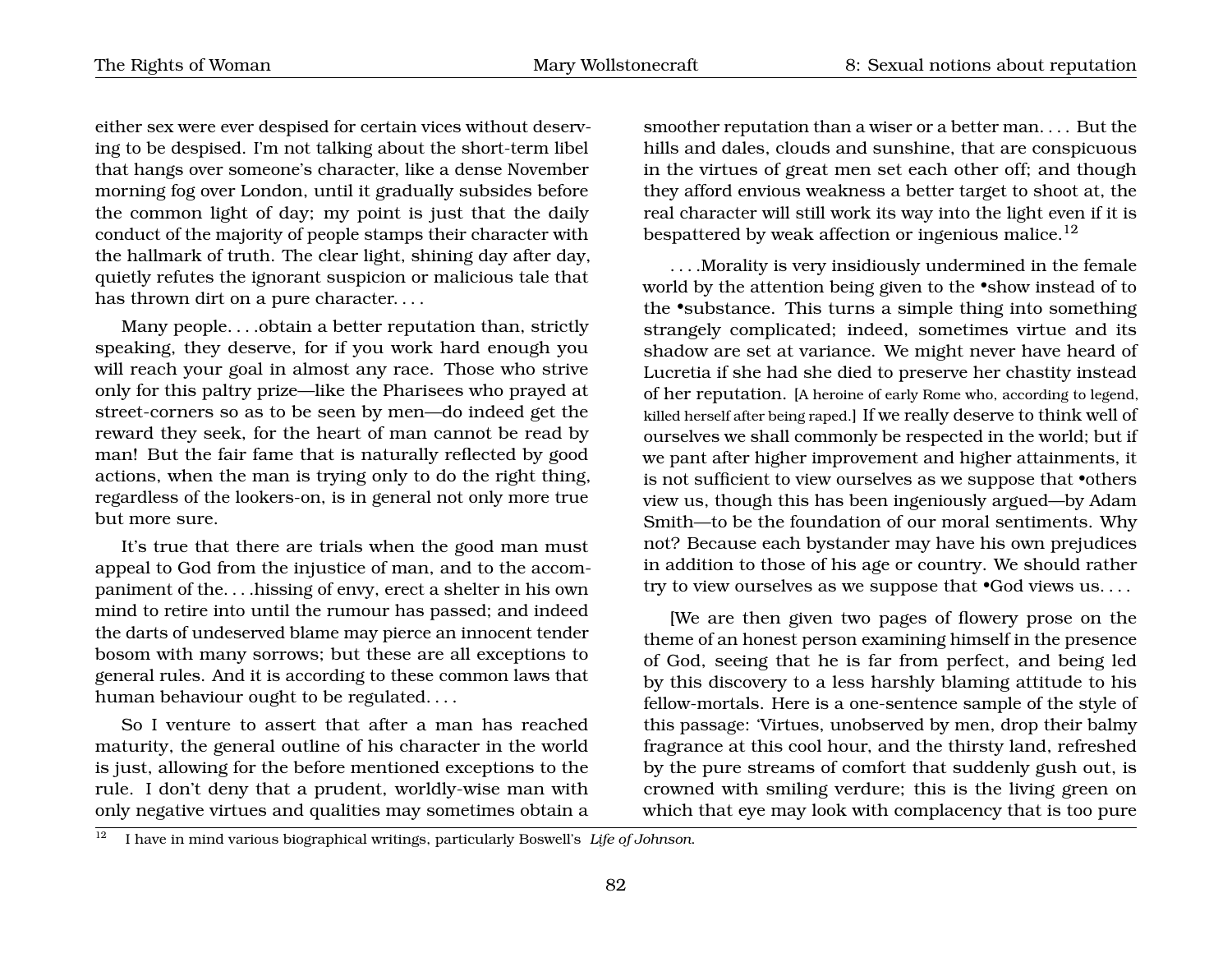to behold iniquity!' Eventually MW comes to the end of this 'reverie', as she calls it, and gets back to her proper topic:]

The leading principles that run through all my discussions would make it unnecessary to go on about this subject if it weren't for the fact that a constant attention to keep the *varnish* of the character fresh and in good condition is often taught as the sum total of female duty; the fact that moral obligations are often pushed into second place by rules to regulate behaviour and preserve reputation. But with regard to reputation the attention is confined to a single virtue—chastity. If a woman's 'honour'—as it is absurdly called—is safe, she may neglect every social duty; even ruin her family by gambling and extravagance; yet still present a shame-free front—for truly she is an honourable woman!

Mrs. Macaulay has rightly remarked that 'there is only one fault that a woman of honour can't commit without being punished'. She then justly and humanely adds:

> This has given rise to the foolish observation that the first fault against chastity in woman has a radical power to deprave the character. But no such frail beings come out of the hands of nature. The human mind is built of nobler materials than to be so easily corrupted; and with all their disadvantages of situation and education, women seldom become entirely abandoned until they are thrown into a state of desperation by the venomous rancour of their own sex.

But in proportion as this regard for the reputation of chastity is prized by women, it is despised by men: and the two extremes are equally destructive to morality.

[Two paragraphs on 'beastly' over-eating by the rich, and their lack of shame about it. Then from talking about this 'appetite' she moves to another:]

The depravity of the appetite that brings the sexes together has had a still more fatal effect. Nature must always be the standard of taste, the gauge of appetite—yet nature is grossly insulted by the voluptuary. ·I'll discuss this·, leaving the refinements of love out of the question. Nature makes the gratification of this appetite. . . .a natural and imperious law to preserve the species; and by so doing, it exalts the appetite and mixes a little **(1)** mind and affection into **(2)** the sensual appetite. The **(1)** feelings of a parent mingling with **(2)** a merely animal instinct give the latter dignity; and because the man and the woman often interact on account of the child, a mutual interest and affection is aroused by the exercise of a shared sympathy. So mothers, having necessarily some duty to fulfil more noble than to adorn their persons, would not contentedly be the slaves of casual appetite. Yet many women are just that: they are, literally speaking, standing dishes to which every ·sexual· glutton can have access.

I may be told that bad as this sexual promiscuity is, it affects only one cursed part of the sex—cursed for the salvation of the rest. Well, it's easy to prove that it is never right to allow a small evil in order to produce a greater good; but that's not the end of the matter. The moral character and peace of mind of the more chaste part of the sex is undermined by the conduct of the very women to whom they allow no refuge from guilt. These are women whom the chaste women inexorably consign to the practice of skills and tricks that lure their husbands from them and debauch their sons. And they also force the modest women (who may be surprised to read this!) to become to some extent like themselves. For I will venture to assert that all the causes of female weakness or depravity that I have already discussed branch out from one grand cause—the lack of chastity in men.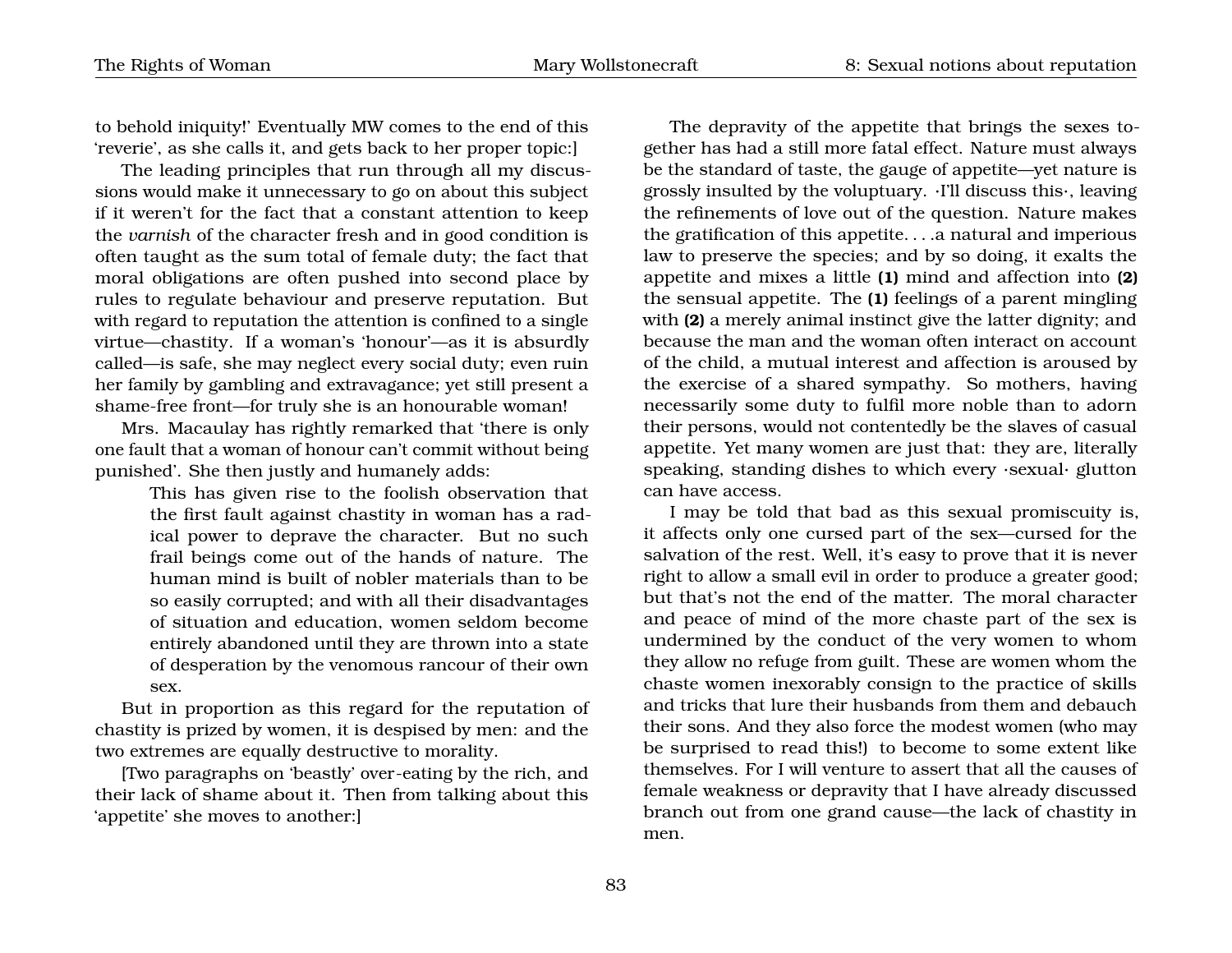[A paragraph introducing the extremely voluptuous man, 'the lustful prowler', and his ways of satisfying his sexual appetite. Then:]

To satisfy this type of man, women are made systematically voluptuous, and though they may not all take their libertinism as far as the man does, still this heartless interaction with males that they allow themselves depraves both sexes: the taste of men is vitiated, and women of all classes naturally adapt their behaviour to gratify the taste by which they obtain pleasure and power. In this way women become weaker in mind and body than they ought to be. . . .and don't have enough strength to discharge the first duty of a mother; so they sacrifice to lasciviousness the parental affection that ennobles instinct, and either destroy the embryo in the womb or throw it out when it has been born. [MW also builds into that sentence the thesis that 'bearing and nursing children is one of the grand ends of women's existence'.] Nature demands respect in everything, and those who violate her laws seldom violate them with impunity. The weak enervated women who particularly catch the attention of libertines are unfit to be mothers, though they may conceive; so that the rich sensualist who has rioted among women, spreading depravity and misery, when he wants to perpetuate his name receives from his wife only a half-formed being that inherits both its father's and mother's weakness. [That sentence is verbatim MW.]

. . . .I have already remarked that men ought to maintain the women whom they have seduced; this would be one means of reforming female manners and ·by giving disgraced women an alternative to prostitution· stopping an abuse that has an equally fatal effect on population and morals. Another ·means of reforming female manners·—an equally obvious one—would be to turn the attention of woman to the real virtue of chastity. A woman's reputation may be white as the driven snow, but she hasn't much claim to respect for her modesty if she smiles on the libertine while spurning the victims of his lawless appetites and their own folly.

Besides, she has a taint of the same folly when she studiously adorns her person [see Glossary] only to be seen by men, to excite respectful sighs and all the idle homage of what is called 'innocent gallantry'. Women who really respect virtue for its own sake won't look for compensation in ·the coin of· vanity for the self-denial they have to practise to preserve their reputation, nor will they associate with men who set reputation at defiance.

The two sexes corrupt each other and improve each other. I believe this to be an indisputable truth, and I extend it to every virtue. Chastity, modesty, public spirit, and all the noble train of virtues on which social virtue and happiness are built, should be understood and cultivated by all mankind—otherwise they will be cultivated to little effect. And instead of providing vicious or idle people with a pretext for violating some sacred duty by saying that it is a duty for only one of the sexes, it would be wiser to show that nature has not drawn any line here, for the unchaste man doubly defeats the purpose of nature by rendering women barren and destroying his own constitution, though he avoids the shame that pursues the crime in the other sex. [MW is implying here that the unchaste man defeats the purpose of nature by getting syphilis and by spreading it.]. . . .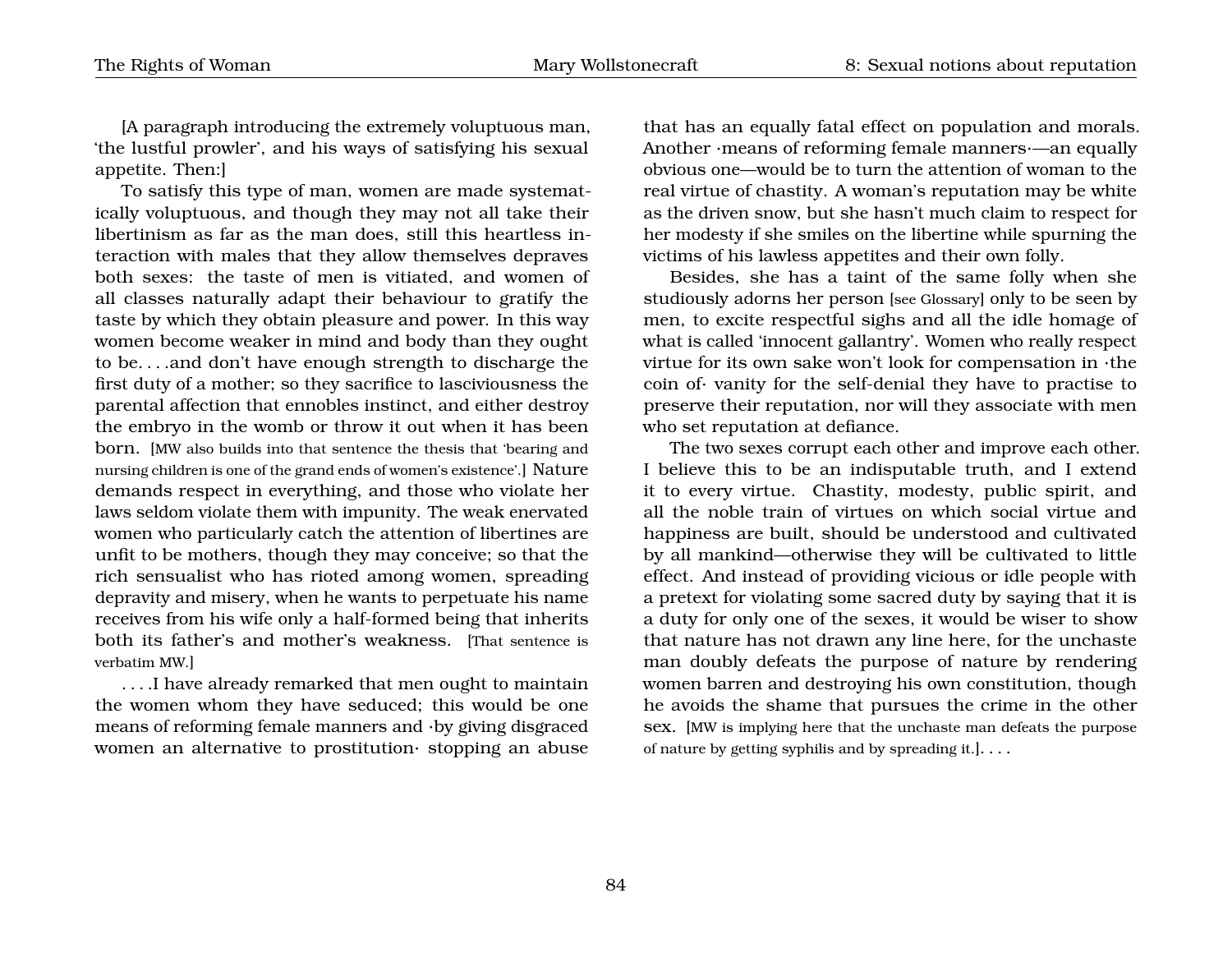## **Chapter 9: The pernicious effects of the unnatural distinctions established in society**

Most of the evils and vices that make this world such a dreary scene to the contemplative mind flow—as from a poisoned fountain—from the respect paid to *property*. For it is in the most polished society that stinking reptiles and venomous serpents lurk under the nasty foliage; and there is voluptuousness pampered by the still sultry air, slackening every good disposition before it has time to ripen into virtue.

One class presses on another; for they are all aiming to get respect on account of their property; and once they have *that* it will bring them the respect that is really due only to talents and virtue. Men neglect their human duties, yet are treated like demi-gods; religion is also separated from morality by a ceremonial veil; yet men are surprised that the world is, almost literally speaking, a den of cheats or oppressors.

There's a shrewd truth in the homely proverb that whoever the devil finds idle he will employ. And what can hereditary wealth and titles produce except habitual idleness? Man is so constituted that he can attain a proper use of his faculties only by using them, and he won't use them unless the wheels are first set in motion by some kind of necessity. Virtue also can be acquired only by the performance of one's duties to others; but the importance of these sacred duties will hardly be felt by someone who is cajoled out of his humanity by the flattery of sycophants. There must be more equality established in society, or morality will never gain ground; and this virtuous equality will not rest firmly even when founded on a rock, if one half of mankind are chained to its bottom by fate, for they will be continually undermining it through ignorance or pride. [That sentence is verbatim MW.]

You can't expect virtue from women until they are to some extent independent of men; indeed, you can't expect the strength of natural affection that would make them good wives and good mothers. While they absolutely depend on their husbands, they will be cunning, mean, and selfish, and the men who can be gratified by the fawning fondness of spaniel-like affection don't have much delicacy—because love is not to be bought. . . .; its silken wings are instantly shrivelled up when anything is sought other than a return in kind. But while wealth enervates men, and women live (so to speak) by their personal charms, how can we expect them to perform the ennobling duties that equally require exertion and self-denial? Hereditary property perverts the mind, and the unfortunate victims of hereditary property (if I may call them 'victims'), swathed from their birth, seldom get either body or mind moving; so they view everything through one medium, and that a false one; so they can't tell what true merit and happiness consist in. False, indeed, must be the light when the drapery of situation hides the man, and makes him stalk in masquerade, dragging from one scene of dissipation to another the nerveless limbs that hang with stupid listlessness, and rolling round the vacant eye that plainly tells us that there is no mind at home. [That splendid sentence is verbatim MW.]

My point is that a society isn't properly organized if it doesn't *compel* men and women to perform their respective duties, by making that their only route to being viewed by their fellow creatures in the way that every human being wants. So the respect that is paid to wealth and mere personal charms is a true north-easterly blast that blights the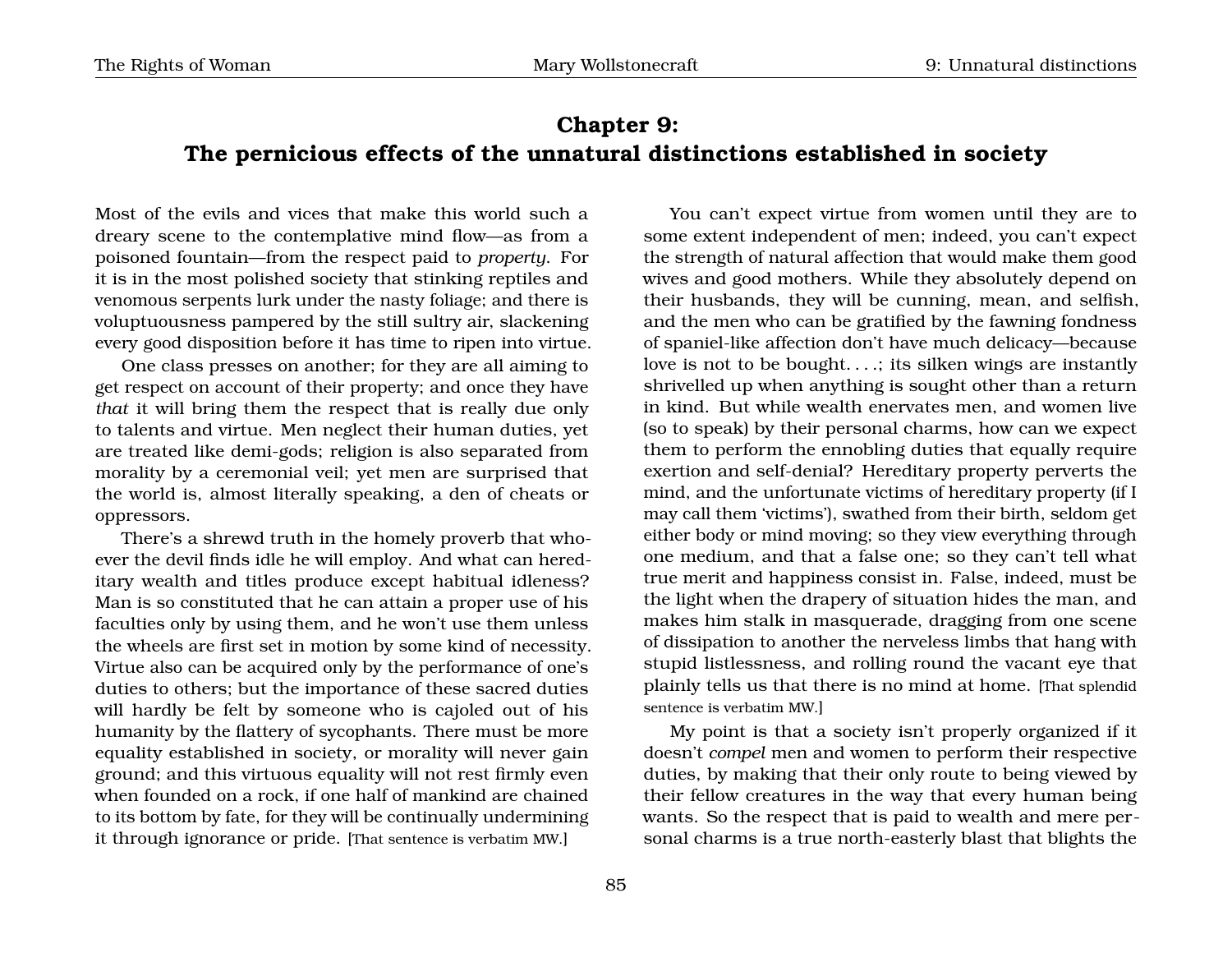tender blossoms of affection and virtue. Nature has wisely attached •affections to •duties, to make the work sweeter and to give to the exertions of reason the vigour that only the heart can give. But when someone who doesn't perform the duties that go with a certain affection nevertheless *puts on* the affection merely because it is the trade-mark of a certain ·kind of· character, this is one of the empty compliments that vice and folly are obliged to pay to virtue and the real nature of things.

For example: when a woman is admired for her beauty, and allows herself to be so intoxicated by the admiration she receives that she neglects to discharge the indispensable duty of a mother, she sins against herself by neglecting to develop an affection that would *equally* tend to make her useful and happy. True happiness—I mean all the contentment and virtuous satisfaction that can be snatched in this imperfect state—must arise from well regulated affections; and an affection includes a duty. Men aren't aware of the misery they cause, and the vicious weakness they encourage, by only inciting women to make themselves pleasing; they don't consider that they are making natural and artificial duties clash by sacrificing the comfort and respectability of a woman's life to voluptuous notions of beauty, when in nature they all harmonize.

It would be a cold-hearted husband, or one made unnatural by early debauchery, who didn't feel more delight at seeing his child breast-fed by its mother than the most artful wanton tricks could ever raise; yet wealth leads women to spurn this natural way of cementing the matrimonial tie and weaving esteem in with fonder recollections. . . . The maternal care of a reasonable affectionate woman puts us on her side; and the chastened dignity with which a mother returns the caresses that she and her child receive from a father who has been fulfilling the serious duties of his position is not

only worthy of respect but is a beautiful sight. . . . I have viewed with pleasure a woman nursing her children, and performing the duties of her position with, perhaps, merely a servant maid to take off her hands the servile part of the household business. I have seen her prepare herself and children, with only the luxury of cleanliness, to receive her husband who, returning home weary in the evening, found smiling babes and a clean hearth....

While my benevolence has been gratified by contemplating this artless picture, I have thought that a couple of this description. . . .possessed all that life could give. Raised above abject poverty enough not to be obliged to think about every farthing they spend, and having enough to save them from having to manage a frigid system of economy that narrows both heart and mind. In my plain thoughts I don't know what else is needed to make this the happiest as well as the most respect-worthy situation in the world—except for •a taste for literature, to throw a little variety and interest into conversation, and •some surplus money to give to the needy and to buy books. . . .

Riches and inherited honours are destructive to the human character, and are even worse for women than for men, because men can still to some extent unfold their faculties by becoming soldiers and statesmen.

[MW goes on to say that soldiering has lost its glory and been reduced to mere fine-tuning of the balances of power on the European continent. Statesmen can do a little better, moving from gambling to government, and using the same skills for each. Then:] The whole system of British politics—calling it a 'system' is mere politeness—consists in multiplying dependents and contriving taxes that grind the poor to pamper the rich; thus a war or any wild-goose-chase is a bit of good luck for the minister, whose chief merit is the art of keeping himself in place.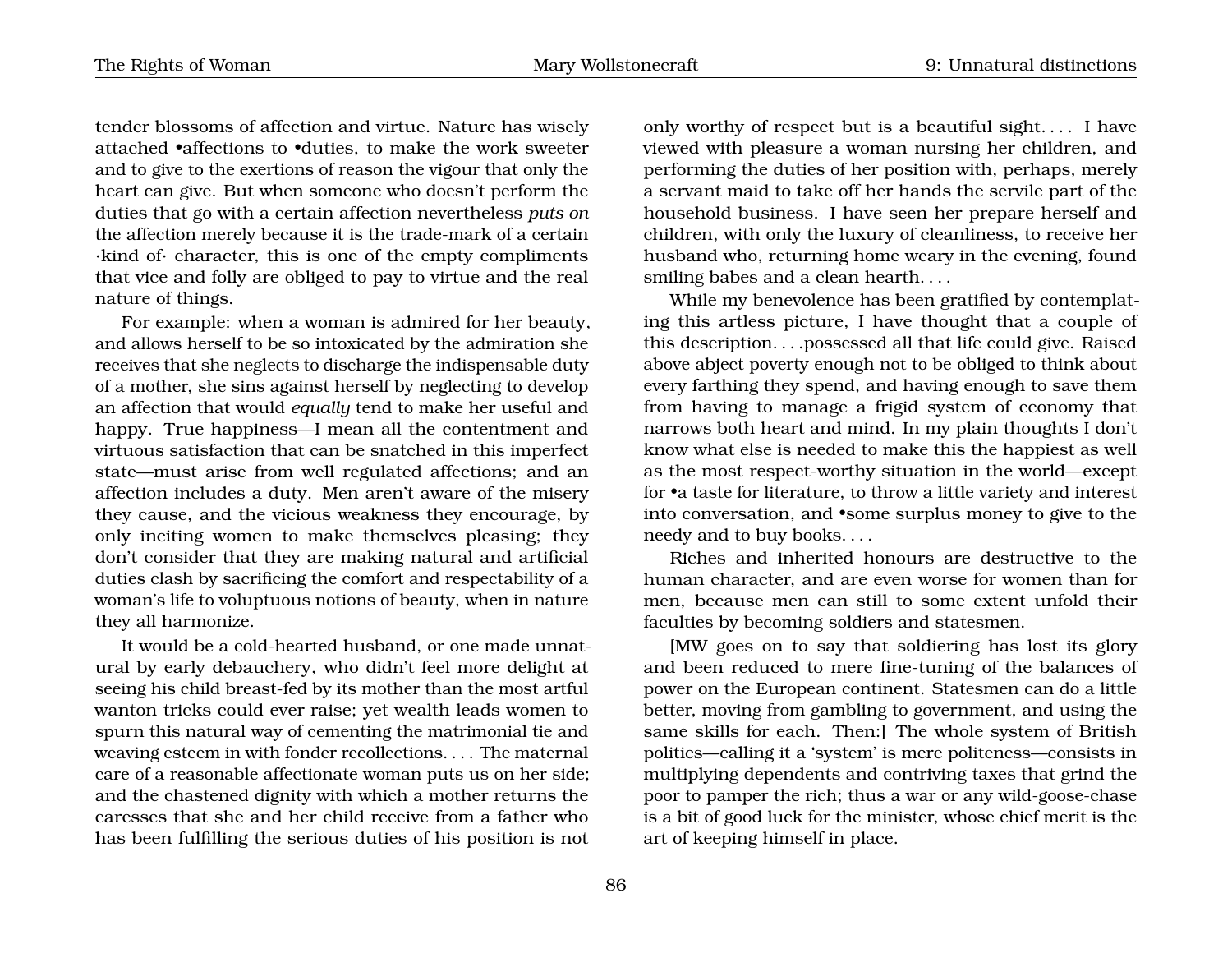[Then a scornful paragraph about how a minister can ply his trade, pretending to care about the poor and unfortunate but doing nothing for them. MW continues:] Let me return to the more specious slavery that chains the very soul of woman, keeping her for ever under the bondage of ignorance.

The preposterous distinctions of rank that make civilization a curse by dividing the world between •voluptuous tyrants and •cunning envious dependents corrupt every class of people almost equally; because the respect a person gets depends only on his rank, and not to his performance of his duties to others; and when the duties are neglected the affections can't gain enough strength to fortify the virtue of which they are the natural reward. There are some loop-holes out of which a man may creep, and dare to think and act for himself; but for a woman it is a Herculean task because the female sex faces difficulties of its own that require almost superhuman powers to overcome.

A truly benevolent legislator always tries to make it in the interests of each individual to be virtuous; this makes private virtue become the cement of public happiness, so that an orderly whole is consolidated by the tendency of all the parts towards a common centre. But the private or public virtue of women is very problematic because many male writers, including Rousseau, insist that a woman should throughout her life be subjected to the severe restraint of *propriety*. Why subject her to propriety—blind propriety—if she is capable of acting from a nobler spring, i.e. if she has inherited immortality [see Glossary]?. . . .

[MW returns to her old theme of women being given the wrong kind of attention by men etc. One item in this is new: 'The laws respecting woman, which I mean to discuss in a future part, make an absurd unit of a man and his wife; and then by the easy transition of considering only him as responsible she is reduced to a mere cipher, ·a nothing·.

[Then a great deal more of the old theme. In the course of dealing with Rousseau's statement that women's lower status is shown by the fact that they can't fight in wars, MW remarks in passing that 'defensive war' is 'the only justifiable war'. And she works her way around to a brief consideration of the poor:] What can be a more melancholy sight to a thinking mind than to look into the numerous carriages that drive helter-skelter about London in a morning, full of pale-faced creatures who are flying from themselves. I have often wished, with Dr Johnson, to place some of them in a little shop with half a dozen children looking up to their languid countenances for support. If that happened, I think that some latent vigour would soon give health and spirit to their eyes; and some lines drawn by the use of reason on the blank cheeks. . . .might restore lost dignity to the character, or rather enable it to attain the true dignity of its nature.. . . .

Besides, when poverty is more disgraceful even than vice, isn't morality cut to the quick? Still to avoid misconstruction, though I consider that women in the common walks of life are called by religion and reason to fulfil the duties of wives and mothers, I can't help lamenting that women higher up the social scale don't have a road along which they can pursue more extensive plans of usefulness and independence. . . . I really think (don't laugh!) that women ought to have ·parliamentary· representatives, instead of being arbitrarily governed without being allowed any direct share in the deliberations of government. This is just a hint; I mean to pursue it at some future time.

But the whole system of 'representation' in this country is at present only a convenient label for despotism; so women needn't complain, because they are as well represented as a numerous class of hard-working mechanics who pay for the support of royalty when they can scarcely put bread in their children's mouths. Men whose very sweat •supports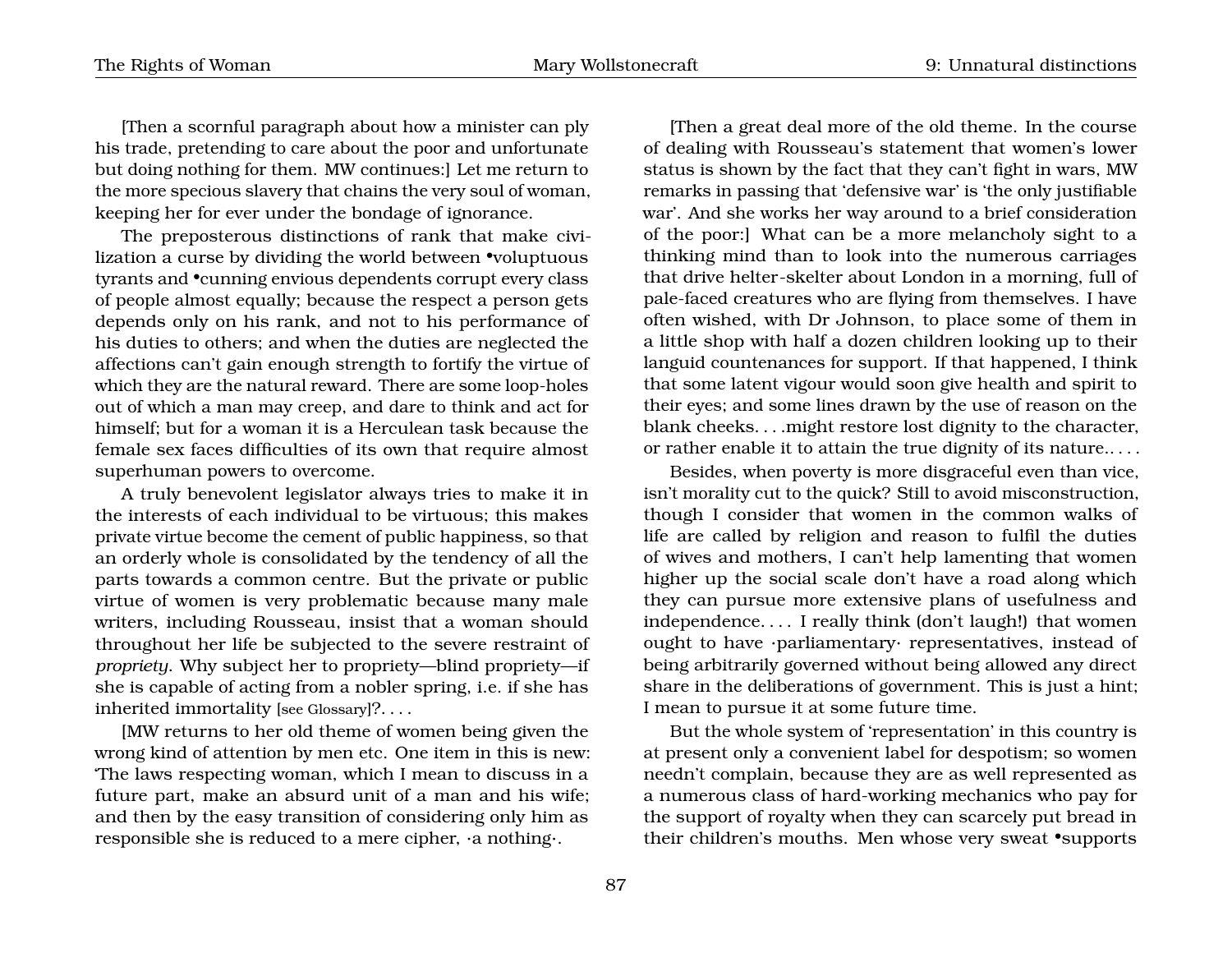the splendid horses of the heir apparent to the throne, or •varnishes the chariot of some female favourite ·of the king's· who looks down on shame—how are they *represented*? Taxes on the very necessities of life enable an endless tribe of idle princes and princesses to pass with stupid pomp before a gaping crowd, who almost worship the very parade that costs them so dear. This is mere barbarous grandeur, something like the useless parade of sentinels on horseback at Whitehall, which I could never see without a mixture of contempt and indignation.

How strangely must the mind be sophisticated when this sort of state impresses it! But until these monuments of folly are levelled by virtue, similar follies will leaven the whole mass. For the same character, in some degree, will prevail in the aggregate of society: and the refinements of luxury, or the vicious repinings of envious poverty, will equally banish virtue from society, considered as the characteristic of that society, or only allow it to appear as one of the stripes of the harlequin coat worn by the 'civilized' man.

In the upper ranks of society every duty is performed by deputies (as though duties could be transferred!), and the pointless pleasures that the resulting idleness forces •the rich to pursue appear so enticing to the next rank that the numerous scramblers for wealth sacrifice everything to tread on •their heels. . . . Women, in particular, all want to be ladies. Which is simply to have nothing to do except listlessly to go they hardly care where, for they cannot tell what.

'But what have women to do in society' I may be asked 'but to loiter with easy grace? Surely you wouldn't condemn them all to breast-feed fools and keep household accounts!' No. Women might certainly study the art of healing, and be ·well paid· physicians as well as ·very poorly paid· nurses. And there is also midwifery.

They might also study politics, and settle their benevolence on the broadest basis; for the reading of history will hardly be more useful than the reading of romances if the history is read as mere biography and the character of the times, the political improvements, arts, etc. are not observed. The profitable approach to history regards it as the history of *man*, and not of *particular men* who filled a niche in the temple of fame and then dropped into the black rolling stream of time that silently sweeps all before it. . . .

Women might also pursue business of various kinds if they were educated in a more orderly manner, and that might save many from common or legal prostitution [i.e. from actual prostitution or marrying in order to have economic security]. . . .

[MW remarks that an unmarried woman may have had honourable reasons for choosing not to marry, and others may have been unable to marry. She continues:] So it's a very defective government—one that entirely neglects the happiness of one half of its public—that doesn't provide for honest, independent women by encouraging them to occupy respectable positions in society. But to make their private virtue a public benefit, they must—whether married or single—have a civil existence in the state. . . .

The most respect-worthy women are the most oppressed; this is a melancholy truth about the blessed effects of civilization! Treating them like contemptible beings will make them become contemptible, unless they have understandings much above the average for humanity (both sexes). Many women waste life away, the prey of discontent, when they might have practised as physicians, run a farm, or managed a shop, and stood upright supported by their own industry, instead of hanging their heads. . . .

The woman who earns her own bread by fulfilling some duty deserves much more respect than the most accomplished beauty!. . . . I sigh to think how few women try to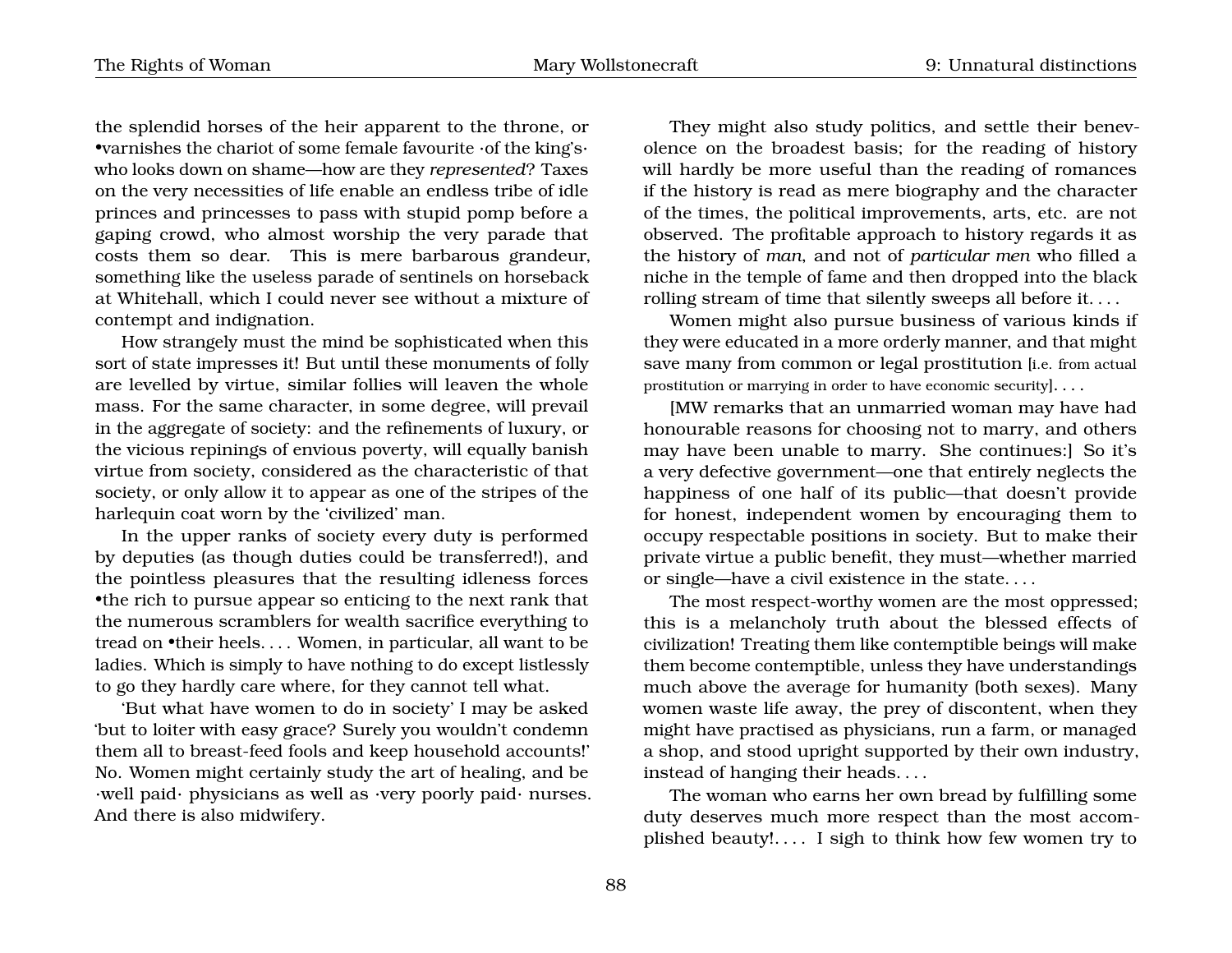attain this respect-worthiness by withdrawing from the giddy whirl of pleasure, or the lazy calm that stupefies the good sort of women it sucks in.

Proud of their weakness, however, they must always be protected (·they think·), guarded from care and all the rough toils that dignify the mind. If this is what fate ordains—if they choose to make themselves insignificant and contemptible, sweetly wasting life away, let them not expect to be valued when their beauty fades, for the fairest flowers are pulled to pieces by the careless hand that plucked them. . . .

The most useful writers, in my opinion, are the ones who make man feel for man, independent of his social position and of the drapery of false sentiments. So I would like to convince reasonable men of the importance of some of my remarks, and prevail on them to weigh dispassionately the over-all position that I have been defending. I appeal to their understandings; and as a fellow-creature I claim, in the name of my sex, some interest in their hearts. I entreat them to assist to emancipate their companion to make her a *helpmate* for them!

If only men would generously break our chains and be content with rational fellowship instead of slavish obedience, they would find us more observant daughters, more affectionate sisters, more faithful wives, more reasonable mothers—in a word, better citizens. We would then love them with true affection, because we would learn to respect ourselves; and a worthy man's peace of mind wouldn't be interrupted by the idle vanity of his wife, and his babes wouldn't be sent to nestle in a strange bosom because they never found a home in their mother's.

### **Chapter 10: Parental Affection**

Parental affection is perhaps, the blindest kind of perverse self-love. Parents often love their children in the most brutal [see Glossary] manner, and sacrifice every duty to anyone else in order to promote their children's advancement in the world. The aim to promote the future welfare of the very beings whose present existence they embitter by the most despotic stretch of power—that's a sign of how perverse an unprincipled prejudice can be.

In fact, every kind of power. . . .wants to reign without control or inquiry. Its throne is built across a dark abyss that no eye must dare to explore, for fear that the baseless fabric might totter under investigation. Obedience, unconditional obedience, is the catch-word of tyrants of every description, and to make 'assurance doubly sure,' one kind of despotism supports another. Tyrants would have cause to tremble if reason were to become the rule of duty in any of the relations of life, for the light might spread until perfect day appeared. And when it did appear, men would smile at the sight of the bugbears that had made them jump during the night of ignorance or the twilight of timid inquiry. . . .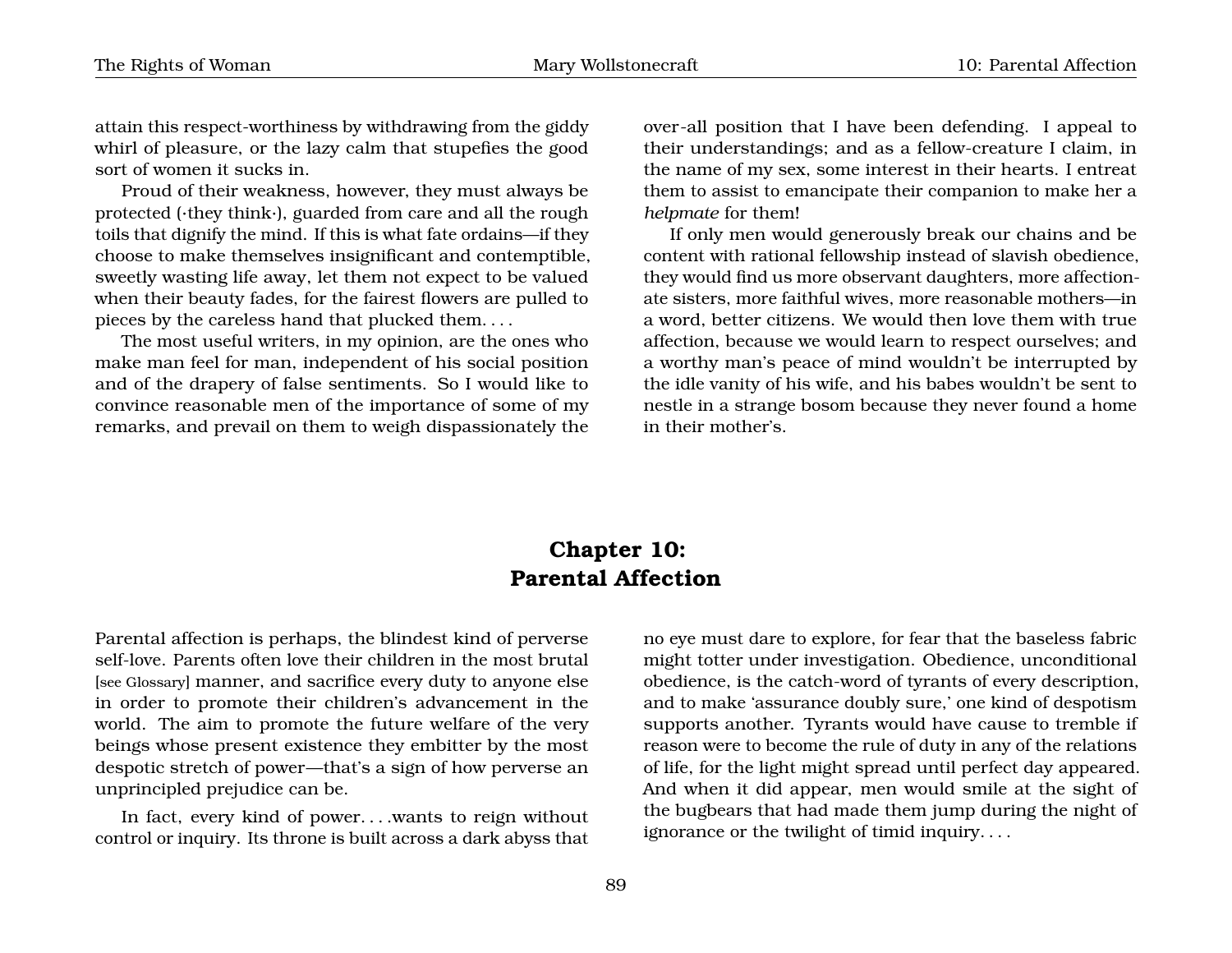If man's great privilege is

•the power of reflecting on the past, and

•peering speculatively into the future,

it must be granted that some people enjoy this privilege in a very limited degree. Everything now appears to them wrong; and not able to distinguish what could happen from what couldn't, they fear where there should be no place for fear, running from the light of reason as if it were a firebrand. . . .

Woman, however, being in every situation a slave to prejudice, seldom exerts enlightened maternal affection; for she either •neglects her children or •spoils them by undue permissiveness. Also, the affection of many women for their children is (I repeat) very brutish, because it eradicates every spark of humanity. Justice, truth, *everything* is sacrificed by these Rebekahs, and for the sake of their own children they violate the most sacred duties, forgetting the common relationship that binds the whole family on earth together. [MW is echoing the story in *Genesis* 27, where Rebekah schemes with her favourite son Jacob to cheat his brother Esau.] Yet reason seems to say that someone who allows •one duty or affection to swallow up the rest doesn't have enough heart or mind to fulfil •that one conscientiously....

As the care of children in their infancy is one of the grand duties that naturally fall to the female character, this duty—if it were properly considered—would provide many forcible arguments for strengthening the female understanding.

The formation of the mind must be begun very early, and the temperament (in particular) requires the most judicious attention; and that attention *can't* be paid by women who love their children only because they are their children, and don't try to base their duty on anything deeper than the feelings of the moment. It is this lack of reason in their affections that makes so many women be the most foolishly attentive mothers or—at the other extreme—the most careless and unnatural ones.

To be a good mother a woman must have •sense and also •the independence of mind that is possessed by few women who are taught to depend entirely on their husbands. Meek wives are usually foolish mothers, wanting their children to love them best, and to side with them in a secret conspiracy against the father, who is held up as a scarecrow—the one who must punish them if they have offended the mother, the one who must be the judge in all disputes: but I'll discuss this subject more fully when I deal with private education. At present I want only to insist that unless woman's understanding is enlarged and her character made more firm through her being allowed to govern her own conduct, she will never have enough sense or command of temperament to manage her children properly. A woman who doesn't breast-feed her children hardly counts as *having* parental affection, because the performance of this duty contributes equally to maternal and filial affection; and it is the indispensable duty of men and women to fulfil the duties that give rise to affections that are the surest preservatives against vice. So-called *natural affection* is a very weak tie, I think; affections ·that strongly bond people together· must grow out of the habitual exercise of a mutual sympathy; and a mother who sends her babe to a nurse, and only takes it from a nurse to send it to a school—what sympathy does *she* exercise?

In the exercise of their natural feelings, God has provided women with a natural substitute for love: when the lover becomes only a friend, and mutual confidence replaces overstrained admiration, a child then gently twists the relaxing cord ·thereby tightening it up again·, and a shared care produces a new mutual sympathy. But a child. . . .won't enliven the parents' affections if they are content to transfer the charge to hirelings; those who 'do their duty' by having someone do it for them shouldn't complain if they miss the reward of duty, namely the child's dutifulness towards them.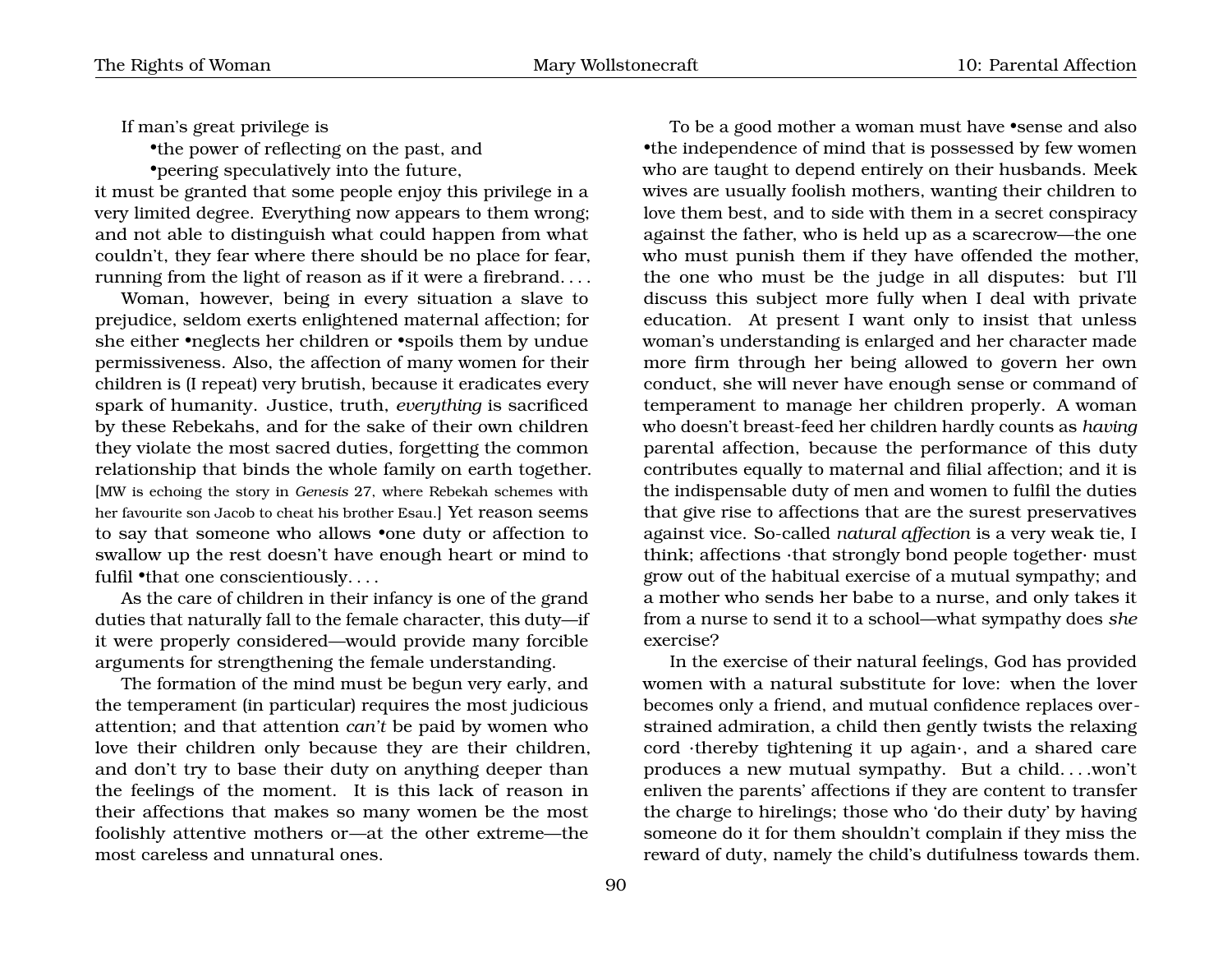## <span id="page-94-0"></span>**Chapter 11: Duty to Parents**

Man seems to have a lazy tendency to make prescription [see Glossary] always take the place of reason. . . . The rights of kings are deduced in a direct line from the King of kings; and that of parents from our first parent.

Why do we thus go back for principles that should always rest on the same base and have the same weight to-day that they had a thousand years ago—and not a jot more? If parents do their duty, they have a strong hold and sacred claim on the gratitude of their children; but few parents are willing to receive the respectful affection of their offspring on those terms. They demand *blind* obedience, because they don't deserve a reasonable service ·that their children might willingly provide with their eyes open·; and to make these demands of weakness and ignorance more binding, a mysterious *sanctity* is spread around the most arbitrary principle. 'Arbitrary'? Well, what other name can be given to the blind duty of obeying vicious or weak beings merely because they obeyed a powerful instinct? [MW is referring to the parents' sexual 'instinct': their 'obedience' to that led to the coupling that caused the children to come into existence.] The simple definition of the two-way duty that naturally holds between parent and child can be stated in a few words:

> The parent who pays proper attention to helpless infancy has a right to require the same attention when the feebleness of age comes upon him.

But to subjugate a rational being to the mere will of another when he is old enough to answer to society for his own conduct is cruel and improper; and it may be as harmful to morality as are the religious systems that make God's will the sole source of the line between right and wrong.

I never knew a parent who had paid more than common attention to his children who was then disregarded by the children; on the contrary, the early habit of relying almost unquestioningly on the opinion of a respected parent is not easy to shake off, even when mature reason convinces the child that his father is not the wisest man in the world. This is an attractive weakness, but it *is* a weakness, and a reasonable man should steel himself against it, because the all-too-common belief that one is obliged to obey a parent just because he is one's parent shackles the mind and prepares it for a slavish submission to any power but reason.

I distinguish the natural duty to parents from the accidental duty to parents.

The parent who carefully tries to form the heart and enlarge the understanding of his child has given to the performance of a duty that is common to the whole animal world a dignity that only reason can give. This is the •parental affection of humanity, and leaves •instinctive natural affection far behind. Such a parent acquires all the rights of the most sacred friendship, and his advice—even when his child is fully adult—demands serious consideration.

With respect to marriage: after 21 years a parent seems to have no right to withhold his consent for any reason, but twenty years of parental care deserve something in return, and the son ought at least to promise not to marry for two or three years if the woman of his choice doesn't entirely meet with the approval of his first friend.

But respect for parents is generally speaking a much lower cause of action, namely a selfish respect for property. The father who is blindly obeyed is obeyed from sheer weak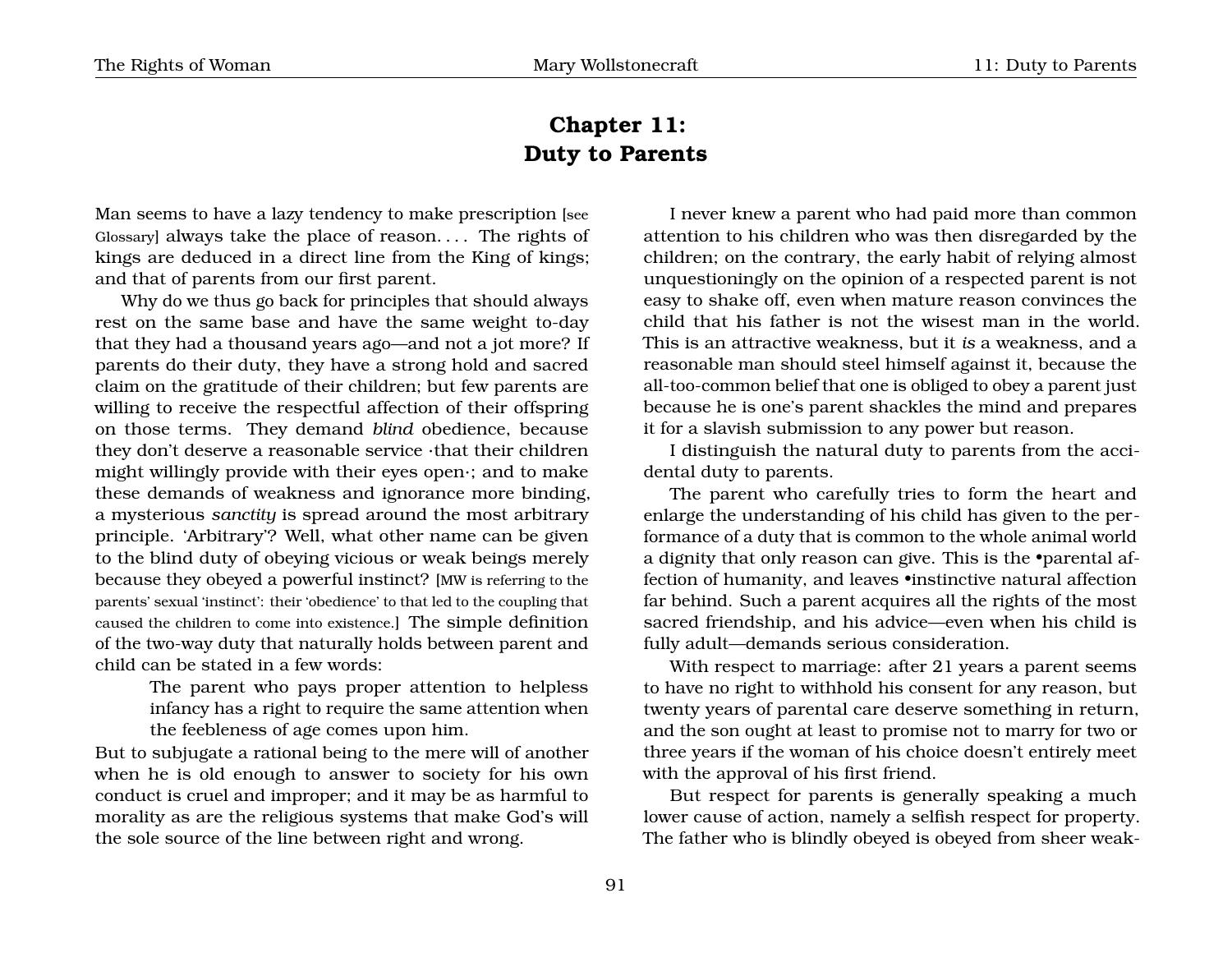ness or from motives that degrade the human character.

Much of the misery that wanders in hideous forms around the world is allowed to rise from the negligence of parents; and yet these are the people who cling most tightly to what they call a 'natural right', though it undermines man's birthright, the right to act as his own reason directs.

I have already often pointed out that vicious or idle people are always eager to profit from the enforcement of arbitrary privileges, usually in proportion to their neglect of the duties that might make the privileges reasonable. This is basically a dictate of common sense—i.e. the instinct of self-defence that is typical of ignorant weakness, resembling the instinct that makes a fish muddy the water it swims in to escape its enemy, instead of boldly facing it in the clear stream.

The supporters of any kind of prescription do indeed fly from the clear stream of argument. Taking refuge in the darkness that. . . .has been supposed to surround God's throne, they dare to demand the immediate and total respect that is due only to his unsearchable ways. (Don't misunderstand me: the darkness that hides our God from us only concerns speculative truths—it never obscures moral ones, which shine clearly. . . .)

Females in all countries are too much under the dominion of their parents; and few parents think of addressing their children like this:

> It is your interest to obey me until you can judge for yourself; and ·God·, the Almighty Father of all, has implanted in me an affection to serve as your guardian while your reason is unfolding; but when your mind arrives at maturity, you must obey me—or rather respect my opinions—only to the extent that they coincide with the light that is breaking in on your own mind.

A slavish bondage to parents cramps every faculty of the

mind. Locke was right when he said that 'if the mind is curbed and humbled too much in children—if their spirits are abased and broken by too strict a hand over them—they lose all their vigour and industry'. This strict hand may to some extent explain the weakness of women; because girls are for various reasons more kept *down* by their parents, in every sense of the word 'down', than boys are. The duty expected from them is, like all the duties arbitrarily imposed on women, based less on reason than on a sense of propriety, on respect for decorum; and by being taught slavishly to submit to their parents girls are prepared for the slavery of marriage. [MW concedes that some married women are not slaves, but they, she says, become tyrants. She also says that not all boys and girls are slaves to their parents, but continues her campaign on behalf of those who are. She emphatically contrasts parents who 'have allowed a natural parental affection to take root in their hearts' with those who are motivated by selfish pride'. The former, she says, will be rewarded by 'filial reverence'.]

Why should the minds of children be warped when they are just beginning to expand, only to favour the laziness of parents who insist on a privilege without being willing to pay the price for it fixed by nature?. . . . A right always includes a duty; and I think we can fairly infer from this that those who don't perform the duty don't retain the right.

. . . .I believe that in general the affection we inspire ·in others· always resembles the affection that we cultivate ·in ourselves·; so that natural affections—which have been supposed to be almost distinct from reason—are more nearly connected with judgment than is commonly allowed. Indeed, the affections that merely reside in the heart ·with no input from the head· seem to have a kind of animal capriciousness; I offer that as another proof of the necessity of cultivating the female understanding.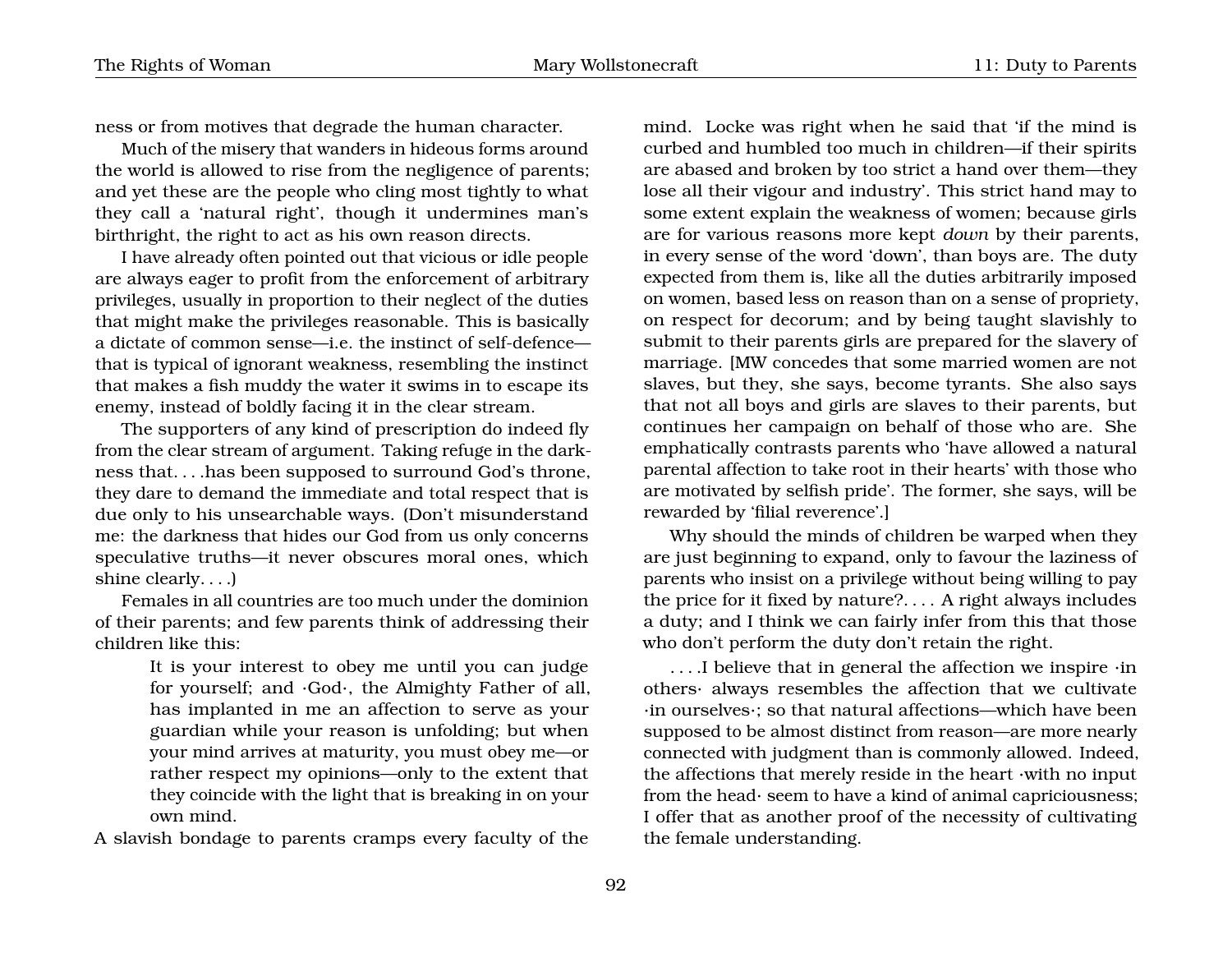It is the irregular exercise of parental authority that first injures the mind, and girls are more subject to these irregularities than boys are. The will of those who never allow their will to be disputed except when they happen to be in a good mood is almost always unreasonable. [MW describes and deplores the tricks that little girls practice in order to cope with this kind of parental authority. Then:] I have been led into a melancholy train of reflection about females, concluding that when their first affection must •lead them astray or •make their duties clash until they rest on mere whims and customs, little can be expected from them as they grow older. How indeed can an instructor remedy this evil? for to teach children virtue on any solid principle is to teach them to despise their parents. Children ought not to be taught to make allowance for their parents' faults, because every such allowance weakens the force of reason in their minds, and makes them still more indulgent to their own faults. It is a sublime virtue of maturity that leads us to be hard on ourselves and forbearing towards others; but children should be taught only the simple virtues, for if they begin too early to make allowance for human passions and manners, they'll wear off the fine edge of the criterion by which they should regulate their own.... [A few years before this was written, Mary Wollstonecraft had been governess to the children of Lord and Lady Kingsborough. Many facts could help to explain why her relationship with Lady Kingsborough went sour, so that eventually she was dismissed; the content of this paragraph may be part of the story! There is another side-light on it on page [98.](#page-96-0)]

The affections of children and weak people are always selfish: they love their relatives because they are loved by them, not because of their virtues. But until esteem and love are blended together in the •first affection, and reason is made the basis for the •first duty, morality will stumble at the threshold. . . .

### <span id="page-96-0"></span>**Chapter 12: National education**

The good effects of private education will always be very limited; the parent who really puts his own hand to the plough will always be somewhat disappointed until education becomes a grand national concern. A man can't retire into a desert with his child; and if he did, he couldn't bring himself back to childhood and become the proper friend and playmate of an infant or youth. When children are confined to the society of men and women, they soon acquire a kind of premature manhood that stops the growth of every vigorous power of mind or body. In order to develop their faculties they should be stimulated to think for themselves; and this can be done only by mixing a number of children together and making them jointly pursue the same objects.

[MW continues with this theme. •If children are to be openly inquiring they need time with their peers rather than with parents who stand—however wisely—in authority over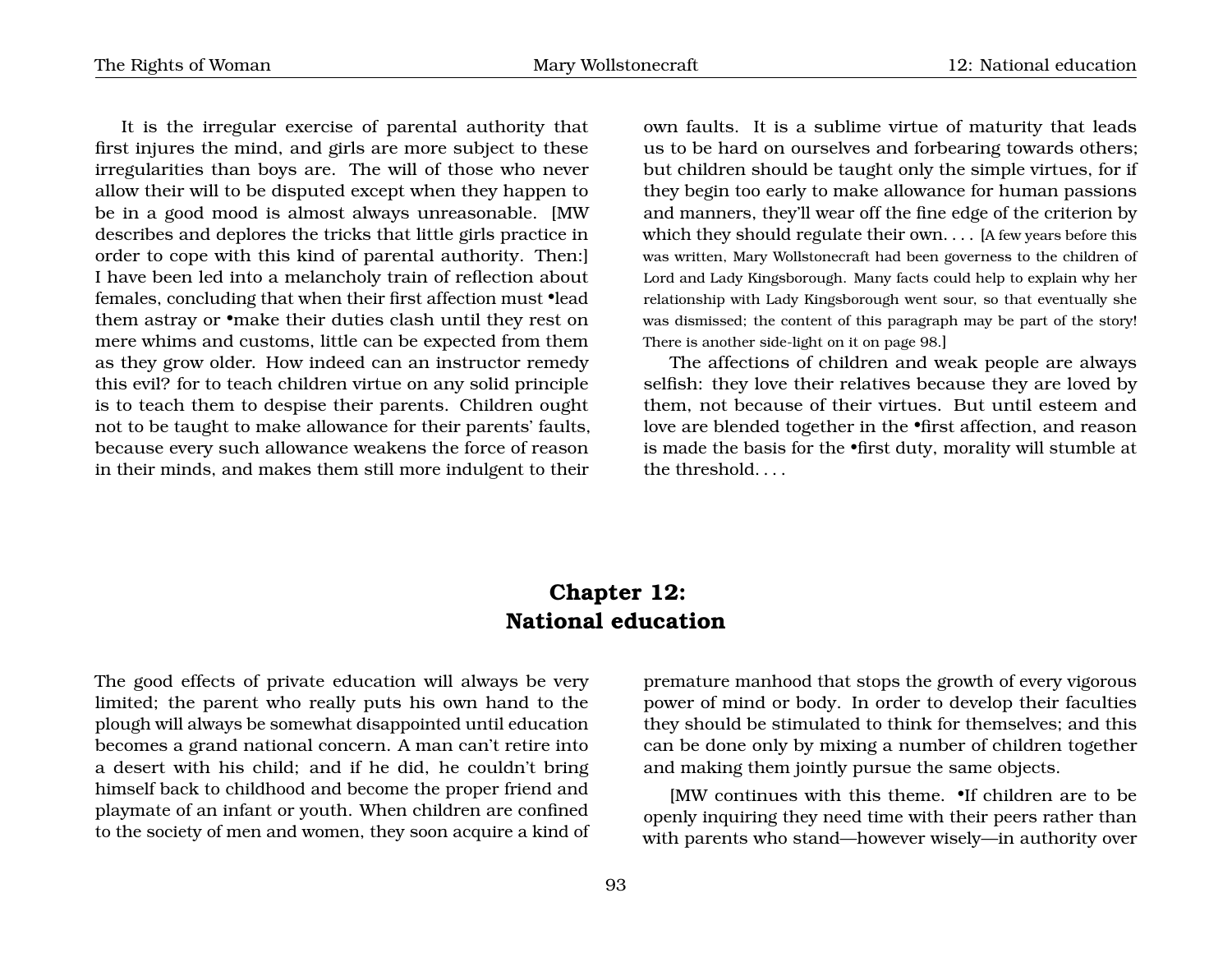them. •There are affections amongst children that are unlike the affection a child may have for his parents, and a child needs practice in the former, because 'in youth the seeds of every affection should be sown'. •A frank openness of speech and feeling is possible between child and child but not between child and parent; and this matters because it 'first opens the heart to friendship and confidence' and leads on to 'more expansive benevolence'. •A little further down she levels a further charge against home-schooling: it leads to the children's acquiring 'too high an opinion of their own importance', to their 'being allowed to tyrannize over servants', and to their becoming 'vain and effeminate' because they are treated like men when they are still boys'.

[Considerations like these, MW says, have affected her former preference for private education; and yet she still has that preference, because:] I still think that schools as they are now regulated are hot-beds of vice and folly, and that the only knowledge of human nature that could be learned from them is merely cunning selfishness.

[She now holds forth strenuously against the schools: at them 'boys become gluttons and slovens', and rush into the libertinism that 'hardens the heart as it weakens the understanding'. Children at boarding-schools spend at least 'half of the time' longing for vacations, and when these come 'they are spent in total dissipation and beastly indulgence'. A little further on she refers to 'the system of tyranny and abject slavery that is established among the boys'.]

The only way to avoid two extremes that are equally harmful to morality would be to contrive some way of combining a public and private education. Thus to make men citizens, two natural steps might be taken that seem to lead directly to the desired point: cultivating the domestic affections that first open the heart to the various modifications of humanity, while also allowing the children to spend great part of their

time on terms of equality with other children. [MW follows this up with a lyrical reminiscence of 'a country day school', whose pupils had the desirable daily mixture of childhood friends and family influence. She contrasts this fiercely with the evils of 'close confinement in an academy near London', ending with '. . . to say nothing of the slavery to forms that makes religion worse than a farce'. This launches her on an attack first on religious services in schools and then cutting with a wider swathe through religious practices more generally.]

·A DIATRIBE AGAINST RELIGIOUS PRACTICE IN ENGLAND·

What good can be expected from the youth who receives the sacrament of the Lord's supper so as to avoid paying a fine? Half the employment of the youths is to elude the necessity of attending public worship; and well they may, for such a constant repetition of the same thing must be a very irksome restraint on their natural vivacity. These ceremonies

•have the most fatal effect on their morals,

- •are a ritual performed by the lips when the heart and mind are far away, and
- •are no longer stored up by our ·Protestant· church as a bank to draw on for the fees of the poor souls in purgatory;

so why shouldn't they be abolished?

[This next paragraph is addressed to the situation of any school or college which was founded by someone who provided a financial endowment and laid down rules for how the institution was to be run. There were and still are many of these.]

But in this country there is a fear of *any* innovation. This hidden fear is really the apprehensive timidity of idle slugs who guard the snug place that they view as an hereditary estate—eating, drinking and enjoying themselves instead of fulfilling the duties (except a few empty forms) for which the 'estate' was endowed. How do they guard it? By sliming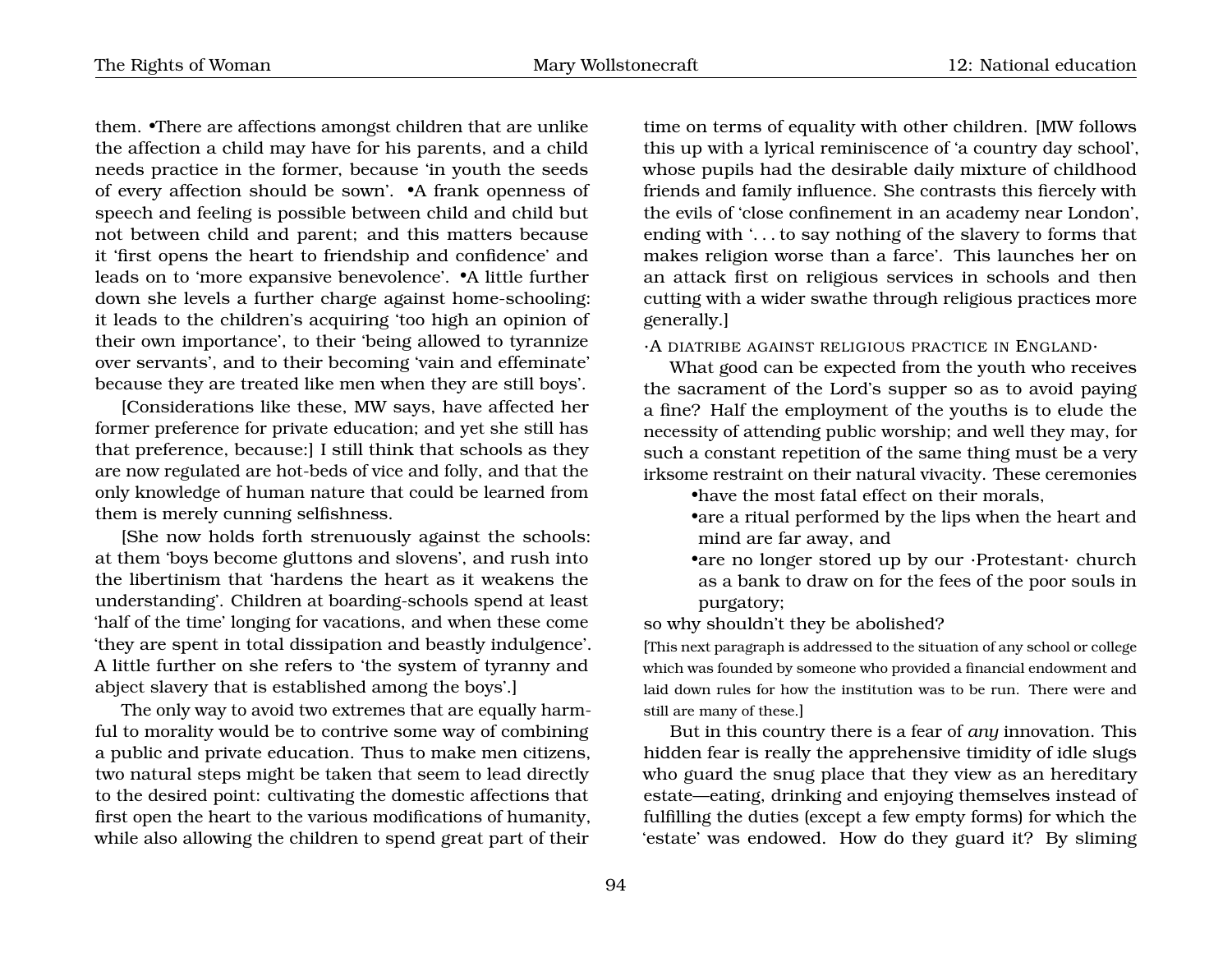it over! These are the people who most strenuously insist on conforming to the will of the founder, crying out against every reform as if it were a violation of justice. [MW is especially indignant, she explains, about institutions that are now Protestant but were founded by Roman Catholics and still hold onto 'the relics of popery' that remain from their foundation. She continues:] These Romish customs have the most baneful effect on the morals of our clergy; for the idle vermin who two or three times a day sloppily perform a service that they think is useless, but call their 'duty', soon lose their sense of duty. Having been forced at college to attend or evade public worship, they acquire an habitual contempt for the very service the performance of which will enable them to live in idleness....

Nothing can be more irreverent than the cathedral service as it is now performed in this country, and England doesn't contain a set of weaker men than those who are the slaves of this childish routine. A disgusting skeleton of the former state is still exhibited; but all the solemnity—which engaged the imagination even if it didn't purify the heart—is stripped off. The performance of ·Roman Catholic· high mass on the ·European· continent must impress anyone who has a spark of imagination with that solemn melancholy, that sublime tenderness, which is so near a kin to devotion. I don't say that these devotional feelings do more moral good than any other emotion of taste; but I do say that the ·French Roman Catholic· theatrical pomp that gratifies our senses is preferable to the ·English Protestant· cold parade that insults the understanding without reaching the heart.

These remarks can't be misplaced in a discussion of national education, especially given that the supporters of these puerile establishments pretend to be the champions of religion. Religion, pure source of comfort in this vale of tears! how has your clear stream been muddied by the dabblers

who have presumptuously tried to confine in one narrow channel the living waters that always flow toward God—the sublime ocean of existence! What would life be without the peace that can't be had except through the love of God, built on humanity?. . . .

·END OF THE DIATRIBE·

[There are several more paragraphs expressing scorn and disgust for boarding schools and what they do to the morals of their pupils. Then:]

I have heard several masters of schools maintain that their role was connected not with boys' morals but only with their learning Latin and Greek; and that they had done their duty by sending some good scholars to college.

A few good scholars, I grant, may have been formed in this way; but to bring forward these clever boys, the health and morals of a number of others have been sacrificed. . . . It is not for the benefit of society that a few brilliant men should be brought forward at the expense of the multitude. It is true that great men seem to start up. . . .at proper intervals, to restore order and blow away the clouds that thicken over the face of truth; but if more reason and virtue prevailed in society, these strong winds wouldn't be necessary. [MW now returns to the main theme of this chapter, taking it to the declaration that 'children ought to be educated at home'. She adds some warnings about the danger of this, and then:]

This train of reasoning brings me back to a subject that I want to discuss at length, the need for proper day-schools.

But these should be *national* establishments; schoolmasters in private schools depend on the whims of parents, and as long as that is so they can't be expected to exert themselves any more than is necessary to please ignorant people. A schoolmaster has to give the parents some sample of the boy's abilities, which during the vacation is shown to every visitor to his home; and this does more harm than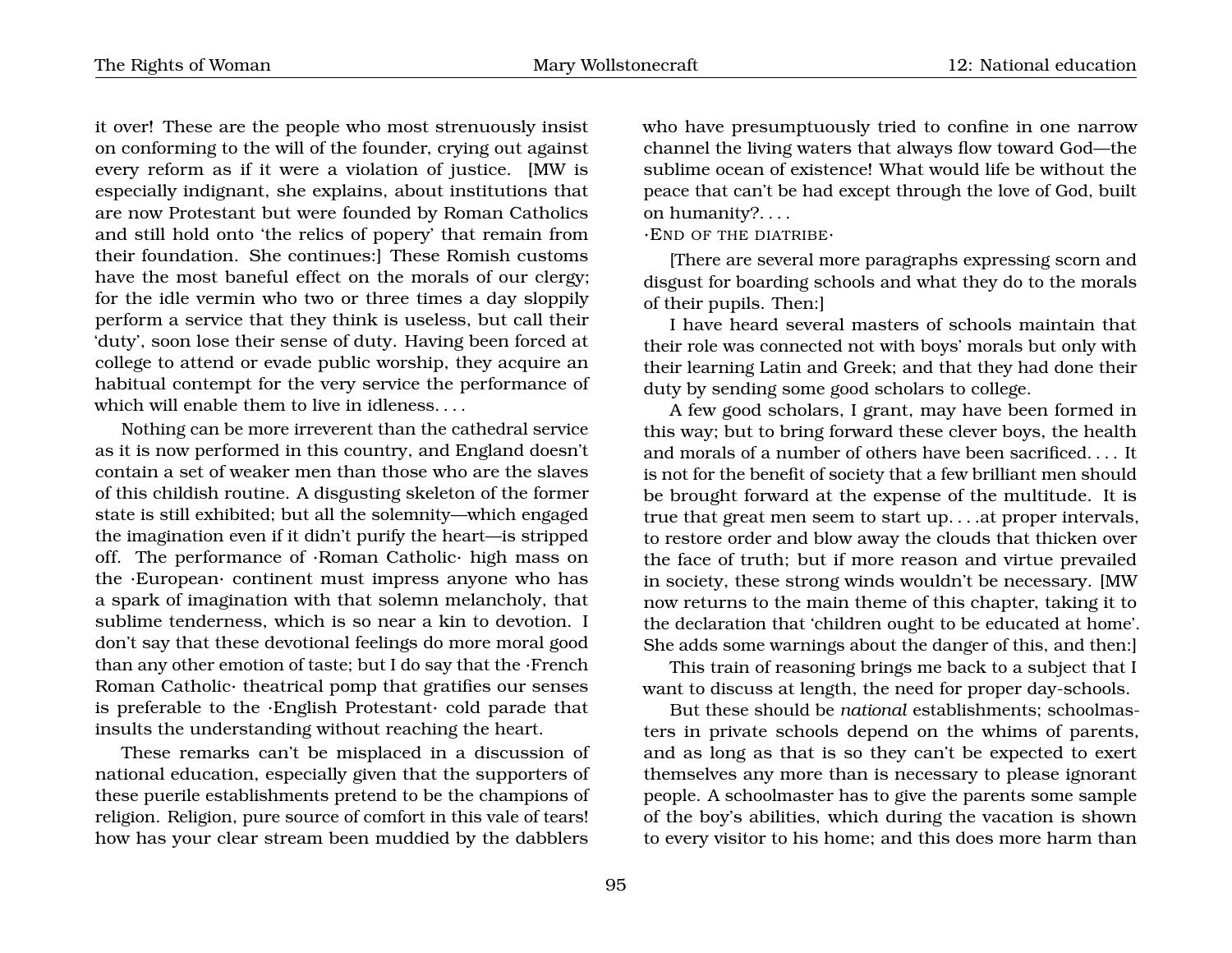would at first be supposed. For these purposes the master winds the poor machine up to some extraordinary exertion that injures the wheels and stops the progress of gradual improvement, or alternatively the master does much of the work himself, thus going along with falsehoods. . . .

[MW goes on with her indictment of most private schools; e.g. they have too many children in each class, because that is the only way the school can stay solvent. This eventually brings her to the first mention of girls in this chapter:]

With what disgust have I heard sensible women....speak of the wearisome confinement they endured at school. . . . Obliged to walk with steady deportment stupidly backwards and forwards, holding up their heads, turning out their toes, with shoulders braced back, instead of moving vigorously and naturally in the ways that are so conducive to health. . . .

[She adds a little about the harm that separate schooling does to the characters of girls and (a different harm) the characters of boys, and draws from these facts a conclusion] that I have had in view throughout—namely that **to improve both sexes they ought to be educated together**, not only in private families but also in public schools. . . . If boys and girls were permitted to pursue the same studies together, they might early learn the graceful decencies that produce modesty. . . . Lessons of politeness and decorum (that rulebook that treads on the heels of falsehood!) would be made useless by habitual propriety of behaviour. . . .

[In case you are wondering about the frequency of ellipses in this chapter, it should be explained that they replace material that •essentially repeats things already said earlier in the work, or  $\bullet$  provides details that we can supply for ourselves, given our knowledge of MW, or •is like this: 'Until more understanding preponderate in society, there will always be a want of heart and taste, and the harlot's rouge will supply the place of that celestial suffusion that only virtuous affections can give to the face.' Enough already!]

[Much more about the harm done to girls by their upbringing—notably harm to their grasp of what real virtue is and their ability to respond appropriately to the fine arts; MW thinks that these two are connected. As an example of the latter, she reports being made almost breathless by the beauty of music she was listening to, and 'a lady asked me where I bought my gown'. She then moves back into her theme of women being deprived of power and therefore developing cunning; plus remarks about the harms that have been done by women partly manipulating the men who had power.]

When I call women 'slaves', I mean this in a political and civil sense; for *indirectly* they obtain *too much* power, and their efforts to get this illicit power debase them.

So let an enlightened nation run an experiment to discover how far *reason* would bring women back to nature and their duty; let them share the advantages of education and government with man, and see whether they become •better as they grow •wiser and become •free. They can't be injured by the experiment, because it's not in the power of man to make them more insignificant than they are at present.

To make this practicable, day schools for particular ages should be established by government, in which boys and girls might be educated together. The school for the younger children, from five to nine years of age, ought to be absolutely free and open to all classes.<sup>[13](#page-99-0)</sup> A sufficient number of masters should be chosen by a select committee in each parish, to whom complaints of negligence etc. could be made if signed by six of the children's parents. . . .

<span id="page-99-0"></span><sup>&</sup>lt;sup>13</sup> Treating this part of the subject, I have borrowed some hints from a very sensible pamphlet on Public Education, written by M. Talleyrand. [see page [1\]](#page-4-0)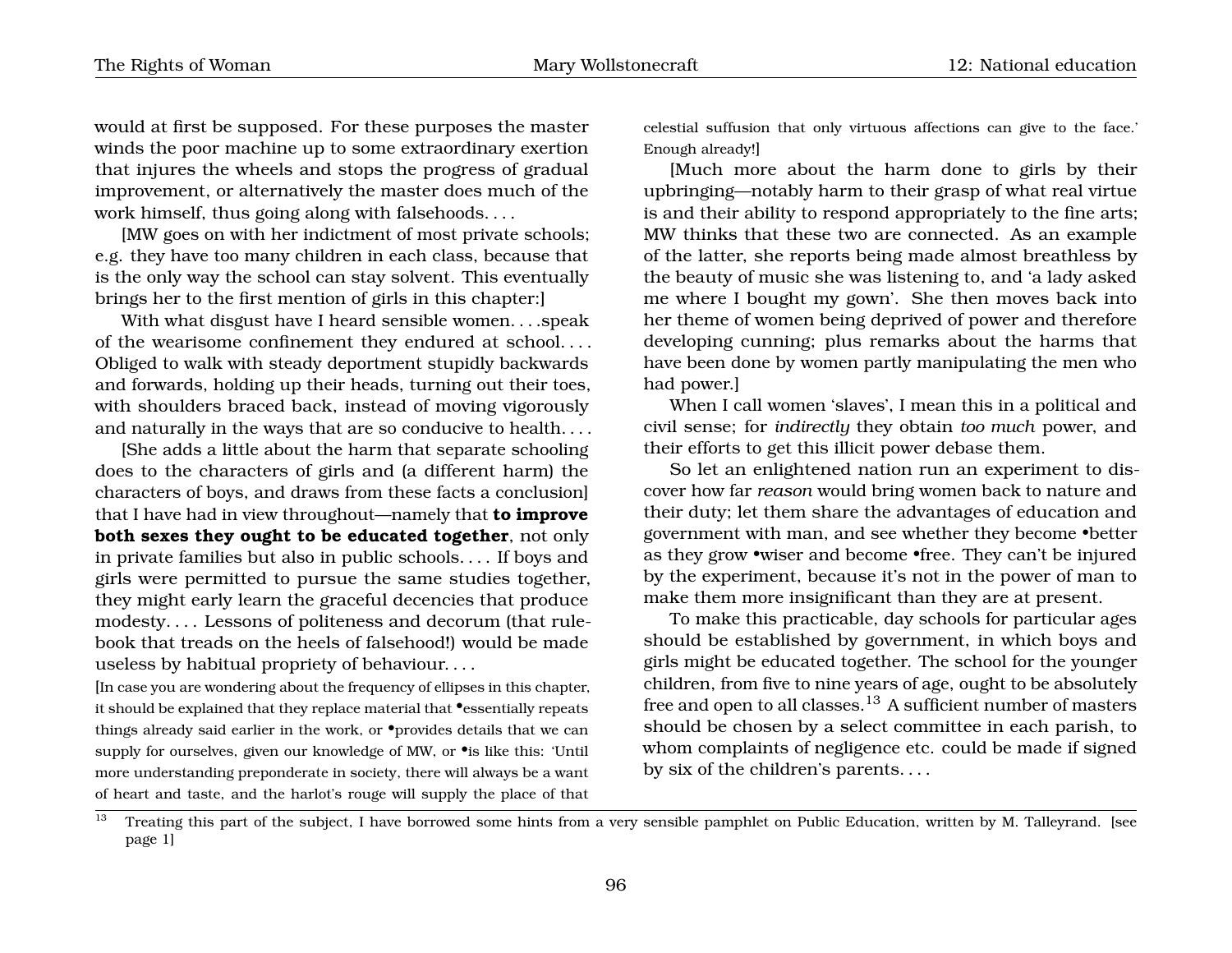I am advocating the creation of elementary day-schools where boys and girls, rich and poor, would meet together. To prevent any of the distinctions of vanity, they should be dressed alike, and all obliged to submit to the same discipline. The school-room ought to be surrounded by a large piece of ground in which the children could have exercise, because at this age they shouldn't be confined to any sedentary task for more than an hour at a time. But these relaxations could all be made a part of elementary education, for many things improve and occupy the senses when introduced as a kind of show—things that children would turn a deaf ear to if their principles were dryly laid down. For instance, botany, mechanics, and astronomy ·could all be taught in practical ways, out-of-doors·. Reading, writing, arithmetic, natural history, and some simple experiments in natural philosophy could fill up the rest of the day; but these pursuits should never encroach on gymnastic play in the open air. The elements of religion, history, the history of man, and politics could be taught by conversations in the Socratic form.

After the age of nine, girls and boys who are intended for domestic employment or mechanical trades should be transferred to other schools and be given instruction that is to some degree adapted to the destination of each individual pupil; the two sexes should still be together in the morning, but in the afternoon the girls should attend a school where simple sewing, dressmaking, millinery, etc. would be their employment.

Young people of superior abilities, or fortune, might now be taught—in another school—the dead and living languages, the elements of science, and more on history and politics, on a more extensive scale that wouldn't exclude literature. 'Girls and boys still together?' I hear some readers ask. Yes! And I wouldn't fear any consequence except that there might be some early girl-boy attachment that didn't perfectly agree

with the views of the parents though it had an excellent effect on the moral character of the young people. I'm afraid that we are a long way from having a world that is so enlightened that parents, anxious only to make their children virtuous, will let them choose companions for life themselves.

Besides, this would be a sure way to promote early marriages, and from early marriages the most salutary physical and moral effects naturally flow. [Then a long page of praise for the advantages, very much in the spirit of things said in earlier chapters. A notable episode in this is MW's treatment of the 'coming out' of debutantes in the fashionable world. [That was where and when girls of 17+ from wealthy families were for the first time taken to adult balls and parties and so on.] MW writes: 'What can be more indelicate than a girl's coming out in the fashionable world? That is the process of bringing to market a marriageable miss whose person [see Glossary] is taken from one public place to another.' [ She comes close to describing a debutante ball as a slave auction where the merchandise is ogled by potential buyers. 'Indelicate' indeed!]]

What I am offering here is only an outline of the plan I have in mind, not the fully detailed plan. But I must include one detail that I highly approve of in the regulations presented in M. Talleyrand's pamphlet, mentioned earlier. It is the proposal to make the children and youths independent of the masters respecting punishments. They should be tried by their peers, which would be an admirable method of fixing sound principles of justice in the mind, and might have an excellent effect on a child's temperament, which is very early soured or irritated by tyranny until it becomes peevishly cunning or ferociously overbearing. . . .

I know it will be said that woman would be 'unsexed' by acquiring strength of body and mind, and that beauty—soft bewitching beauty!—would no longer adorn the daughters of men. I think, on the contrary, that we would then see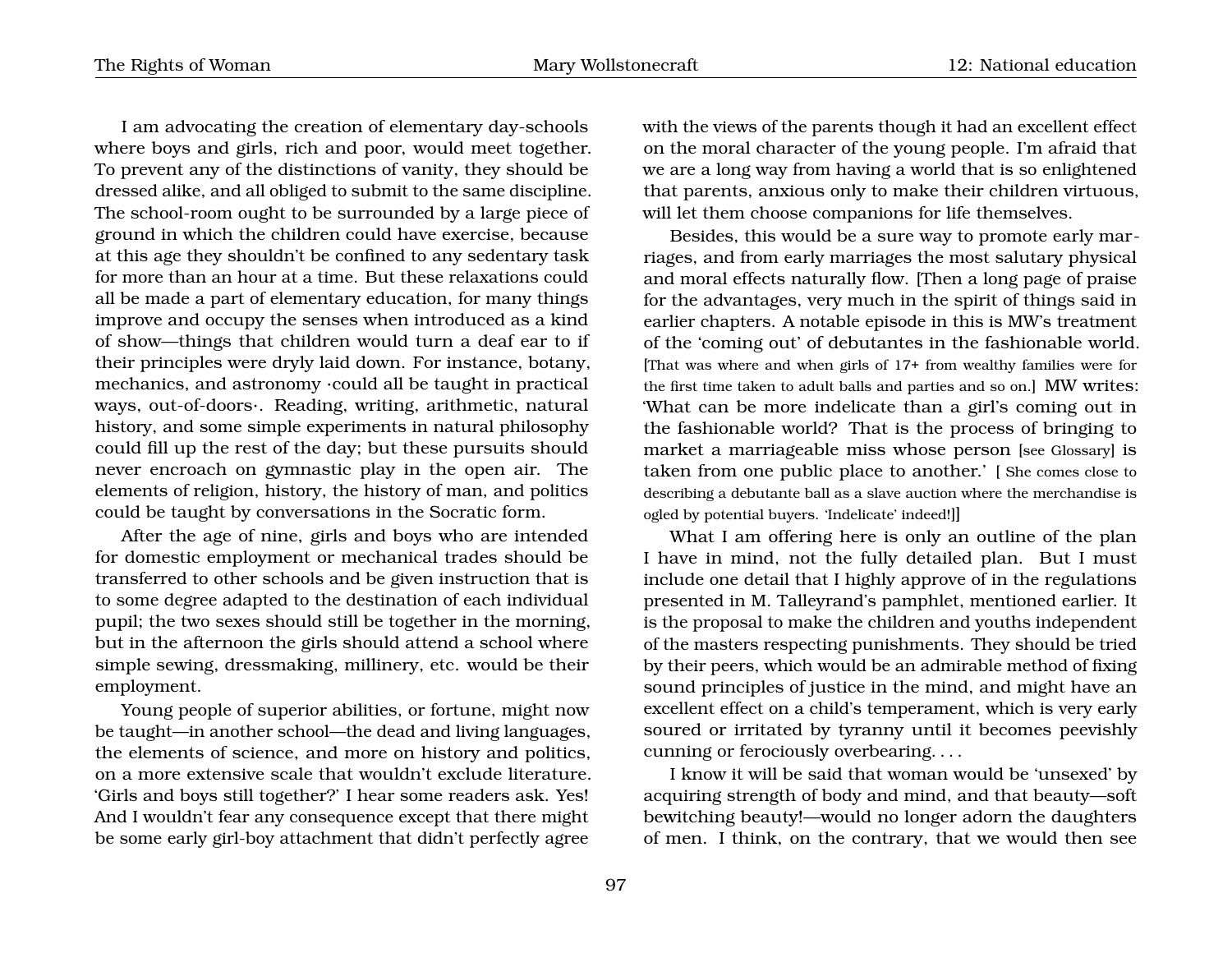•dignified beauty and •true grace, arising from many powerful physical and moral causes. It wouldn't be •relaxed beauty or •the graces of helplessness; but rather the beauty and grace that appears to make us respect the human body as a majestic structure that is fit to receive a noble inhabitant, in the relics of antiquity.

[MW moves now into a discussion of ancient Greek sculpture, why and how we admire it and why and how it was made. She takes this opportunity to re-work her themes of virtue, intelligence, and so on. The last sentence of this passage is a pivot note on which she modulates into a new topic:] Judgment can be acquired only by reflection, affection only by the discharge of duties, and humanity only by the exercise of compassion to every living creature.

Humanity to animals should be particularly taught as a part of national education, for it is not at present one of our national virtues. Gentleness towards their domestic animals, among the lower class, is more often found in savage states than in civilized ones. For civilization •prevents the dealings with animals that create affection in the crude hut or mud cabin, and •leads uncultivated minds—who are only depraved by the refinements of a society where they are trodden down by the rich—to domineer over their animals to revenge the insults they have to bear from their ·social· superiors.

This habitual cruelty is first caught—·like catching a

disease·—at school, where the boys have great sport tormenting the miserable animals that they come across. As they grow up they easily shift from barbarity towards animals to domestic tyranny over wives, children, and servants. Justice won't be a powerful spring of action unless it extends to the whole creation, nor will benevolence. Indeed, I believe it can be accepted as an axiom that *those who can •see pain without being moved will soon learn to •inflict it*.

[MW attacks not only people who treat animals cruelly but also ones who let sentimental affection for domestic pets supplant the feelings they should have for human beings, e.g. their children. She includes in this a portrait of her former employer, Lady Kingsborough [see note on page [93](#page-94-0)], lisping coy nothings to her lap-dogs and neglecting her children. She adds:]

I don't like to make a distinction without a difference, and I have to say that I have been as much disgusted by •the fine lady who took her lap-dog to her bosom instead of her child as by •the ferocity of a man who beat his horse and declared that the horse knew when he did wrong just as a Christian would.

[Then more about the troubles that would not occur if boys and girls were educated, in the right way, together. Followed by a three-page sweep through the theme of the moral harm done to women by the way they are treated by men.]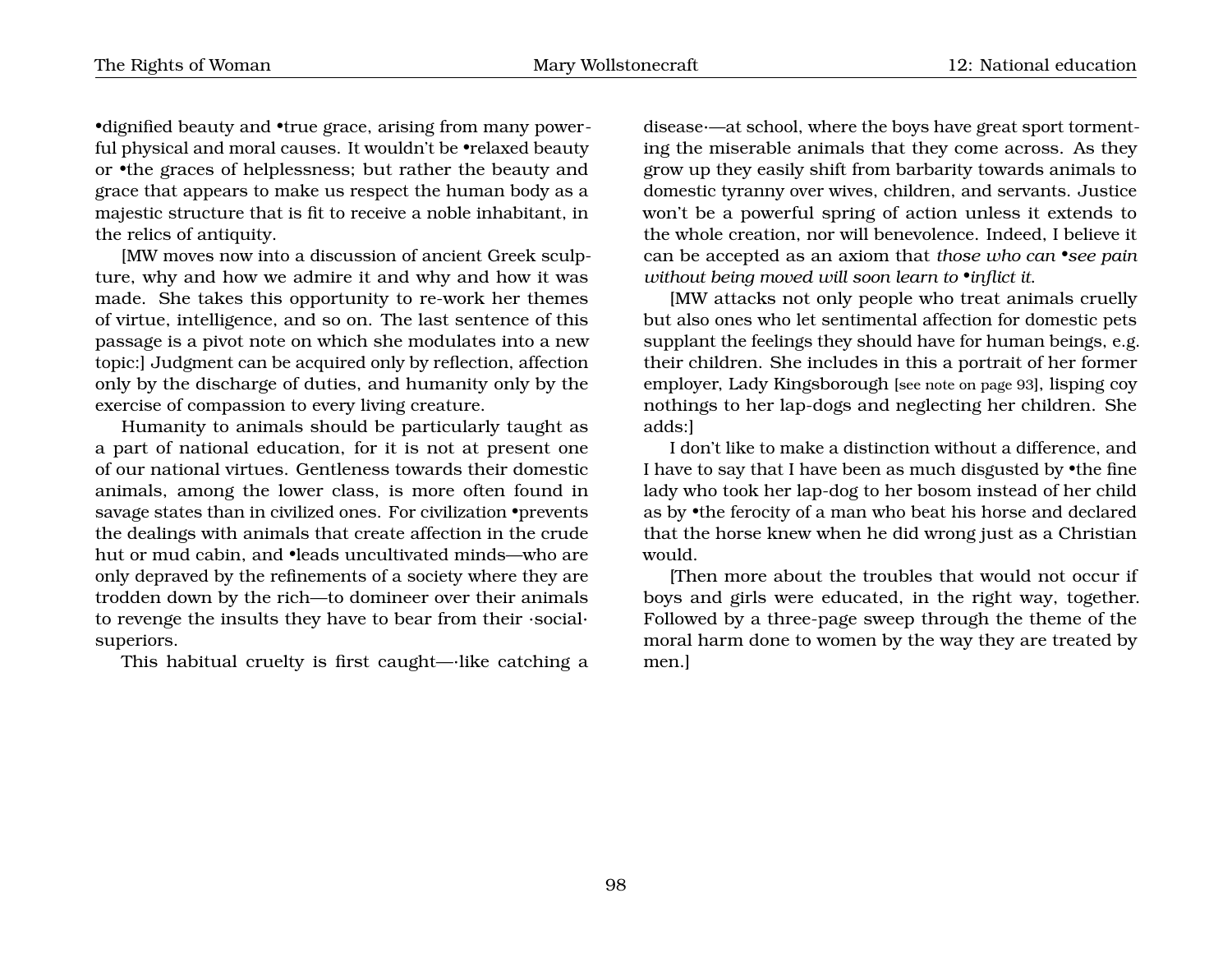## **Chapter 13: Examples of the harm done by women's ignorance**

There are many follies that are to some extent *women's* follies—sins against reason, of commission as well as of omission—but all flowing from ignorance or prejudice. I shall point out only five of them that appear to be harmful to the woman's moral character. In criticizing them I want especially to show that the weakness of mind and body that men have tried to perpetuate in •women prevents •them from discharging the special duty of their sex; for when weakness of body won't let them breast-feed their children, and weakness of mind makes them spoil their tempers—is woman in a natural state?

#### **1: Charlatans**

One glaring instance of the weakness that comes from ignorance calls for severe reproof.

**1.** In this city a number of lurking leeches wickedly make their living by exploiting women's credulity, claiming to 'cast nativities', to use the technical phrase [= 'to draw up horoscopes, making predictions on the basis of astrology']; and many females who are proud of their rank and fortune, and look down on the vulgar [see Glossary] with sovereign contempt, show by their credulity that the distinction ·between themselves and the vulgar $\cdot$  is arbitrary, and that they have not sufficiently cultivated their minds to rise above vulgar prejudices. Because women haven't been led •to regard the knowledge of their duty as the one thing necessary to know, or •to live in the present moment by doing their duty, they are anxious to peep into the future, to learn what they have to expect to make life interesting, and to break the vacuum of ignorance. If any of these ladies who are not ashamed to drive in their own carriages to the door of the cunning man should read this work, I beg them to answer the following questions, remembering that they are in the presence of God.

- •Do you believe that there is only one God, and that he is powerful, wise, and good?
- •Do you believe that all things were created by him, and that all beings depend on him?
- •Do you rely on his wisdom (which is so conspicuous in his works, including your own body)? and are you convinced, that he has ordered all the things that don't come within the range of your senses in the same perfect harmony to fulfil his designs?
- •Do you acknowledge that the power of looking into the future, and seeing things that are *not* as if they *were*, is an attribute of the Creator? And if he *does* ever want to impart to his creatures a knowledge of some event that hasn't yet happened, to whom would he reveal the secret by immediate inspiration?

The opinion of the ages will answer that last question: he will reveal it to reverend old men, to people distinguished for eminent piety.

[MW says that the priests of the ancient Greek and Roman religions were 'impostors' who were used by politicians to keep the populace quiet and malleable, and in that context there was some excuse for people who tried to learn about the future from oracles.] But can a Christian suppose that God's favourites—the ones he chose ·to reveal some of his future plans·—would lurk in disguise, and practise the most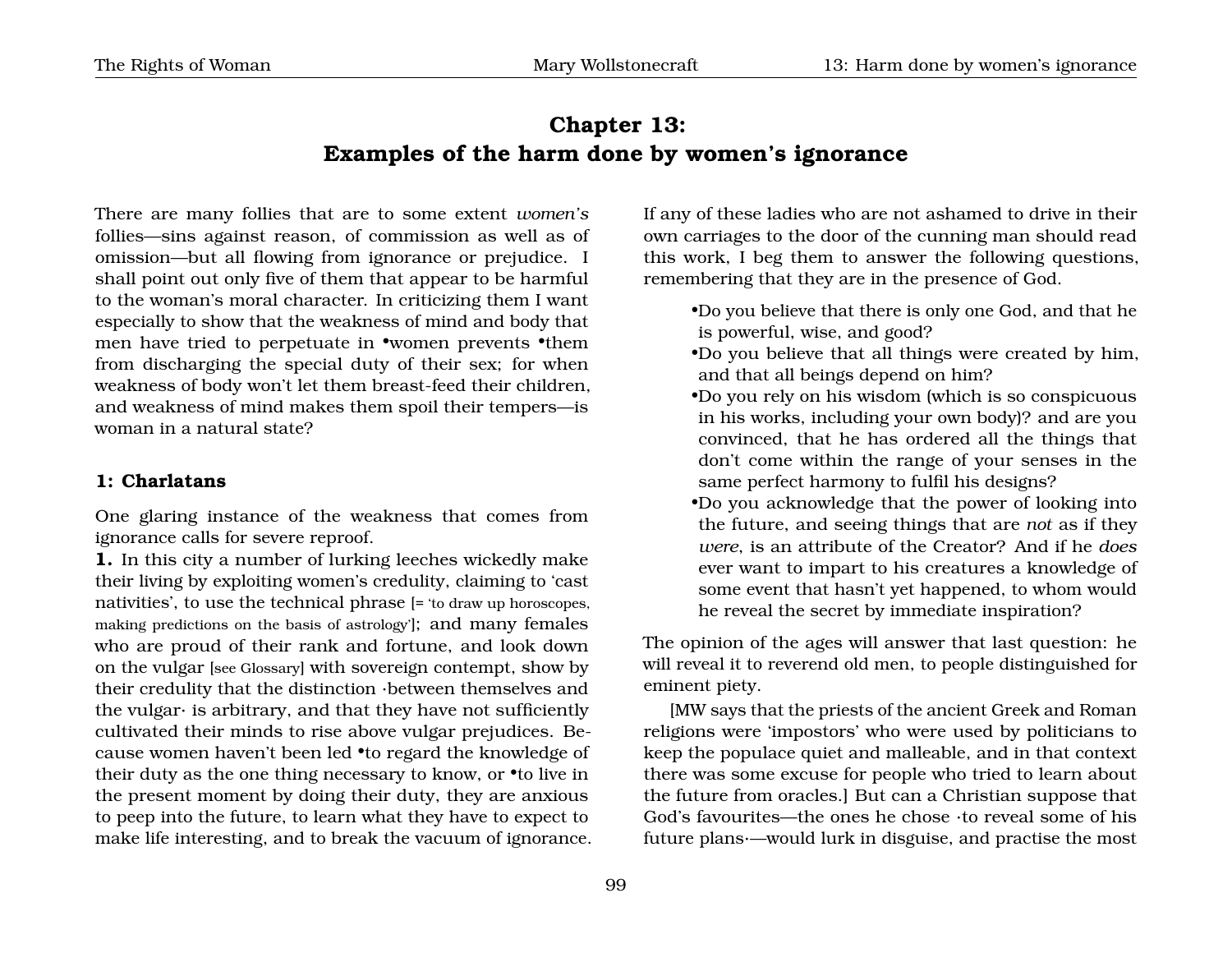dishonest tricks to cheat silly women out of the money that the poor cry for in vain?

[She rails against the 'foolish women' who resort to astrologers, saying that this conduct is inconsistent with 'your religion, such as it is', adding that these women are so foolish that they probably wouldn't understand her if she tried to show that astrology is 'absolutely inconsistent with the grand purpose of life'. She then tries a different tack, from which she moves on to a different kind of charlatan:]

Perhaps, however, you devoutly believe in the devil, and imagine that he may assist those who are devoted to him? But if you really respect the power of such a being, who is an enemy to goodness and to God, can you go to church after having been under such an obligation to him?

**2.** There is a natural transition from these delusions to the still more fashionable deceptions practised by the whole tribe of magnetisers. [These people used so-called 'animal magnetism'—i.e. hypnotism—as a supposed means to curing various ills. The process was also called 'mesmerism', after the Austrian Dr Mesmer, who popularised it.] With respect to them, also, it is proper to ask women a few questions.

Do you know anything about the construction of the human body? If not, you should be told something that every child ought to know, namely that when the body's admirable system has been disturbed by intemperance or inactivity—I'm talking not about violent disorders, but about chronic diseases—it must be returned to a healthy state by slow degrees. If the functions of life haven't been materially injured ·so that recovery is impossible·, the only ways that have yet been discovered for recovering that inestimable blessing, health—or anyway the only ones that will bear investigation—are through a *regimen* of temperance, air, exercise, and a few medicines prescribed by persons who have studied the human body.

Do you believe that these magnetisers, who by hocuspocus tricks pretend to work a miracle, are •delegated by God, or •assisted by the solver of all these kinds of difficulties—the devil?

When the magnetisers put to flight (so they claim) disorders that have baffled the powers of medicine, are they working in conformity to the light of reason? Or do they bring about these wonderful cures by supernatural aid?

A magnetiser may answer 'We do it by communicating with the world of spirits'. A noble privilege, we must admit!.... These men are very fortunate in becoming acquainted with such obliging spirits; but we can't give the spirits much credit for wisdom or goodness in choosing these ignoble instruments as means to show themselves the benevolent friends of man.

It is, however, little short of blasphemy to claim to have such power.

From the over-all way that God runs the world, it seems evident to sober reason that certain vices produce certain effects. Can anyone so grossly insult God's wisdom as to suppose that a ·'magnetising'· miracle will be allowed to disturb his general laws, restoring intemperate and vicious people to health merely to enable them to go back to their old ways with impunity? 'Be whole, and sin no more', said Jesus [*John* 5:14]. Are greater miracles to be performed by those who do not follow in the footsteps of him who healed the body in order to reach the mind?

The mention of the name of Christ after such vile impostors may displease you—I respect your warmth, but don't forget that the followers of these ·'magnetising'· delusions bear his name, and profess to be the disciples of him who said 'By their fruits ye shall know them' [*Matthew* 7:16], i.e. know who are the children of God and who are the servants of sin. It's certainly easier to •touch the body of a saint or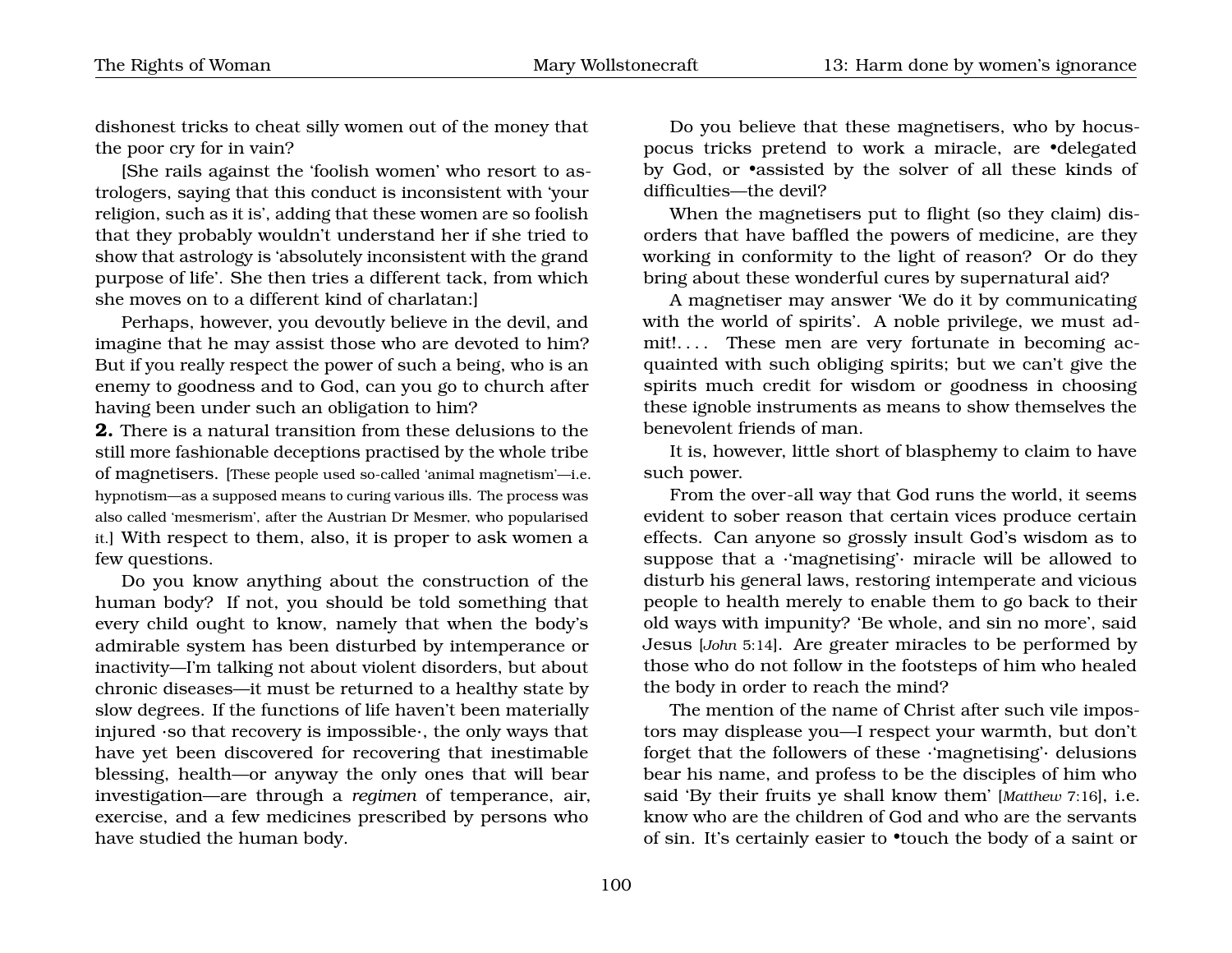to •be magnetised than it is to •to restrain our appetites or govern our passions; but health of body or mind can only be recovered by those restraints. If there is another way—·through 'magnetising'·—then the Supreme Judge is partial and revengeful. ['partial' in the sense of showing favoritism; 'revengeful'—MW's premature choice of that word is explained in the next two paragraphs.]

Is God a *man*, that he should change, or punish out of resentment? Reason tells us that God—our common father wounds only in order to heal; our irregularities produce certain consequences, and that forcibly shows us the nature of vice. In that way we learn from experience to know good from evil, so that we will love one and hate the other in proportion to our degree of wisdom. The poison contains the antidote; and we either •reform our evil habits and stop sinning against our own bodies, to use the forcible language of scripture [1 *Corinthians* 6:18], or a premature death—the punishment of sin—snaps the thread of life.

This raises a question that is frightening to discuss, but why should I conceal my views? Considering God's attributes, I believe that whatever punishment may follow will tend, like the anguish of disease, to show the malignity of vice, the purpose of all this being *reformation*. Positive punishment— ·i.e. punishment whose rationale lies wholly within itself rather than in its relation to its consequences·—appears to be contrary to the nature of God that we can discover from his works and in our own reason; *so* contrary that I would find it easier to believe that •the Deity paid no attention to men's conduct than that •he punished without the benevolent design of reforming. . . .

I know that many devout people boast of submitting blindly to God's will, as to an arbitrary sceptre or rod.... In other words, like people in the common concerns of life they do homage to power, and cringe under the foot that

can crush them. Rational religion, on the other hand, is a submission to the will of a being who is so perfectly wise that all he wills must be directed by the proper motive—must be reasonable.

And if we respect God in this way, can we believe the mysterious insinuations that insult his laws? Can we believe—even if it stares us in the face—that God would work a miracle to authorise confusion by sanctioning an error? Yet we must either allow these impious conclusions, or treat with contempt every promise to **(2)** restore health to a diseased body by supernatural means, or to **(1)** foretell the incidents that can only God can foresee.

#### **2: Novel-reading**

Another instance of feminine weakness of character that is often produced by a confined education is a romantic twist of the mind that has been very properly called 'sentimental'.

Women, subjected by ignorance to their sensations, and taught to look for happiness only in love, refine on sensual feelings and adopt metaphysical notions about love that lead them to neglect shamefully the duties of life, and frequently in the midst of these lofty refinements they plunge into actual vice.

These are the women who pass their time with the daydreams of the stupid novelists who, knowing little of human nature, work up stale tales and describe tarted-up scenes, all retailed in a sentimental jargon that corrupts the reader's •taste and draws the •heart away from its daily duties. I don't mention the •understanding, because it has never been exercised, so that its slumbering energies rest inactive. . . .

Because females are denied all political privileges, and as married women. . . .are denied even a civil existence, their attention is naturally drawn from the interests of the whole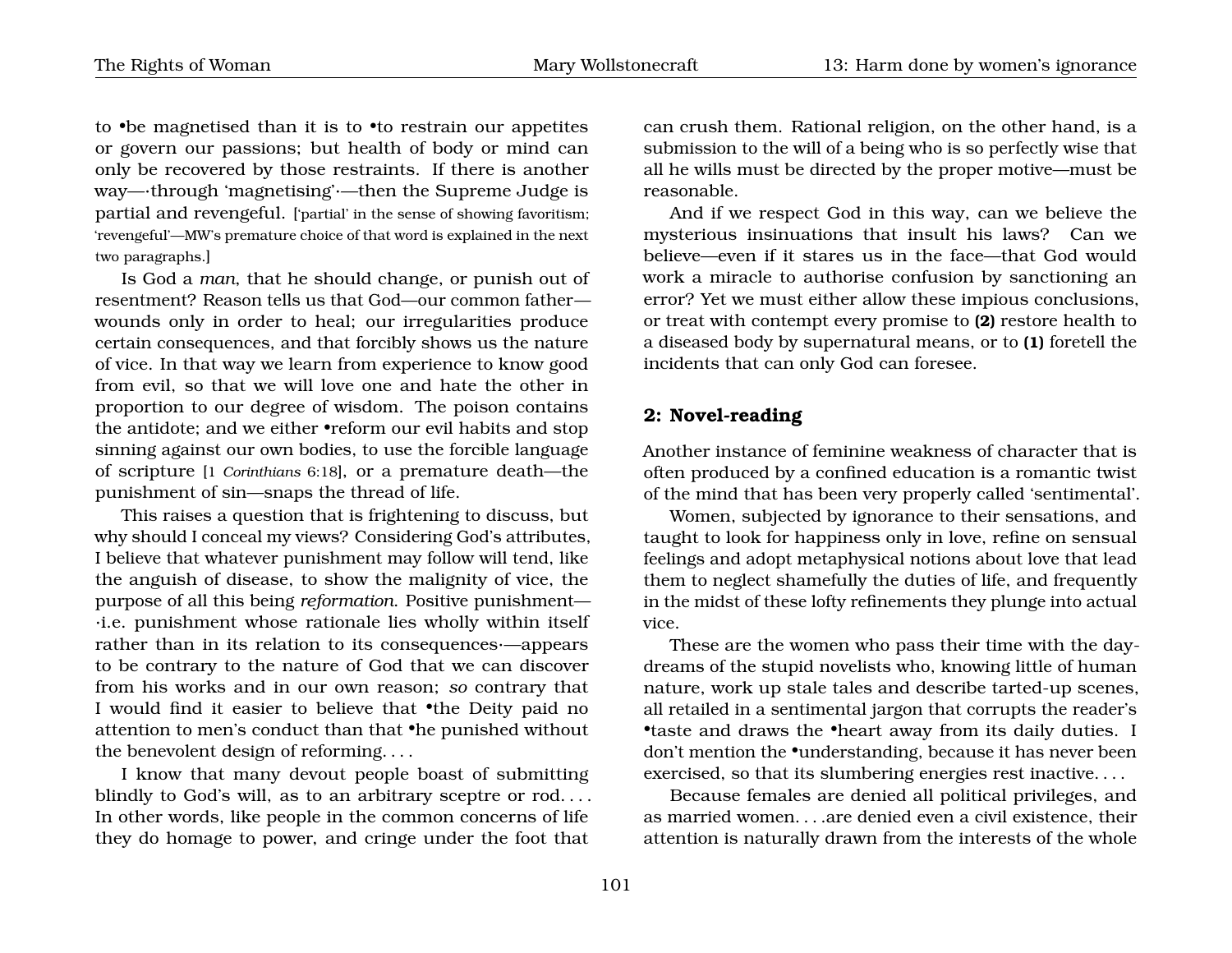The Rights of Woman Mary Wollstonecraft 13: Harm done by women's ignorance

community to the interests of the tiny parts. . . . The mighty business of female life is *to please*, and for them—blocked by political and civil oppression from entering into more important concerns—*sentiments* become ·important· events. When they reflect on these feelings they intensify them; whereas reflection •ought to erase them, and •would do so if the understanding were allowed to take a wider range.

Confined to trivial activities, women naturally imbibe the opinions expressed in the only kind of reading that can interest an innocent frivolous mind. Unable to grasp anything great, they naturally find the reading of history a very dry task, and find anything that is addressed to the understanding to be intolerably tedious and almost unintelligible. So they have to depend on the novelist for amusement [see Glossary]. When I criticize novels, I'm attacking them as contrasted with works that exercise the understanding and regulate the imagination; ·I'm not saying that the reading of novels is absolutely bad·. I regard *any* kind of reading as better than leaving a blank still a blank, because the mind must be a little enlarged and a little strengthened by the slight exertion of its thinking powers ·that novel-reading may bring·. And even novels that are addressed only to the imagination ·and provide nothing to think about· raise the reader a little above the gross gratification of appetites that haven't been even slightly refined by the mind.

. . . .I knew a woman—as good a woman as her narrow mind would allow her to be—who took care that her three daughters should never see a novel. She was a woman of fortune and fashion, so they had various masters to attend them, and a sort of menial governess to watch their footsteps. From their masters they learned how tables, chairs, etc. are called in French and Italian; but they acquired neither ideas nor sentiments, because the few books thrown in their way were either •far above their capacities or •devotional. When

they weren't being compelled to repeat *words* they spent their time in dressing, quarrelling with each other, or secretly conversing with their maids—until at last they were brought into company as marriageable.

Their mother, a widow, was busy in the meantime keeping up her 'connections', as she called her acquaintances, so as to ensure her girls a proper introduction into the great world. And these young ladies, with spoiled temperaments and minds that were *vulgar* in every sense of the word, entered life with puffed-up with notions of their own importance and contempt for anyone who couldn't compete with them in dress and parade.

As for *love*: nature or their nurses had taken care to teach them the physical meaning of the word; and as they had few topics of conversation and even fewer refinements of sentiment, they expressed their gross wishes in not very delicate phrases when they had free conversations about marriage. . . .

This is only one instance; but I recollect many other women who, not having been •led gradually to proper studies or •permitted to choose for themselves, have indeed been overgrown children. They may have obtained, by mixing in the world, a little of what is called 'common sense', which is a distinct manner of seeing common events as they stand detached—·i.e. seeing each event in isolation·. What they didn't have was anything deserving the name 'intellect', the power of gaining general or abstract ideas. . . . Their minds were quiescent, and when they were not roused by sensible objects and employments of that kind they were low-spirited, tearful, or sleepy.

So when I advise my sex not to read such flimsy works ·as novels·, it is to induce them to read something better. . . .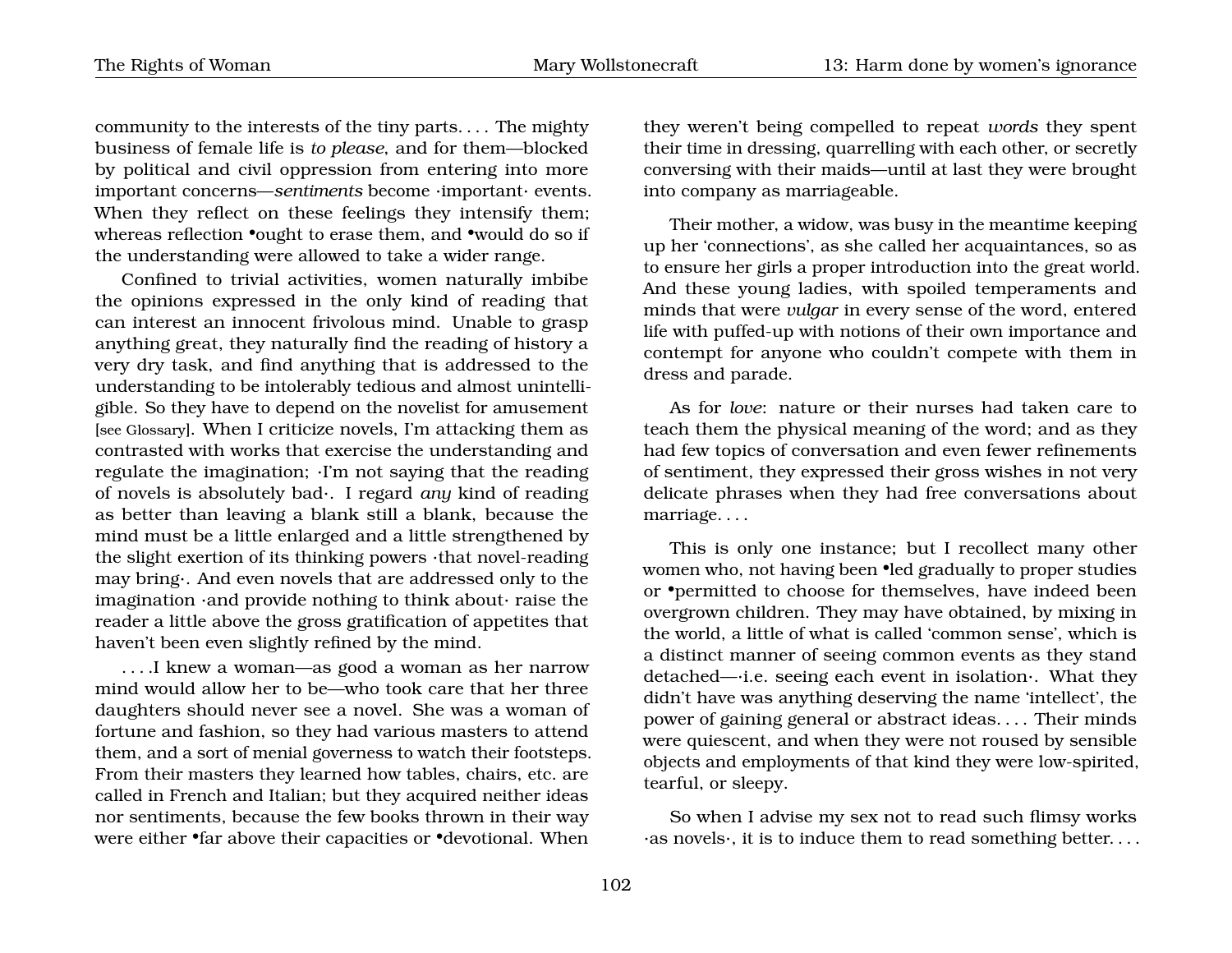#### **3: Dressing up**

Ignorance, and the mistaken cunning that nature sharpens in weak heads as a means of self-preservation, make women very fond of dress, and produce the vanity that such a fondness naturally generates, to the exclusion of spirited attempts to grow and improve.

I agree with Rousseau that the physical part of the art of pleasing consists in ornaments; and for just that reason I want to guard girls against the contagious fondness for dress that is so common to weak women, so that they don't remain stuck in the **physical** part. Women who think they can long please without the aid of the mind—i.e. without the **moral** art of pleasing—must be weak indeed. The moral art is never accompanied by ignorance; it is essentially different from and superior to the sportiveness of innocence that is so pleasing to refined libertines of both sexes. (It may indeed be profanation to use the word 'art' in connection with the grace that is •an effect of virtue and not •the motive of action.)

[MW writes that a liking for fine clothes and ornamentation is 'natural to mankind'—common to both sexes and all social levels. (In the most barbarous states only men are allowed to act on this; that our society allows women to take part in this too is 'at least one step in civilisation'.) When the mind is not sufficiently opened to take pleasure in reflection, the body will be adorned with great care, and ambition will appear in tattooing or painting it.

[MW discusses reasons why vanity about dress is in our society more of a feminine than a masculine trait. The main reason is just that men are allowed to have other interests and pursuits, whereas women aren't. Also, a man can avoid clashing with most other men, whereas women]. . . are all rivals. Before marriage it is their business to please men; and after marriage most of them follow the same scent, with all the persistence of instinct. Even virtuous women never forget their sex in company, for they are always trying to be *agreeable*. A female beauty and a male wit seem to be equally anxious to draw the attention of the company to themselves; and the animosity of contemporary wits is proverbial.

So it's not surprising that the sole ambition of woman centres on beauty. . . and that there are perpetual rivalships. They are all running the same race; they rise above the virtue of mortals if they didn't view each other with a suspicious and even envious eye. . . .

#### **4: Sensibility**

Women are supposed to have more sensibility [see Glossary] than men and even more humanity, and their strong attachments and instantaneous emotions of compassion are cited as proofs of this. But the clinging affection of ignorance seldom has anything noble in it; like the affections of children and the lower animals it is mostly a form of selfishness. I have known many weak women whose sensibility was entirely taken up by their husbands; and as for their humanity, it was very faint indeed, or rather it was only a transient emotion of compassion, 'Humanity does not consist in a squeamish ear', says an eminent orator [Charles James Fox]. 'It belongs to the mind as well as the nerves.'

This exclusive kind of affection, though it degrades the individual, shouldn't be offered as evidence of the inferiority of the ·female· sex, because it is the natural consequence of confined views. Even women of superior sense, when their attention is focussed on little employments and private plans, rarely rise to heroism. . . . I therefore agree with the moralist [Adam Smith] who says that women seldom have as much generosity as men, and that their narrow affections—often put ahead of justice and humanity—make the sex apparently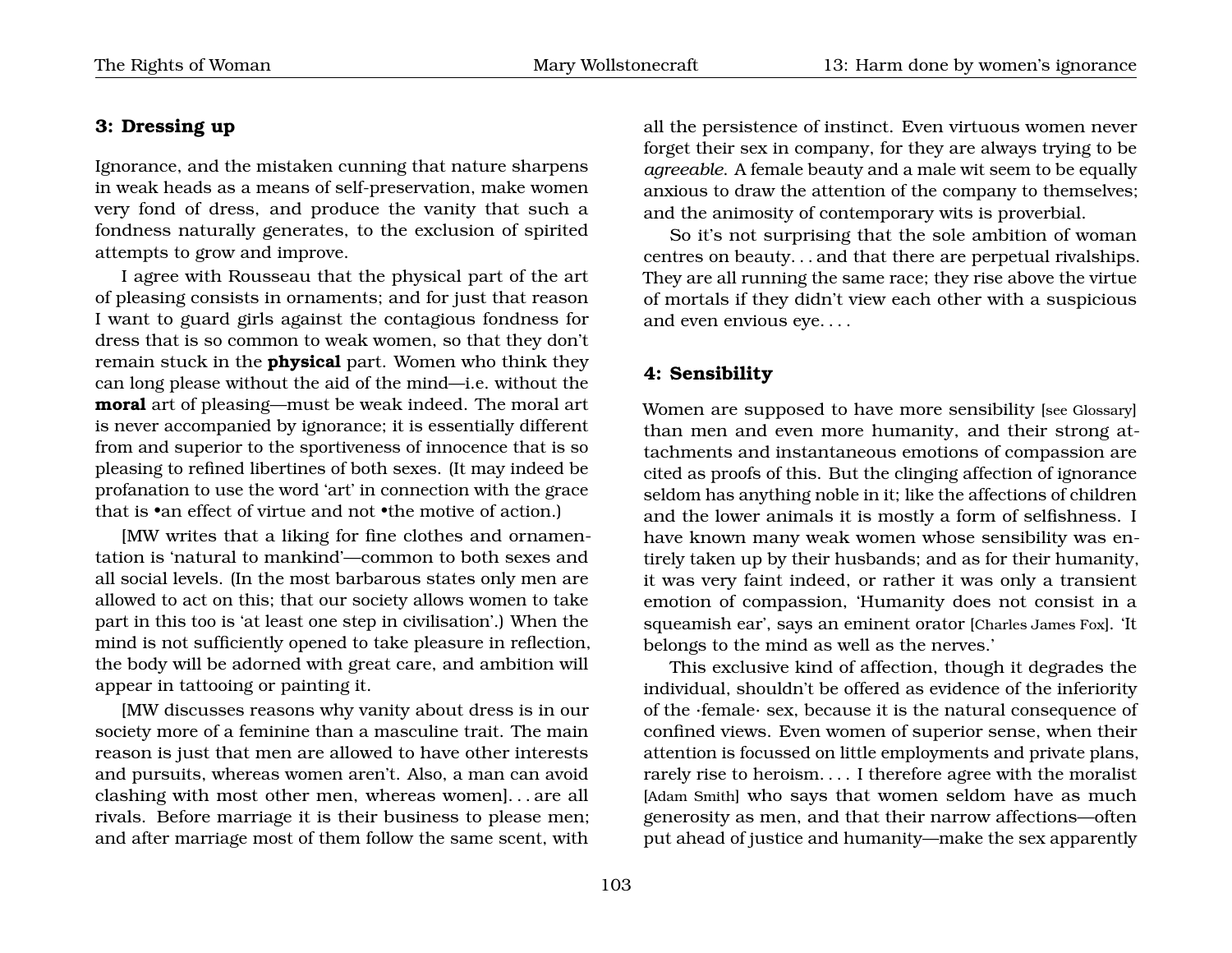inferior. . . ., but I contend that the heart would expand as the understanding gained strength if women were not held down from their cradles.

I know that a little sensibility and great weakness will produce a strong sexual attachment [= 'a strong attachment to members of one's own sex'], and that friendship is made stronger by reason; so more friendship is to be found in the male than the female world, and men have a higher sense of justice. The narrowly focussed affections of women seem to resemble Cato's most unjust love for his country. He wished to crush Carthage, not to save Rome but to promote its vainglory. . . .

Besides, how can women be just or generous when they are the slaves of injustice?

#### **5: Ignorance about child-care**

As the rearing of children—i.e. the laying a foundation of sound health both of body and mind in the rising generation has justly been insisted on as the task especially assigned to women, their ignorance about it must be contrary to the order of things. If they are to become sensible mothers, I contend, their minds will have to take in much more than they now do, and they *can* do so. Many men attend to the breeding of horses, and supervise the management of the •stable, and yet would. . . .think themselves degraded by paying any attention to the •nursery; yet ever so many children are absolutely murdered [MW's phrase] by the ignorance of women! And of those who escape that, and are not destroyed by unnatural negligence or blind fondness, very few are managed properly with respect to the infant mind. A child's spirit is allowed to become vicious at home, so the child is sent to school to have his or her spirit broken; and the methods the school uses—and must use to keep a number of children in order—scatter the seeds of almost every vice

in the soil that has been forcibly torn up.

[MW compares this treatment of children with the forceful 'breaking' of a horse. Perhaps the latter is not permanently injurious to the horse, she says, but:] I am certain that a child should never be thus forcibly tamed after it has unwisely been allowed to run wild; for every violation of justice and reason in the treatment of children weakens their reason. They catch a character [MW's phrase] so early experience leads me to infer—that the base of the moral character is fixed before their seventh year, the period during which women are allowed the sole management of children. Afterwards it too often happens that half the business of education is to try to correct the faults, that the children would never have acquired if their mothers had had more understanding.

One striking instance of the folly of women must be mentioned, namely their treatment of servants in the presence of children, allowing the children to think that the servants ought to wait on them and to put up with their moods. A child should always be made to receive assistance from a man or woman as a *favour*; and as the first lesson of independence they should learn from their mother's example not to require personal attendance that it is an insult to humanity to require (unless one is ill). . . . I have often heard servants imperiously called to put children to bed, and sent away again and again because master or miss hung about mamma so as to stay up a little longer. . . .

[MW concludes this subsection with reflections on how a woman could be a good mother while also engaging in other pursuits that would improve her intellect and her morals.]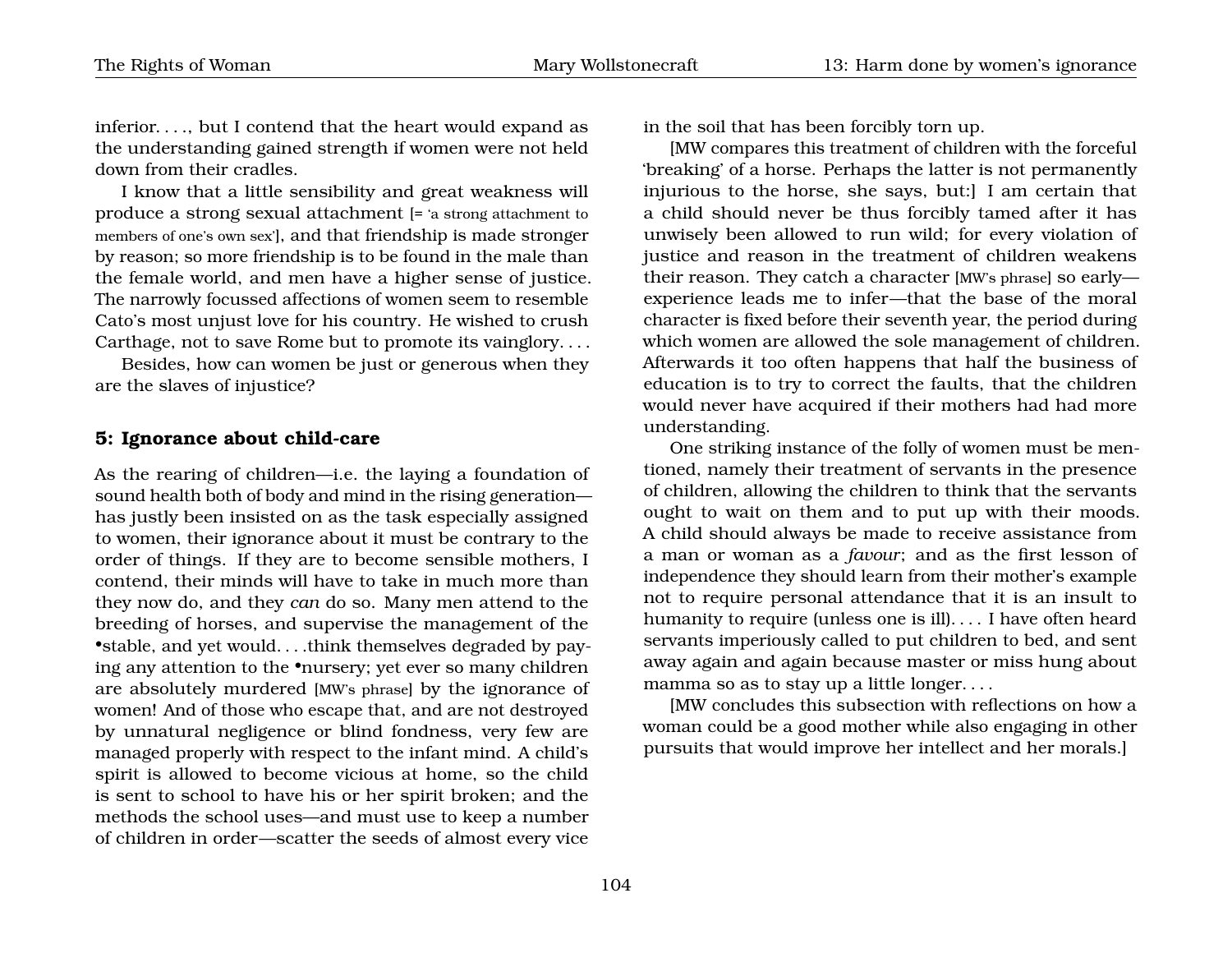## **Section 6: Concluding thoughts**

[This subsection is presented exactly as Mary Wollstonecraft wrote it (second edition of the work). You can probably think of reasons there might be for doing this.]

It is not necessary to inform the sagacious reader, now I enter on my concluding reflections, that the discussion of this subject merely consists in opening a few simple principles, and clearing away the rubbish that obscured them. But, as all readers are not sagacious, I must be allowed to add some explanatory remarks to bring the subject home to reason—to that sluggish reason, which supinely takes opinions on trust, and obstinately supports them to spare itself the labour of thinking.

Moralists have unanimously agreed, that unless virtue be nursed by liberty, it will never attain due strength—and what they say of man I extend to mankind, insisting, that in all cases morals must be fixed on immutable principles; and that the being cannot be termed rational or virtuous, who obeys any authority but that of reason.

To render women truly useful members of society, I argue, that they should be led, by having their understandings cultivated on a large scale, to acquire a rational affection for their country, founded on knowledge, because it is obvious, that we are little interested about what we do not understand. And to make this general knowledge of due importance, I have endeavoured to show that private duties are never properly fulfilled, unless the understanding enlarges the heart; and that public virtue is only an aggregate of private. But, the distinctions established in society undermine both, by beating out the solid gold of virtue, until it becomes only the tinsel-covering of vice; for, while wealth makes a man more respectable than virtue, wealth will be sought before virtue; and, while women's persons are caressed,

when a childish simper shows an absence of mind—the mind will lie fallow. Yet, true voluptuousness must proceed from the mind—for what can equal the sensations produced by mutual affection, supported by mutual respect? What are the cold or feverish caresses of appetite, but sin embracing death, compared with the modest overflowings of a pure heart and exalted imagination? Yes, let me tell the libertine of fancy when he despises understanding in woman—that the mind, which he disregards, gives life to the enthusiastic affection from which rapture, short-lived as it is, alone can flow! And, that, without virtue, a sexual attachment must expire, like a tallow candle in the socket, creating intolerable disgust. To prove this, I need only observe, that men who have wasted great part of their lives with women, and with whom they have sought for pleasure with eager thirst, entertain the meanest opinion of the sex. Virtue, true refiner of joy! if foolish men were to fright thee from earth, in order to give loose to all their appetites without a check—some sensual wight of taste would scale the heavens to invite thee back, to give a zest to pleasure!

That women at present are by ignorance made foolish or vicious, is, I think, not to be disputed; and, that the most salutary effects tending to improve mankind, might be expected from a REVOLUTION in female manners, appears at least, with a face of probability, to rise out of the observation. For as marriage has been termed the parent of those endearing charities, which draw man from the brutal herd, the corrupting intercourse that wealth, idleness, and folly produce between the sexes, is more universally injurious to morality, than all the other vices of mankind collectively considered. To adulterous lust the most sacred duties are sacrificed, because, before marriage, men, by a promiscuous intimacy with women, learned to consider love as a selfish gratification—learned to separate it not only from esteem,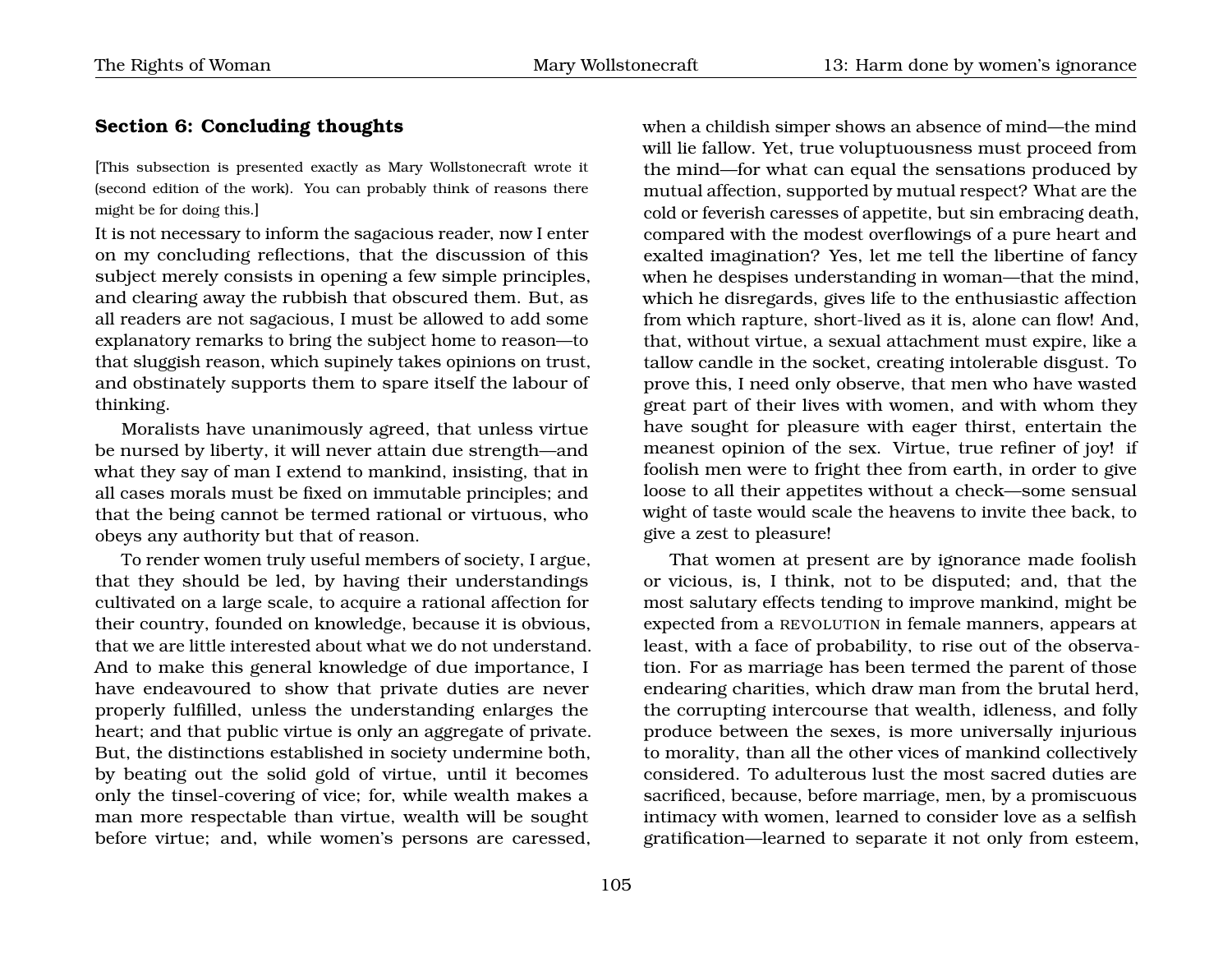but from the affection merely built on habit, which mixes a little humanity with it. Justice and friendship are also set at defiance, and that purity of taste is vitiated, which would naturally lead a man to relish an artless display of affection, rather than affected airs. But that noble simplicity of affection, which dares to appear unadorned, has few attractions for the libertine, though it be the charm, which, by cementing the matrimonial tie, secures to the pledges of a warmer passion the necessary parental attention; for children will never be properly educated until friendship subsists between parents. Virtue flies from a house divided against itself—and a whole legion of devils take up their residence there.

The affection of husbands and wives cannot be pure when they have so few sentiments in common, and when so little confidence is established at home, as must be the case when their pursuits are so different. That intimacy from which tenderness should flow, will not, cannot subsist between the vicious.

Contending, therefore, that the sexual distinction, which men have so warmly insisted on, is arbitrary, I have dwelt on an observation, that several sensible men, with whom I have conversed on the subject, allowed to be well founded; and it is simply this, that the little chastity to be found among men, and consequent disregard of modesty, tend to degrade both sexes; and further, that the modesty of women, characterized as such, will often be only the artful veil of wantonness, instead of being the natural reflection of purity, until modesty be universally respected.

From the tyranny of man, I firmly believe, the greater number of female follies proceed; and the cunning, which I allow, makes at present a part of their character, I likewise have repeatedly endeavoured to prove, is produced by oppression.

Were not dissenters, for instance, a class of people, with strict truth characterized as cunning? And may I not lay some stress on this fact to prove, that when any power but reason curbs the free spirit of man, dissimulation is practised, and the various shifts of art are naturally called forth? Great attention to decorum, which was carried to a degree of scrupulosity, and all that puerile bustle about trifles and consequential solemnity, which Butler's caricature of a dissenter brings before the imagination, shaped their persons as well as their minds in the mould of prim littleness. I speak collectively, for I know how many ornaments to human nature have been enrolled among sectaries; yet, I assert, that the same narrow prejudice for their sect, which women have for their families, prevailed in the dissenting part of the community, however worthy in other respects; and also that the same timid prudence, or headstrong efforts, often disgraced the exertions of both. Oppression thus formed many of the features of their character perfectly to coincide with that of the oppressed half of mankind; for is it not notorious, that dissenters were like women, fond of deliberating together, and asking advice of each other, until by a complication of little contrivances, some little end was brought about? A similar attention to preserve their reputation was conspicuous in the dissenting and female world, and was produced by a similar cause.

Asserting the rights that women in common with men ought to contend for, I have not attempted to extenuate their faults; but to prove them to be the natural consequence of their education and station in society. If so, it is reasonable to suppose, that they will change their character, and correct their vices and follies, when they are allowed to be free in a physical, moral, and civil sense.

Let woman share the rights, and she will emulate the virtues of man; for she must grow more perfect when emanci